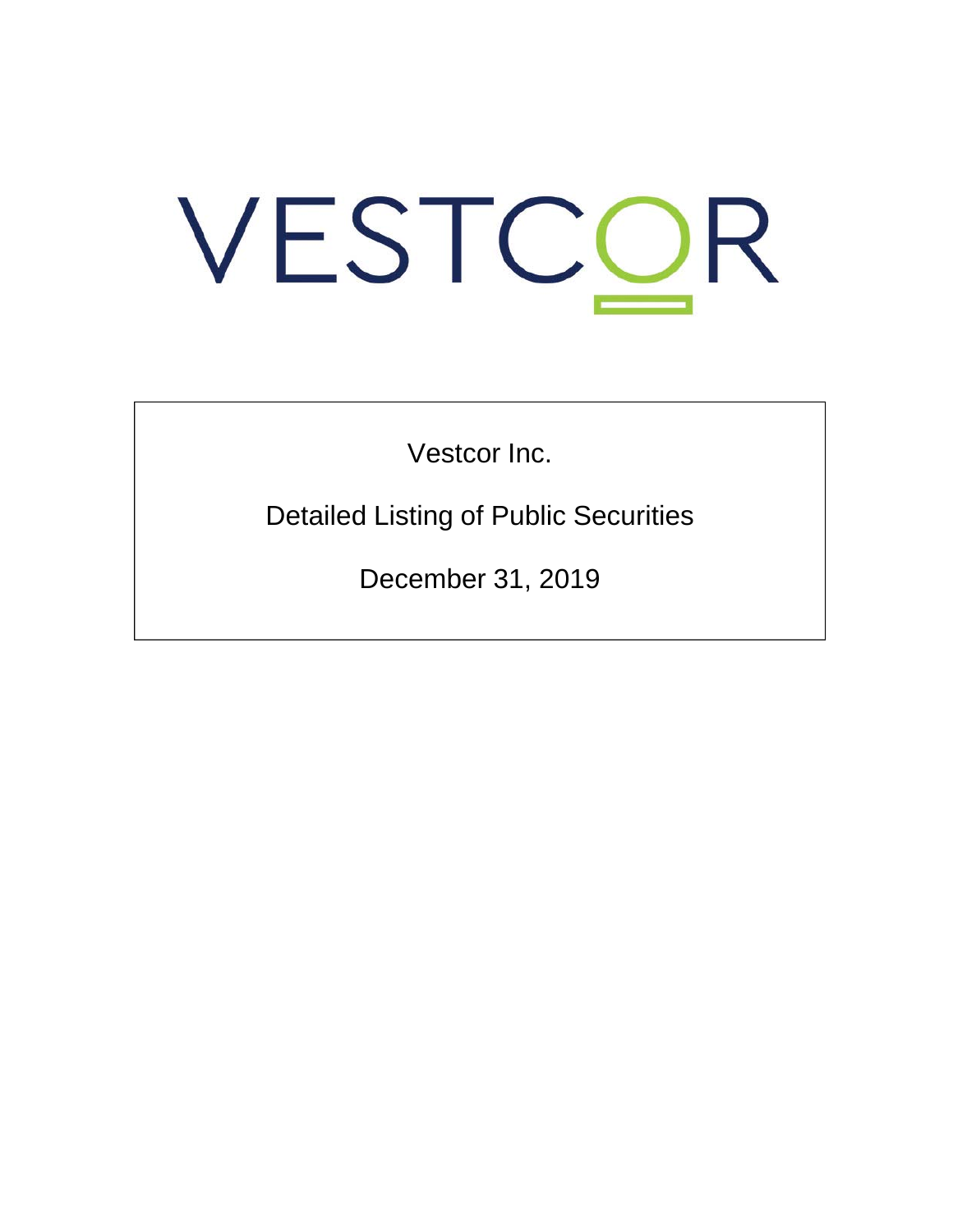### Detailed Holdings at **December 31, 2019**

|                            | <b>Shares</b>   |          | <b>Fair Value</b>      |
|----------------------------|-----------------|----------|------------------------|
| <b>EQUITIES</b>            |                 |          |                        |
| 3I GROUP                   | 16,064          | \$       | 303,003                |
| <b>3I INFRASTRUCTUR</b>    | 317,617         | \$       | 1,606,864              |
| 51JOB INC                  | 1,200           | \$       | 132,113                |
| A&W REV ROYAL IN           | 7,109           | \$       | 275,396                |
| A.P. MOLLER-MAER           | 169             | \$       | 309,881                |
| A2 MILK CO LTD             | 11,780          | \$       | 154,793                |
| AAC TECHNOLOGIES           | 31,200          | \$       | 353,087                |
| <b>ABACUS HEALTH PR</b>    | 413,600         | \$       | 2,460,920              |
| ABB LTD                    | 29,296          | \$       | 916,834                |
| ABBOTT LABS                | 55,895          | \$       | 6,295,773              |
| <b>ABC-MART INC</b>        | 81,119          | \$       | 7,201,486              |
| <b>ABIOMED INC</b>         | 783             | \$       | 173,209                |
| ABOITIZ POWER CO           | 4,077,487       | \$       | 3,570,577              |
| ABSOLUTE SOFTWAR           | 30,614          | \$       | 266,342                |
| <b>ACCENTURE PLC</b>       | 54,195          | \$       | 14,798,305             |
| <b>ACCOR</b>               | 2,603           | \$       | 158,188                |
| ACE AVIATION HLD           | 2,208,100       | \$       | 408,499                |
| ACE HARDWARE IND           | 3,375,700       | \$       | 471,403                |
| <b>ACREAGE HOLDINGS</b>    | 16,100          | \$       | 123,596                |
| ACS ACTIVIDADES            | 4,216           | \$       | 218,778                |
| <b>ACTIVISION BLIZZ</b>    | 13,322          | \$       | 1,026,499              |
| <b>ACUSHNET HOLDING</b>    | 13,090          | \$       | 551,670                |
| ADECCO GROUP AG            | 27,816          | \$       | 2,280,405              |
| ADIDAS AG                  | 2,872           | \$       | 1,211,506              |
| <b>ADMIRAL GROUP</b>       | 3,537           | \$       | 140,297                |
| ADOBE INC<br>ADP           | 8,394           | \$       | 3,589,955              |
| ADV MICRO DEVICE           | 30,506          | \$<br>\$ | 7,819,648<br>1,148,405 |
| ADVANCE AUTO PAR           | 19,311<br>2,801 | \$       | 581,989                |
| ADVANCED DISPOSA           | 40,752          | \$       | 1,737,020              |
| ADVANCED INFO SE           | 218,800         | \$       | 2,031,745              |
| <b>ADVANTAGE OIL &amp;</b> | 92,239          | \$       | 253,657                |
| ADVANTECH CO LTD           | 88,400          | \$       | 1,154,855              |
| ADVANTEST                  | 3,277           | \$       | 240,871                |
| <b>ADYEN NV</b>            | 156             | \$       | 165,991                |
| <b>AECON GROUP</b>         | 213,075         | \$       | 3,763,970              |
| <b>AEGON NV</b>            | 26,063          | \$       | 154,291                |
| AENA SME S.A.              | 9,882           | \$       | 2,452,516              |
| AEON CO                    | 10,596          | \$       | 285,175                |
| AERCAP HOLDINGS            | 2,092           | \$       | 166,756                |
| <b>AES CORP</b>            | 306,835         | \$       | 7,917,977              |
| AES GENER SA               | 5,506,264       | \$       | 1,547,790              |
| <b>AFLAC INC</b>           | 185,632         | \$       | 12,733,998             |
| AG GROWTH INTL I           | 190,768         | \$       | 8,897,420              |
| AG MTG INVT TR I           | 53,012          | \$       | 1,090,956              |
| AGC INC                    | 3,368           | \$       | 157,940                |
| <b>AGEAS</b>               | 66,014          | \$       | 5,062,027              |
| AGF MANAGEMENT L           | 30,180          | \$       | 194,359                |
| <b>AGILENT TECHN IN</b>    | 8,987           | \$       | 996,291                |
| <b>AGL ENERGY</b>          | 9,857           | \$       | 184,465                |
| <b>AGNC INVT CORP</b>      | 476,852         | \$       | 11,031,504             |
| <b>AGNICO EAGLE MIN</b>    | 217,271         | \$       | 17,377,335             |
| AGREE REALTY COR           | 17,046          | \$       | 1,563,458              |
| AGRICULTURAL BK            | 13,800,413      | \$       | 7,877,795              |
| AGUAS ANDINAS S.           | 12,479,536      | \$       | 6,865,253              |
| AIA GROUP LTD              | 192,117         | \$       | 2,615,397              |
| <b>AIMIA INC</b>           | 47,704          | \$       | 171,734                |
| AIR CANADA                 | 45,895          | \$       | 2,226,366              |
| AIR LIQUIDE(L')            | 7,521           | \$       | 1,381,585              |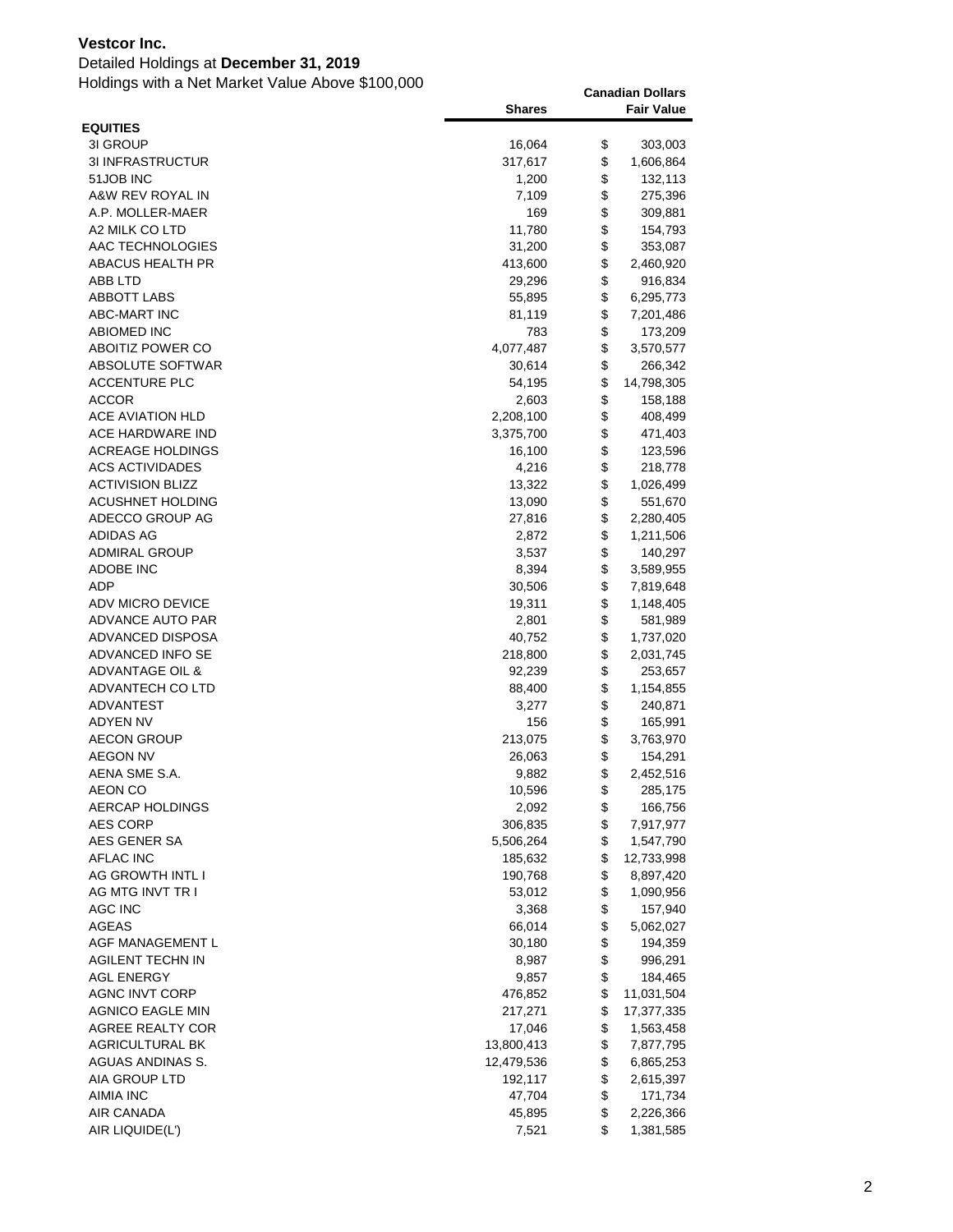### Detailed Holdings at **December 31, 2019**

|                         | <b>Shares</b> | <b>Fair Value</b> |
|-------------------------|---------------|-------------------|
| AIR PRODS & CHEM        | 4,783         | \$<br>1,464,686   |
| <b>AIRBUS</b>           | 9,336         | \$<br>1,773,158   |
| AISIN SEIKI CO          | 2,495         | \$<br>121,169     |
| AJINOMOTO CO INC        | 87,060        | \$<br>1,885,480   |
| AKAMAI TECH INC         | 2,803         | \$<br>313,973     |
| AKZO NOBEL NV           | 3,757         | \$<br>495,683     |
| ALACER GOLD CORP        | 224,672       | \$<br>1,550,237   |
| ALAMOS GOLD IN          | 46,804        | \$<br>366,475     |
| ALARIS ROYALTY C        | 85,889        | \$<br>1,895,356   |
| ALASKA AIR GROUP        | 2,136         | \$<br>187,658     |
| ALBEMARLE CORP          | 1,839         | \$<br>175,379     |
| ALCON AG                | 15,677        | \$<br>1,150,449   |
| ALDAR PROPERTIES        | 1,292,500     | \$<br>985,603     |
| ALEXANDER & BALD        | 54,406        | \$<br>1,478,749   |
| ALEXANDER'S INC         | 1,695         | \$<br>726,106     |
| ALEXANDRIA REAL         | 9,472         | \$<br>1,997,309   |
| ALEXCO RESOURCES        | 59,491        | \$<br>178,473     |
| <b>ALEXION PHARM IN</b> | 3,838         | \$<br>538,255     |
| ALFA LAVAL AB           | 4,612         | \$<br>150,712     |
| ALGONQUIN POWER&        | 299,110       | \$<br>5,549,340   |
| ALIGN TECH INC          | 1,244         | \$<br>450,135     |
| ALIMENT COUCHE-T        | 273,041       | \$<br>11,252,020  |
| ALITHYA GROUP IN        | 338,400       | \$<br>1,225,008   |
| ALLEGHANY CORP D        | 280           | \$<br>290,316     |
| <b>ALLEGION PLC</b>     | 48,128        | \$<br>7,772,539   |
| ALLERGAN PLC            | 76,244        | \$<br>18,900,865  |
| <b>ALLIANCE BANK MA</b> | 1,201,813     | \$<br>1,002,011   |
| ALLIANCE DATA SY        | 711           | \$<br>103,447     |
| ALLIANT ENERGY C        | 10,065        | \$<br>714,194     |
| ALLIANZ SE              | 6,795         | \$<br>2,160,154   |
| <b>ALLIED PROPERTIE</b> | 315,876       | \$<br>16,493,532  |
| <b>ALLSTATE CORP</b>    | 73,490        | \$<br>10,765,349  |
| ALPHABET INC            | 10,279        | \$<br>17,841,806  |
| ALSEA SAB DE CV         | 209,100       | \$<br>715,496     |
| <b>ALSTOM</b>           | 3,097         | \$<br>190,373     |
| ALSTRIA OFFICE R        | 197,334       | \$<br>4,811,266   |
| ALTABA                  | 40,980        | \$<br>1,043,154   |
| ALTAGAS CANADA          | 72,052        | \$<br>2,404,375   |
| ALTAGAS LTD             | 42,805        | \$<br>850,107     |
| <b>ALTIUS MINERALS</b>  | 65,902        | \$<br>788,188     |
| <b>ALTRIA GROUP INC</b> | 32,394        | \$<br>2,131,851   |
| <b>ALTUS GROUP LTD</b>  | 26,657        | \$<br>1,015,898   |
| <b>ALUMINA LTD</b>      | 690,702       | \$<br>1,448,102   |
| <b>AMADEUS IT GROUP</b> | 6,748         | \$<br>715,071     |
| AMAZON COM INC          | 7,222         | \$<br>17,305,259  |
| AMBEV SA                | 246,800       | \$<br>1,491,377   |
| AMCOR PLC               | 355,070       | \$<br>5,032,140   |
| AMEREN CORPORATI        | 25,226        | \$<br>2,512,267   |
| <b>AMERICA MOVIL</b>    | 97,385        | \$<br>2,020,544   |
| AMERICAN AIRLINE        | 6,760         | \$<br>251,410     |
| AMERICAN CAMPUS         | 70,483        | \$<br>4,298,487   |
| AMERICAN EXPRESS        | 11,635        | \$<br>1,878,266   |
| AMERICAN HOMES 4        | 81,771        | \$<br>2,784,520   |
| AMERICAN HOTEL I        | 38,746        | \$<br>275,485     |
| AMERICAN NATL IN        | 4,040         | \$<br>616,510     |
| AMERICAN STS WTR        | 3,780         | \$<br>424,685     |
| AMERICAN TOWER C        | 99,139        | \$<br>29,633,632  |
| AMERICAN WTR WKS        | 14,573        | \$<br>2,321,563   |
| AMERICAS GOLD AN        | 37,359        | \$<br>152,051     |
| AMERISOURCE-BERG        | 2,607         | \$<br>287,421     |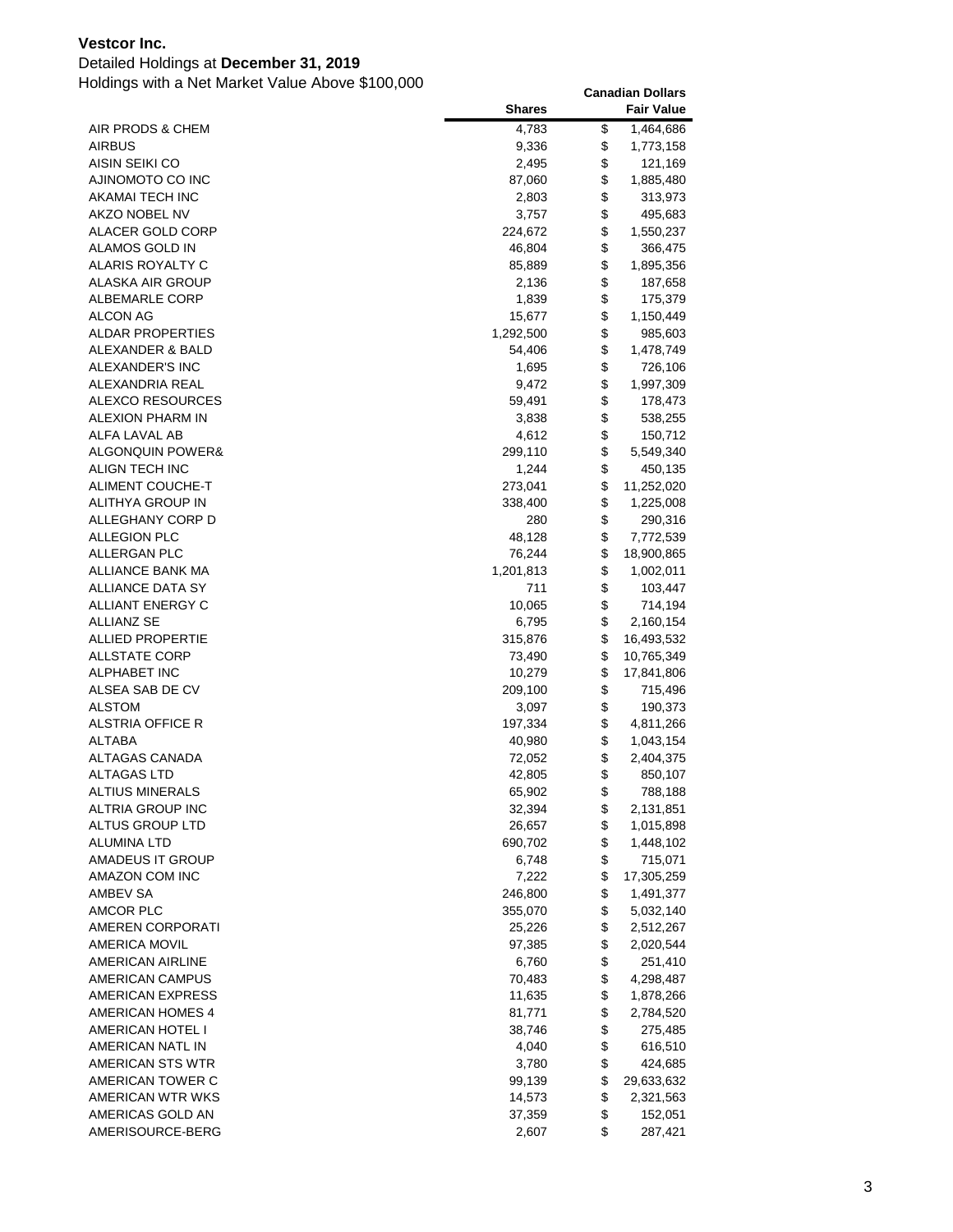### Detailed Holdings at **December 31, 2019**

|                                    | <b>Shares</b> |          | <b>Fair Value</b> |
|------------------------------------|---------------|----------|-------------------|
| AMERN ELEC PWR I                   | 50,435        | \$       | 6,181,104         |
| AMERN INTL GROUP                   | 7,465         | \$       | 496,887           |
| <b>AMETEK INC</b>                  | 3,964         | \$       | 512,695           |
| AMGEN INC                          | 12,323        | \$       | 3,852,262         |
| AMPHENOL CORPORA                   | 5,142         | \$       | 723,954           |
| ANA HOLDINGS INC                   | 15,033        | \$       | 653,299           |
| ANALOG DEVICES I                   | 6,386         | \$       | 984,119           |
| ANDLAUER HEALTHC                   | 130,000       | \$       | 2,606,500         |
| ANGLO AMERICAN                     | 16,303        | \$       | 608,580           |
| ANGLOGOLD ASHANT                   | 7,600         | \$       | 223,063           |
| ANHEUSER-BUSCH I                   | 12,166        | \$       | 1,287,611         |
| ANNALY CAPITAL M                   | 840,024       | \$       | 10,533,542        |
| <b>ANSYS INC</b>                   | 1,484         | \$       | 495,354           |
| <b>ANTA SPORTS PROD</b>            | 62,400        | \$       | 724,348           |
| ANTERO MIDSTREAM                   | 10,873        | \$       | 107,016           |
| <b>ANTHEM INC</b>                  | 5,668         | \$       | 2,219,914         |
| AON PLC                            | 50,916        | \$       | 13,752,415        |
| AOZORA BANK                        | 202,536       | \$       | 6,986,777         |
| <b>APA GROUP</b>                   | 98,013        | \$       | 991,716           |
| APARTMENT INV&MG                   | 196,614       | \$       | 13,168,643        |
| APOLLO COML REAL                   | 383,858       | \$       | 9,333,147         |
| <b>APPLE HOSPITALIT</b>            | 251,126       | \$       | 5,291,774         |
| <b>APPLE INC</b>                   | 72,425        | \$       | 27,578,762        |
| APPLIED MATERIAL                   | 16,019        | \$       | 1,267,962         |
| <b>APTIV PLC</b>                   | 4,427         | \$       | 545,195           |
| <b>APTOSE BIOSCIENC</b>            | 24,457        | \$       | 179,759           |
| AQUA AMERICA INC                   | 11,934        | \$       | 726,416           |
| ARBOR RLTY TR IN                   | 69,770        | \$       | 1,298,305         |
| <b>ARC RESOURCES</b>               | 18,820        | \$       | 154,889           |
| <b>ARCA CONTINENTAL</b>            | 60,400        | \$       | 414,679           |
| ARCELORMITTAL                      | 10,453        | \$       | 237,999           |
| ARCH COAL INC                      | 5,860         | \$       | 545,149           |
| ARCHER DANIELS M                   | 99,626        | \$       | 5,987,957         |
| ARGO GRUP INTL H                   | 5,110         | \$       | 435,685           |
| ARGONAUT GOLD IN                   | 88,200        | \$       | 171,990           |
| <b>ARISTA NETWORKS</b>             | 941           | \$       | 248,197           |
| <b>ARISTOCRAT LEISU</b>            | 9,325         | \$       | 286,202           |
| <b>ARITZIA INC</b>                 | 78,625        | \$       | 1,497,806         |
| ARKEMA                             | 31,364        | \$       | 4,323,386         |
| AROUNDTOWN SA                      | 240,883       | \$       | 2,799,428         |
| ARTIS                              | 458,509       | \$       | 5,476,890         |
| <b>ASAHI GROUP HLDG</b>            | 17,259        | \$       | 1,026,203         |
| ASAHI INTECC CO                    | 3,100         | \$       | 118,369           |
| ASAHI KASEI CORP                   | 117,590       | \$       | 1,731,459         |
| ASANKO GOLD INC                    | 81,434        | \$       | 100,164           |
| ASCENDAS REAL ES                   | 3,588,147     | \$       | 10,277,173        |
| ASHFORD HOSPITAL                   | 115,483       | \$       | 426,795           |
| <b>ASHTEAD GROUP</b>               | 7,700         | \$       | 319,314           |
| <b>ASM PACIFIC TECH</b>            | 5,669         | \$       | 101,988           |
| ASML HOLDING NV                    | 6,790         | \$       | 2,606,289         |
| ASSA ABLOY                         | 16,614        | \$       | 504,023           |
| ASSECO POLAND SA                   | 59,774        | \$       | 1,302,679         |
| <b>ASSICURAZIONI GE</b>            | 95,844        | \$       | 2,566,299         |
| ASSOC BRITISH FO                   | 5,789         | \$       | 258,365           |
| <b>ASSURANT INC</b>                | 28,583        | \$<br>\$ | 4,858,481         |
| <b>ASSURED GUARANTY</b>            | 13,310        | \$       | 846,073           |
| ASTELLAS PHARMA<br><b>ASTM SPA</b> | 264,264       | \$       | 5,896,662         |
| ASTRAZENECA                        | 3,495         | \$       | 137,154           |
| <b>ASUSTEK COMPUTER</b>            | 91,710        | \$       | 11,984,510        |
|                                    | 62,400        |          | 624,890           |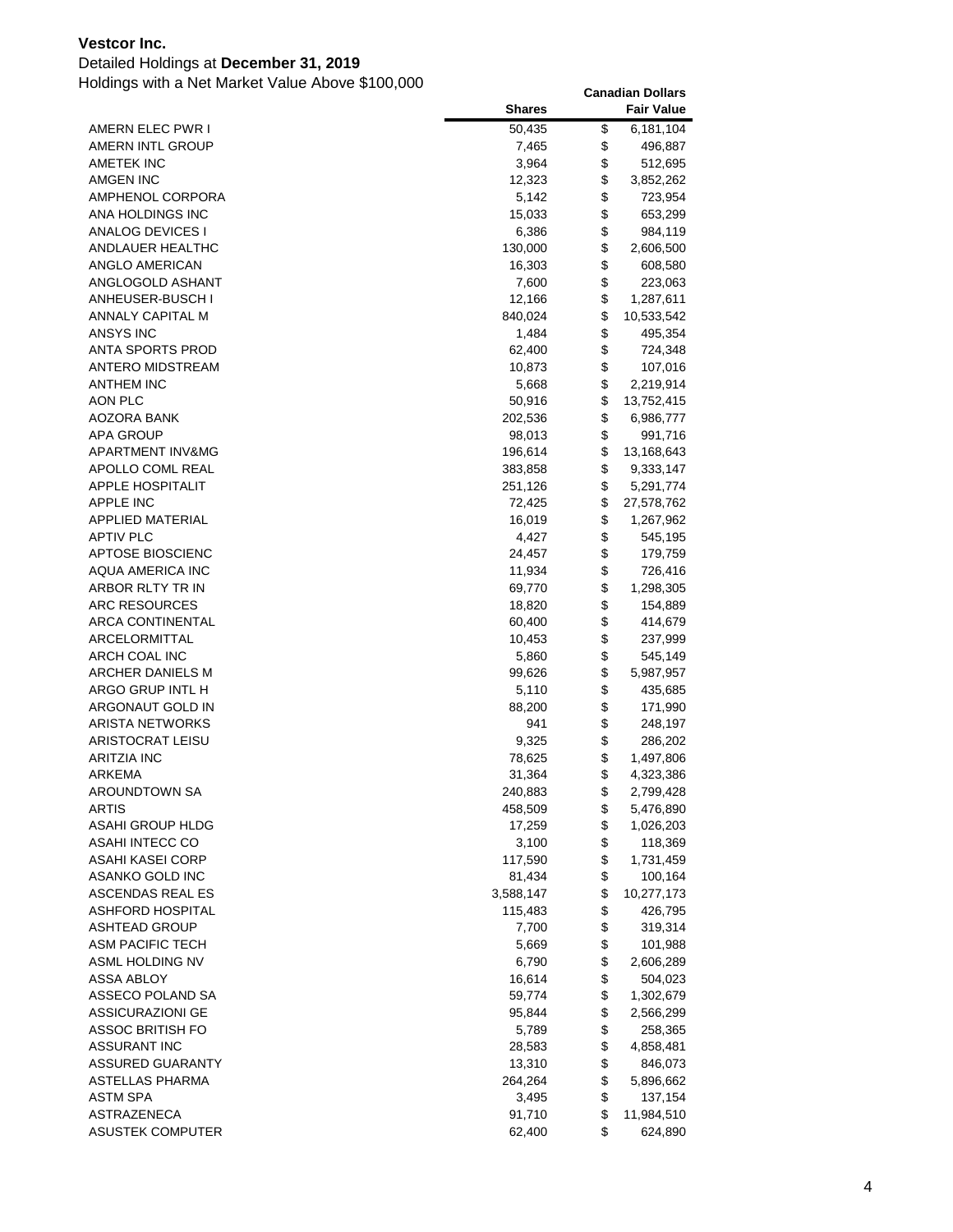### Detailed Holdings at **December 31, 2019**

|                             | <b>Shares</b> | <b>Fair Value</b> |
|-----------------------------|---------------|-------------------|
| ASX LIMITED                 | 3,062         | \$<br>218,855     |
| AT&T INC                    | 347,813       | \$<br>17,626,116  |
| <b>ATCO LTD</b>             | 204,927       | \$<br>10,199,217  |
| ATLANTIA                    | 44,703        | \$<br>1,352,801   |
| <b>ATLANTIC POWER</b>       | 53,812        | \$<br>162,512     |
| <b>ATLAS ARTERIA</b>        | 39,980        | \$<br>285,355     |
| ATLAS COPCO AB              | 16,731        | \$<br>822,721     |
| <b>ATMOS ENERGY COR</b>     | 11,839        | \$<br>1,717,300   |
| ATOS SE                     | 1,499         | \$<br>162,162     |
| <b>ATRION CORP</b>          | 530           | \$<br>516,489     |
| AU OPTRONICS COR            | 115,820       | \$<br>491,120     |
| <b>AUCKLAND INTL</b>        | 418,515       | \$<br>3,203,715   |
| <b>AUDENTES THERAPE</b>     | 35,000        | \$<br>2,715,913   |
| AURINIA PHARMA              | 44,766        | \$<br>1,176,898   |
| <b>AURIZON HLDGS</b>        | 461,028       | \$<br>2,197,909   |
| <b>AUSNET SERVICES</b>      | 1,751,225     | \$<br>2,713,761   |
| AUST & NZ BANK G            | 45,311        | \$<br>1,017,299   |
| <b>AUTO TRADER GROU</b>     | 14,877        | \$<br>151,960     |
| <b>AUTOCANADA</b>           | 12,267        | \$<br>151,988     |
| <b>AUTODESK INC</b>         | 3,815         | \$<br>907,595     |
| AUTOMATIC DATA P            | 7,504         | \$<br>1,671,253   |
| <b>AUTOMOTIVE PROPE</b>     | 15,095        | \$<br>184,416     |
| <b>AUTOZONE INC</b>         | 5,208         | \$<br>8,045,481   |
| <b>AVALONBAY COMMUN</b>     | 27,757        | \$<br>7,602,629   |
| AVERY DENNISON C            | 1,448         | \$<br>245,640     |
| <b>AVIVA</b>                | 65,299        | \$<br>469,677     |
| <b>AVNET INC</b>            | 38,964        | \$<br>2,144,348   |
| AXA                         | 30,883        | \$<br>1,128,779   |
| B2GOLD CORP                 | 182,725       | \$<br>951,997     |
| <b>BABCOCK INTL</b>         | 217,173       | \$<br>2,348,133   |
| <b>BADGER DAYLIGHTI</b>     | 62,246        | \$<br>2,190,281   |
| <b>BADGER METER INC</b>     | 6,256         | \$<br>526,743     |
| BAE SYSTEMS                 | 297,496       | \$<br>2,886,463   |
| <b>BAIDU INC</b>            | 4,000         | \$<br>655,637     |
| <b>BAKER HUGHES COM</b>     | 11,269        | \$<br>374,533     |
| <b>BALL CORP</b>            | 5,672         | \$<br>475,659     |
| <b>BALLARD POWER SY</b>     | 69,004        | \$<br>640,357     |
| <b>BALOISE HOLDING</b>      | 48,930        | \$<br>11,466,666  |
| <b>BANCO DAVIVIENDA</b>     | 106,079       | \$<br>1,927,448   |
| <b>BANCO SANTANDER</b>      | 266,412       | \$<br>1,446,456   |
| <b>BANCOLOMBIA SA</b>       | 24,775        | \$<br>1,186,060   |
| <b>BANDAI NAMCO HLD</b>     | 3,236         | \$<br>256,044     |
| <b>BANGKOK AIRWAYS</b>      | 524,199       | \$<br>158,827     |
| <b>BANGKOK DUSIT ME</b>     | 2,297,300     | \$<br>2,603,954   |
| <b>BANGKOK EXP&amp;METR</b> | 3,960,900     | \$<br>1,882,187   |
| <b>BANK HAPOALIM BM</b>     | 390,505       | \$<br>4,200,347   |
| <b>BANK OF AMERICA</b>      | 140,381       | \$<br>6,411,416   |
| <b>BANK OF CHENGDU</b>      | 449,500       | \$<br>759,037     |
| <b>BANK OF CHINA LT</b>     | 10,508,521    | \$<br>5,823,771   |
| <b>BANK OF COMMUNIC</b>     | 837,600       | \$<br>862,205     |
| <b>BANK OF JIANGSU</b>      | 549,800       | \$<br>741,087     |
| <b>BANK OF MONTREAL</b>     | 346,439       | \$<br>34,865,621  |
| <b>BANK OF NEW YORK</b>     | 14,552        | \$<br>949,743     |
| <b>BANK OF NOVA SCO</b>     | 572,553       | \$<br>41,996,763  |
| BANK PEKAO                  | 43,700        | \$<br>1,502,996   |
| BARCLAYS                    | 273,512       | \$<br>844,053     |
| <b>BARRATT DEVEL</b>        | 16,055        | \$<br>205,915     |
| <b>BARRICK GOLD COR</b>     | 717,229       | \$<br>17,306,641  |
| <b>BARRY CALLEBAUT</b>      | 1,154         | \$<br>3,303,980   |
| <b>BARWA REAL ESTAT</b>     | 2,392,610     | \$<br>3,016,552   |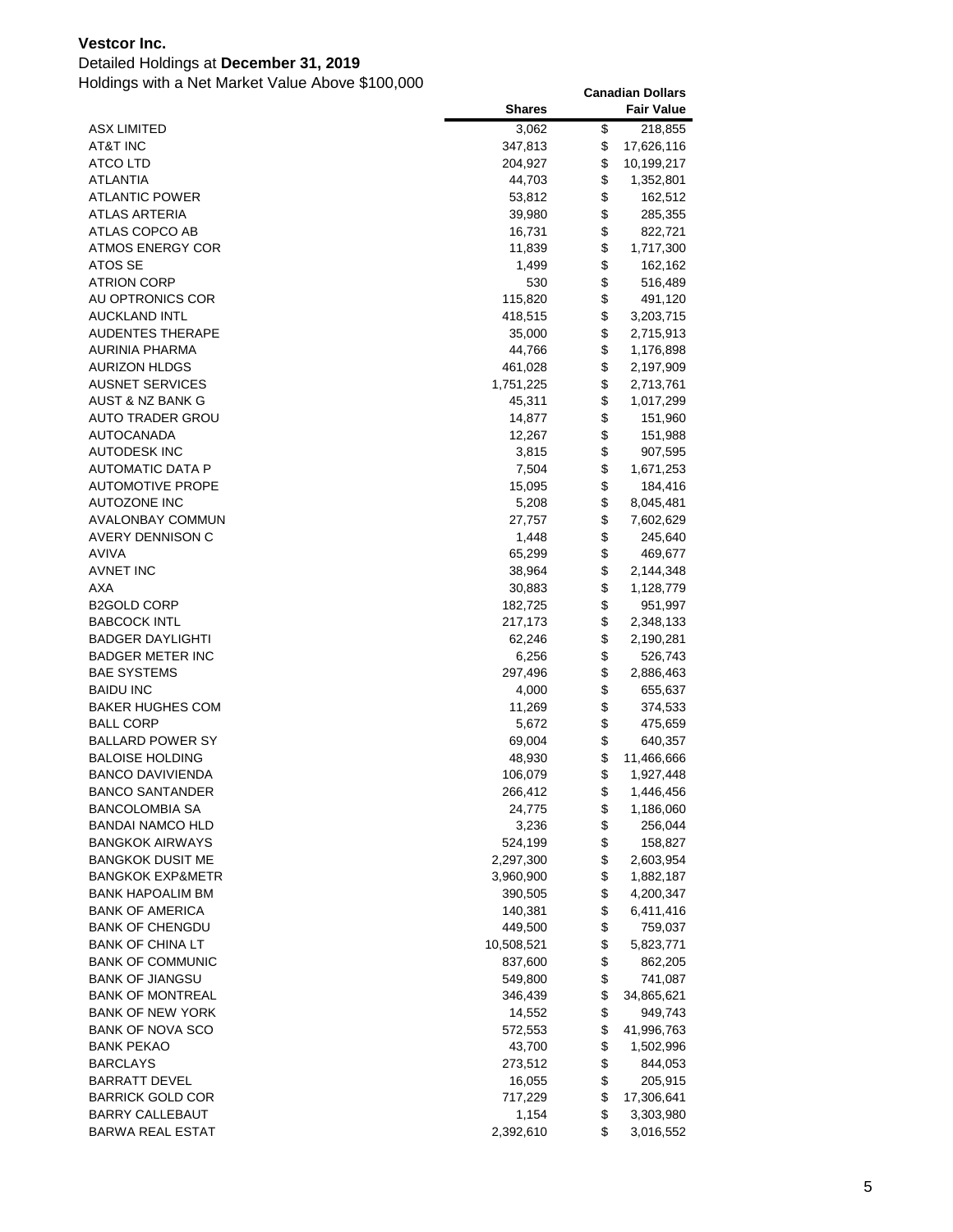### Detailed Holdings at **December 31, 2019**

|                             | <b>Shares</b> | <b>Fair Value</b> |
|-----------------------------|---------------|-------------------|
| <b>BASF SE</b>              | 14,618        | \$<br>1,433,073   |
| <b>BAUSCH HEALTH CO</b>     | 31,531        | \$<br>1,225,610   |
| <b>BAXTER INTL INC</b>      | 80,998        | \$<br>8,806,994   |
| <b>BAYER AG</b>             | 14,923        | \$<br>1,581,575   |
| <b>BAYER MOTOREN WE</b>     | 12,062        | \$<br>1,262,377   |
| <b>BB SEGURIDADE PA</b>     | 792,857       | \$<br>9,635,513   |
| BBVA (BILB-VIZ-A            | 106,294       | \$<br>770,978     |
| <b>BCE INC</b>              | 46,044        | \$<br>2,819,328   |
| <b>BCO DE CHILE</b>         | 33,651,718    | \$<br>4,625,226   |
| <b>BCO DE SABADELL</b>      | 108,240       | \$<br>163,857     |
| <b>BDO UNIBANK INC</b>      | 835,758       | \$<br>3,381,095   |
| <b>BEAUTY COMMUNITY</b>     | 8,086,737     | \$<br>592,277     |
| <b>BECTON DICKINSON</b>     | 12,896        | \$<br>4,548,124   |
| <b>BEIERSDORF AG</b>        | 45,550        | \$<br>7,071,179   |
| <b>BEIGENE LIMITED</b>      | 579           | \$<br>124,456     |
| <b>BEIJING CAPITAL</b>      | 338,757       | \$<br>425,651     |
| <b>BEIJING ENT WATE</b>     | 266,422       | \$<br>174,697     |
| <b>BEIJING ENTERPRI</b>     | 57,990        | \$<br>345,023     |
| <b>BELLUS HEALTH IN</b>     | 16,229        | \$<br>159,206     |
| <b>BERKELEY GP HLDG</b>     | 52,524        | \$<br>4,384,246   |
| BERKLEY W R CORP            | 6,556         | \$<br>587,453     |
| <b>BERKSHIRE HATHAW</b>     | 33,918        | \$<br>9,962,187   |
| <b>BEST BUY INC</b>         | 3,949         | \$<br>453,180     |
| <b>BHP GROUP LTD</b>        | 46,764        | \$<br>1,659,072   |
| <b>BHP GROUP PLC</b>        | 271,912       | \$<br>8,299,599   |
| <b>BIC</b>                  | 11,380        | \$<br>1,027,014   |
| <b>BIDVEST GROUP</b>        | 8,800         | \$<br>167,105     |
| <b>BIOGEN INC</b>           | 4,089         | \$<br>1,573,384   |
| <b>BIRD CONSTRUCTIO</b>     | 21,091        | \$<br>151,486     |
| BK CENTRAL ASIA             | 4,034,258     | \$<br>12,595,716  |
| BK LEUMI LE ISRA            | 836,466       | \$<br>7,894,916   |
| <b>BLACKROCK INC</b>        | 2,045         | \$<br>1,333,087   |
| <b>BLACKSTONE MORTG</b>     | 16,390        | \$<br>804,241     |
| BLOCK H & R INC             | 158,394       | \$<br>4,876,599   |
| <b>BLUEROCK RESIDEN</b>     | 25,082        | \$<br>397,213     |
| <b>BLUESCOPE STEEL</b>      | 8,323         | \$<br>114,258     |
| <b>BNP PARIBAS</b>          | 18,043        | \$<br>1,387,497   |
| <b>BOARDWALK</b>            | 52,677        | \$<br>2,423,848   |
| <b>BOC AVIATION PTE</b>     | 14,400        | \$<br>189,924     |
| <b>BOC HONG KONG HL</b>     | 59,888        | \$<br>269,604     |
| <b>BOEING CO</b>            | 9,271         | \$<br>3,916,342   |
| <b>BOLIDEN AB</b>           | 4,315         | \$<br>148,538     |
| <b>BOMBARDIER INC</b>       | 1,960,079     | \$<br>3,782,952   |
| <b>BOOKING HLDGS IN</b>     | 726           | \$<br>1,933,465   |
| <b>BOOZ ALLEN HAMIL</b>     | 6,964         | \$<br>642,344     |
| <b>BORALEX INC</b>          | 4,241         | \$<br>103,735     |
| <b>BORG WARNER INC</b>      | 3,581         | \$<br>201,442     |
| <b>BOSTON BEER INC</b>      | 8,883         | \$<br>4,352,466   |
| <b>BOSTON PIZZA ROY</b>     | 9,989         | \$<br>135,601     |
| <b>BOSTON PROPERTIE</b>     | 36,885        | \$<br>6,640,804   |
| <b>BOSTON SCIENTIFI</b>     | 24,169        | \$<br>1,417,247   |
| <b>BOUYGUES</b>             | 14,871        | \$<br>819,960     |
| <b>BOYD GROUP INCM</b>      | 7,309         | \$<br>1,476,754   |
| BP PLC                      | 325,561       | \$<br>2,637,524   |
| <b>BRADY CORP</b>           | 8,972         | \$<br>666,188     |
| <b>BRAEMAR HOTELS&amp;R</b> | 34,898        | \$<br>411,359     |
| <b>BRAMBLES LTD</b>         | 26,292        | \$<br>280,887     |
| <b>BRENNTAG AG</b>          | 2,277         | \$<br>160,682     |
| <b>BRIDGEMARQ REAL</b>      | 15,725        | \$<br>233,241     |
| <b>BRIDGESTONE CORP</b>     | 9,565         | \$<br>464,522     |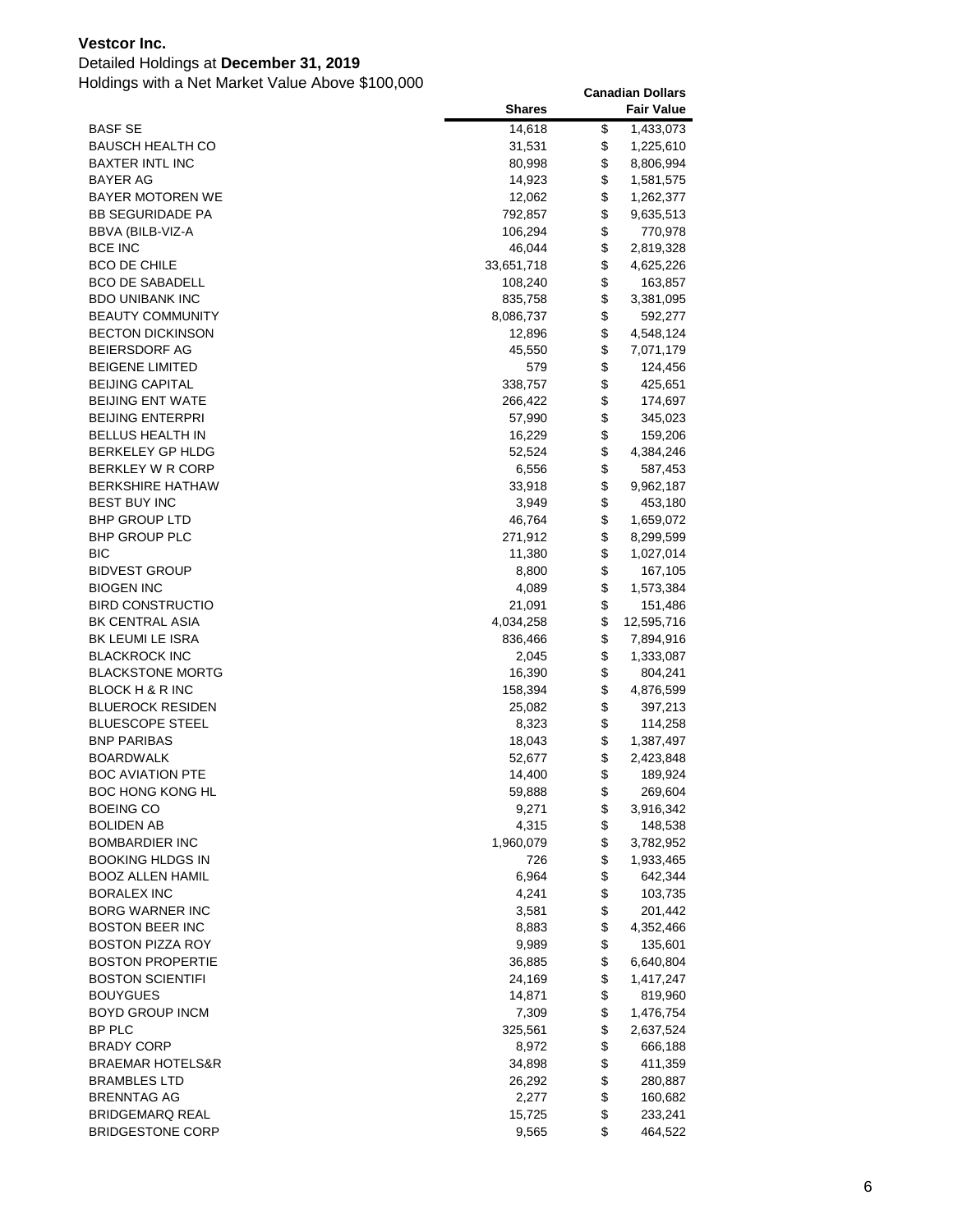### Detailed Holdings at **December 31, 2019**

|                                           | <b>Shares</b>    |          | <b>Fair Value</b>    |
|-------------------------------------------|------------------|----------|----------------------|
| <b>BRISTOL MYERS SQ</b>                   | 40,649           | \$       | 3,383,557            |
| <b>BRIT AMER TOBACC</b>                   | 36,699           | \$       | 2,037,270            |
| <b>BRITISH LAND CO</b>                    | 12,814           | \$       | 140,618              |
| <b>BRITVIC</b>                            | 120,833          | \$       | 1,877,519            |
| <b>BROADCOM INC</b>                       | 6,878            | \$       | 2,818,597            |
| <b>BROADRIDGE FINL</b>                    | 23,180           | \$       | 3,730,186            |
| BROOKFIELD ASSET                          | 315,055          | \$       | 23,644,797           |
| <b>BROOKFIELD BUSIN</b>                   | 407,048          | \$       | 21,790,537           |
| <b>BROOKFIELD INFR</b>                    | 339,355          | \$       | 22,007,229           |
| <b>BROOKFIELD PROPE</b>                   | 316,062          | \$       | 7,501,311            |
| <b>BROTHER INDUSTRI</b>                   | 3,814            | \$       | 103,353              |
| <b>BROWN FORMAN COR</b>                   | 3,159            | \$       | 277,895              |
| <b>BRP INC</b>                            | 14,568           | \$       | 863,300              |
| <b>BSR</b>                                | 118,000          | \$       | 1,798,801            |
| BT GROUP PLC                              | 139,663          | \$       | 461,707              |
| <b>BTB REIT TR</b>                        | 87,958           | \$       | 457,821              |
| <b>BTS GROUP HOLDIN</b>                   | 12,669,174       | \$       | 7,290,621            |
| <b>BUNZL</b>                              | 89,291           | \$       | 3,167,510            |
| <b>BURBERRY GROUP</b>                     | 49,250           | \$       | 1,865,542            |
| <b>BUREAU VERITAS</b>                     | 4,563            | \$       | 154,491              |
| <b>BURLINGTON STORE</b>                   | 3,307            | \$       | 977,873              |
| <b>BWP TRUST</b>                          | 399,225          | \$       | 1,426,542            |
| C H ROBINSON WLD                          | 33,205           | \$       | 3,367,181            |
| CABLE ONE INC                             | 429              | \$       | 828,044              |
| <b>CADENCE DESIGN S</b>                   | 13,998           | \$       | 1,259,016            |
| CAE INC                                   | 208,137          | \$       | 7,155,750            |
| <b>CAIXABANK SA</b>                       | 57,242           | \$       | 233,134              |
| CALIFORNIA WTR S                          | 3,178            | \$<br>\$ | 212,482              |
| CALTEX AUSTRALIA<br><b>CAMDEN PPTY TR</b> | 4,510            | \$       | 139,572              |
| CAMECO CORP                               | 2,600<br>201,816 | \$       | 357,721<br>2,328,957 |
| CAMPBELL SOUP CO                          | 2,929            | \$       | 187,706              |
| CANACCORD GENUIT                          | 45,465           | \$       | 220,051              |
| CANACOL ENERGY                            | 100,856          | \$       | 470,998              |
| CANADA GOOSE HLD                          | 8,571            | \$       | 402,923              |
| <b>CANADIAN IMPERIA</b>                   | 365,221          | \$       | 39,991,700           |
| <b>CANADIAN TIRE CO</b>                   | 154,459          | \$       | 21,585,645           |
| <b>CANFOR CORPORATI</b>                   | 107,103          | \$       | 1,300,230            |
| CANFOR PULP PROD                          | 577,681          | \$       | 4,829,413            |
| <b>CANON INC</b>                          | 15,545           | \$       | 553,962              |
| <b>CANOPY RIVERS IN</b>                   | 613,166          | \$       | 699,009              |
| <b>CANWEL BUILDING</b>                    | 32,395           | \$       | 178,173              |
| CAPGEMINI                                 | 2,594            | \$       | 411,188              |
| CAPITAL ONE FINL                          | 8,076            | \$       | 1,077,730            |
| <b>CAPITAL POWER CO</b>                   | 275,637          | \$       | 9,611,462            |
| CAPITALAND                                | 40,185           | \$       | 145,326              |
| CAPITALAND COMM                           | 1,087,011        | \$       | 2,086,095            |
| CAPITALAND MALL                           | 1,792,152        | \$       | 4,251,645            |
| CAPITOL FEDERAL                           | 38,691           | \$       | 688,869              |
| CAPRI HOLDINGS L                          | 2,630            | \$       | 130,109              |
| CAR INC                                   | 333,200          | \$       | 295,009              |
| <b>CARDINAL ENERGY</b>                    | 57,641           | \$       | 150,731              |
| <b>CARDINAL HEALTH</b>                    | 5,072            | \$       | 335,835              |
| CARETRUST REIT I                          | 75,710           | \$       | 2,047,480            |
| CARGOJET INC                              | 21,602           | \$       | 2,233,851            |
| CARL ZEISS MEDIT                          | 634              | \$       | 104,928              |
| <b>CARLSBERG AS</b>                       | 53,755           | \$       | 10,406,281           |
| <b>CARMAX INC</b>                         | 2,851            | \$       | 324,119              |
| <b>CARNIVAL CORP</b>                      | 6,946            | \$       | 457,837              |
| <b>CARNIVAL PLC</b>                       | 125,667          | \$       | 7,866,650            |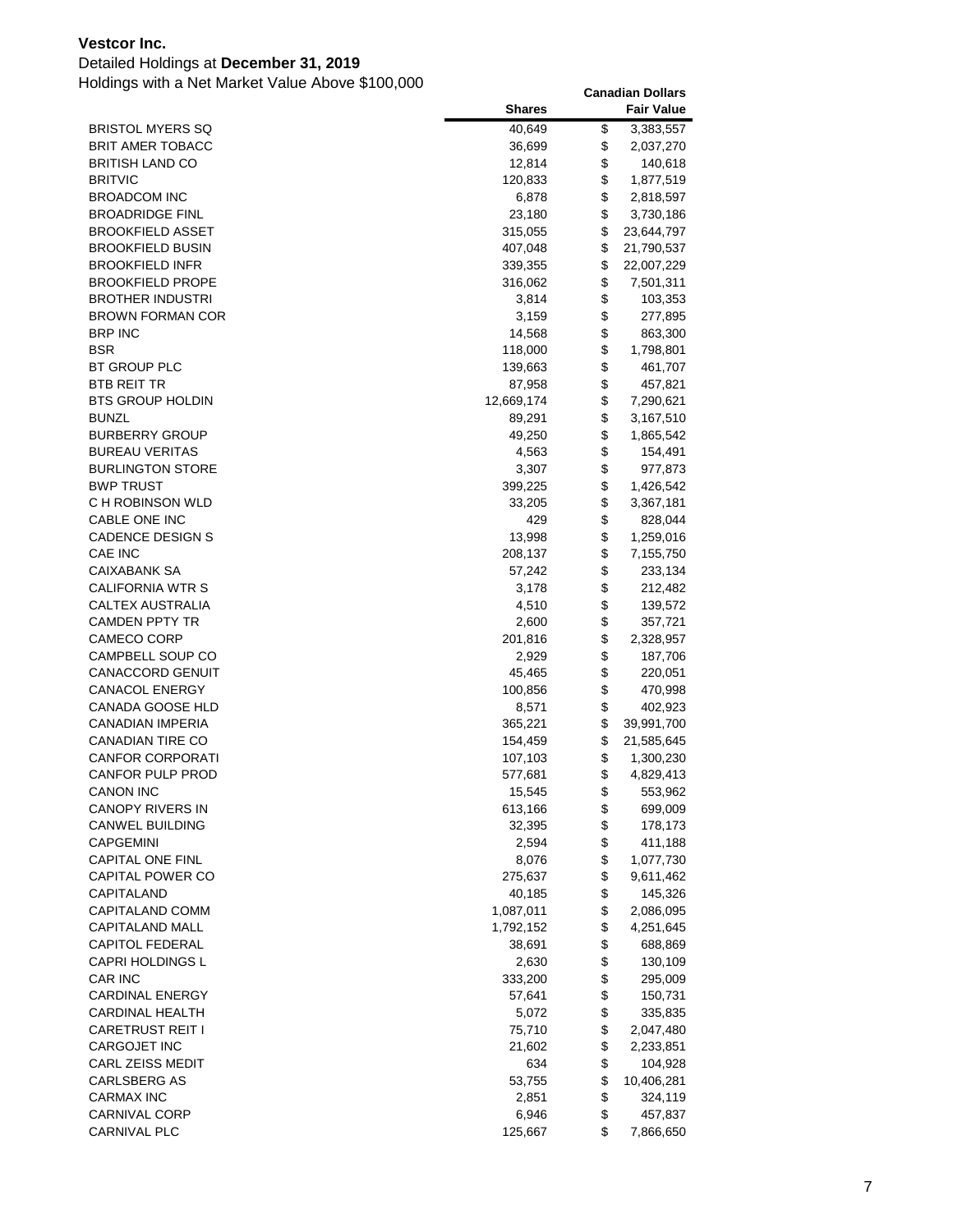### Detailed Holdings at **December 31, 2019**

|                                             | <b>Shares</b>     |          | <b>Fair Value</b>    |
|---------------------------------------------|-------------------|----------|----------------------|
| <b>CARREFOUR SA</b>                         | 9,725             | \$       | 211,628              |
| <b>CASCADES INC</b>                         | 58,180            | \$       | 652,198              |
| <b>CASEYS GEN STORE</b>                     | 18,189            | \$       | 3,750,031            |
| <b>CATCHMARK TIMBER</b>                     | 29,984            | \$       | 445,974              |
| CATERPILLAR INC                             | 9,583             | \$       | 1,835,183            |
| <b>CBOE GLOBAL MARK</b>                     | 1,922             | \$       | 299,082              |
| <b>CBRE GROUP INC</b>                       | 5,805             | \$       | 461,369              |
| <b>CCL INDUSTRIES I</b>                     | 48,524            | \$       | 2,684,348            |
| <b>CDN APARTMENT PP</b>                     | 224,069           | \$       | 11,903,666           |
| <b>CDN NATL RAILWAY</b>                     | 280,845           | \$       | 32,990,862           |
| <b>CDN NATURAL RES</b>                      | 556,947           | \$       | 23,595,519           |
| <b>CDN PACIFIC RAIL</b>                     | 130,432           | \$       | 43,285,164           |
| <b>CDN UTILITIES LT</b>                     | 333,320           | \$       | 13,056,144           |
| <b>CDN WESTERN BANK</b>                     | 225,033           | \$       | 7,240,996            |
| <b>CDW CORP</b>                             | 2,491             | \$       | 461,402              |
| CEDAR REALTY TRU                            | 115,005           | \$       | 439,942              |
| <b>CELANESE CORP</b>                        | 2,096             | \$       | 334,639              |
| CELESTICA INC                               | 73,662            | \$       | 793,340              |
| <b>CELLNEX TELECOM</b>                      | 14,026            | \$       | 783,372              |
| <b>CENOVUS ENERGY</b>                       | 170,840           | \$       | 2,255,088            |
| <b>CENTERPOINT ENER</b>                     | 173,798           | \$       | 6,145,910            |
| <b>CENTERRA GOLD</b>                        | 25,640            | \$       | 264,861              |
| <b>CENTRAL JAPAN RL</b>                     | 2,415             | \$       | 633,967              |
| <b>CENTRE TESTING G</b>                     | 260,559           | \$       | 723,285              |
| <b>CENTRICA</b>                             | 102,941           | \$       | 157,917              |
| <b>CENTURY COMMUNIT</b>                     | 13,500            | \$       | 478,793              |
| <b>CENTURYLINK INC</b>                      | 17,015            | \$       | 291,468              |
| <b>CERNER CORP</b>                          | 5,446             | \$       | 519,559              |
| <b>CES ENERGY SOLUT</b>                     | 316,997           | \$       | 740,188              |
| CEZ                                         | 113,081           | \$       | 3,299,918            |
| CF INDUSTRIES HL                            | 3,771             | \$       | 233,451              |
| CGI INC                                     | 277,767           | \$       | 30,184,940           |
| <b>CHAMPION IRON LT</b>                     | 102,000           | \$       | 247,860              |
| CHARTER COMMUNIC                            | 2,718             | \$       | 1,709,697            |
| <b>CHARTER HALL RET</b>                     | 463,233           | \$       | 1,803,051            |
| <b>CHARTWELL RETIRE</b>                     | 491,370           | \$       | 6,854,612            |
| CHECK POINT SOFT                            | 1,942             | \$       | 279,429              |
| CHEIL GLOBALWIDE                            | 5,600             | \$       | 151,019              |
| CHEMED CORP NEW                             | 6,973             | \$       | 3,971,893            |
| CHENG UEI PRECIS                            | 322,465           | \$       | 638,875              |
| <b>CHENIERE ENERGY</b>                      | 14,810            | \$       | 1,093,884            |
| <b>CHEVRON CORP</b>                         | 86,193            | \$       | 13,469,496           |
| <b>CHICONY ELECTRON</b>                     | 506,500           | \$       | 1,950,013            |
| CHIMERA INVT COR                            | 37,370            | \$       | 1,020,558            |
| CHINA AOYUAN GRO                            | 660,155           | \$       | 1,395,302            |
| CHINA BILLS FIN                             | 603,180           | \$       | 391,387              |
| CHINA CITIC BK C                            | 6,548,472         | \$       | 5,089,502            |
| CHINA COMM SERVI                            | 7,060,263         | \$       | 6,674,023            |
| <b>CHINA CONST BK</b>                       | 6,115,965         | \$       | 6,850,125            |
| CHINA EAST EDUCA<br><b>CHINA EVERBRIGHT</b> | 395,700           | \$<br>\$ | 1,074,743            |
|                                             | 6,450,119         |          | 3,885,928            |
| CHINA GAS HOLDIN<br>CHINA GOLD INTL         | 247,843           | \$       | 1,204,420            |
| CHINA LESSO GROU                            | 119,955           | \$<br>\$ | 141,547              |
| CHINA LIFE INSUR                            | 604,000<br>42,800 | \$       | 1,004,202<br>154,213 |
| CHINA MEDICAL SY                            | 145,600           | \$       | 271,877              |
| CHINA MENGNIU DA                            |                   | \$       | 436,167              |
| CHINA MERCHANTS                             | 83,200<br>766,691 | \$       | 1,681,722            |
| CHINA MINSHENG B                            | 809,248           | \$       | 916,127              |
| <b>CHINA MOBILE</b>                         | 176,800           | \$       | 1,927,268            |
|                                             |                   |          |                      |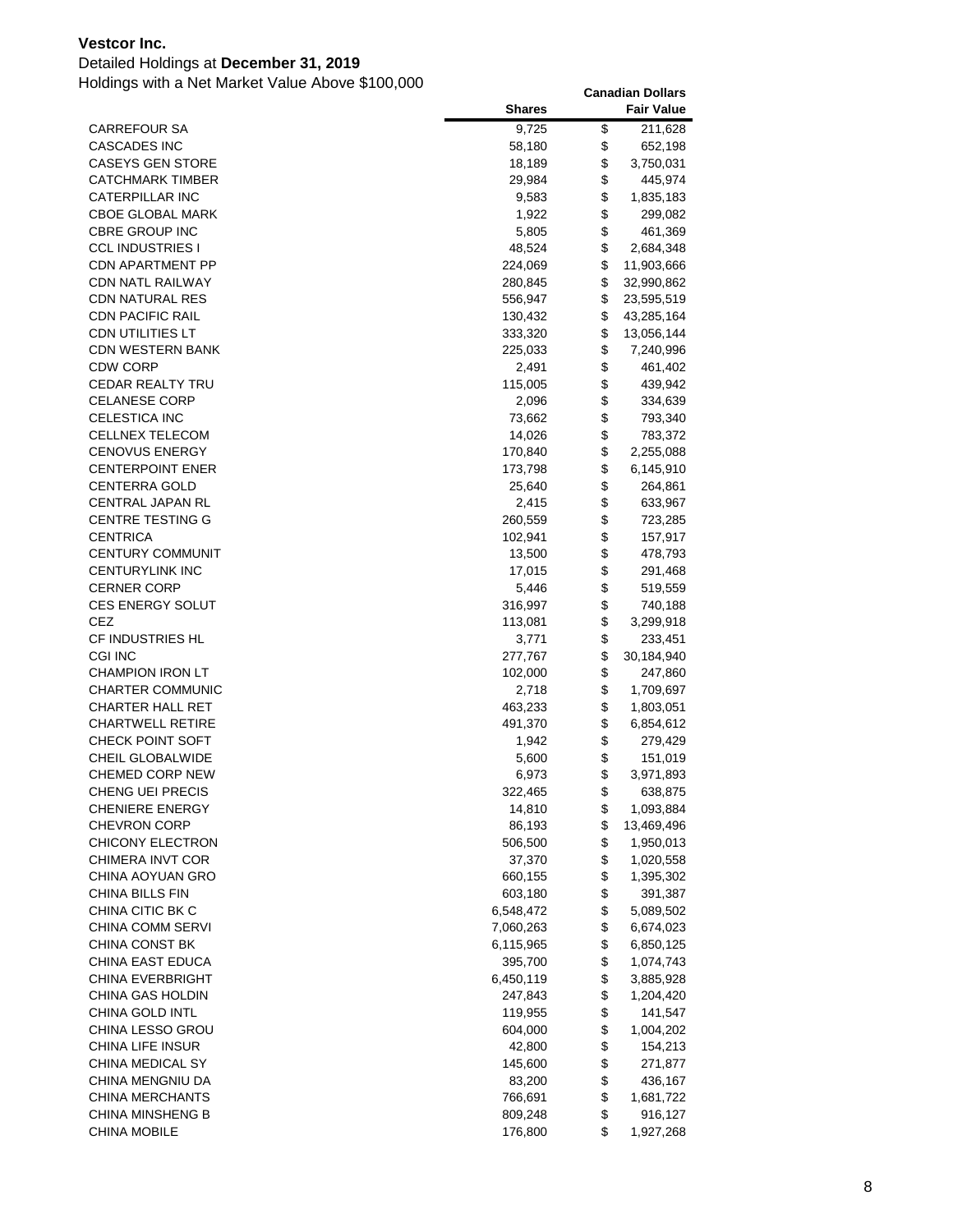### Detailed Holdings at **December 31, 2019**

|                             | <b>Shares</b> | <b>Fair Value</b> |
|-----------------------------|---------------|-------------------|
| CHINA MOTOR CO              | 1,027,547     | \$<br>1,737,987   |
| <b>CHINA PETE &amp; CHE</b> | 19,396        | \$<br>1,512,879   |
| CHINA PETRO & CH            | 5,835,368     | \$<br>4,554,698   |
| CHINA RAILWAY SI            | 666,400       | \$<br>482,439     |
| CHINA REINSURANC            | 2,582,000     | \$<br>550,028     |
| CHINA RES GAS GP            | 135,751       | \$<br>966,953     |
| CHINA RES PWR HL            | 85,200        | \$<br>155,123     |
| CHINA RESOURCES             | 762,213       | \$<br>2,868,581   |
| CHINA SCE GP HLD            | 2,515,324     | \$<br>1,900,502   |
| CHINA SHENHUA EN            | 464,917       | \$<br>1,259,645   |
| CHINA TELECOM CO            | 1,957,200     | \$<br>1,045,583   |
| <b>CHINA TOWER CORP</b>     | 3,364,680     | \$<br>963,143     |
| CHINA UNICOM (HK            | 83,200        | \$<br>101,634     |
| CHINA YUCHAI INT            | 53,350        | \$<br>922,191     |
| CHIPOTLE MEXICAN            | 443           | \$<br>480,886     |
| CHOICE HOTELS IN            | 3,510         | \$<br>471,795     |
| <b>CHONG QING BREWE</b>     | 49,797        | \$<br>481,724     |
| CHONGQING RURAL             | 5,196,769     | \$<br>3,442,191   |
| <b>CHORUS AVIATION</b>      | 1,408,571     | \$<br>11,451,682  |
| CHR.HANSEN HLDGS            | 1,587         | \$<br>163,658     |
| <b>CHUBB LIMITED</b>        | 7,859         | \$<br>1,596,873   |
| CHUBU ELEC POWER            | 10,526        | \$<br>193,613     |
| <b>CHUGAI PHARM CO</b>      | 3,746         | \$<br>450,562     |
| CHUGOKU ELEC POW            | 504,452       | \$<br>8,607,608   |
| CHUNGHWA TELECOM            | 1,890,040     | \$<br>8,993,563   |
| <b>CHURCH &amp; DWIGHT</b>  | 25,766        | \$<br>2,350,204   |
| CI FINANCIAL COR            | 293,859       | \$<br>6,432,574   |
| <b>CIBANCO SA INSTI</b>     | 65,701        | \$<br>110,986     |
| CIE DE ST-GOBAIN            | 8,095         | \$<br>430,083     |
| <b>CIGNA CORP</b>           | 7,851         | \$<br>2,081,869   |
| CIMAREX ENERGY C            | 1,765         | \$<br>120,137     |
| CINCINNATI FINL             | 2,635         | \$<br>361,908     |
| CINEMARK HOLDING            | 8,526         | \$<br>374,249     |
| <b>CINEPLEX INC</b>         | 33,549        | \$<br>1,140,666   |
| <b>CINTAS CORP</b>          | 1,454         | \$<br>507,343     |
| CISCO SYSTEMS IN            | 213,200       | \$<br>13,259,362  |
| <b>CITIGROUP INC</b>        | 33,197        | \$<br>3,439,121   |
| <b>CITRIX SYS INC</b>       | 96,391        | \$<br>13,861,949  |
| <b>CITY OFFICE REIT</b>     | 33,475        | \$<br>586,886     |
| <b>CJ LOGISTICS</b>         | 1,600         | \$<br>278,087     |
| CK ASSET HOLDING            | 42,286        | \$<br>395,856     |
| CK HUTCHISON HLD            | 205,977       | \$<br>2,546,983   |
| CLARIANT                    | 3,931         | \$<br>113,705     |
| <b>CLIPPER RLTY INC</b>     | 30,396        | \$<br>417,810     |
| <b>CLOROX CO</b>            | 49,991        | \$<br>9,953,358   |
| <b>CLP HOLDINGS</b>         | 540,744       | \$<br>7,370,451   |
| CME GROUP INC               | 6,215         | \$<br>1,637,811   |
| CMNWLTH BK OF AU            | 28,335        | \$<br>2,063,720   |
| CMS ENERGY CORP             | 120,601       | \$<br>9,827,507   |
| CNH INDUSTRIAL N            | 16,577        | \$<br>236,228     |
| COCA COLA HBC               | 20,582        | \$<br>903,869     |
| COCA-COLA AMATIL            | 886,831       | \$<br>8,940,806   |
| COCA-COLA CO                | 234,877       | \$<br>16,858,323  |
| COCA-COLA EU PAR            | 3,811         | \$<br>251,445     |
| <b>COCHLEAR LTD</b>         | 854           | \$<br>174,944     |
| COGECO INC                  | 65,815        | \$<br>6,850,683   |
| COGENT COMM HLDG            | 36,614        | \$<br>3,124,606   |
| COGNIZANT TECH S            | 9,495         | \$<br>763,630     |
| COLBUN S.A.                 | 10,681,788    | \$<br>2,210,511   |
| COLES GROUP LTD             | 18,436        | \$<br>249,391     |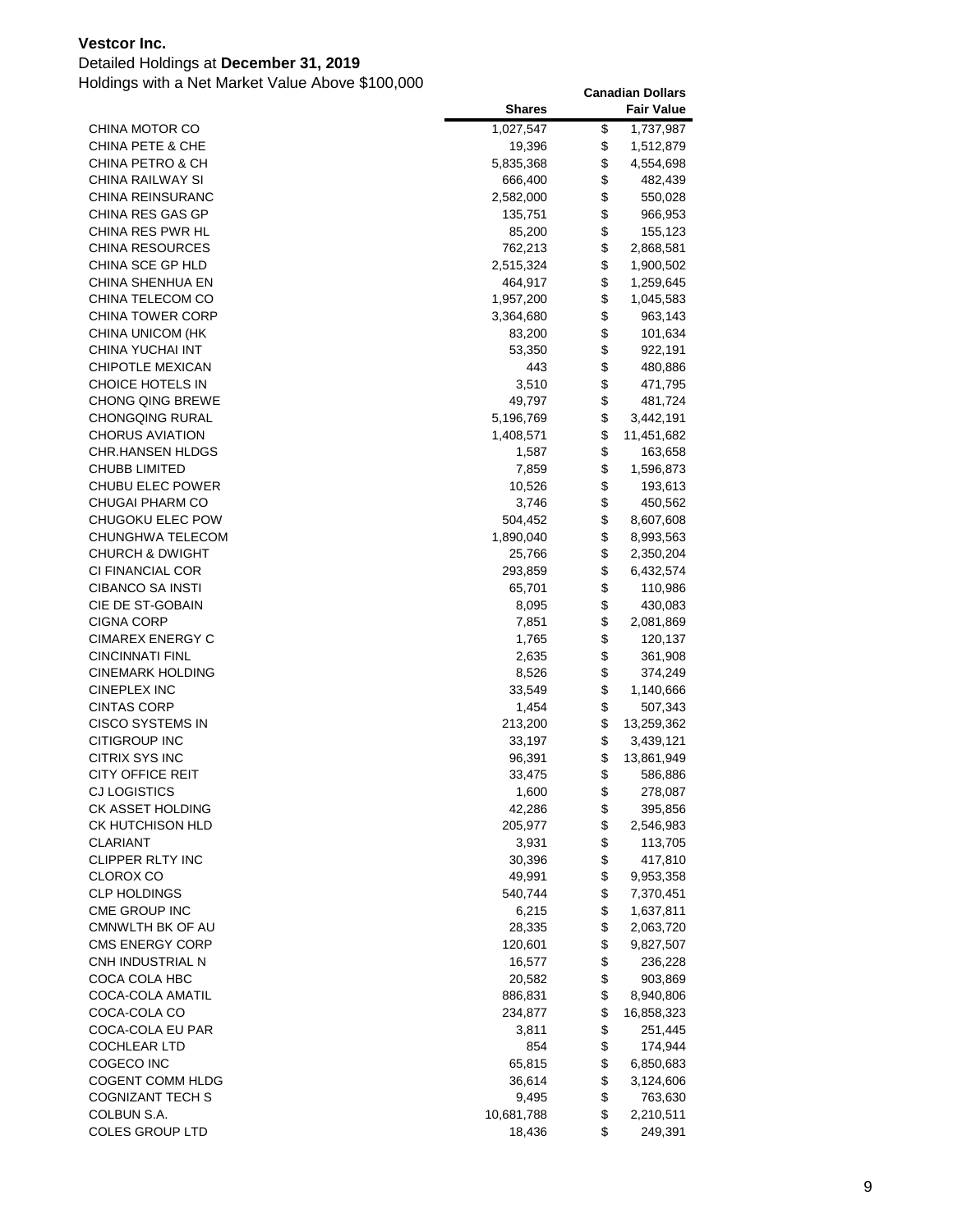### Detailed Holdings at **December 31, 2019**

| <b>COLGATE PALMOLIV</b><br>14,861<br>\$<br>1,326,616<br>\$<br><b>COLLIERS INTL</b><br>2,718<br>274,958<br>\$<br><b>COLONY CAPITAL I</b><br>279,231<br>1,759,771<br>\$<br>COLOPLAST<br>7,081,124<br>43,988<br>\$<br><b>COLRUYT SA</b><br>109,947<br>7,438,615<br>\$<br>COLUMBIA PPTY TR<br>92,829<br>2,533,686<br>\$<br>COLUMBIA SPORTSW<br>4,040<br>524,882<br>\$<br><b>COMCAST CORP</b><br>142,842<br>8,329,809<br>\$<br>COMFORTDELGRO CO<br>930,518<br>2,135,742<br>\$<br>COMINAR<br>428,814<br>6,072,006<br>\$<br><b>COMMERCIAL INTL</b><br>387,783<br>2,564,574<br>\$<br>COMMERZBANK AG<br>14,663<br>117,752<br>\$<br>COMMVAULT SYSTEM<br>5,640<br>326,482<br>\$<br><b>COMPAL ELECTRONI</b><br>1,206,300<br>983,637<br>\$<br><b>COMPANHIA DE SAN</b><br>35,257<br>688,079<br>\$<br><b>COMPANIA CERVECE</b><br>115,429<br>1,467,067<br>\$<br>COMPANIA DE MINA<br>362,442<br>7,096,950<br>\$<br><b>COMPASS GROUP</b><br>25,066<br>813,836<br>\$<br><b>COMPUTER MODELLI</b><br>123,398<br>1,014,332<br>\$<br><b>COMPUTERSHARE LT</b><br>8,682<br>132,798<br>\$<br>CONMED CORP<br>2,350<br>341,396<br>\$<br><b>CONOCOPHILLIPS</b><br>25,308<br>2,134,164<br>\$<br>CONSOLDTD EDISON<br>147,376<br>17,289,706<br>\$<br><b>CONSTELLATION BR</b><br>2,904<br>714,553<br>\$<br>CONSTELLATION SF<br>6,444<br>8,135,018<br>\$<br><b>CONTACT ENERGY</b><br>551,009<br>3,437,027<br>\$<br><b>CONTINENTAL AG</b><br>1,785<br>299,474<br>\$<br>CONTINENTAL GOLD<br>73,894<br>395,333<br>\$<br><b>COOPER COMPANIES</b><br>7,858<br>3,273,901<br>\$<br><b>COPART INC</b><br>3,547<br>418,285<br>\$<br>CORENERGY INFR T<br>7,909<br>458,546<br>\$<br><b>CORNING INCORPOR</b><br>13,337<br>503,450<br>\$<br><b>CORPORATE OFFICE</b><br>16,195<br>622,781<br>\$<br>CORTEVA INC<br>12,977<br>497,433<br>\$<br><b>CORUS ENTERTAINM</b><br>1,739,523<br>9,254,262<br>\$<br><b>CORVEL CORP</b><br>7,660<br>867,756<br>\$<br>COSCO SHIPPING P<br>1,650,254<br>1,752,225<br>\$<br>COSTCO WHSL CORP<br>36,734<br>14,000,825<br>\$<br><b>COTT CORP</b><br>16,109<br>285,774<br>\$<br><b>COVESTRO AG</b><br>163,869<br>2,716<br>\$<br>COVIVIO<br>73,987<br>10,898,796<br>\$<br>CP ALL PLC<br>462,400<br>1,456,458<br>\$<br><b>CRACKER BARREL O</b><br>14,094<br>2,809,813<br>\$<br><b>CREDICORP LTD</b><br>32,244<br>8,911,478<br>\$<br><b>CREDIT AGRICOLE</b><br>19,155<br>360,376<br>\$<br><b>CREDIT SUISSE GR</b><br>39,942<br>700,956<br>\$<br><b>CRESCENT POINT E</b><br>272,605<br>1,580,864<br>\$<br>CRESTWOOD EQ. PR<br>4,252<br>169,935<br>\$<br><b>CRH</b><br>127,955<br>6,643,592<br>\$<br><b>CRODA INTL</b><br>36,252<br>3,188,542<br>\$<br><b>CROMBIE</b><br>314,846<br>5,073,482<br>\$<br><b>CROMWELL PROP GP</b><br>1,674,400<br>1,793,403<br>\$<br><b>CROWN CASTLE INT</b><br>73,113<br>13,477,140<br>\$<br>CSL LTD<br>7,215<br>1,813,628<br>\$<br><b>CSPC PHARMACEUTI</b><br>2,773,245<br>8,575,361<br>\$<br><b>CSX CORP</b><br>13,485<br>1,265,336<br>\$<br>CUBESMART<br>7,030<br>289,985<br>\$<br><b>CUMMINS INC</b><br>2,657<br>616,600<br>\$<br><b>CVR ENERGY INC</b><br>14,480<br>759,152 |                        | <b>Shares</b> | <b>Fair Value</b> |
|----------------------------------------------------------------------------------------------------------------------------------------------------------------------------------------------------------------------------------------------------------------------------------------------------------------------------------------------------------------------------------------------------------------------------------------------------------------------------------------------------------------------------------------------------------------------------------------------------------------------------------------------------------------------------------------------------------------------------------------------------------------------------------------------------------------------------------------------------------------------------------------------------------------------------------------------------------------------------------------------------------------------------------------------------------------------------------------------------------------------------------------------------------------------------------------------------------------------------------------------------------------------------------------------------------------------------------------------------------------------------------------------------------------------------------------------------------------------------------------------------------------------------------------------------------------------------------------------------------------------------------------------------------------------------------------------------------------------------------------------------------------------------------------------------------------------------------------------------------------------------------------------------------------------------------------------------------------------------------------------------------------------------------------------------------------------------------------------------------------------------------------------------------------------------------------------------------------------------------------------------------------------------------------------------------------------------------------------------------------------------------------------------------------------------------------------------------------------------------------------------------------------------------------------------------------------------------------------------------------------------------------------------------------------------------------------------------------------------------------------------------------------------------------------------------------------------------------------------------------------------------------------------------------------------------------------------------------------------------------------------------------------------------------------------------------------------------------|------------------------|---------------|-------------------|
|                                                                                                                                                                                                                                                                                                                                                                                                                                                                                                                                                                                                                                                                                                                                                                                                                                                                                                                                                                                                                                                                                                                                                                                                                                                                                                                                                                                                                                                                                                                                                                                                                                                                                                                                                                                                                                                                                                                                                                                                                                                                                                                                                                                                                                                                                                                                                                                                                                                                                                                                                                                                                                                                                                                                                                                                                                                                                                                                                                                                                                                                                        |                        |               |                   |
|                                                                                                                                                                                                                                                                                                                                                                                                                                                                                                                                                                                                                                                                                                                                                                                                                                                                                                                                                                                                                                                                                                                                                                                                                                                                                                                                                                                                                                                                                                                                                                                                                                                                                                                                                                                                                                                                                                                                                                                                                                                                                                                                                                                                                                                                                                                                                                                                                                                                                                                                                                                                                                                                                                                                                                                                                                                                                                                                                                                                                                                                                        |                        |               |                   |
|                                                                                                                                                                                                                                                                                                                                                                                                                                                                                                                                                                                                                                                                                                                                                                                                                                                                                                                                                                                                                                                                                                                                                                                                                                                                                                                                                                                                                                                                                                                                                                                                                                                                                                                                                                                                                                                                                                                                                                                                                                                                                                                                                                                                                                                                                                                                                                                                                                                                                                                                                                                                                                                                                                                                                                                                                                                                                                                                                                                                                                                                                        |                        |               |                   |
|                                                                                                                                                                                                                                                                                                                                                                                                                                                                                                                                                                                                                                                                                                                                                                                                                                                                                                                                                                                                                                                                                                                                                                                                                                                                                                                                                                                                                                                                                                                                                                                                                                                                                                                                                                                                                                                                                                                                                                                                                                                                                                                                                                                                                                                                                                                                                                                                                                                                                                                                                                                                                                                                                                                                                                                                                                                                                                                                                                                                                                                                                        |                        |               |                   |
|                                                                                                                                                                                                                                                                                                                                                                                                                                                                                                                                                                                                                                                                                                                                                                                                                                                                                                                                                                                                                                                                                                                                                                                                                                                                                                                                                                                                                                                                                                                                                                                                                                                                                                                                                                                                                                                                                                                                                                                                                                                                                                                                                                                                                                                                                                                                                                                                                                                                                                                                                                                                                                                                                                                                                                                                                                                                                                                                                                                                                                                                                        |                        |               |                   |
|                                                                                                                                                                                                                                                                                                                                                                                                                                                                                                                                                                                                                                                                                                                                                                                                                                                                                                                                                                                                                                                                                                                                                                                                                                                                                                                                                                                                                                                                                                                                                                                                                                                                                                                                                                                                                                                                                                                                                                                                                                                                                                                                                                                                                                                                                                                                                                                                                                                                                                                                                                                                                                                                                                                                                                                                                                                                                                                                                                                                                                                                                        |                        |               |                   |
|                                                                                                                                                                                                                                                                                                                                                                                                                                                                                                                                                                                                                                                                                                                                                                                                                                                                                                                                                                                                                                                                                                                                                                                                                                                                                                                                                                                                                                                                                                                                                                                                                                                                                                                                                                                                                                                                                                                                                                                                                                                                                                                                                                                                                                                                                                                                                                                                                                                                                                                                                                                                                                                                                                                                                                                                                                                                                                                                                                                                                                                                                        |                        |               |                   |
|                                                                                                                                                                                                                                                                                                                                                                                                                                                                                                                                                                                                                                                                                                                                                                                                                                                                                                                                                                                                                                                                                                                                                                                                                                                                                                                                                                                                                                                                                                                                                                                                                                                                                                                                                                                                                                                                                                                                                                                                                                                                                                                                                                                                                                                                                                                                                                                                                                                                                                                                                                                                                                                                                                                                                                                                                                                                                                                                                                                                                                                                                        |                        |               |                   |
|                                                                                                                                                                                                                                                                                                                                                                                                                                                                                                                                                                                                                                                                                                                                                                                                                                                                                                                                                                                                                                                                                                                                                                                                                                                                                                                                                                                                                                                                                                                                                                                                                                                                                                                                                                                                                                                                                                                                                                                                                                                                                                                                                                                                                                                                                                                                                                                                                                                                                                                                                                                                                                                                                                                                                                                                                                                                                                                                                                                                                                                                                        |                        |               |                   |
|                                                                                                                                                                                                                                                                                                                                                                                                                                                                                                                                                                                                                                                                                                                                                                                                                                                                                                                                                                                                                                                                                                                                                                                                                                                                                                                                                                                                                                                                                                                                                                                                                                                                                                                                                                                                                                                                                                                                                                                                                                                                                                                                                                                                                                                                                                                                                                                                                                                                                                                                                                                                                                                                                                                                                                                                                                                                                                                                                                                                                                                                                        |                        |               |                   |
|                                                                                                                                                                                                                                                                                                                                                                                                                                                                                                                                                                                                                                                                                                                                                                                                                                                                                                                                                                                                                                                                                                                                                                                                                                                                                                                                                                                                                                                                                                                                                                                                                                                                                                                                                                                                                                                                                                                                                                                                                                                                                                                                                                                                                                                                                                                                                                                                                                                                                                                                                                                                                                                                                                                                                                                                                                                                                                                                                                                                                                                                                        |                        |               |                   |
|                                                                                                                                                                                                                                                                                                                                                                                                                                                                                                                                                                                                                                                                                                                                                                                                                                                                                                                                                                                                                                                                                                                                                                                                                                                                                                                                                                                                                                                                                                                                                                                                                                                                                                                                                                                                                                                                                                                                                                                                                                                                                                                                                                                                                                                                                                                                                                                                                                                                                                                                                                                                                                                                                                                                                                                                                                                                                                                                                                                                                                                                                        |                        |               |                   |
|                                                                                                                                                                                                                                                                                                                                                                                                                                                                                                                                                                                                                                                                                                                                                                                                                                                                                                                                                                                                                                                                                                                                                                                                                                                                                                                                                                                                                                                                                                                                                                                                                                                                                                                                                                                                                                                                                                                                                                                                                                                                                                                                                                                                                                                                                                                                                                                                                                                                                                                                                                                                                                                                                                                                                                                                                                                                                                                                                                                                                                                                                        |                        |               |                   |
|                                                                                                                                                                                                                                                                                                                                                                                                                                                                                                                                                                                                                                                                                                                                                                                                                                                                                                                                                                                                                                                                                                                                                                                                                                                                                                                                                                                                                                                                                                                                                                                                                                                                                                                                                                                                                                                                                                                                                                                                                                                                                                                                                                                                                                                                                                                                                                                                                                                                                                                                                                                                                                                                                                                                                                                                                                                                                                                                                                                                                                                                                        |                        |               |                   |
|                                                                                                                                                                                                                                                                                                                                                                                                                                                                                                                                                                                                                                                                                                                                                                                                                                                                                                                                                                                                                                                                                                                                                                                                                                                                                                                                                                                                                                                                                                                                                                                                                                                                                                                                                                                                                                                                                                                                                                                                                                                                                                                                                                                                                                                                                                                                                                                                                                                                                                                                                                                                                                                                                                                                                                                                                                                                                                                                                                                                                                                                                        |                        |               |                   |
|                                                                                                                                                                                                                                                                                                                                                                                                                                                                                                                                                                                                                                                                                                                                                                                                                                                                                                                                                                                                                                                                                                                                                                                                                                                                                                                                                                                                                                                                                                                                                                                                                                                                                                                                                                                                                                                                                                                                                                                                                                                                                                                                                                                                                                                                                                                                                                                                                                                                                                                                                                                                                                                                                                                                                                                                                                                                                                                                                                                                                                                                                        |                        |               |                   |
|                                                                                                                                                                                                                                                                                                                                                                                                                                                                                                                                                                                                                                                                                                                                                                                                                                                                                                                                                                                                                                                                                                                                                                                                                                                                                                                                                                                                                                                                                                                                                                                                                                                                                                                                                                                                                                                                                                                                                                                                                                                                                                                                                                                                                                                                                                                                                                                                                                                                                                                                                                                                                                                                                                                                                                                                                                                                                                                                                                                                                                                                                        |                        |               |                   |
|                                                                                                                                                                                                                                                                                                                                                                                                                                                                                                                                                                                                                                                                                                                                                                                                                                                                                                                                                                                                                                                                                                                                                                                                                                                                                                                                                                                                                                                                                                                                                                                                                                                                                                                                                                                                                                                                                                                                                                                                                                                                                                                                                                                                                                                                                                                                                                                                                                                                                                                                                                                                                                                                                                                                                                                                                                                                                                                                                                                                                                                                                        |                        |               |                   |
|                                                                                                                                                                                                                                                                                                                                                                                                                                                                                                                                                                                                                                                                                                                                                                                                                                                                                                                                                                                                                                                                                                                                                                                                                                                                                                                                                                                                                                                                                                                                                                                                                                                                                                                                                                                                                                                                                                                                                                                                                                                                                                                                                                                                                                                                                                                                                                                                                                                                                                                                                                                                                                                                                                                                                                                                                                                                                                                                                                                                                                                                                        |                        |               |                   |
|                                                                                                                                                                                                                                                                                                                                                                                                                                                                                                                                                                                                                                                                                                                                                                                                                                                                                                                                                                                                                                                                                                                                                                                                                                                                                                                                                                                                                                                                                                                                                                                                                                                                                                                                                                                                                                                                                                                                                                                                                                                                                                                                                                                                                                                                                                                                                                                                                                                                                                                                                                                                                                                                                                                                                                                                                                                                                                                                                                                                                                                                                        |                        |               |                   |
|                                                                                                                                                                                                                                                                                                                                                                                                                                                                                                                                                                                                                                                                                                                                                                                                                                                                                                                                                                                                                                                                                                                                                                                                                                                                                                                                                                                                                                                                                                                                                                                                                                                                                                                                                                                                                                                                                                                                                                                                                                                                                                                                                                                                                                                                                                                                                                                                                                                                                                                                                                                                                                                                                                                                                                                                                                                                                                                                                                                                                                                                                        |                        |               |                   |
|                                                                                                                                                                                                                                                                                                                                                                                                                                                                                                                                                                                                                                                                                                                                                                                                                                                                                                                                                                                                                                                                                                                                                                                                                                                                                                                                                                                                                                                                                                                                                                                                                                                                                                                                                                                                                                                                                                                                                                                                                                                                                                                                                                                                                                                                                                                                                                                                                                                                                                                                                                                                                                                                                                                                                                                                                                                                                                                                                                                                                                                                                        |                        |               |                   |
|                                                                                                                                                                                                                                                                                                                                                                                                                                                                                                                                                                                                                                                                                                                                                                                                                                                                                                                                                                                                                                                                                                                                                                                                                                                                                                                                                                                                                                                                                                                                                                                                                                                                                                                                                                                                                                                                                                                                                                                                                                                                                                                                                                                                                                                                                                                                                                                                                                                                                                                                                                                                                                                                                                                                                                                                                                                                                                                                                                                                                                                                                        |                        |               |                   |
|                                                                                                                                                                                                                                                                                                                                                                                                                                                                                                                                                                                                                                                                                                                                                                                                                                                                                                                                                                                                                                                                                                                                                                                                                                                                                                                                                                                                                                                                                                                                                                                                                                                                                                                                                                                                                                                                                                                                                                                                                                                                                                                                                                                                                                                                                                                                                                                                                                                                                                                                                                                                                                                                                                                                                                                                                                                                                                                                                                                                                                                                                        |                        |               |                   |
|                                                                                                                                                                                                                                                                                                                                                                                                                                                                                                                                                                                                                                                                                                                                                                                                                                                                                                                                                                                                                                                                                                                                                                                                                                                                                                                                                                                                                                                                                                                                                                                                                                                                                                                                                                                                                                                                                                                                                                                                                                                                                                                                                                                                                                                                                                                                                                                                                                                                                                                                                                                                                                                                                                                                                                                                                                                                                                                                                                                                                                                                                        |                        |               |                   |
|                                                                                                                                                                                                                                                                                                                                                                                                                                                                                                                                                                                                                                                                                                                                                                                                                                                                                                                                                                                                                                                                                                                                                                                                                                                                                                                                                                                                                                                                                                                                                                                                                                                                                                                                                                                                                                                                                                                                                                                                                                                                                                                                                                                                                                                                                                                                                                                                                                                                                                                                                                                                                                                                                                                                                                                                                                                                                                                                                                                                                                                                                        |                        |               |                   |
|                                                                                                                                                                                                                                                                                                                                                                                                                                                                                                                                                                                                                                                                                                                                                                                                                                                                                                                                                                                                                                                                                                                                                                                                                                                                                                                                                                                                                                                                                                                                                                                                                                                                                                                                                                                                                                                                                                                                                                                                                                                                                                                                                                                                                                                                                                                                                                                                                                                                                                                                                                                                                                                                                                                                                                                                                                                                                                                                                                                                                                                                                        |                        |               |                   |
|                                                                                                                                                                                                                                                                                                                                                                                                                                                                                                                                                                                                                                                                                                                                                                                                                                                                                                                                                                                                                                                                                                                                                                                                                                                                                                                                                                                                                                                                                                                                                                                                                                                                                                                                                                                                                                                                                                                                                                                                                                                                                                                                                                                                                                                                                                                                                                                                                                                                                                                                                                                                                                                                                                                                                                                                                                                                                                                                                                                                                                                                                        |                        |               |                   |
|                                                                                                                                                                                                                                                                                                                                                                                                                                                                                                                                                                                                                                                                                                                                                                                                                                                                                                                                                                                                                                                                                                                                                                                                                                                                                                                                                                                                                                                                                                                                                                                                                                                                                                                                                                                                                                                                                                                                                                                                                                                                                                                                                                                                                                                                                                                                                                                                                                                                                                                                                                                                                                                                                                                                                                                                                                                                                                                                                                                                                                                                                        |                        |               |                   |
|                                                                                                                                                                                                                                                                                                                                                                                                                                                                                                                                                                                                                                                                                                                                                                                                                                                                                                                                                                                                                                                                                                                                                                                                                                                                                                                                                                                                                                                                                                                                                                                                                                                                                                                                                                                                                                                                                                                                                                                                                                                                                                                                                                                                                                                                                                                                                                                                                                                                                                                                                                                                                                                                                                                                                                                                                                                                                                                                                                                                                                                                                        |                        |               |                   |
|                                                                                                                                                                                                                                                                                                                                                                                                                                                                                                                                                                                                                                                                                                                                                                                                                                                                                                                                                                                                                                                                                                                                                                                                                                                                                                                                                                                                                                                                                                                                                                                                                                                                                                                                                                                                                                                                                                                                                                                                                                                                                                                                                                                                                                                                                                                                                                                                                                                                                                                                                                                                                                                                                                                                                                                                                                                                                                                                                                                                                                                                                        |                        |               |                   |
|                                                                                                                                                                                                                                                                                                                                                                                                                                                                                                                                                                                                                                                                                                                                                                                                                                                                                                                                                                                                                                                                                                                                                                                                                                                                                                                                                                                                                                                                                                                                                                                                                                                                                                                                                                                                                                                                                                                                                                                                                                                                                                                                                                                                                                                                                                                                                                                                                                                                                                                                                                                                                                                                                                                                                                                                                                                                                                                                                                                                                                                                                        |                        |               |                   |
|                                                                                                                                                                                                                                                                                                                                                                                                                                                                                                                                                                                                                                                                                                                                                                                                                                                                                                                                                                                                                                                                                                                                                                                                                                                                                                                                                                                                                                                                                                                                                                                                                                                                                                                                                                                                                                                                                                                                                                                                                                                                                                                                                                                                                                                                                                                                                                                                                                                                                                                                                                                                                                                                                                                                                                                                                                                                                                                                                                                                                                                                                        |                        |               |                   |
|                                                                                                                                                                                                                                                                                                                                                                                                                                                                                                                                                                                                                                                                                                                                                                                                                                                                                                                                                                                                                                                                                                                                                                                                                                                                                                                                                                                                                                                                                                                                                                                                                                                                                                                                                                                                                                                                                                                                                                                                                                                                                                                                                                                                                                                                                                                                                                                                                                                                                                                                                                                                                                                                                                                                                                                                                                                                                                                                                                                                                                                                                        |                        |               |                   |
|                                                                                                                                                                                                                                                                                                                                                                                                                                                                                                                                                                                                                                                                                                                                                                                                                                                                                                                                                                                                                                                                                                                                                                                                                                                                                                                                                                                                                                                                                                                                                                                                                                                                                                                                                                                                                                                                                                                                                                                                                                                                                                                                                                                                                                                                                                                                                                                                                                                                                                                                                                                                                                                                                                                                                                                                                                                                                                                                                                                                                                                                                        |                        |               |                   |
|                                                                                                                                                                                                                                                                                                                                                                                                                                                                                                                                                                                                                                                                                                                                                                                                                                                                                                                                                                                                                                                                                                                                                                                                                                                                                                                                                                                                                                                                                                                                                                                                                                                                                                                                                                                                                                                                                                                                                                                                                                                                                                                                                                                                                                                                                                                                                                                                                                                                                                                                                                                                                                                                                                                                                                                                                                                                                                                                                                                                                                                                                        |                        |               |                   |
|                                                                                                                                                                                                                                                                                                                                                                                                                                                                                                                                                                                                                                                                                                                                                                                                                                                                                                                                                                                                                                                                                                                                                                                                                                                                                                                                                                                                                                                                                                                                                                                                                                                                                                                                                                                                                                                                                                                                                                                                                                                                                                                                                                                                                                                                                                                                                                                                                                                                                                                                                                                                                                                                                                                                                                                                                                                                                                                                                                                                                                                                                        |                        |               |                   |
|                                                                                                                                                                                                                                                                                                                                                                                                                                                                                                                                                                                                                                                                                                                                                                                                                                                                                                                                                                                                                                                                                                                                                                                                                                                                                                                                                                                                                                                                                                                                                                                                                                                                                                                                                                                                                                                                                                                                                                                                                                                                                                                                                                                                                                                                                                                                                                                                                                                                                                                                                                                                                                                                                                                                                                                                                                                                                                                                                                                                                                                                                        |                        |               |                   |
|                                                                                                                                                                                                                                                                                                                                                                                                                                                                                                                                                                                                                                                                                                                                                                                                                                                                                                                                                                                                                                                                                                                                                                                                                                                                                                                                                                                                                                                                                                                                                                                                                                                                                                                                                                                                                                                                                                                                                                                                                                                                                                                                                                                                                                                                                                                                                                                                                                                                                                                                                                                                                                                                                                                                                                                                                                                                                                                                                                                                                                                                                        |                        |               |                   |
|                                                                                                                                                                                                                                                                                                                                                                                                                                                                                                                                                                                                                                                                                                                                                                                                                                                                                                                                                                                                                                                                                                                                                                                                                                                                                                                                                                                                                                                                                                                                                                                                                                                                                                                                                                                                                                                                                                                                                                                                                                                                                                                                                                                                                                                                                                                                                                                                                                                                                                                                                                                                                                                                                                                                                                                                                                                                                                                                                                                                                                                                                        |                        |               |                   |
|                                                                                                                                                                                                                                                                                                                                                                                                                                                                                                                                                                                                                                                                                                                                                                                                                                                                                                                                                                                                                                                                                                                                                                                                                                                                                                                                                                                                                                                                                                                                                                                                                                                                                                                                                                                                                                                                                                                                                                                                                                                                                                                                                                                                                                                                                                                                                                                                                                                                                                                                                                                                                                                                                                                                                                                                                                                                                                                                                                                                                                                                                        |                        |               |                   |
|                                                                                                                                                                                                                                                                                                                                                                                                                                                                                                                                                                                                                                                                                                                                                                                                                                                                                                                                                                                                                                                                                                                                                                                                                                                                                                                                                                                                                                                                                                                                                                                                                                                                                                                                                                                                                                                                                                                                                                                                                                                                                                                                                                                                                                                                                                                                                                                                                                                                                                                                                                                                                                                                                                                                                                                                                                                                                                                                                                                                                                                                                        |                        |               |                   |
|                                                                                                                                                                                                                                                                                                                                                                                                                                                                                                                                                                                                                                                                                                                                                                                                                                                                                                                                                                                                                                                                                                                                                                                                                                                                                                                                                                                                                                                                                                                                                                                                                                                                                                                                                                                                                                                                                                                                                                                                                                                                                                                                                                                                                                                                                                                                                                                                                                                                                                                                                                                                                                                                                                                                                                                                                                                                                                                                                                                                                                                                                        |                        |               |                   |
|                                                                                                                                                                                                                                                                                                                                                                                                                                                                                                                                                                                                                                                                                                                                                                                                                                                                                                                                                                                                                                                                                                                                                                                                                                                                                                                                                                                                                                                                                                                                                                                                                                                                                                                                                                                                                                                                                                                                                                                                                                                                                                                                                                                                                                                                                                                                                                                                                                                                                                                                                                                                                                                                                                                                                                                                                                                                                                                                                                                                                                                                                        |                        |               |                   |
|                                                                                                                                                                                                                                                                                                                                                                                                                                                                                                                                                                                                                                                                                                                                                                                                                                                                                                                                                                                                                                                                                                                                                                                                                                                                                                                                                                                                                                                                                                                                                                                                                                                                                                                                                                                                                                                                                                                                                                                                                                                                                                                                                                                                                                                                                                                                                                                                                                                                                                                                                                                                                                                                                                                                                                                                                                                                                                                                                                                                                                                                                        |                        |               |                   |
|                                                                                                                                                                                                                                                                                                                                                                                                                                                                                                                                                                                                                                                                                                                                                                                                                                                                                                                                                                                                                                                                                                                                                                                                                                                                                                                                                                                                                                                                                                                                                                                                                                                                                                                                                                                                                                                                                                                                                                                                                                                                                                                                                                                                                                                                                                                                                                                                                                                                                                                                                                                                                                                                                                                                                                                                                                                                                                                                                                                                                                                                                        |                        |               |                   |
|                                                                                                                                                                                                                                                                                                                                                                                                                                                                                                                                                                                                                                                                                                                                                                                                                                                                                                                                                                                                                                                                                                                                                                                                                                                                                                                                                                                                                                                                                                                                                                                                                                                                                                                                                                                                                                                                                                                                                                                                                                                                                                                                                                                                                                                                                                                                                                                                                                                                                                                                                                                                                                                                                                                                                                                                                                                                                                                                                                                                                                                                                        |                        |               |                   |
|                                                                                                                                                                                                                                                                                                                                                                                                                                                                                                                                                                                                                                                                                                                                                                                                                                                                                                                                                                                                                                                                                                                                                                                                                                                                                                                                                                                                                                                                                                                                                                                                                                                                                                                                                                                                                                                                                                                                                                                                                                                                                                                                                                                                                                                                                                                                                                                                                                                                                                                                                                                                                                                                                                                                                                                                                                                                                                                                                                                                                                                                                        |                        |               |                   |
|                                                                                                                                                                                                                                                                                                                                                                                                                                                                                                                                                                                                                                                                                                                                                                                                                                                                                                                                                                                                                                                                                                                                                                                                                                                                                                                                                                                                                                                                                                                                                                                                                                                                                                                                                                                                                                                                                                                                                                                                                                                                                                                                                                                                                                                                                                                                                                                                                                                                                                                                                                                                                                                                                                                                                                                                                                                                                                                                                                                                                                                                                        |                        |               |                   |
|                                                                                                                                                                                                                                                                                                                                                                                                                                                                                                                                                                                                                                                                                                                                                                                                                                                                                                                                                                                                                                                                                                                                                                                                                                                                                                                                                                                                                                                                                                                                                                                                                                                                                                                                                                                                                                                                                                                                                                                                                                                                                                                                                                                                                                                                                                                                                                                                                                                                                                                                                                                                                                                                                                                                                                                                                                                                                                                                                                                                                                                                                        |                        |               |                   |
|                                                                                                                                                                                                                                                                                                                                                                                                                                                                                                                                                                                                                                                                                                                                                                                                                                                                                                                                                                                                                                                                                                                                                                                                                                                                                                                                                                                                                                                                                                                                                                                                                                                                                                                                                                                                                                                                                                                                                                                                                                                                                                                                                                                                                                                                                                                                                                                                                                                                                                                                                                                                                                                                                                                                                                                                                                                                                                                                                                                                                                                                                        |                        |               |                   |
|                                                                                                                                                                                                                                                                                                                                                                                                                                                                                                                                                                                                                                                                                                                                                                                                                                                                                                                                                                                                                                                                                                                                                                                                                                                                                                                                                                                                                                                                                                                                                                                                                                                                                                                                                                                                                                                                                                                                                                                                                                                                                                                                                                                                                                                                                                                                                                                                                                                                                                                                                                                                                                                                                                                                                                                                                                                                                                                                                                                                                                                                                        |                        |               |                   |
|                                                                                                                                                                                                                                                                                                                                                                                                                                                                                                                                                                                                                                                                                                                                                                                                                                                                                                                                                                                                                                                                                                                                                                                                                                                                                                                                                                                                                                                                                                                                                                                                                                                                                                                                                                                                                                                                                                                                                                                                                                                                                                                                                                                                                                                                                                                                                                                                                                                                                                                                                                                                                                                                                                                                                                                                                                                                                                                                                                                                                                                                                        |                        |               |                   |
|                                                                                                                                                                                                                                                                                                                                                                                                                                                                                                                                                                                                                                                                                                                                                                                                                                                                                                                                                                                                                                                                                                                                                                                                                                                                                                                                                                                                                                                                                                                                                                                                                                                                                                                                                                                                                                                                                                                                                                                                                                                                                                                                                                                                                                                                                                                                                                                                                                                                                                                                                                                                                                                                                                                                                                                                                                                                                                                                                                                                                                                                                        |                        |               |                   |
|                                                                                                                                                                                                                                                                                                                                                                                                                                                                                                                                                                                                                                                                                                                                                                                                                                                                                                                                                                                                                                                                                                                                                                                                                                                                                                                                                                                                                                                                                                                                                                                                                                                                                                                                                                                                                                                                                                                                                                                                                                                                                                                                                                                                                                                                                                                                                                                                                                                                                                                                                                                                                                                                                                                                                                                                                                                                                                                                                                                                                                                                                        |                        |               |                   |
|                                                                                                                                                                                                                                                                                                                                                                                                                                                                                                                                                                                                                                                                                                                                                                                                                                                                                                                                                                                                                                                                                                                                                                                                                                                                                                                                                                                                                                                                                                                                                                                                                                                                                                                                                                                                                                                                                                                                                                                                                                                                                                                                                                                                                                                                                                                                                                                                                                                                                                                                                                                                                                                                                                                                                                                                                                                                                                                                                                                                                                                                                        |                        |               |                   |
|                                                                                                                                                                                                                                                                                                                                                                                                                                                                                                                                                                                                                                                                                                                                                                                                                                                                                                                                                                                                                                                                                                                                                                                                                                                                                                                                                                                                                                                                                                                                                                                                                                                                                                                                                                                                                                                                                                                                                                                                                                                                                                                                                                                                                                                                                                                                                                                                                                                                                                                                                                                                                                                                                                                                                                                                                                                                                                                                                                                                                                                                                        |                        |               |                   |
|                                                                                                                                                                                                                                                                                                                                                                                                                                                                                                                                                                                                                                                                                                                                                                                                                                                                                                                                                                                                                                                                                                                                                                                                                                                                                                                                                                                                                                                                                                                                                                                                                                                                                                                                                                                                                                                                                                                                                                                                                                                                                                                                                                                                                                                                                                                                                                                                                                                                                                                                                                                                                                                                                                                                                                                                                                                                                                                                                                                                                                                                                        |                        |               |                   |
|                                                                                                                                                                                                                                                                                                                                                                                                                                                                                                                                                                                                                                                                                                                                                                                                                                                                                                                                                                                                                                                                                                                                                                                                                                                                                                                                                                                                                                                                                                                                                                                                                                                                                                                                                                                                                                                                                                                                                                                                                                                                                                                                                                                                                                                                                                                                                                                                                                                                                                                                                                                                                                                                                                                                                                                                                                                                                                                                                                                                                                                                                        | <b>CVS HEALTH CORP</b> | 22,560        | \$<br>2,173,330   |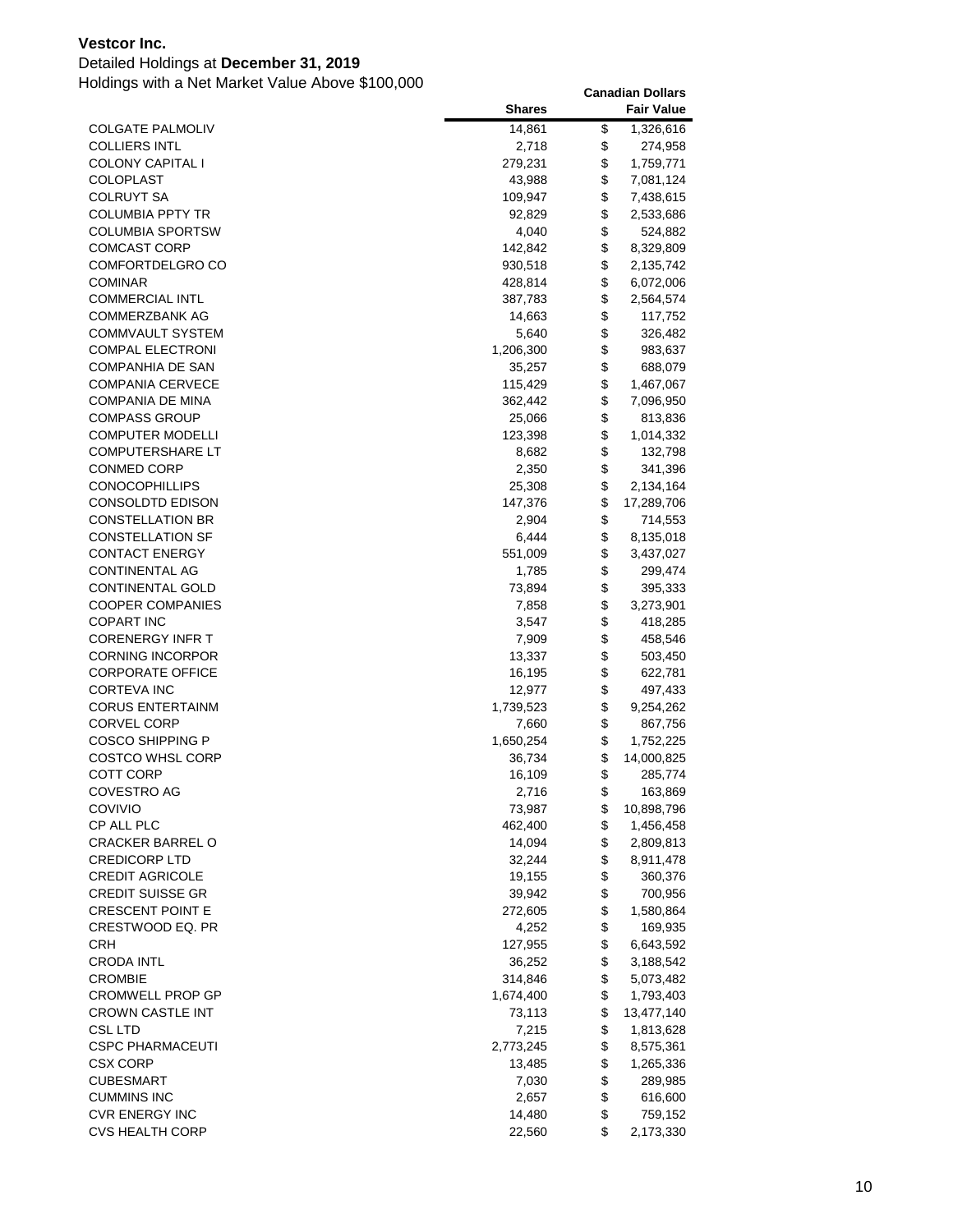### Detailed Holdings at **December 31, 2019**

|                         | <b>Shares</b> | <b>Fair Value</b> |
|-------------------------|---------------|-------------------|
| <b>CYFROWY POLSAT S</b> | 77,300        | \$<br>739,490     |
| <b>CYPRESS SEMICOND</b> | 25,000        | \$<br>759,896     |
| <b>CYRUSONE</b>         | 32,696        | \$<br>2,795,336   |
| DAI NIPPON PRINT        | 3,472         | \$<br>122,630     |
| DAIFUKU CO              | 1,629         | \$<br>129,456     |
| DAI-ICHI LIFE HO        | 17,727        | \$<br>384,235     |
| DAIICHI SANKYO C        | 9,468         | \$<br>816,588     |
| <b>DAIKIN INDUSTRIE</b> | 4,144         | \$<br>763,967     |
| DAIMLER AG              | 14,440        | \$<br>1,037,703   |
| DAITO TRUST CONS        | 1,146         | \$<br>184,332     |
| DAIWA HOUSE INDS        | 9,343         | \$<br>377,931     |
| DAIWA HOUSE REIT        | 3,078         | \$<br>10,416,011  |
| DAIWA SECS GROUP        | 27,303        | \$<br>180,162     |
| DANAHER CORP            | 47,410        | \$<br>9,446,236   |
| <b>DANONE</b>           | 88,982        | \$<br>9,571,703   |
| DANSKE BANK A/S         | 9,958         | \$<br>209,107     |
| DAQIN RAILWAY CO        | 332,600       | \$<br>508,383     |
| DARDEN RESTAURAN        | 6,087         | \$<br>860,451     |
| <b>DASSAULT SYSTEME</b> | 7,507         | \$<br>1,601,382   |
| DAVIDE DE CAMPAR        | 8,907         | \$<br>105,535     |
| <b>DAVITA INC</b>       | 1,555         | \$<br>151,294     |
| DBS GROUP HLDGS         | 28,111        | \$<br>701,597     |
| DCC                     | 1,570         | \$<br>176,495     |
| DCP MIDSTREAM LP        | 7,368         | \$<br>233,989     |
| DEERE & CO              | 6,090         | \$<br>1,374,272   |
| DELIVERY HERO SE        | 1,705         | \$<br>175,116     |
| DELTA AIR LINES         | 20,570        | \$<br>1,559,904   |
| <b>DELTA ELECTRONIC</b> | 642,140       | \$<br>1,497,703   |
| <b>DENNYS CORP</b>      | 95,476        | \$<br>2,461,313   |
| <b>DENSO CORP</b>       | 7,209         | \$<br>427,177     |
| DENTSPLY SIRONA         | 3,857         | \$<br>283,539     |
| DENTSU GROUP INC        | 3,277         | \$<br>147,611     |
| DESCARTES SYSTEM        | 49,931        | \$<br>2,771,171   |
| DETOUR GOLD CORP        | 57,738        | \$<br>1,451,533   |
| DEUTSCHE BANK AG        | 31,959        | \$<br>321,776     |
| DEUTSCHE BANK ME        | 544,854       | \$<br>1,566,928   |
| DEUTSCHE BOERSE         | 2,973         | \$<br>606,500     |
| DEUTSCHE LUFTHAN        | 299,685       | \$<br>7,158,404   |
| DEUTSCHE POST AG        | 71,123        | \$<br>3,520,946   |
| DEUTSCHE TELEKOM        | 497,589       | \$<br>10,552,927  |
| DEUTSCHE WOHNEN         | 5,824         | \$<br>308,748     |
| <b>DEXUS</b>            | 367,954       | \$<br>3,924,281   |
| <b>DGB FINANCIAL GR</b> | 109,834       | \$<br>876,892     |
| <b>DIAGEO</b>           | 226,429       | \$<br>12,449,160  |
| DIAMONDBACK ENER        | 2,794         | \$<br>336,443     |
| DIGI.COM.BERHAD         | 695,071       | \$<br>982,752     |
| DIRECT LINE INS         | 1,812,359     | \$<br>9,729,364   |
| <b>DIRTT ENVIRONMEN</b> | 41,997        | \$<br>178,487     |
| <b>DISCO CORPORATIO</b> | 490           | \$<br>151,434     |
| DISCOVER FINL SV        | 5,436         | \$<br>597,907     |
| <b>DISCOVERY INC</b>    | 43,985        | \$<br>646,719     |
| DIVERSIFIED ROYA        | 49,183        | \$<br>154,435     |
| DMCI HLDGS INC          | 846,880       | \$<br>143,332     |
| <b>DNB ASA</b>          | 16,136        | \$<br>390,518     |
| DOHA BANK               | 3,084,750     | \$<br>2,779,560   |
| DOLBY LABORATORI        | 3,754         | \$<br>334,918     |
| DOLLAR GEN CORP         | 28,002        | \$<br>5,663,882   |
| DOLLAR TREE INC         | 4,104         | \$<br>500,521     |
| <b>DOLLARAMA</b>        | 61,991        | \$<br>2,766,658   |
| <b>DOMINION ENERGY</b>  | 14,273        | \$<br>1,532,875   |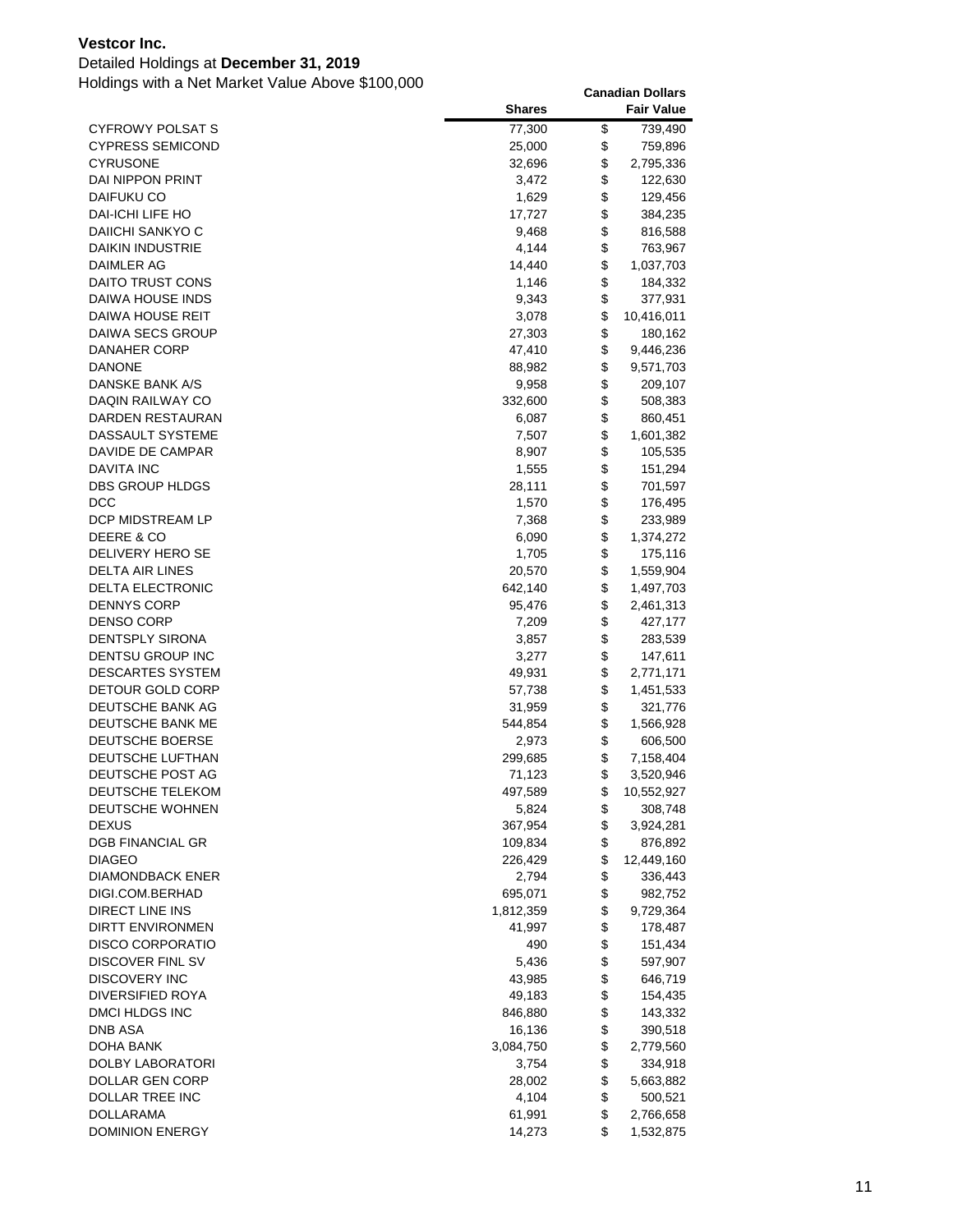### Detailed Holdings at **December 31, 2019**

|                         | <b>Shares</b> | <b>Fair Value</b> |
|-------------------------|---------------|-------------------|
| DOMINOS PIZZA IN        | 9,021         | \$<br>3,436,633   |
| DONGFENG MOTOR G        | 83,200        | \$<br>101,495     |
| DOUGLAS EMMETT I        | 48,303        | \$<br>2,767,299   |
| DOVER CORP              | 26,015        | \$<br>3,888,290   |
| DOW INC                 | 12,858        | \$<br>912,547     |
| DR REDDYS LABS L        | 67,865        | \$<br>3,571,200   |
| DREAM INDUSTRIAL        | 737,321       | \$<br>9,731,406   |
| <b>DREAM OFFICE</b>     | 189,859       | \$<br>5,926,132   |
| DREAM UNLIMITED         | 86,319        | \$<br>1,009,932   |
| DSV PANALPINA A/        | 3,611         | \$<br>540,074     |
| DTE ENERGY CO           | 73,353        | \$<br>12,450,721  |
| <b>DUBAI ISLAMIC BA</b> | 509,500       | \$<br>991,091     |
| DUKE ENERGY CORP        | 121,112       | \$<br>14,324,712  |
| DUKE REALTY CORP        | 38,641        | \$<br>1,737,235   |
| DUNDEE PREC MTLS        | 146,872       | \$<br>819,546     |
| DUNKIN BRANDS GR        | 3,190         | \$<br>312,481     |
| DUPONT DE NEMOUR        | 142,846       | \$<br>11,892,122  |
| DXC TECHNOLOGY C        | 4,439         | \$<br>218,071     |
| <b>DYNEX CAP INC</b>    | 94,942        | \$<br>2,104,053   |
| E CL SA                 | 431,000       | \$<br>851,040     |
| E L F BEAUTY INC        | 103,242       | \$<br>2,159,469   |
| E SUN FINANCIAL         | 869,734       | \$<br>1,049,684   |
| E*TRADE FINANCIA        | 3,918         | \$<br>230,510     |
| E.ON SE                 | 36,492        | \$<br>505,894     |
| <b>EAST JAPAN RAILW</b> | 4,749         | \$<br>558,621     |
| <b>EASTERN TOBACCO</b>  | 482,172       | \$<br>606,947     |
| <b>EASTGROUP PROPER</b> | 8,674         | \$<br>1,500,709   |
| <b>EASTMAN CHEM CO</b>  | 2,358         | \$<br>245,139     |
| <b>EATON CORPORATIO</b> | 7,169         | \$<br>880,555     |
| <b>EBAY INC</b>         | 13,260        | \$<br>620,908     |
| <b>ECN CAPITAL CORP</b> | 678,721       | \$<br>3,268,042   |
| ECOLAB INC              | 9,490         | \$<br>2,381,719   |
| ECOSYNTHETIX INC        | 988,800       | \$<br>2,620,320   |
| EDENRED                 | 3,895         | \$<br>261,367     |
| EDF                     | 9,596         | \$<br>138,674     |
| <b>EDISON INTL</b>      | 30,426        | \$<br>2,980,435   |
| <b>EDP ENERGIAS POR</b> | 43,114        | \$<br>242,492     |
| <b>EDWARDS LIFESCIE</b> | 3,616         | \$<br>1,093,908   |
| <b>EIFFAGE</b>          | 1,230         | \$<br>182,620     |
| EISAI CO                | 4,178         | \$<br>408,998     |
| EL PASO ELEC CO         | 25,000        | \$<br>2,200,909   |
| ELDORADO GOLD CO        | 19,004        | \$<br>198,212     |
| <b>ELECTRICITY GENR</b> | 287,207       | \$<br>4,106,872   |
| <b>ELECTROLUX</b>       | 4,382         | \$<br>139,554     |
| <b>ELECTRONIC ARTS</b>  | 5,063         | \$<br>705,851     |
| ELIA                    | 4,037         | \$<br>464,813     |
| ELISA OYJ               | 81,545        | \$<br>5,845,830   |
| <b>EMERA INC</b>        | 433,332       | \$<br>24,175,592  |
| <b>EMERSON ELEC CO</b>  | 10,563        | \$<br>1,044,577   |
| <b>EMPIRE LTD</b>       | 346,253       | \$<br>10,546,866  |
| <b>EMPIRE STATE REA</b> | 58,568        | \$<br>1,060,235   |
| <b>EMPLOYERS HOLDIN</b> | 7,770         | \$<br>420,662     |
| <b>EMS-CHEMIE HLDG</b>  | 163           | \$<br>138,934     |
| <b>ENABLE MIDSTREAM</b> | 12,257        | \$<br>159,419     |
| <b>ENAGAS SA</b>        | 286,435       | \$<br>9,481,109   |
| <b>ENBRIDGE INC</b>     | 884,446       | \$<br>45,657,301  |
| <b>ENCANA CORPORATI</b> | 261,550       | \$<br>1,590,224   |
| <b>ENCOMPASS HEALTH</b> | 4,998         | \$<br>450,764     |
| <b>ENDEAVOUR MINING</b> | 9,075         | \$<br>222,610     |
| <b>ENDEAVOUR SILVER</b> | 69,526        | \$<br>217,616     |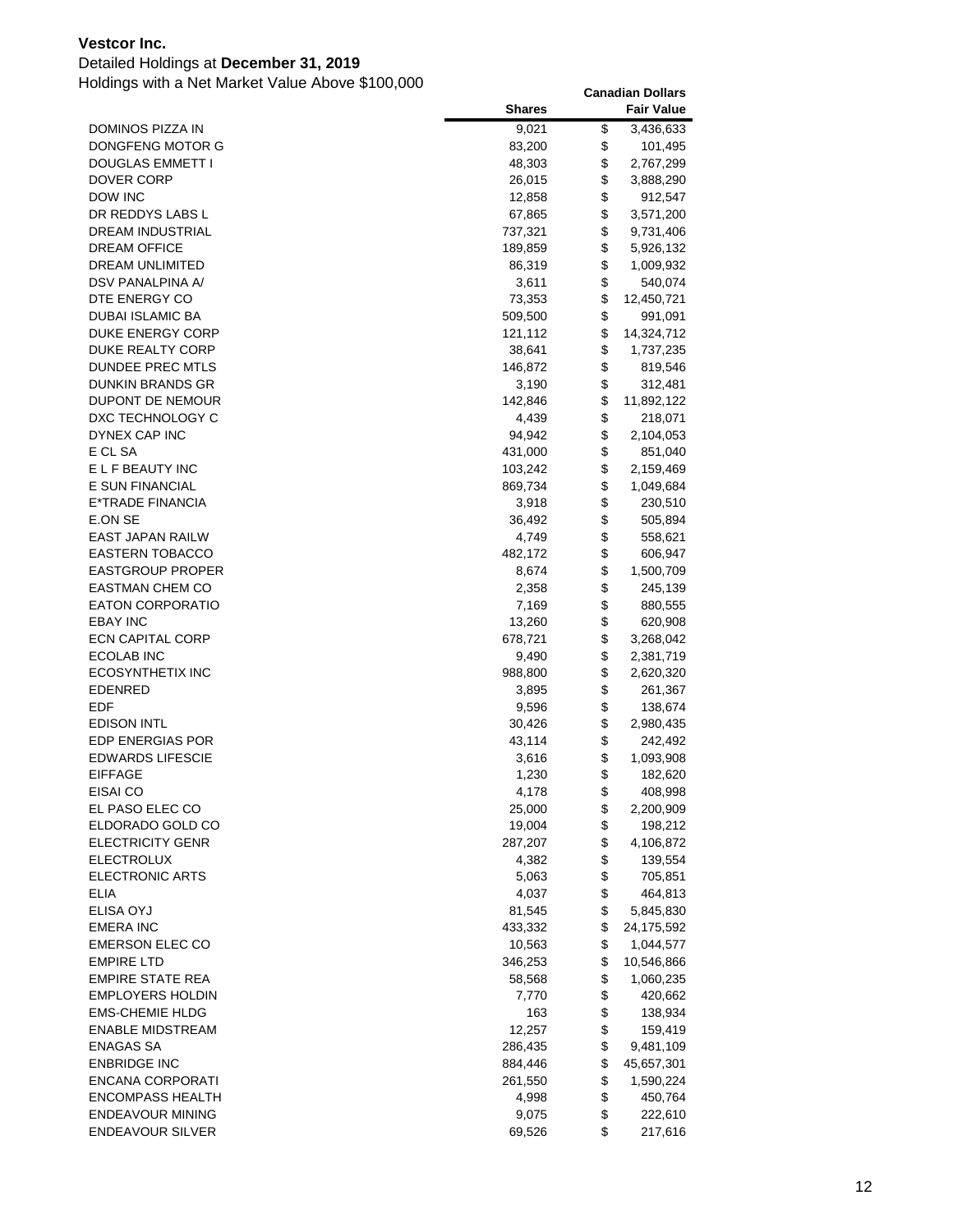### Detailed Holdings at **December 31, 2019**

|                                             | <b>Shares</b>     |          | <b>Fair Value</b>      |
|---------------------------------------------|-------------------|----------|------------------------|
| ENDESA SA                                   | 5,341             | \$       | 184,952                |
| <b>ENEA SA</b>                              | 346,433           | \$       | 938,851                |
| ENEL                                        | 128,348           | \$       | 1,321,216              |
| <b>ENEL AMERICAS SA</b>                     | 13,749,907        | \$       | 3,959,895              |
| ENERGY FUELS INC                            | 45,373            | \$       | 112,525                |
| <b>ENERGY TRANSFER</b>                      | 158,773           | \$       | 2,641,554              |
| <b>ENGHOUSE SYSTEMS</b>                     | 11,379            | \$       | 548,240                |
| <b>ENGIE</b>                                | 30,665            | \$       | 642,759                |
| <b>ENGIE BRASIL SA</b>                      | 50,891            | \$       | 833,380                |
| ENI                                         | 40,062            | \$       | 807,420                |
| ENLINK MIDSTREAM                            | 15,913            | \$       | 126,494                |
| <b>ENN ENERGY HOLDI</b>                     | 88,869            | \$       | 1,259,370              |
| <b>ENSIGN ENERGY SE</b>                     | 238,894           | \$       | 695,182                |
| <b>ENTERGY CORP</b>                         | 96,187            | \$       | 14,942,713             |
| <b>ENTERPRISE PRODS</b>                     | 104,960           | \$       | 3,832,770              |
| ENTHUSIAST GAMIN                            | 93,999            | \$       | 194,578                |
| EOG RESOURCES IN                            | 10,088            | \$       | 1,095,716              |
| EPIROC AB                                   | 17,229            | \$       | 270,466                |
| <b>EPR PROPERTIES</b>                       | 50,600            | \$       | 4,659,688              |
| <b>EQM MIDSTREAM PR</b>                     | 4,250             | \$       | 164,840                |
| <b>EQUATORIAL ENERG</b>                     | 339,030           | \$       | 2,490,698              |
| EQUIFAX INC                                 | 2,099             | \$       | 381,390                |
| EQUINIX INC                                 | 17,572            | \$       | 13,300,475             |
| EQUINOR ASA                                 | 16,629            | \$       | 430,669                |
| EQUINOX GOLD COR                            | 50,300            | \$       | 502,497                |
| <b>EQUITABLE GROUP</b>                      | 13,126            | \$       | 1,435,328              |
| <b>EQUITY COMMONWEA</b>                     | 10,966            | \$       | 466,848                |
| <b>EQUITY LIFESTYLE</b>                     | 35,575            | \$       | 3,261,351              |
| <b>EQUITY RESIDENTI</b>                     | 139,695           | \$       | 14,761,419             |
| ERICSSON(LM)TEL                             | 51,237            | \$       | 578,885                |
| ERIE INDEMNITY C                            | 3,814             | \$       | 821,004                |
| <b>ERO COPPER CORP</b>                      | 46,915            | \$       | 1,107,663              |
| ERSTE GROUP BK A                            | 4,704             | \$       | 229,790                |
| <b>ESSENTIAL PPTYS</b>                      | 141,774           | \$       | 4,603,490              |
| ESSEX PPTY TR IN                            | 12,199            | \$       | 4,790,168              |
| <b>ESSILORLUXOTTICA</b>                     | 4,495             | \$       | 888,530                |
| <b>ESSITY AB</b>                            | 10,018            | \$       | 418,824                |
| <b>ESTEE LAUDER CO</b>                      | 3,859             | \$       | 1,033,559              |
| <b>ETISALAT GROUP</b>                       | 480,787           | \$       | 2,776,858              |
| <b>EURAZEO</b>                              | 10,623            | \$       | 943,234                |
| <b>EUROFINS SCIENTI</b>                     | 184               | \$       | 132,362                |
| <b>EUROPEAN RESIDEN</b>                     | 842,000           | \$       | 3,925,993              |
| EUTELSAT COMMUNI                            | 93,600            | \$       | 1,974,180              |
| EVA AIRWAYS                                 | 190,313           | \$       | 113,198                |
| <b>EVEREST RE GROUP</b>                     | 35,144            | \$       | 12,616,424             |
| <b>EVERGY INC</b>                           | 163,280           | \$       | 13,781,723             |
| <b>EVERSOURCE ENERG</b>                     | 153,363           | \$       | 16,918,166             |
| <b>EVERTZ TECH</b>                          | 18,818            | \$       | 336,089                |
| EVONIK INDUSTRIE                            | 3,425             | \$       | 135,654                |
| <b>EXCHANGE INCOME</b>                      | 62,379            | \$       | 2,799,570              |
| <b>EXCO TECHNOLOGIE</b>                     | 12,711            | \$       | 100,798                |
| <b>EXELON CORP</b>                          | 198,342           | \$       | 11,725,747             |
| <b>EXOR NV</b>                              | 1,618             | \$       | 162,695                |
| EXPEDIA GROUP IN                            | 2,423             | \$       | 339,779                |
| <b>EXPEDITORS INTL</b>                      | 126,349           | \$       | 12,783,036             |
| EXPERIAN                                    | 14,129            | \$       | 619,416                |
| <b>EXTENDICARE INC</b>                      | 240,474           | \$<br>\$ | 2,039,220              |
| EXTRA SPACE STOR<br><b>EXXARO RESOURCES</b> | 31,778<br>308,924 | \$       | 4,352,402<br>3,756,879 |
| <b>EXXON MOBIL CORP</b>                     | 139,795           | \$       | 12,649,660             |
|                                             |                   |          |                        |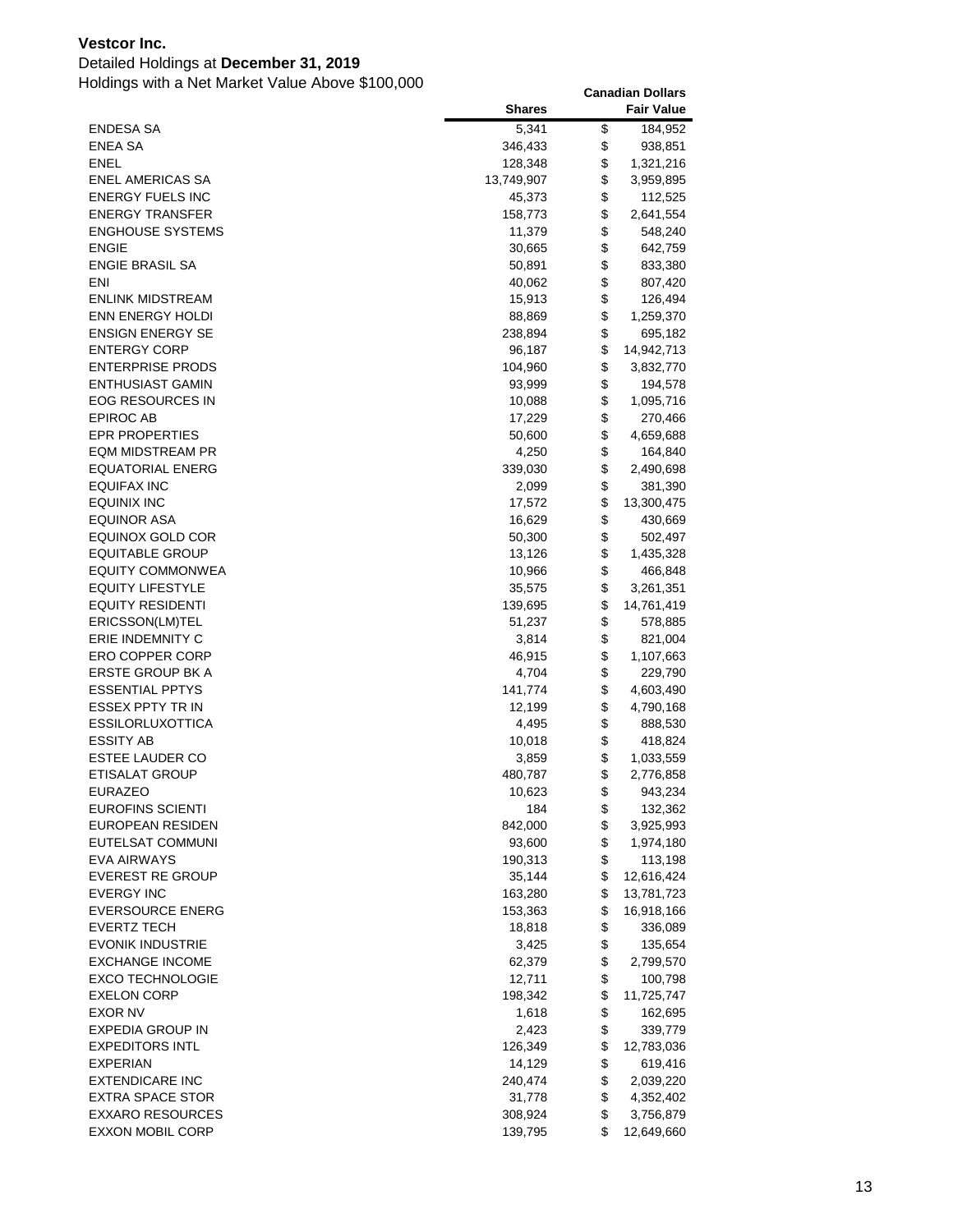### Detailed Holdings at **December 31, 2019**

| \$<br>15,754<br>2,852,910<br><b>F5 NETWORKS INC</b><br><b>FACEBOOK INC</b><br>\$<br>41,730<br>11,106,771<br>\$<br><b>FAIRFAX FINL HOL</b><br>2,475<br>1,509,107<br>\$<br><b>FAMILYMART CO LT</b><br>4,933<br>154,514<br>\$<br><b>FANUC CORP</b><br>3,062<br>742,795<br>\$<br>FAR EAST INTL BK<br>721,869<br>373,159<br>\$<br><b>FAR EASTERN NEW</b><br>1,138,400<br>1,469,966<br>\$<br>FAR EASTONE TELE<br>6,877,747<br>2,205,174<br>\$<br>FAST RETAILING C<br>923<br>715,882<br>\$<br><b>FASTENAL CO</b><br>9,945<br>476,514<br>\$<br>FEDERAL RLTY INV<br>1,218<br>204,980<br>\$<br><b>FEDEX CORP</b><br>4,162<br>820,892<br>\$<br><b>FENG TAY ENTRPRI</b><br>153,686<br>1,296,394<br>\$<br><b>FERGUSON PLC</b><br>3,868<br>455,163<br>\$<br>FERRARI NV<br>2,023<br>435,519<br>\$<br>FERROVIAL SA<br>44,944<br>1,764,393<br>\$<br>FIAT CHRYSLER AU<br>18,121<br>348,018<br>\$<br>FIBRA UNO<br>993,038<br>1,997,319<br>\$<br>FIDELITY NATL IN<br>10,657<br>1,922,149<br>\$<br>FIFTH THIRD BANC<br>12,306<br>494,373<br>\$<br>FINECOBANK SPA<br>9,004<br>140,106<br>\$<br><b>FINNING INTL</b><br>8,652<br>218,896<br>\$<br>FIRE & FLOWER HO<br>161,900<br>145,710<br>\$<br>FIRST ABU DHABI<br>531,312<br>2,843,586<br>\$<br><b>FIRST CAPITAL</b><br>469,539<br>9,660,491<br>\$<br><b>FIRST FINANCIAL</b><br>10,437,312<br>10,700,525<br>\$<br><b>FIRST MAJESTIC S</b><br>21,323<br>339,675<br>\$<br>FIRST NATIONAL F<br>25,952<br>992,469<br>\$<br>FIRST QUANTUM MN<br>236,075<br>3,109,108<br>\$<br>FIRST REPUBLIC B<br>445,183<br>2,923<br>\$<br><b>FIRSTENERGY CORP</b><br>64,203<br>4,046,205<br>\$<br><b>FIRSTSERVICE COR</b><br>1,328<br>160,800<br>\$<br><b>FISERV INC</b><br>13,943<br>2,090,658<br>\$<br><b>FISHER &amp; PAYKEL</b><br>54,691<br>1,062,193<br>\$<br><b>FLEETCOR TECHNOL</b><br>1,505<br>561,517<br>\$<br>FLIR SYS INC<br>2,326<br>157,056<br>\$<br>FLOWERS FOODS IN<br>22,961<br>647,301<br>\$<br><b>FLOWSERVE CORP</b><br>2,269<br>146,999<br>\$<br>FLUGHAFEN ZURICH<br>3,282<br>776,603<br>\$<br><b>FLUTTER ENTERTAI</b><br>1,261<br>198,878<br>\$<br><b>FMC CORP</b><br>2,247<br>292,137<br>\$<br><b>FNF GROUP</b><br>210,038<br>12,351,833<br>\$<br>FORD MOTOR CO<br>67,524<br>814,324<br>\$<br>FORMOSA PLASTIC<br>62,400<br>269,391<br>\$<br><b>FORTESCUE METALS</b><br>22,788<br>222,057<br>\$<br>FORTINET INC<br>2,461<br>340,703<br>\$<br><b>FORTIS INC</b><br>612,372<br>32,994,014<br>\$<br><b>FORTIVE CORPORAT</b><br>5,124<br>507,577<br>\$<br><b>FORTRESS REIT LI</b><br>334,000<br>596,545<br>\$<br>FORTUM OYJ<br>7,294<br>233,578<br>\$<br>FORTUNE BRANDS H<br>2,413<br>204,453<br>\$<br><b>FOSCHINI</b><br>72,100<br>999,511<br>\$<br><b>FOX CORPORATION</b><br>8,964<br>428,458<br>\$<br>FRANCO NEVADA CO<br>219,519<br>29,435,303<br>\$<br><b>FRAPORT AG</b><br>4,831<br>532,886<br>\$<br>FRASER & NEAVE<br>33,200<br>366,687<br>\$<br>FREEHOLD ROYALTI<br>32,215<br>236,539<br>\$<br>FRESENIUS MED CA<br>3,582<br>343,913<br>\$<br><b>FRESENIUS SE&amp;KGA</b><br>6,985<br>510,199 |                    | <b>Shares</b> | <b>Fair Value</b> |
|-------------------------------------------------------------------------------------------------------------------------------------------------------------------------------------------------------------------------------------------------------------------------------------------------------------------------------------------------------------------------------------------------------------------------------------------------------------------------------------------------------------------------------------------------------------------------------------------------------------------------------------------------------------------------------------------------------------------------------------------------------------------------------------------------------------------------------------------------------------------------------------------------------------------------------------------------------------------------------------------------------------------------------------------------------------------------------------------------------------------------------------------------------------------------------------------------------------------------------------------------------------------------------------------------------------------------------------------------------------------------------------------------------------------------------------------------------------------------------------------------------------------------------------------------------------------------------------------------------------------------------------------------------------------------------------------------------------------------------------------------------------------------------------------------------------------------------------------------------------------------------------------------------------------------------------------------------------------------------------------------------------------------------------------------------------------------------------------------------------------------------------------------------------------------------------------------------------------------------------------------------------------------------------------------------------------------------------------------------------------------------------------------------------------------------------------------------------------------------------------------------------------------------------------------------------------------------------------------------------------------------------------------------------------------------------------------------------------------------------------------------------------------------------------------------------------------------------------------------------------------------------------------------------------------------------------------------------------------------------------------------------------------------|--------------------|---------------|-------------------|
|                                                                                                                                                                                                                                                                                                                                                                                                                                                                                                                                                                                                                                                                                                                                                                                                                                                                                                                                                                                                                                                                                                                                                                                                                                                                                                                                                                                                                                                                                                                                                                                                                                                                                                                                                                                                                                                                                                                                                                                                                                                                                                                                                                                                                                                                                                                                                                                                                                                                                                                                                                                                                                                                                                                                                                                                                                                                                                                                                                                                                               |                    |               |                   |
|                                                                                                                                                                                                                                                                                                                                                                                                                                                                                                                                                                                                                                                                                                                                                                                                                                                                                                                                                                                                                                                                                                                                                                                                                                                                                                                                                                                                                                                                                                                                                                                                                                                                                                                                                                                                                                                                                                                                                                                                                                                                                                                                                                                                                                                                                                                                                                                                                                                                                                                                                                                                                                                                                                                                                                                                                                                                                                                                                                                                                               |                    |               |                   |
|                                                                                                                                                                                                                                                                                                                                                                                                                                                                                                                                                                                                                                                                                                                                                                                                                                                                                                                                                                                                                                                                                                                                                                                                                                                                                                                                                                                                                                                                                                                                                                                                                                                                                                                                                                                                                                                                                                                                                                                                                                                                                                                                                                                                                                                                                                                                                                                                                                                                                                                                                                                                                                                                                                                                                                                                                                                                                                                                                                                                                               |                    |               |                   |
|                                                                                                                                                                                                                                                                                                                                                                                                                                                                                                                                                                                                                                                                                                                                                                                                                                                                                                                                                                                                                                                                                                                                                                                                                                                                                                                                                                                                                                                                                                                                                                                                                                                                                                                                                                                                                                                                                                                                                                                                                                                                                                                                                                                                                                                                                                                                                                                                                                                                                                                                                                                                                                                                                                                                                                                                                                                                                                                                                                                                                               |                    |               |                   |
|                                                                                                                                                                                                                                                                                                                                                                                                                                                                                                                                                                                                                                                                                                                                                                                                                                                                                                                                                                                                                                                                                                                                                                                                                                                                                                                                                                                                                                                                                                                                                                                                                                                                                                                                                                                                                                                                                                                                                                                                                                                                                                                                                                                                                                                                                                                                                                                                                                                                                                                                                                                                                                                                                                                                                                                                                                                                                                                                                                                                                               |                    |               |                   |
|                                                                                                                                                                                                                                                                                                                                                                                                                                                                                                                                                                                                                                                                                                                                                                                                                                                                                                                                                                                                                                                                                                                                                                                                                                                                                                                                                                                                                                                                                                                                                                                                                                                                                                                                                                                                                                                                                                                                                                                                                                                                                                                                                                                                                                                                                                                                                                                                                                                                                                                                                                                                                                                                                                                                                                                                                                                                                                                                                                                                                               |                    |               |                   |
|                                                                                                                                                                                                                                                                                                                                                                                                                                                                                                                                                                                                                                                                                                                                                                                                                                                                                                                                                                                                                                                                                                                                                                                                                                                                                                                                                                                                                                                                                                                                                                                                                                                                                                                                                                                                                                                                                                                                                                                                                                                                                                                                                                                                                                                                                                                                                                                                                                                                                                                                                                                                                                                                                                                                                                                                                                                                                                                                                                                                                               |                    |               |                   |
|                                                                                                                                                                                                                                                                                                                                                                                                                                                                                                                                                                                                                                                                                                                                                                                                                                                                                                                                                                                                                                                                                                                                                                                                                                                                                                                                                                                                                                                                                                                                                                                                                                                                                                                                                                                                                                                                                                                                                                                                                                                                                                                                                                                                                                                                                                                                                                                                                                                                                                                                                                                                                                                                                                                                                                                                                                                                                                                                                                                                                               |                    |               |                   |
|                                                                                                                                                                                                                                                                                                                                                                                                                                                                                                                                                                                                                                                                                                                                                                                                                                                                                                                                                                                                                                                                                                                                                                                                                                                                                                                                                                                                                                                                                                                                                                                                                                                                                                                                                                                                                                                                                                                                                                                                                                                                                                                                                                                                                                                                                                                                                                                                                                                                                                                                                                                                                                                                                                                                                                                                                                                                                                                                                                                                                               |                    |               |                   |
|                                                                                                                                                                                                                                                                                                                                                                                                                                                                                                                                                                                                                                                                                                                                                                                                                                                                                                                                                                                                                                                                                                                                                                                                                                                                                                                                                                                                                                                                                                                                                                                                                                                                                                                                                                                                                                                                                                                                                                                                                                                                                                                                                                                                                                                                                                                                                                                                                                                                                                                                                                                                                                                                                                                                                                                                                                                                                                                                                                                                                               |                    |               |                   |
|                                                                                                                                                                                                                                                                                                                                                                                                                                                                                                                                                                                                                                                                                                                                                                                                                                                                                                                                                                                                                                                                                                                                                                                                                                                                                                                                                                                                                                                                                                                                                                                                                                                                                                                                                                                                                                                                                                                                                                                                                                                                                                                                                                                                                                                                                                                                                                                                                                                                                                                                                                                                                                                                                                                                                                                                                                                                                                                                                                                                                               |                    |               |                   |
|                                                                                                                                                                                                                                                                                                                                                                                                                                                                                                                                                                                                                                                                                                                                                                                                                                                                                                                                                                                                                                                                                                                                                                                                                                                                                                                                                                                                                                                                                                                                                                                                                                                                                                                                                                                                                                                                                                                                                                                                                                                                                                                                                                                                                                                                                                                                                                                                                                                                                                                                                                                                                                                                                                                                                                                                                                                                                                                                                                                                                               |                    |               |                   |
|                                                                                                                                                                                                                                                                                                                                                                                                                                                                                                                                                                                                                                                                                                                                                                                                                                                                                                                                                                                                                                                                                                                                                                                                                                                                                                                                                                                                                                                                                                                                                                                                                                                                                                                                                                                                                                                                                                                                                                                                                                                                                                                                                                                                                                                                                                                                                                                                                                                                                                                                                                                                                                                                                                                                                                                                                                                                                                                                                                                                                               |                    |               |                   |
|                                                                                                                                                                                                                                                                                                                                                                                                                                                                                                                                                                                                                                                                                                                                                                                                                                                                                                                                                                                                                                                                                                                                                                                                                                                                                                                                                                                                                                                                                                                                                                                                                                                                                                                                                                                                                                                                                                                                                                                                                                                                                                                                                                                                                                                                                                                                                                                                                                                                                                                                                                                                                                                                                                                                                                                                                                                                                                                                                                                                                               |                    |               |                   |
|                                                                                                                                                                                                                                                                                                                                                                                                                                                                                                                                                                                                                                                                                                                                                                                                                                                                                                                                                                                                                                                                                                                                                                                                                                                                                                                                                                                                                                                                                                                                                                                                                                                                                                                                                                                                                                                                                                                                                                                                                                                                                                                                                                                                                                                                                                                                                                                                                                                                                                                                                                                                                                                                                                                                                                                                                                                                                                                                                                                                                               |                    |               |                   |
|                                                                                                                                                                                                                                                                                                                                                                                                                                                                                                                                                                                                                                                                                                                                                                                                                                                                                                                                                                                                                                                                                                                                                                                                                                                                                                                                                                                                                                                                                                                                                                                                                                                                                                                                                                                                                                                                                                                                                                                                                                                                                                                                                                                                                                                                                                                                                                                                                                                                                                                                                                                                                                                                                                                                                                                                                                                                                                                                                                                                                               |                    |               |                   |
|                                                                                                                                                                                                                                                                                                                                                                                                                                                                                                                                                                                                                                                                                                                                                                                                                                                                                                                                                                                                                                                                                                                                                                                                                                                                                                                                                                                                                                                                                                                                                                                                                                                                                                                                                                                                                                                                                                                                                                                                                                                                                                                                                                                                                                                                                                                                                                                                                                                                                                                                                                                                                                                                                                                                                                                                                                                                                                                                                                                                                               |                    |               |                   |
|                                                                                                                                                                                                                                                                                                                                                                                                                                                                                                                                                                                                                                                                                                                                                                                                                                                                                                                                                                                                                                                                                                                                                                                                                                                                                                                                                                                                                                                                                                                                                                                                                                                                                                                                                                                                                                                                                                                                                                                                                                                                                                                                                                                                                                                                                                                                                                                                                                                                                                                                                                                                                                                                                                                                                                                                                                                                                                                                                                                                                               |                    |               |                   |
|                                                                                                                                                                                                                                                                                                                                                                                                                                                                                                                                                                                                                                                                                                                                                                                                                                                                                                                                                                                                                                                                                                                                                                                                                                                                                                                                                                                                                                                                                                                                                                                                                                                                                                                                                                                                                                                                                                                                                                                                                                                                                                                                                                                                                                                                                                                                                                                                                                                                                                                                                                                                                                                                                                                                                                                                                                                                                                                                                                                                                               |                    |               |                   |
|                                                                                                                                                                                                                                                                                                                                                                                                                                                                                                                                                                                                                                                                                                                                                                                                                                                                                                                                                                                                                                                                                                                                                                                                                                                                                                                                                                                                                                                                                                                                                                                                                                                                                                                                                                                                                                                                                                                                                                                                                                                                                                                                                                                                                                                                                                                                                                                                                                                                                                                                                                                                                                                                                                                                                                                                                                                                                                                                                                                                                               |                    |               |                   |
|                                                                                                                                                                                                                                                                                                                                                                                                                                                                                                                                                                                                                                                                                                                                                                                                                                                                                                                                                                                                                                                                                                                                                                                                                                                                                                                                                                                                                                                                                                                                                                                                                                                                                                                                                                                                                                                                                                                                                                                                                                                                                                                                                                                                                                                                                                                                                                                                                                                                                                                                                                                                                                                                                                                                                                                                                                                                                                                                                                                                                               |                    |               |                   |
|                                                                                                                                                                                                                                                                                                                                                                                                                                                                                                                                                                                                                                                                                                                                                                                                                                                                                                                                                                                                                                                                                                                                                                                                                                                                                                                                                                                                                                                                                                                                                                                                                                                                                                                                                                                                                                                                                                                                                                                                                                                                                                                                                                                                                                                                                                                                                                                                                                                                                                                                                                                                                                                                                                                                                                                                                                                                                                                                                                                                                               |                    |               |                   |
|                                                                                                                                                                                                                                                                                                                                                                                                                                                                                                                                                                                                                                                                                                                                                                                                                                                                                                                                                                                                                                                                                                                                                                                                                                                                                                                                                                                                                                                                                                                                                                                                                                                                                                                                                                                                                                                                                                                                                                                                                                                                                                                                                                                                                                                                                                                                                                                                                                                                                                                                                                                                                                                                                                                                                                                                                                                                                                                                                                                                                               |                    |               |                   |
|                                                                                                                                                                                                                                                                                                                                                                                                                                                                                                                                                                                                                                                                                                                                                                                                                                                                                                                                                                                                                                                                                                                                                                                                                                                                                                                                                                                                                                                                                                                                                                                                                                                                                                                                                                                                                                                                                                                                                                                                                                                                                                                                                                                                                                                                                                                                                                                                                                                                                                                                                                                                                                                                                                                                                                                                                                                                                                                                                                                                                               |                    |               |                   |
|                                                                                                                                                                                                                                                                                                                                                                                                                                                                                                                                                                                                                                                                                                                                                                                                                                                                                                                                                                                                                                                                                                                                                                                                                                                                                                                                                                                                                                                                                                                                                                                                                                                                                                                                                                                                                                                                                                                                                                                                                                                                                                                                                                                                                                                                                                                                                                                                                                                                                                                                                                                                                                                                                                                                                                                                                                                                                                                                                                                                                               |                    |               |                   |
|                                                                                                                                                                                                                                                                                                                                                                                                                                                                                                                                                                                                                                                                                                                                                                                                                                                                                                                                                                                                                                                                                                                                                                                                                                                                                                                                                                                                                                                                                                                                                                                                                                                                                                                                                                                                                                                                                                                                                                                                                                                                                                                                                                                                                                                                                                                                                                                                                                                                                                                                                                                                                                                                                                                                                                                                                                                                                                                                                                                                                               |                    |               |                   |
|                                                                                                                                                                                                                                                                                                                                                                                                                                                                                                                                                                                                                                                                                                                                                                                                                                                                                                                                                                                                                                                                                                                                                                                                                                                                                                                                                                                                                                                                                                                                                                                                                                                                                                                                                                                                                                                                                                                                                                                                                                                                                                                                                                                                                                                                                                                                                                                                                                                                                                                                                                                                                                                                                                                                                                                                                                                                                                                                                                                                                               |                    |               |                   |
|                                                                                                                                                                                                                                                                                                                                                                                                                                                                                                                                                                                                                                                                                                                                                                                                                                                                                                                                                                                                                                                                                                                                                                                                                                                                                                                                                                                                                                                                                                                                                                                                                                                                                                                                                                                                                                                                                                                                                                                                                                                                                                                                                                                                                                                                                                                                                                                                                                                                                                                                                                                                                                                                                                                                                                                                                                                                                                                                                                                                                               |                    |               |                   |
|                                                                                                                                                                                                                                                                                                                                                                                                                                                                                                                                                                                                                                                                                                                                                                                                                                                                                                                                                                                                                                                                                                                                                                                                                                                                                                                                                                                                                                                                                                                                                                                                                                                                                                                                                                                                                                                                                                                                                                                                                                                                                                                                                                                                                                                                                                                                                                                                                                                                                                                                                                                                                                                                                                                                                                                                                                                                                                                                                                                                                               |                    |               |                   |
|                                                                                                                                                                                                                                                                                                                                                                                                                                                                                                                                                                                                                                                                                                                                                                                                                                                                                                                                                                                                                                                                                                                                                                                                                                                                                                                                                                                                                                                                                                                                                                                                                                                                                                                                                                                                                                                                                                                                                                                                                                                                                                                                                                                                                                                                                                                                                                                                                                                                                                                                                                                                                                                                                                                                                                                                                                                                                                                                                                                                                               |                    |               |                   |
|                                                                                                                                                                                                                                                                                                                                                                                                                                                                                                                                                                                                                                                                                                                                                                                                                                                                                                                                                                                                                                                                                                                                                                                                                                                                                                                                                                                                                                                                                                                                                                                                                                                                                                                                                                                                                                                                                                                                                                                                                                                                                                                                                                                                                                                                                                                                                                                                                                                                                                                                                                                                                                                                                                                                                                                                                                                                                                                                                                                                                               |                    |               |                   |
|                                                                                                                                                                                                                                                                                                                                                                                                                                                                                                                                                                                                                                                                                                                                                                                                                                                                                                                                                                                                                                                                                                                                                                                                                                                                                                                                                                                                                                                                                                                                                                                                                                                                                                                                                                                                                                                                                                                                                                                                                                                                                                                                                                                                                                                                                                                                                                                                                                                                                                                                                                                                                                                                                                                                                                                                                                                                                                                                                                                                                               |                    |               |                   |
|                                                                                                                                                                                                                                                                                                                                                                                                                                                                                                                                                                                                                                                                                                                                                                                                                                                                                                                                                                                                                                                                                                                                                                                                                                                                                                                                                                                                                                                                                                                                                                                                                                                                                                                                                                                                                                                                                                                                                                                                                                                                                                                                                                                                                                                                                                                                                                                                                                                                                                                                                                                                                                                                                                                                                                                                                                                                                                                                                                                                                               |                    |               |                   |
|                                                                                                                                                                                                                                                                                                                                                                                                                                                                                                                                                                                                                                                                                                                                                                                                                                                                                                                                                                                                                                                                                                                                                                                                                                                                                                                                                                                                                                                                                                                                                                                                                                                                                                                                                                                                                                                                                                                                                                                                                                                                                                                                                                                                                                                                                                                                                                                                                                                                                                                                                                                                                                                                                                                                                                                                                                                                                                                                                                                                                               |                    |               |                   |
|                                                                                                                                                                                                                                                                                                                                                                                                                                                                                                                                                                                                                                                                                                                                                                                                                                                                                                                                                                                                                                                                                                                                                                                                                                                                                                                                                                                                                                                                                                                                                                                                                                                                                                                                                                                                                                                                                                                                                                                                                                                                                                                                                                                                                                                                                                                                                                                                                                                                                                                                                                                                                                                                                                                                                                                                                                                                                                                                                                                                                               |                    |               |                   |
|                                                                                                                                                                                                                                                                                                                                                                                                                                                                                                                                                                                                                                                                                                                                                                                                                                                                                                                                                                                                                                                                                                                                                                                                                                                                                                                                                                                                                                                                                                                                                                                                                                                                                                                                                                                                                                                                                                                                                                                                                                                                                                                                                                                                                                                                                                                                                                                                                                                                                                                                                                                                                                                                                                                                                                                                                                                                                                                                                                                                                               |                    |               |                   |
|                                                                                                                                                                                                                                                                                                                                                                                                                                                                                                                                                                                                                                                                                                                                                                                                                                                                                                                                                                                                                                                                                                                                                                                                                                                                                                                                                                                                                                                                                                                                                                                                                                                                                                                                                                                                                                                                                                                                                                                                                                                                                                                                                                                                                                                                                                                                                                                                                                                                                                                                                                                                                                                                                                                                                                                                                                                                                                                                                                                                                               |                    |               |                   |
|                                                                                                                                                                                                                                                                                                                                                                                                                                                                                                                                                                                                                                                                                                                                                                                                                                                                                                                                                                                                                                                                                                                                                                                                                                                                                                                                                                                                                                                                                                                                                                                                                                                                                                                                                                                                                                                                                                                                                                                                                                                                                                                                                                                                                                                                                                                                                                                                                                                                                                                                                                                                                                                                                                                                                                                                                                                                                                                                                                                                                               |                    |               |                   |
|                                                                                                                                                                                                                                                                                                                                                                                                                                                                                                                                                                                                                                                                                                                                                                                                                                                                                                                                                                                                                                                                                                                                                                                                                                                                                                                                                                                                                                                                                                                                                                                                                                                                                                                                                                                                                                                                                                                                                                                                                                                                                                                                                                                                                                                                                                                                                                                                                                                                                                                                                                                                                                                                                                                                                                                                                                                                                                                                                                                                                               |                    |               |                   |
|                                                                                                                                                                                                                                                                                                                                                                                                                                                                                                                                                                                                                                                                                                                                                                                                                                                                                                                                                                                                                                                                                                                                                                                                                                                                                                                                                                                                                                                                                                                                                                                                                                                                                                                                                                                                                                                                                                                                                                                                                                                                                                                                                                                                                                                                                                                                                                                                                                                                                                                                                                                                                                                                                                                                                                                                                                                                                                                                                                                                                               |                    |               |                   |
|                                                                                                                                                                                                                                                                                                                                                                                                                                                                                                                                                                                                                                                                                                                                                                                                                                                                                                                                                                                                                                                                                                                                                                                                                                                                                                                                                                                                                                                                                                                                                                                                                                                                                                                                                                                                                                                                                                                                                                                                                                                                                                                                                                                                                                                                                                                                                                                                                                                                                                                                                                                                                                                                                                                                                                                                                                                                                                                                                                                                                               |                    |               |                   |
|                                                                                                                                                                                                                                                                                                                                                                                                                                                                                                                                                                                                                                                                                                                                                                                                                                                                                                                                                                                                                                                                                                                                                                                                                                                                                                                                                                                                                                                                                                                                                                                                                                                                                                                                                                                                                                                                                                                                                                                                                                                                                                                                                                                                                                                                                                                                                                                                                                                                                                                                                                                                                                                                                                                                                                                                                                                                                                                                                                                                                               |                    |               |                   |
|                                                                                                                                                                                                                                                                                                                                                                                                                                                                                                                                                                                                                                                                                                                                                                                                                                                                                                                                                                                                                                                                                                                                                                                                                                                                                                                                                                                                                                                                                                                                                                                                                                                                                                                                                                                                                                                                                                                                                                                                                                                                                                                                                                                                                                                                                                                                                                                                                                                                                                                                                                                                                                                                                                                                                                                                                                                                                                                                                                                                                               |                    |               |                   |
|                                                                                                                                                                                                                                                                                                                                                                                                                                                                                                                                                                                                                                                                                                                                                                                                                                                                                                                                                                                                                                                                                                                                                                                                                                                                                                                                                                                                                                                                                                                                                                                                                                                                                                                                                                                                                                                                                                                                                                                                                                                                                                                                                                                                                                                                                                                                                                                                                                                                                                                                                                                                                                                                                                                                                                                                                                                                                                                                                                                                                               |                    |               |                   |
|                                                                                                                                                                                                                                                                                                                                                                                                                                                                                                                                                                                                                                                                                                                                                                                                                                                                                                                                                                                                                                                                                                                                                                                                                                                                                                                                                                                                                                                                                                                                                                                                                                                                                                                                                                                                                                                                                                                                                                                                                                                                                                                                                                                                                                                                                                                                                                                                                                                                                                                                                                                                                                                                                                                                                                                                                                                                                                                                                                                                                               |                    |               |                   |
|                                                                                                                                                                                                                                                                                                                                                                                                                                                                                                                                                                                                                                                                                                                                                                                                                                                                                                                                                                                                                                                                                                                                                                                                                                                                                                                                                                                                                                                                                                                                                                                                                                                                                                                                                                                                                                                                                                                                                                                                                                                                                                                                                                                                                                                                                                                                                                                                                                                                                                                                                                                                                                                                                                                                                                                                                                                                                                                                                                                                                               |                    |               |                   |
|                                                                                                                                                                                                                                                                                                                                                                                                                                                                                                                                                                                                                                                                                                                                                                                                                                                                                                                                                                                                                                                                                                                                                                                                                                                                                                                                                                                                                                                                                                                                                                                                                                                                                                                                                                                                                                                                                                                                                                                                                                                                                                                                                                                                                                                                                                                                                                                                                                                                                                                                                                                                                                                                                                                                                                                                                                                                                                                                                                                                                               |                    |               |                   |
|                                                                                                                                                                                                                                                                                                                                                                                                                                                                                                                                                                                                                                                                                                                                                                                                                                                                                                                                                                                                                                                                                                                                                                                                                                                                                                                                                                                                                                                                                                                                                                                                                                                                                                                                                                                                                                                                                                                                                                                                                                                                                                                                                                                                                                                                                                                                                                                                                                                                                                                                                                                                                                                                                                                                                                                                                                                                                                                                                                                                                               |                    |               |                   |
|                                                                                                                                                                                                                                                                                                                                                                                                                                                                                                                                                                                                                                                                                                                                                                                                                                                                                                                                                                                                                                                                                                                                                                                                                                                                                                                                                                                                                                                                                                                                                                                                                                                                                                                                                                                                                                                                                                                                                                                                                                                                                                                                                                                                                                                                                                                                                                                                                                                                                                                                                                                                                                                                                                                                                                                                                                                                                                                                                                                                                               |                    |               |                   |
|                                                                                                                                                                                                                                                                                                                                                                                                                                                                                                                                                                                                                                                                                                                                                                                                                                                                                                                                                                                                                                                                                                                                                                                                                                                                                                                                                                                                                                                                                                                                                                                                                                                                                                                                                                                                                                                                                                                                                                                                                                                                                                                                                                                                                                                                                                                                                                                                                                                                                                                                                                                                                                                                                                                                                                                                                                                                                                                                                                                                                               |                    |               |                   |
|                                                                                                                                                                                                                                                                                                                                                                                                                                                                                                                                                                                                                                                                                                                                                                                                                                                                                                                                                                                                                                                                                                                                                                                                                                                                                                                                                                                                                                                                                                                                                                                                                                                                                                                                                                                                                                                                                                                                                                                                                                                                                                                                                                                                                                                                                                                                                                                                                                                                                                                                                                                                                                                                                                                                                                                                                                                                                                                                                                                                                               |                    |               |                   |
|                                                                                                                                                                                                                                                                                                                                                                                                                                                                                                                                                                                                                                                                                                                                                                                                                                                                                                                                                                                                                                                                                                                                                                                                                                                                                                                                                                                                                                                                                                                                                                                                                                                                                                                                                                                                                                                                                                                                                                                                                                                                                                                                                                                                                                                                                                                                                                                                                                                                                                                                                                                                                                                                                                                                                                                                                                                                                                                                                                                                                               |                    |               |                   |
|                                                                                                                                                                                                                                                                                                                                                                                                                                                                                                                                                                                                                                                                                                                                                                                                                                                                                                                                                                                                                                                                                                                                                                                                                                                                                                                                                                                                                                                                                                                                                                                                                                                                                                                                                                                                                                                                                                                                                                                                                                                                                                                                                                                                                                                                                                                                                                                                                                                                                                                                                                                                                                                                                                                                                                                                                                                                                                                                                                                                                               |                    |               |                   |
|                                                                                                                                                                                                                                                                                                                                                                                                                                                                                                                                                                                                                                                                                                                                                                                                                                                                                                                                                                                                                                                                                                                                                                                                                                                                                                                                                                                                                                                                                                                                                                                                                                                                                                                                                                                                                                                                                                                                                                                                                                                                                                                                                                                                                                                                                                                                                                                                                                                                                                                                                                                                                                                                                                                                                                                                                                                                                                                                                                                                                               |                    |               |                   |
|                                                                                                                                                                                                                                                                                                                                                                                                                                                                                                                                                                                                                                                                                                                                                                                                                                                                                                                                                                                                                                                                                                                                                                                                                                                                                                                                                                                                                                                                                                                                                                                                                                                                                                                                                                                                                                                                                                                                                                                                                                                                                                                                                                                                                                                                                                                                                                                                                                                                                                                                                                                                                                                                                                                                                                                                                                                                                                                                                                                                                               |                    |               |                   |
|                                                                                                                                                                                                                                                                                                                                                                                                                                                                                                                                                                                                                                                                                                                                                                                                                                                                                                                                                                                                                                                                                                                                                                                                                                                                                                                                                                                                                                                                                                                                                                                                                                                                                                                                                                                                                                                                                                                                                                                                                                                                                                                                                                                                                                                                                                                                                                                                                                                                                                                                                                                                                                                                                                                                                                                                                                                                                                                                                                                                                               |                    |               |                   |
|                                                                                                                                                                                                                                                                                                                                                                                                                                                                                                                                                                                                                                                                                                                                                                                                                                                                                                                                                                                                                                                                                                                                                                                                                                                                                                                                                                                                                                                                                                                                                                                                                                                                                                                                                                                                                                                                                                                                                                                                                                                                                                                                                                                                                                                                                                                                                                                                                                                                                                                                                                                                                                                                                                                                                                                                                                                                                                                                                                                                                               |                    |               |                   |
|                                                                                                                                                                                                                                                                                                                                                                                                                                                                                                                                                                                                                                                                                                                                                                                                                                                                                                                                                                                                                                                                                                                                                                                                                                                                                                                                                                                                                                                                                                                                                                                                                                                                                                                                                                                                                                                                                                                                                                                                                                                                                                                                                                                                                                                                                                                                                                                                                                                                                                                                                                                                                                                                                                                                                                                                                                                                                                                                                                                                                               |                    |               |                   |
|                                                                                                                                                                                                                                                                                                                                                                                                                                                                                                                                                                                                                                                                                                                                                                                                                                                                                                                                                                                                                                                                                                                                                                                                                                                                                                                                                                                                                                                                                                                                                                                                                                                                                                                                                                                                                                                                                                                                                                                                                                                                                                                                                                                                                                                                                                                                                                                                                                                                                                                                                                                                                                                                                                                                                                                                                                                                                                                                                                                                                               |                    |               |                   |
|                                                                                                                                                                                                                                                                                                                                                                                                                                                                                                                                                                                                                                                                                                                                                                                                                                                                                                                                                                                                                                                                                                                                                                                                                                                                                                                                                                                                                                                                                                                                                                                                                                                                                                                                                                                                                                                                                                                                                                                                                                                                                                                                                                                                                                                                                                                                                                                                                                                                                                                                                                                                                                                                                                                                                                                                                                                                                                                                                                                                                               | <b>FRESHII INC</b> | 406,300       | \$<br>885,734     |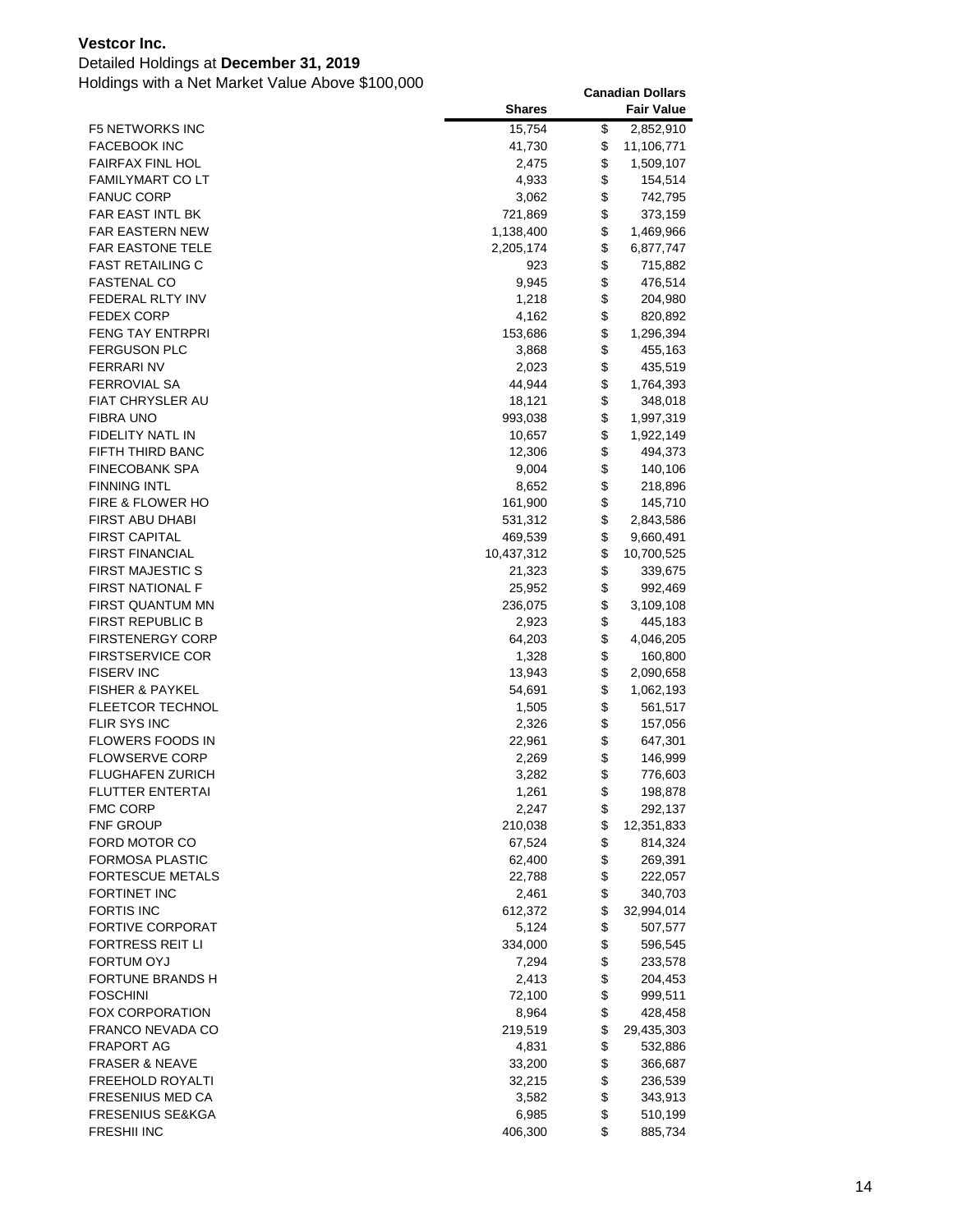### Detailed Holdings at **December 31, 2019**

| 6,278<br>FRN AMRO BANK N.<br>\$<br>148,223<br>\$<br><b>FRONTERA ENERGY</b><br>40,563<br>397,517<br>\$<br>FUFENG GROUP LTD<br>933,374<br>532,805<br>\$<br><b>FUJI FILM HLD CO</b><br>5,956<br>371,692<br>\$<br><b>FUJITSU</b><br>20,308<br>2,488,652<br>\$<br>FUYAO GLASS INDU<br>255,300<br>1,127,541<br>\$<br>GALAPAGOS GENOM<br>741<br>201,159<br>\$<br><b>GALAXY ENTERTAIN</b><br>34,414<br>328,750<br>\$<br>GALLAGHER ARTHR<br>26,167<br>3,231,350<br>\$<br><b>GALP ENERGIA</b><br>8,144<br>176,631<br>\$<br><b>GAMING&amp;LEISURE P</b><br>41,702<br>2,328,018<br>\$<br><b>GARMIN LTD</b><br>66,078<br>8,359,589<br>\$<br><b>GARTNER INC</b><br>1,551<br>309,935<br>\$<br><b>GEA GROUP AG</b><br>2,929<br>125,687<br>\$<br>GEBERIT<br>6,374<br>4,636,558<br>\$<br><b>GECINA</b><br>681<br>158,206<br>\$<br><b>GEDEON RICHTER P</b><br>181,992<br>5,138,593<br>\$<br><b>GENERAL DYNAMICS</b><br>4,064<br>929,363<br>\$<br><b>GENERAL ELECTRIC</b><br>107,844<br>1,562,809<br>\$<br><b>GENERAL MILLS IN</b><br>10,480<br>727,877<br>\$<br><b>GENERAL MOTORS C</b><br>130,396<br>6,188,731<br>\$<br><b>GENESIS ENERGY L</b><br>6,072<br>161,257<br>\$<br><b>GENMAB AS</b><br>1,067<br>307,924<br>\$<br><b>GENTEX CORP</b><br>14,580<br>547,914<br>\$<br><b>GENUINE PARTS CO</b><br>4,640<br>644,701<br>\$<br><b>GENWORTH MI CANA</b><br>148,916<br>8,461,407<br>\$<br><b>GEORGE WESTON LT</b><br>424,566<br>43,968,517<br>\$<br><b>GETLINK SE</b><br>175,552<br>3,963,330<br>\$<br><b>GIBSON ENERGY</b><br>480,804<br>12,943,244<br>\$<br>GIGA-BYTE TECHNO<br>531,935<br>1,143,623<br>\$<br>GILDAN ACTIVEWEA<br>303,027<br>11,633,207<br>\$<br>GILEAD SCIENCES<br>21,938<br>1,848,558<br>\$<br>GIVAUDAN AG<br>153<br>621,014<br>\$<br><b>GLAXOSMITHKLINE</b><br>397,650<br>12, 152, 542<br>\$<br><b>GLENCORE PLC</b><br>171,062<br>691,605<br>\$<br><b>GLOBAL PAYMENTS</b><br>5,212<br>1,233,861<br>\$<br><b>GLOBE LIFE INC</b><br>98,274<br>13,412,724<br>\$<br><b>GLOBE TELECOM IN</b><br>9,742<br>503,871<br>\$<br><b>GOEASY LTD</b><br>11,061<br>772,721<br>\$<br><b>GOLD FIELDS LTD</b><br>935,229<br>105,195<br><b>GOLDEN STAR RES</b><br>\$<br>37,210<br>183,073<br>\$<br><b>GOLDMAN SACHS GR</b><br>4,156<br>1,239,160<br>\$<br><b>GOODMAN GROUP</b><br>26,466<br>322,552<br>\$<br><b>GPO AEROPORTUARI</b><br>4,602<br>792,286<br>\$<br><b>GPO DE INVERSION</b><br>45,300<br>524,506<br>\$<br><b>GPT GROUP</b><br>2,825,763<br>9,837,882<br>\$<br><b>GRACO INC</b><br>8,940<br>602,833<br>\$<br><b>GRAHAM HOLDINGS</b><br>607<br>502,966<br>\$<br><b>GRAINGER W W INC</b><br>756<br>331,866<br>\$<br>GRAN COLOMBIA GO<br>22,723<br>126,567<br>\$<br>GRAN TIERRA ENER<br>209,496<br>354,021<br>\$<br><b>GRANITE PT MTG T</b><br>5,749,520<br>235,840<br>\$<br><b>GRANITE REAL EST</b><br>256,938<br>17,014,948<br>\$<br><b>GREAT CDN GAMING</b><br>7,263<br>312,600<br>\$<br><b>GREATEK ELECTRON</b><br>407,767<br>844,038<br>\$<br><b>GREAT-WEST LIFEC</b><br>899,925<br>29,931,506<br>\$<br><b>GREEN ORGANIC DU</b><br>137,500<br>103,125<br>\$<br><b>GRIFOLS SA</b><br>4,878<br>223,166<br>\$<br><b>GROUPE BRUXELLES</b><br>1,228<br>167,952<br>\$<br><b>GROWTHPOINT PROP</b><br>996,500<br>2,043,179 | <b>Shares</b> | <b>Fair Value</b> |
|-------------------------------------------------------------------------------------------------------------------------------------------------------------------------------------------------------------------------------------------------------------------------------------------------------------------------------------------------------------------------------------------------------------------------------------------------------------------------------------------------------------------------------------------------------------------------------------------------------------------------------------------------------------------------------------------------------------------------------------------------------------------------------------------------------------------------------------------------------------------------------------------------------------------------------------------------------------------------------------------------------------------------------------------------------------------------------------------------------------------------------------------------------------------------------------------------------------------------------------------------------------------------------------------------------------------------------------------------------------------------------------------------------------------------------------------------------------------------------------------------------------------------------------------------------------------------------------------------------------------------------------------------------------------------------------------------------------------------------------------------------------------------------------------------------------------------------------------------------------------------------------------------------------------------------------------------------------------------------------------------------------------------------------------------------------------------------------------------------------------------------------------------------------------------------------------------------------------------------------------------------------------------------------------------------------------------------------------------------------------------------------------------------------------------------------------------------------------------------------------------------------------------------------------------------------------------------------------------------------------------------------------------------------------------------------------------------------------------------------------------------------------------------------------------------------------------------------------------------------------------------------------------------------------------------------------------------------------------------------------------------------------------------------------------------------------------------------------------------------------------------------------------------------------------------------------------------------------|---------------|-------------------|
|                                                                                                                                                                                                                                                                                                                                                                                                                                                                                                                                                                                                                                                                                                                                                                                                                                                                                                                                                                                                                                                                                                                                                                                                                                                                                                                                                                                                                                                                                                                                                                                                                                                                                                                                                                                                                                                                                                                                                                                                                                                                                                                                                                                                                                                                                                                                                                                                                                                                                                                                                                                                                                                                                                                                                                                                                                                                                                                                                                                                                                                                                                                                                                                                                   |               |                   |
|                                                                                                                                                                                                                                                                                                                                                                                                                                                                                                                                                                                                                                                                                                                                                                                                                                                                                                                                                                                                                                                                                                                                                                                                                                                                                                                                                                                                                                                                                                                                                                                                                                                                                                                                                                                                                                                                                                                                                                                                                                                                                                                                                                                                                                                                                                                                                                                                                                                                                                                                                                                                                                                                                                                                                                                                                                                                                                                                                                                                                                                                                                                                                                                                                   |               |                   |
|                                                                                                                                                                                                                                                                                                                                                                                                                                                                                                                                                                                                                                                                                                                                                                                                                                                                                                                                                                                                                                                                                                                                                                                                                                                                                                                                                                                                                                                                                                                                                                                                                                                                                                                                                                                                                                                                                                                                                                                                                                                                                                                                                                                                                                                                                                                                                                                                                                                                                                                                                                                                                                                                                                                                                                                                                                                                                                                                                                                                                                                                                                                                                                                                                   |               |                   |
|                                                                                                                                                                                                                                                                                                                                                                                                                                                                                                                                                                                                                                                                                                                                                                                                                                                                                                                                                                                                                                                                                                                                                                                                                                                                                                                                                                                                                                                                                                                                                                                                                                                                                                                                                                                                                                                                                                                                                                                                                                                                                                                                                                                                                                                                                                                                                                                                                                                                                                                                                                                                                                                                                                                                                                                                                                                                                                                                                                                                                                                                                                                                                                                                                   |               |                   |
|                                                                                                                                                                                                                                                                                                                                                                                                                                                                                                                                                                                                                                                                                                                                                                                                                                                                                                                                                                                                                                                                                                                                                                                                                                                                                                                                                                                                                                                                                                                                                                                                                                                                                                                                                                                                                                                                                                                                                                                                                                                                                                                                                                                                                                                                                                                                                                                                                                                                                                                                                                                                                                                                                                                                                                                                                                                                                                                                                                                                                                                                                                                                                                                                                   |               |                   |
|                                                                                                                                                                                                                                                                                                                                                                                                                                                                                                                                                                                                                                                                                                                                                                                                                                                                                                                                                                                                                                                                                                                                                                                                                                                                                                                                                                                                                                                                                                                                                                                                                                                                                                                                                                                                                                                                                                                                                                                                                                                                                                                                                                                                                                                                                                                                                                                                                                                                                                                                                                                                                                                                                                                                                                                                                                                                                                                                                                                                                                                                                                                                                                                                                   |               |                   |
|                                                                                                                                                                                                                                                                                                                                                                                                                                                                                                                                                                                                                                                                                                                                                                                                                                                                                                                                                                                                                                                                                                                                                                                                                                                                                                                                                                                                                                                                                                                                                                                                                                                                                                                                                                                                                                                                                                                                                                                                                                                                                                                                                                                                                                                                                                                                                                                                                                                                                                                                                                                                                                                                                                                                                                                                                                                                                                                                                                                                                                                                                                                                                                                                                   |               |                   |
|                                                                                                                                                                                                                                                                                                                                                                                                                                                                                                                                                                                                                                                                                                                                                                                                                                                                                                                                                                                                                                                                                                                                                                                                                                                                                                                                                                                                                                                                                                                                                                                                                                                                                                                                                                                                                                                                                                                                                                                                                                                                                                                                                                                                                                                                                                                                                                                                                                                                                                                                                                                                                                                                                                                                                                                                                                                                                                                                                                                                                                                                                                                                                                                                                   |               |                   |
|                                                                                                                                                                                                                                                                                                                                                                                                                                                                                                                                                                                                                                                                                                                                                                                                                                                                                                                                                                                                                                                                                                                                                                                                                                                                                                                                                                                                                                                                                                                                                                                                                                                                                                                                                                                                                                                                                                                                                                                                                                                                                                                                                                                                                                                                                                                                                                                                                                                                                                                                                                                                                                                                                                                                                                                                                                                                                                                                                                                                                                                                                                                                                                                                                   |               |                   |
|                                                                                                                                                                                                                                                                                                                                                                                                                                                                                                                                                                                                                                                                                                                                                                                                                                                                                                                                                                                                                                                                                                                                                                                                                                                                                                                                                                                                                                                                                                                                                                                                                                                                                                                                                                                                                                                                                                                                                                                                                                                                                                                                                                                                                                                                                                                                                                                                                                                                                                                                                                                                                                                                                                                                                                                                                                                                                                                                                                                                                                                                                                                                                                                                                   |               |                   |
|                                                                                                                                                                                                                                                                                                                                                                                                                                                                                                                                                                                                                                                                                                                                                                                                                                                                                                                                                                                                                                                                                                                                                                                                                                                                                                                                                                                                                                                                                                                                                                                                                                                                                                                                                                                                                                                                                                                                                                                                                                                                                                                                                                                                                                                                                                                                                                                                                                                                                                                                                                                                                                                                                                                                                                                                                                                                                                                                                                                                                                                                                                                                                                                                                   |               |                   |
|                                                                                                                                                                                                                                                                                                                                                                                                                                                                                                                                                                                                                                                                                                                                                                                                                                                                                                                                                                                                                                                                                                                                                                                                                                                                                                                                                                                                                                                                                                                                                                                                                                                                                                                                                                                                                                                                                                                                                                                                                                                                                                                                                                                                                                                                                                                                                                                                                                                                                                                                                                                                                                                                                                                                                                                                                                                                                                                                                                                                                                                                                                                                                                                                                   |               |                   |
|                                                                                                                                                                                                                                                                                                                                                                                                                                                                                                                                                                                                                                                                                                                                                                                                                                                                                                                                                                                                                                                                                                                                                                                                                                                                                                                                                                                                                                                                                                                                                                                                                                                                                                                                                                                                                                                                                                                                                                                                                                                                                                                                                                                                                                                                                                                                                                                                                                                                                                                                                                                                                                                                                                                                                                                                                                                                                                                                                                                                                                                                                                                                                                                                                   |               |                   |
|                                                                                                                                                                                                                                                                                                                                                                                                                                                                                                                                                                                                                                                                                                                                                                                                                                                                                                                                                                                                                                                                                                                                                                                                                                                                                                                                                                                                                                                                                                                                                                                                                                                                                                                                                                                                                                                                                                                                                                                                                                                                                                                                                                                                                                                                                                                                                                                                                                                                                                                                                                                                                                                                                                                                                                                                                                                                                                                                                                                                                                                                                                                                                                                                                   |               |                   |
|                                                                                                                                                                                                                                                                                                                                                                                                                                                                                                                                                                                                                                                                                                                                                                                                                                                                                                                                                                                                                                                                                                                                                                                                                                                                                                                                                                                                                                                                                                                                                                                                                                                                                                                                                                                                                                                                                                                                                                                                                                                                                                                                                                                                                                                                                                                                                                                                                                                                                                                                                                                                                                                                                                                                                                                                                                                                                                                                                                                                                                                                                                                                                                                                                   |               |                   |
|                                                                                                                                                                                                                                                                                                                                                                                                                                                                                                                                                                                                                                                                                                                                                                                                                                                                                                                                                                                                                                                                                                                                                                                                                                                                                                                                                                                                                                                                                                                                                                                                                                                                                                                                                                                                                                                                                                                                                                                                                                                                                                                                                                                                                                                                                                                                                                                                                                                                                                                                                                                                                                                                                                                                                                                                                                                                                                                                                                                                                                                                                                                                                                                                                   |               |                   |
|                                                                                                                                                                                                                                                                                                                                                                                                                                                                                                                                                                                                                                                                                                                                                                                                                                                                                                                                                                                                                                                                                                                                                                                                                                                                                                                                                                                                                                                                                                                                                                                                                                                                                                                                                                                                                                                                                                                                                                                                                                                                                                                                                                                                                                                                                                                                                                                                                                                                                                                                                                                                                                                                                                                                                                                                                                                                                                                                                                                                                                                                                                                                                                                                                   |               |                   |
|                                                                                                                                                                                                                                                                                                                                                                                                                                                                                                                                                                                                                                                                                                                                                                                                                                                                                                                                                                                                                                                                                                                                                                                                                                                                                                                                                                                                                                                                                                                                                                                                                                                                                                                                                                                                                                                                                                                                                                                                                                                                                                                                                                                                                                                                                                                                                                                                                                                                                                                                                                                                                                                                                                                                                                                                                                                                                                                                                                                                                                                                                                                                                                                                                   |               |                   |
|                                                                                                                                                                                                                                                                                                                                                                                                                                                                                                                                                                                                                                                                                                                                                                                                                                                                                                                                                                                                                                                                                                                                                                                                                                                                                                                                                                                                                                                                                                                                                                                                                                                                                                                                                                                                                                                                                                                                                                                                                                                                                                                                                                                                                                                                                                                                                                                                                                                                                                                                                                                                                                                                                                                                                                                                                                                                                                                                                                                                                                                                                                                                                                                                                   |               |                   |
|                                                                                                                                                                                                                                                                                                                                                                                                                                                                                                                                                                                                                                                                                                                                                                                                                                                                                                                                                                                                                                                                                                                                                                                                                                                                                                                                                                                                                                                                                                                                                                                                                                                                                                                                                                                                                                                                                                                                                                                                                                                                                                                                                                                                                                                                                                                                                                                                                                                                                                                                                                                                                                                                                                                                                                                                                                                                                                                                                                                                                                                                                                                                                                                                                   |               |                   |
|                                                                                                                                                                                                                                                                                                                                                                                                                                                                                                                                                                                                                                                                                                                                                                                                                                                                                                                                                                                                                                                                                                                                                                                                                                                                                                                                                                                                                                                                                                                                                                                                                                                                                                                                                                                                                                                                                                                                                                                                                                                                                                                                                                                                                                                                                                                                                                                                                                                                                                                                                                                                                                                                                                                                                                                                                                                                                                                                                                                                                                                                                                                                                                                                                   |               |                   |
|                                                                                                                                                                                                                                                                                                                                                                                                                                                                                                                                                                                                                                                                                                                                                                                                                                                                                                                                                                                                                                                                                                                                                                                                                                                                                                                                                                                                                                                                                                                                                                                                                                                                                                                                                                                                                                                                                                                                                                                                                                                                                                                                                                                                                                                                                                                                                                                                                                                                                                                                                                                                                                                                                                                                                                                                                                                                                                                                                                                                                                                                                                                                                                                                                   |               |                   |
|                                                                                                                                                                                                                                                                                                                                                                                                                                                                                                                                                                                                                                                                                                                                                                                                                                                                                                                                                                                                                                                                                                                                                                                                                                                                                                                                                                                                                                                                                                                                                                                                                                                                                                                                                                                                                                                                                                                                                                                                                                                                                                                                                                                                                                                                                                                                                                                                                                                                                                                                                                                                                                                                                                                                                                                                                                                                                                                                                                                                                                                                                                                                                                                                                   |               |                   |
|                                                                                                                                                                                                                                                                                                                                                                                                                                                                                                                                                                                                                                                                                                                                                                                                                                                                                                                                                                                                                                                                                                                                                                                                                                                                                                                                                                                                                                                                                                                                                                                                                                                                                                                                                                                                                                                                                                                                                                                                                                                                                                                                                                                                                                                                                                                                                                                                                                                                                                                                                                                                                                                                                                                                                                                                                                                                                                                                                                                                                                                                                                                                                                                                                   |               |                   |
|                                                                                                                                                                                                                                                                                                                                                                                                                                                                                                                                                                                                                                                                                                                                                                                                                                                                                                                                                                                                                                                                                                                                                                                                                                                                                                                                                                                                                                                                                                                                                                                                                                                                                                                                                                                                                                                                                                                                                                                                                                                                                                                                                                                                                                                                                                                                                                                                                                                                                                                                                                                                                                                                                                                                                                                                                                                                                                                                                                                                                                                                                                                                                                                                                   |               |                   |
|                                                                                                                                                                                                                                                                                                                                                                                                                                                                                                                                                                                                                                                                                                                                                                                                                                                                                                                                                                                                                                                                                                                                                                                                                                                                                                                                                                                                                                                                                                                                                                                                                                                                                                                                                                                                                                                                                                                                                                                                                                                                                                                                                                                                                                                                                                                                                                                                                                                                                                                                                                                                                                                                                                                                                                                                                                                                                                                                                                                                                                                                                                                                                                                                                   |               |                   |
|                                                                                                                                                                                                                                                                                                                                                                                                                                                                                                                                                                                                                                                                                                                                                                                                                                                                                                                                                                                                                                                                                                                                                                                                                                                                                                                                                                                                                                                                                                                                                                                                                                                                                                                                                                                                                                                                                                                                                                                                                                                                                                                                                                                                                                                                                                                                                                                                                                                                                                                                                                                                                                                                                                                                                                                                                                                                                                                                                                                                                                                                                                                                                                                                                   |               |                   |
|                                                                                                                                                                                                                                                                                                                                                                                                                                                                                                                                                                                                                                                                                                                                                                                                                                                                                                                                                                                                                                                                                                                                                                                                                                                                                                                                                                                                                                                                                                                                                                                                                                                                                                                                                                                                                                                                                                                                                                                                                                                                                                                                                                                                                                                                                                                                                                                                                                                                                                                                                                                                                                                                                                                                                                                                                                                                                                                                                                                                                                                                                                                                                                                                                   |               |                   |
|                                                                                                                                                                                                                                                                                                                                                                                                                                                                                                                                                                                                                                                                                                                                                                                                                                                                                                                                                                                                                                                                                                                                                                                                                                                                                                                                                                                                                                                                                                                                                                                                                                                                                                                                                                                                                                                                                                                                                                                                                                                                                                                                                                                                                                                                                                                                                                                                                                                                                                                                                                                                                                                                                                                                                                                                                                                                                                                                                                                                                                                                                                                                                                                                                   |               |                   |
|                                                                                                                                                                                                                                                                                                                                                                                                                                                                                                                                                                                                                                                                                                                                                                                                                                                                                                                                                                                                                                                                                                                                                                                                                                                                                                                                                                                                                                                                                                                                                                                                                                                                                                                                                                                                                                                                                                                                                                                                                                                                                                                                                                                                                                                                                                                                                                                                                                                                                                                                                                                                                                                                                                                                                                                                                                                                                                                                                                                                                                                                                                                                                                                                                   |               |                   |
|                                                                                                                                                                                                                                                                                                                                                                                                                                                                                                                                                                                                                                                                                                                                                                                                                                                                                                                                                                                                                                                                                                                                                                                                                                                                                                                                                                                                                                                                                                                                                                                                                                                                                                                                                                                                                                                                                                                                                                                                                                                                                                                                                                                                                                                                                                                                                                                                                                                                                                                                                                                                                                                                                                                                                                                                                                                                                                                                                                                                                                                                                                                                                                                                                   |               |                   |
|                                                                                                                                                                                                                                                                                                                                                                                                                                                                                                                                                                                                                                                                                                                                                                                                                                                                                                                                                                                                                                                                                                                                                                                                                                                                                                                                                                                                                                                                                                                                                                                                                                                                                                                                                                                                                                                                                                                                                                                                                                                                                                                                                                                                                                                                                                                                                                                                                                                                                                                                                                                                                                                                                                                                                                                                                                                                                                                                                                                                                                                                                                                                                                                                                   |               |                   |
|                                                                                                                                                                                                                                                                                                                                                                                                                                                                                                                                                                                                                                                                                                                                                                                                                                                                                                                                                                                                                                                                                                                                                                                                                                                                                                                                                                                                                                                                                                                                                                                                                                                                                                                                                                                                                                                                                                                                                                                                                                                                                                                                                                                                                                                                                                                                                                                                                                                                                                                                                                                                                                                                                                                                                                                                                                                                                                                                                                                                                                                                                                                                                                                                                   |               |                   |
|                                                                                                                                                                                                                                                                                                                                                                                                                                                                                                                                                                                                                                                                                                                                                                                                                                                                                                                                                                                                                                                                                                                                                                                                                                                                                                                                                                                                                                                                                                                                                                                                                                                                                                                                                                                                                                                                                                                                                                                                                                                                                                                                                                                                                                                                                                                                                                                                                                                                                                                                                                                                                                                                                                                                                                                                                                                                                                                                                                                                                                                                                                                                                                                                                   |               |                   |
|                                                                                                                                                                                                                                                                                                                                                                                                                                                                                                                                                                                                                                                                                                                                                                                                                                                                                                                                                                                                                                                                                                                                                                                                                                                                                                                                                                                                                                                                                                                                                                                                                                                                                                                                                                                                                                                                                                                                                                                                                                                                                                                                                                                                                                                                                                                                                                                                                                                                                                                                                                                                                                                                                                                                                                                                                                                                                                                                                                                                                                                                                                                                                                                                                   |               |                   |
|                                                                                                                                                                                                                                                                                                                                                                                                                                                                                                                                                                                                                                                                                                                                                                                                                                                                                                                                                                                                                                                                                                                                                                                                                                                                                                                                                                                                                                                                                                                                                                                                                                                                                                                                                                                                                                                                                                                                                                                                                                                                                                                                                                                                                                                                                                                                                                                                                                                                                                                                                                                                                                                                                                                                                                                                                                                                                                                                                                                                                                                                                                                                                                                                                   |               |                   |
|                                                                                                                                                                                                                                                                                                                                                                                                                                                                                                                                                                                                                                                                                                                                                                                                                                                                                                                                                                                                                                                                                                                                                                                                                                                                                                                                                                                                                                                                                                                                                                                                                                                                                                                                                                                                                                                                                                                                                                                                                                                                                                                                                                                                                                                                                                                                                                                                                                                                                                                                                                                                                                                                                                                                                                                                                                                                                                                                                                                                                                                                                                                                                                                                                   |               |                   |
|                                                                                                                                                                                                                                                                                                                                                                                                                                                                                                                                                                                                                                                                                                                                                                                                                                                                                                                                                                                                                                                                                                                                                                                                                                                                                                                                                                                                                                                                                                                                                                                                                                                                                                                                                                                                                                                                                                                                                                                                                                                                                                                                                                                                                                                                                                                                                                                                                                                                                                                                                                                                                                                                                                                                                                                                                                                                                                                                                                                                                                                                                                                                                                                                                   |               |                   |
|                                                                                                                                                                                                                                                                                                                                                                                                                                                                                                                                                                                                                                                                                                                                                                                                                                                                                                                                                                                                                                                                                                                                                                                                                                                                                                                                                                                                                                                                                                                                                                                                                                                                                                                                                                                                                                                                                                                                                                                                                                                                                                                                                                                                                                                                                                                                                                                                                                                                                                                                                                                                                                                                                                                                                                                                                                                                                                                                                                                                                                                                                                                                                                                                                   |               |                   |
|                                                                                                                                                                                                                                                                                                                                                                                                                                                                                                                                                                                                                                                                                                                                                                                                                                                                                                                                                                                                                                                                                                                                                                                                                                                                                                                                                                                                                                                                                                                                                                                                                                                                                                                                                                                                                                                                                                                                                                                                                                                                                                                                                                                                                                                                                                                                                                                                                                                                                                                                                                                                                                                                                                                                                                                                                                                                                                                                                                                                                                                                                                                                                                                                                   |               |                   |
|                                                                                                                                                                                                                                                                                                                                                                                                                                                                                                                                                                                                                                                                                                                                                                                                                                                                                                                                                                                                                                                                                                                                                                                                                                                                                                                                                                                                                                                                                                                                                                                                                                                                                                                                                                                                                                                                                                                                                                                                                                                                                                                                                                                                                                                                                                                                                                                                                                                                                                                                                                                                                                                                                                                                                                                                                                                                                                                                                                                                                                                                                                                                                                                                                   |               |                   |
|                                                                                                                                                                                                                                                                                                                                                                                                                                                                                                                                                                                                                                                                                                                                                                                                                                                                                                                                                                                                                                                                                                                                                                                                                                                                                                                                                                                                                                                                                                                                                                                                                                                                                                                                                                                                                                                                                                                                                                                                                                                                                                                                                                                                                                                                                                                                                                                                                                                                                                                                                                                                                                                                                                                                                                                                                                                                                                                                                                                                                                                                                                                                                                                                                   |               |                   |
|                                                                                                                                                                                                                                                                                                                                                                                                                                                                                                                                                                                                                                                                                                                                                                                                                                                                                                                                                                                                                                                                                                                                                                                                                                                                                                                                                                                                                                                                                                                                                                                                                                                                                                                                                                                                                                                                                                                                                                                                                                                                                                                                                                                                                                                                                                                                                                                                                                                                                                                                                                                                                                                                                                                                                                                                                                                                                                                                                                                                                                                                                                                                                                                                                   |               |                   |
|                                                                                                                                                                                                                                                                                                                                                                                                                                                                                                                                                                                                                                                                                                                                                                                                                                                                                                                                                                                                                                                                                                                                                                                                                                                                                                                                                                                                                                                                                                                                                                                                                                                                                                                                                                                                                                                                                                                                                                                                                                                                                                                                                                                                                                                                                                                                                                                                                                                                                                                                                                                                                                                                                                                                                                                                                                                                                                                                                                                                                                                                                                                                                                                                                   |               |                   |
|                                                                                                                                                                                                                                                                                                                                                                                                                                                                                                                                                                                                                                                                                                                                                                                                                                                                                                                                                                                                                                                                                                                                                                                                                                                                                                                                                                                                                                                                                                                                                                                                                                                                                                                                                                                                                                                                                                                                                                                                                                                                                                                                                                                                                                                                                                                                                                                                                                                                                                                                                                                                                                                                                                                                                                                                                                                                                                                                                                                                                                                                                                                                                                                                                   |               |                   |
|                                                                                                                                                                                                                                                                                                                                                                                                                                                                                                                                                                                                                                                                                                                                                                                                                                                                                                                                                                                                                                                                                                                                                                                                                                                                                                                                                                                                                                                                                                                                                                                                                                                                                                                                                                                                                                                                                                                                                                                                                                                                                                                                                                                                                                                                                                                                                                                                                                                                                                                                                                                                                                                                                                                                                                                                                                                                                                                                                                                                                                                                                                                                                                                                                   |               |                   |
|                                                                                                                                                                                                                                                                                                                                                                                                                                                                                                                                                                                                                                                                                                                                                                                                                                                                                                                                                                                                                                                                                                                                                                                                                                                                                                                                                                                                                                                                                                                                                                                                                                                                                                                                                                                                                                                                                                                                                                                                                                                                                                                                                                                                                                                                                                                                                                                                                                                                                                                                                                                                                                                                                                                                                                                                                                                                                                                                                                                                                                                                                                                                                                                                                   |               |                   |
|                                                                                                                                                                                                                                                                                                                                                                                                                                                                                                                                                                                                                                                                                                                                                                                                                                                                                                                                                                                                                                                                                                                                                                                                                                                                                                                                                                                                                                                                                                                                                                                                                                                                                                                                                                                                                                                                                                                                                                                                                                                                                                                                                                                                                                                                                                                                                                                                                                                                                                                                                                                                                                                                                                                                                                                                                                                                                                                                                                                                                                                                                                                                                                                                                   |               |                   |
|                                                                                                                                                                                                                                                                                                                                                                                                                                                                                                                                                                                                                                                                                                                                                                                                                                                                                                                                                                                                                                                                                                                                                                                                                                                                                                                                                                                                                                                                                                                                                                                                                                                                                                                                                                                                                                                                                                                                                                                                                                                                                                                                                                                                                                                                                                                                                                                                                                                                                                                                                                                                                                                                                                                                                                                                                                                                                                                                                                                                                                                                                                                                                                                                                   |               |                   |
|                                                                                                                                                                                                                                                                                                                                                                                                                                                                                                                                                                                                                                                                                                                                                                                                                                                                                                                                                                                                                                                                                                                                                                                                                                                                                                                                                                                                                                                                                                                                                                                                                                                                                                                                                                                                                                                                                                                                                                                                                                                                                                                                                                                                                                                                                                                                                                                                                                                                                                                                                                                                                                                                                                                                                                                                                                                                                                                                                                                                                                                                                                                                                                                                                   |               |                   |
|                                                                                                                                                                                                                                                                                                                                                                                                                                                                                                                                                                                                                                                                                                                                                                                                                                                                                                                                                                                                                                                                                                                                                                                                                                                                                                                                                                                                                                                                                                                                                                                                                                                                                                                                                                                                                                                                                                                                                                                                                                                                                                                                                                                                                                                                                                                                                                                                                                                                                                                                                                                                                                                                                                                                                                                                                                                                                                                                                                                                                                                                                                                                                                                                                   |               |                   |
|                                                                                                                                                                                                                                                                                                                                                                                                                                                                                                                                                                                                                                                                                                                                                                                                                                                                                                                                                                                                                                                                                                                                                                                                                                                                                                                                                                                                                                                                                                                                                                                                                                                                                                                                                                                                                                                                                                                                                                                                                                                                                                                                                                                                                                                                                                                                                                                                                                                                                                                                                                                                                                                                                                                                                                                                                                                                                                                                                                                                                                                                                                                                                                                                                   |               |                   |
|                                                                                                                                                                                                                                                                                                                                                                                                                                                                                                                                                                                                                                                                                                                                                                                                                                                                                                                                                                                                                                                                                                                                                                                                                                                                                                                                                                                                                                                                                                                                                                                                                                                                                                                                                                                                                                                                                                                                                                                                                                                                                                                                                                                                                                                                                                                                                                                                                                                                                                                                                                                                                                                                                                                                                                                                                                                                                                                                                                                                                                                                                                                                                                                                                   |               |                   |
|                                                                                                                                                                                                                                                                                                                                                                                                                                                                                                                                                                                                                                                                                                                                                                                                                                                                                                                                                                                                                                                                                                                                                                                                                                                                                                                                                                                                                                                                                                                                                                                                                                                                                                                                                                                                                                                                                                                                                                                                                                                                                                                                                                                                                                                                                                                                                                                                                                                                                                                                                                                                                                                                                                                                                                                                                                                                                                                                                                                                                                                                                                                                                                                                                   |               |                   |
|                                                                                                                                                                                                                                                                                                                                                                                                                                                                                                                                                                                                                                                                                                                                                                                                                                                                                                                                                                                                                                                                                                                                                                                                                                                                                                                                                                                                                                                                                                                                                                                                                                                                                                                                                                                                                                                                                                                                                                                                                                                                                                                                                                                                                                                                                                                                                                                                                                                                                                                                                                                                                                                                                                                                                                                                                                                                                                                                                                                                                                                                                                                                                                                                                   |               |                   |
|                                                                                                                                                                                                                                                                                                                                                                                                                                                                                                                                                                                                                                                                                                                                                                                                                                                                                                                                                                                                                                                                                                                                                                                                                                                                                                                                                                                                                                                                                                                                                                                                                                                                                                                                                                                                                                                                                                                                                                                                                                                                                                                                                                                                                                                                                                                                                                                                                                                                                                                                                                                                                                                                                                                                                                                                                                                                                                                                                                                                                                                                                                                                                                                                                   |               |                   |
|                                                                                                                                                                                                                                                                                                                                                                                                                                                                                                                                                                                                                                                                                                                                                                                                                                                                                                                                                                                                                                                                                                                                                                                                                                                                                                                                                                                                                                                                                                                                                                                                                                                                                                                                                                                                                                                                                                                                                                                                                                                                                                                                                                                                                                                                                                                                                                                                                                                                                                                                                                                                                                                                                                                                                                                                                                                                                                                                                                                                                                                                                                                                                                                                                   |               |                   |
|                                                                                                                                                                                                                                                                                                                                                                                                                                                                                                                                                                                                                                                                                                                                                                                                                                                                                                                                                                                                                                                                                                                                                                                                                                                                                                                                                                                                                                                                                                                                                                                                                                                                                                                                                                                                                                                                                                                                                                                                                                                                                                                                                                                                                                                                                                                                                                                                                                                                                                                                                                                                                                                                                                                                                                                                                                                                                                                                                                                                                                                                                                                                                                                                                   |               |                   |
|                                                                                                                                                                                                                                                                                                                                                                                                                                                                                                                                                                                                                                                                                                                                                                                                                                                                                                                                                                                                                                                                                                                                                                                                                                                                                                                                                                                                                                                                                                                                                                                                                                                                                                                                                                                                                                                                                                                                                                                                                                                                                                                                                                                                                                                                                                                                                                                                                                                                                                                                                                                                                                                                                                                                                                                                                                                                                                                                                                                                                                                                                                                                                                                                                   |               |                   |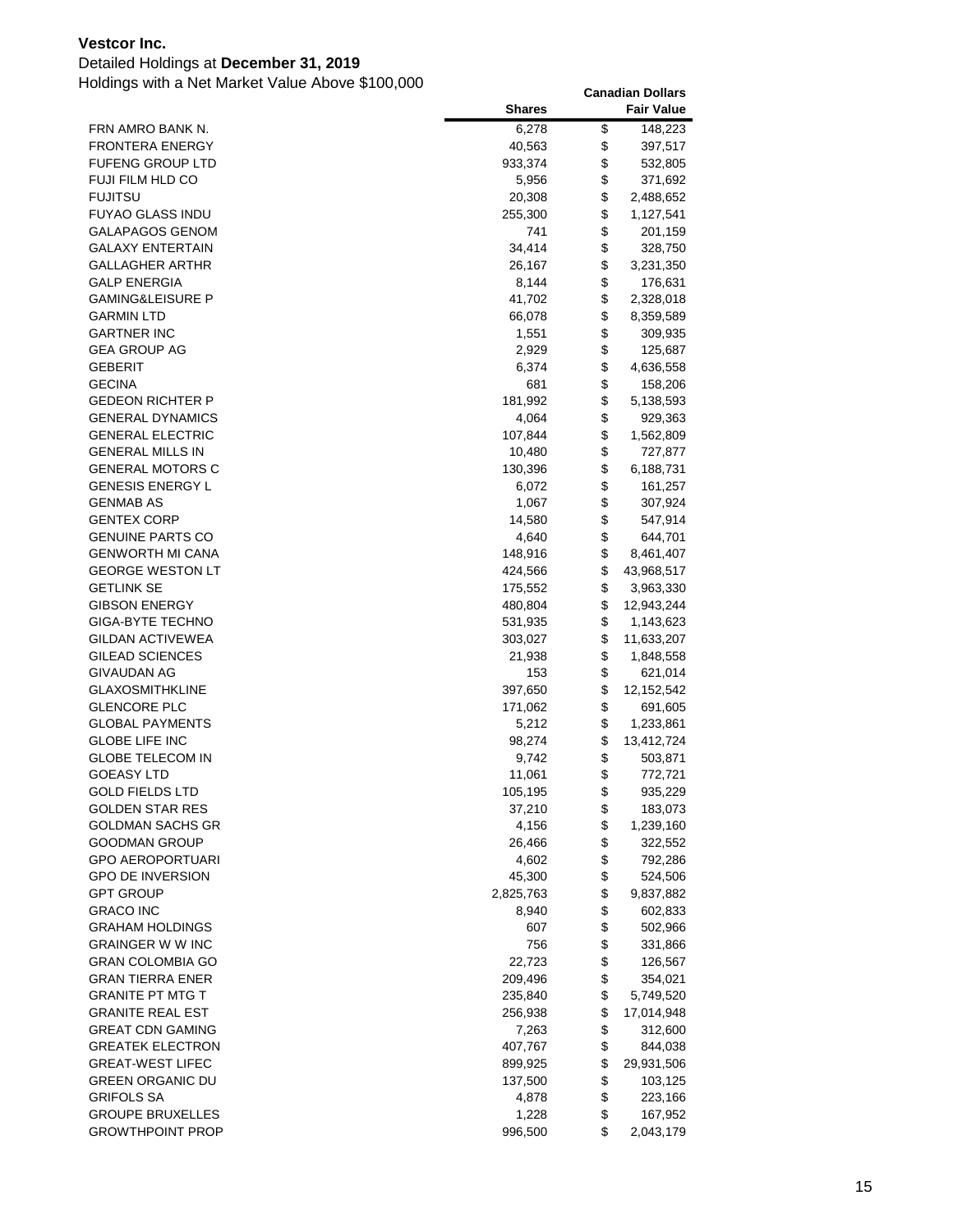### Detailed Holdings at **December 31, 2019**

|                             | <b>Shares</b> | <b>Fair Value</b> |
|-----------------------------|---------------|-------------------|
| GRUPO AEROPORTUA            | 222,458       | \$<br>3,725,680   |
| GS HOLDINGS CORP            | 17,000        | \$<br>983,621     |
| <b>GUANGDONG INVEST</b>     | 899,600       | \$<br>2,440,369   |
| <b>GUDANG GARAM(PER</b>     | 941,651       | \$<br>4,661,800   |
| <b>GVC HLDGS PLC</b>        | 11,266        | \$<br>171,124     |
| <b>H&amp;R REAL EST</b>     | 1,035,338     | \$<br>21,845,632  |
| <b>H.LUNDBECK A/S</b>       | 56,726        | \$<br>2,811,104   |
| <b>H2O INNOVATION</b>       | 782,900       | \$<br>775,071     |
| <b>HAEMONETICS CORP</b>     | 5,330         | \$<br>794,152     |
| <b>HALLIBURTON</b>          | 15,221        | \$<br>482,985     |
| <b>HALMA</b>                | 6,067         | \$<br>220,536     |
| <b>HAMAMATSU PHOTON</b>     | 2,510         | \$<br>134,626     |
| <b>HANESBRANDS INC</b>      | 6,272         | \$<br>120,778     |
| <b>HANG LUNG PROP</b>       | 37,509        | \$<br>106,746     |
| <b>HANG SENG BANK</b>       | 14,894        | \$<br>399,076     |
| <b>HANKOOK TIRE &amp; T</b> | 52,000        | \$<br>1,956,253   |
| HANKYU HANSHIN H            | 3,574         | \$<br>199,585     |
| <b>HANNOVER RUCK SE</b>     | 994           | \$<br>249,295     |
| <b>HANNSTAR DISPLAY</b>     | 17,040,215    | \$<br>5,963,369   |
| HAP SENG CONSOLI            | 181,200       | \$<br>573,282     |
| <b>HARDWOODS DISTRI</b>     | 9,548         | \$<br>155,632     |
| <b>HARGREAVES LANSD</b>     | 4,238         | \$<br>140,874     |
| <b>HARLEY DAVIDSON</b>      | 2,675         | \$<br>129,005     |
| <b>HARTFORD FINL SV</b>     | 69,164        | \$<br>5,453,703   |
| HARVEY NORMAN HL            | 584,163       | \$<br>2,167,251   |
| <b>HASBRO INC</b>           | 2,206         | \$<br>302,111     |
| <b>HCA HEALTHCARE</b>       | 23,567        | \$<br>4,517,149   |
| <b>HEALTHCARE RLTY</b>      | 4,550         | \$<br>196,890     |
| <b>HEALTHPEAK PROPE</b>     | 177,974       | \$<br>7,955,255   |
| <b>HEICO CORP NEW</b>       | 638,183       | \$<br>74,091,787  |
| <b>HEIDELBERGCEMENT</b>     | 2,396         | \$<br>226,556     |
| <b>HEINEKEN HOLDING</b>     | 1,819         | \$<br>228,765     |
| <b>HEINEKEN NV</b>          | 4,312         | \$<br>595,771     |
| HELEN OF TROY CO            | 3,830         | \$<br>892,936     |
| <b>HENAN SHUANG INV</b>     | 178,700       | \$<br>965,823     |
| <b>HENDERSON LAND D</b>     | 27,427        | \$<br>174,594     |
| <b>HENGAN INTERNATI</b>     | 121,613       | \$<br>1,123,289   |
| HENKEL AG&CO. KG            | 4,709         | \$<br>611,592     |
| <b>HENNES &amp; MAURITZ</b> | 13,320        | \$<br>351,468     |
| HENRY JACK & ASSOC          | 67,047        | \$<br>12,665,016  |
| HENRY SCHEIN INC            | 2,544         | \$<br>220,105     |
| <b>HERMES INTL</b>          | 527           | \$<br>511,043     |
| <b>HEROUX-DEVTEK IN</b>     | 16,541        | \$<br>315,933     |
| <b>HESS CORPORATION</b>     | 4,491         | \$<br>389,082     |
| <b>HEWLETT PACKARD</b>      | 372,381       | \$<br>7,717,832   |
| <b>HEXAGON</b>              | 4,278         | \$<br>311,123     |
| <b>HEXO CORP</b>            | 139,942       | \$<br>289,680     |
| <b>HICL INFRASTRUCT</b>     | 811,874       | \$<br>2,379,347   |
| HIKARI TSUSHIN I            | 400           | \$<br>130,922     |
| <b>HILTON WRLDWDE H</b>     | 4,893         | \$<br>703,724     |
| <b>HITACHI</b>              | 15,338        | \$<br>846,644     |
| HK ELECTRIC INVE            | 6,069,650     | \$<br>7,757,885   |
| HKT TRUST AND HK            | 5,208,345     | \$<br>9,517,449   |
| HN POWER INTL CO            | 749,600       | \$<br>491,523     |
| <b>HOLLY ENERGY PTR</b>     | 3,484         | \$<br>100,071     |
| HOLLYFRONTIER CO            | 11,141        | \$<br>732,612     |
| <b>HOLOGIC INC</b>          | 10,938        | \$<br>740,539     |
| HOME CAPITAL GRO            | 90,725        | \$<br>2,990,296   |
| HOME DEPOT INC              | 51,996        | \$<br>14,724,449  |
| HOME PRODUCT CEN            | 2,063,500     | \$<br>1,439,351   |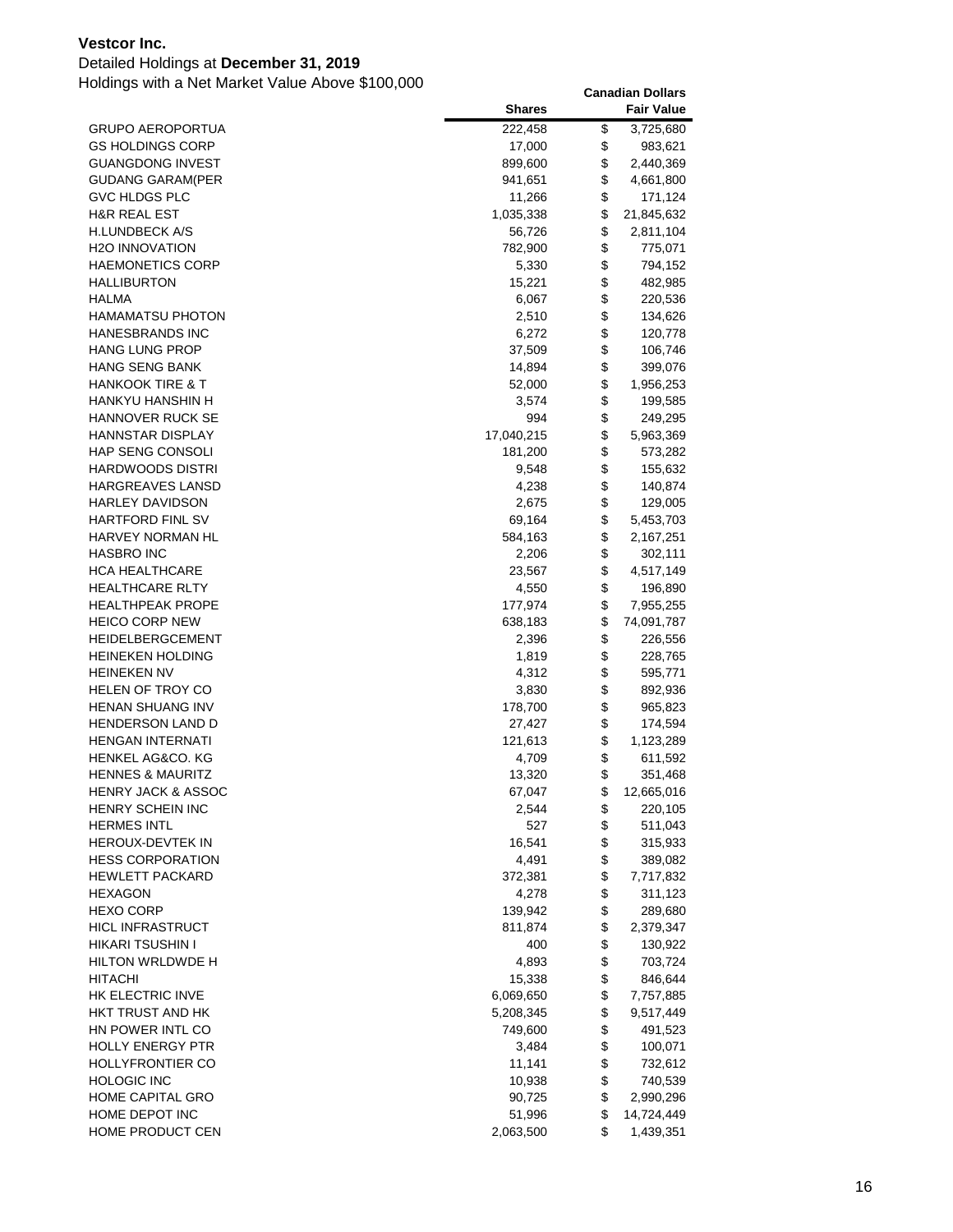### Detailed Holdings at **December 31, 2019**

|                                           | <b>Shares</b>    |          | <b>Fair Value</b>      |
|-------------------------------------------|------------------|----------|------------------------|
| <b>HON HAI PRECISIO</b>                   | 166,400          | \$       | 653,593                |
| HONDA MOTOR CO                            | 25,828           | \$       | 955,078                |
| HONEYWELL INTL I                          | 12,390           | \$       | 2,843,812              |
| <b>HONG KONG EXCHAN</b>                   | 18,514           | \$       | 779,542                |
| <b>HONG KONG LAND H</b>                   | 22,155           | \$       | 165,195                |
| <b>HONG LEONG BANK</b>                    | 549,636          | \$       | 3,014,402              |
| HONGKONG&CHINA G                          | 2,131,749        | \$       | 5,399,694              |
| <b>HORIZON NORTH LG</b>                   | 81,488           | \$       | 101,860                |
| HORMEL FOODS COR                          | 150,160          | \$       | 8,783,818              |
| <b>HOST HOTELS &amp; RE</b>               | 12,436           | \$       | 303,176                |
| <b>HOYA CORP</b>                          | 5,989            | \$       | 746,788                |
| HP INC                                    | 124,984          | \$       | 3,361,320              |
| HSBC HOLDINGS                             | 323,442          | \$       | 3,288,781              |
| HUA NAN FINANCIA                          | 1,712,508        | \$       | 1,629,759              |
| HUALAN BIOLOGICA                          | 117,400          | \$       | 768,279                |
| <b>HUAXIN CEMENT CO</b>                   | 178,811          | \$       | 879,867                |
| <b>HUDBAY MINERALS</b>                    | 238,700          | \$       | 1,284,206              |
| <b>HUDSONS BAY CO</b>                     | 10,809           | \$       | 106,928                |
| <b>HUGO BOSS AG</b>                       | 63,878           | \$       | 4,022,355              |
| <b>HUMANA INC</b>                         | 13,834           | \$       | 6,584,957              |
| HUNT JB TRANS SV                          | 1,478            | \$       | 223,820                |
| <b>HUNTINGTON BANCS</b>                   | 17,908           | \$       | 354,981                |
| <b>HUNTINGTON INGAL</b>                   | 709              | \$       | 230,658                |
| HUSKY ENERGY INC                          | 276,353          | \$       | 2,901,674              |
| HUTCHISON PORT H                          | 3,326,793        | \$       | 742,011                |
| <b>HYDRO ONE LTD</b>                      | 1,025,084        | \$       | 25,709,107             |
| <b>HYPERA SA</b>                          | 46,000           | \$       | 529,228                |
| <b>HYUNDAI GLOVIS C</b>                   | 800              | \$       | 128,279                |
| <b>HYUNDAI HOME SHO</b>                   | 5,814            | \$       | 524,808                |
| <b>HYUNDAI MOBIS</b>                      | 5,077            | \$       | 1,457,392              |
| <b>HYUNDAI MOTOR CO</b>                   | 60,726           | \$       | 7,341,121              |
| IA FINANCIAL COR                          | 229,512          | \$       | 16,371,091             |
| <b>IAMGOLD CORP</b>                       | 55,991           | \$       | 271,556                |
| <b>IBERDROLA SA</b>                       | 357,596          | \$       | 4,778,350              |
| <b>ICA GRUPPEN</b>                        | 31,272           | \$       | 1,893,946              |
| ICF INTERNATIONA                          | 3,190            | \$       | 379,577                |
| <b>IDEMITSU KOSAN C</b>                   | 3,737            | \$       | 135,112                |
| <b>IDEX CORP</b>                          | 1,319            | \$       | 294,191                |
| <b>IDEXX LABS INC</b>                     | 3,605            | \$       | 1,220,726              |
| IGM FINANCIAL IN                          | 217,794          | \$       | 8,241,869              |
| IHH HEALTHCARE B<br><b>IHS MARKIT LTD</b> | 2,487,243        | \$<br>\$ | 4,313,059              |
| <b>IIDA GROUP HOLDI</b>                   | 6,954<br>123,661 | \$       | 679,476                |
| <b>ILLINOIS TOOL WO</b>                   | 5,072            | \$       | 2,831,616<br>1,188,485 |
| <b>ILLUMINA INC</b>                       | 1,349            | \$       | 580,318                |
| <b>IMPERIAL BRANDS</b>                    | 157,490          | \$       | 5,056,529              |
| <b>IMPERIAL OIL LTD</b>                   | 479,504          | \$       | 16,576,589             |
| <b>INCYTE CORPORATI</b>                   | 3,100            | \$       | 351,020                |
| INDEPENDENCE REA                          | 45,140           | \$       | 834,713                |
| INDEXIQ ETF TR                            | 25,406           | \$       | 1,093,782              |
| <b>INDITEX</b>                            | 17,213           | \$       | 787,988                |
| <b>INDOFOOD CBP SUK</b>                   | 2,773,947        | \$       | 2,889,088              |
| <b>INDOFOODS SUKSES</b>                   | 2,006,300        | \$       | 1,485,193              |
| <b>INDUSTRIAL &amp; COM</b>               | 8,071,230        | \$       | 8,059,525              |
| <b>INDUSTRIAL LOGIS</b>                   | 11,723           | \$       | 340,824                |
| <b>INFINEON TECHNOL</b>                   | 20,628           | \$       | 609,831                |
| <b>INFORMA PLC (GB)</b>                   | 19,948           | \$       | 293,677                |
| <b>INFOSYS LIMITED</b>                    | 126,000          | \$       | 1,686,190              |
| <b>INFRASTRUTTURE W</b>                   | 23,748           | \$       | 301,775                |
| ING GROEP N.V.                            | 61,909           | \$       | 963,148                |
|                                           |                  |          |                        |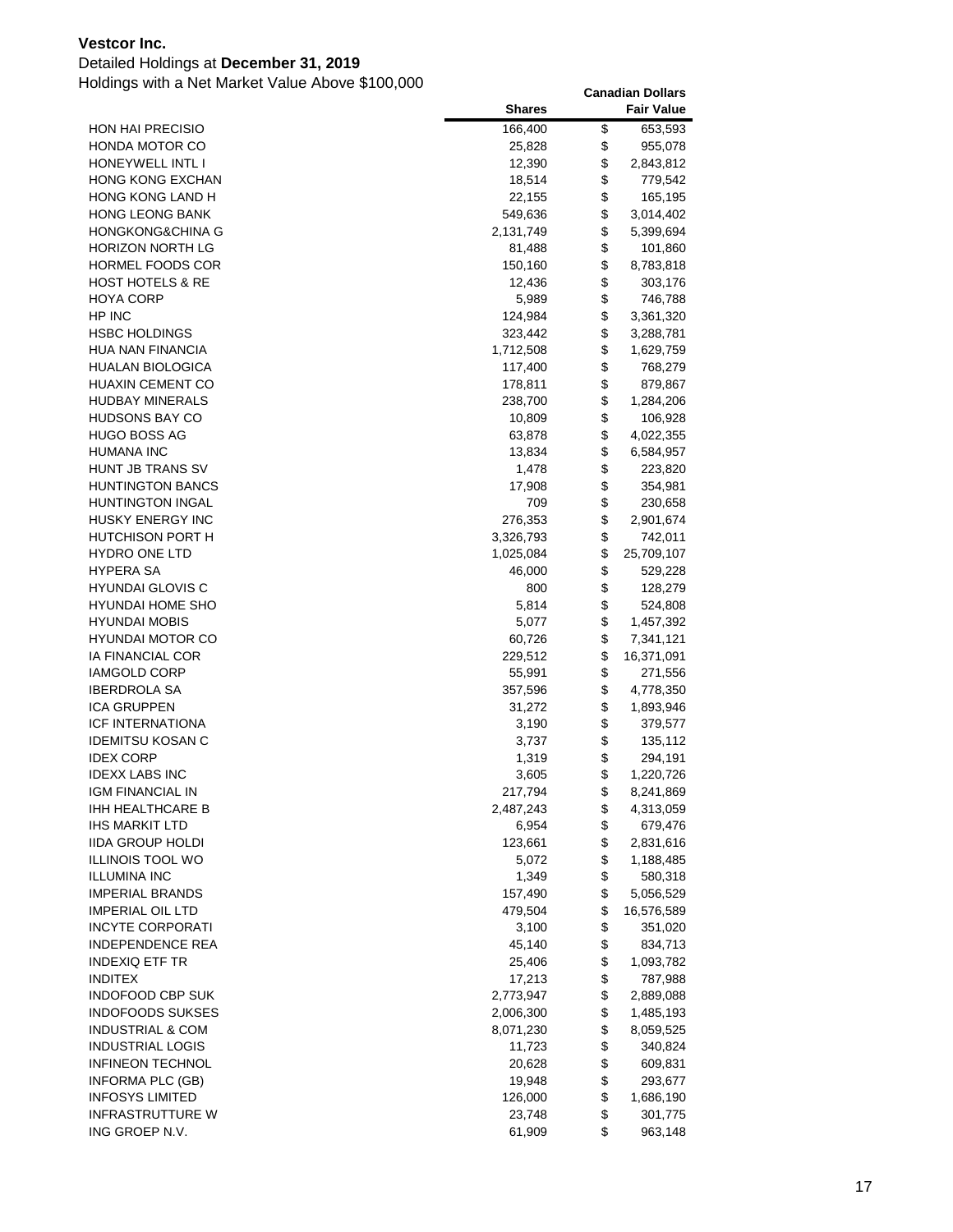### Detailed Holdings at **December 31, 2019**

| <b>INGENICO GROUP</b><br>1,177<br>\$<br>165,842<br>\$<br>INGERSOLL-RAND P<br>5,964<br>1,027,979<br>\$<br>INNERGEX RENEWAB<br>114,574<br>1,951,768<br>\$<br><b>INNOGY SE</b><br>122,742<br>7,968,391<br>\$<br><b>INNOVATIVE INDL</b><br>2,160<br>215,311<br>\$<br>INOVALIS<br>34,399<br>369,058<br>\$<br><b>INPEX CORPORATIO</b><br>16,471<br>223,365<br>\$<br>INSURANCE AUST G<br>37,412<br>261,228<br>\$<br><b>INTACT FINANCIAL</b><br>190,067<br>26,689,208<br>\$<br><b>INTEL CORP</b><br>75,431<br>5,854,237<br>\$<br><b>INTER CONTINENTA</b><br>9,656<br>1,158,857<br>\$<br>INTER PIPELINE L<br>1,091,825<br>24,758,768<br>\$<br>INTERCONEXION EL<br>1,470,522<br>189,859<br>\$<br><b>INTERCONTL HOTEL</b><br>2,701<br>241,649<br>\$<br><b>INTERFOR CORPORA</b><br>942,105<br>13,820,680<br>\$<br>INTERNATIONAL PA<br>6,799<br>406,005<br>\$<br>INTERPUBLIC GROU<br>108,222<br>3,241,782<br>\$<br><b>INTERRENT REIT</b><br>134,006<br>2,099,316<br>\$<br>INTERTAPE POLYME<br>45,611<br>758,055<br>\$<br><b>INTERTEK GROUP</b><br>2,623<br>263,689<br>\$<br><b>INTERXION HOLDIN</b><br>111,857<br>12,156,688<br>\$<br>INTESA SANPAOLO<br>248,229<br>848,566<br>\$<br>INTL BUSINESS MC<br>63,951<br>11,115,731<br>\$<br><b>INTL CONTAINER</b><br>356,000<br>1,172,224<br>\$<br><b>INTUIT</b><br>39,339<br>13,361,795<br>\$<br><b>INTUITIVE SURGIC</b><br>4,987<br>3,822,903<br>\$<br><b>INVERSIONES AGUA</b><br>415,006<br>586,804<br>\$<br>INVESCO ETF TR I<br>4,800<br>444,235<br>\$<br><b>INVESCO EXCHANGE</b><br>23,100<br>2,074,978<br>\$<br><b>INVESCO MORTGAGE</b><br>380,239<br>8,456,235<br>\$<br><b>INVESTOR AB</b><br>35,787<br>2,534,241<br>\$<br><b>INVESTORS REAL E</b><br>7,564<br>717,991<br>\$<br><b>INVITATION HOMES</b><br>223,001<br>8,666,621<br>\$<br>IPG PHOTONICS CO<br>617<br>115,950<br>\$<br><b>IPL PLASTICS</b><br>220,809<br>1,739,975<br>\$<br>IQVIA HOLDINGS I<br>3,129<br>626,929<br>\$<br><b>IRB BRASIL RESSE</b><br>9,600<br>120,536<br>\$<br><b>IRON MOUNTAIN IN</b><br>47,925<br>2,047,013<br>\$<br>ISHARES - MRG RL ES CP ETF<br>25,500<br>1,472,810<br>\$<br>ISHARES - MSCI EAFE ETF<br>19,800<br>1,782,917<br>ISHARES - SHRT TRS BD ETF<br>\$<br>115,000<br>16,472,486<br>\$<br><b>ISHARES - SILVERT</b><br>275,900<br>5,967,659<br>\$<br>ISHARES - RUSSELL 2000 ETF<br>28,022<br>6,020,038<br>\$<br>ISHARES - MSCI INDIA INDEX FUND<br>645,918<br>29,441,435<br>\$<br>ISHARES - MSCI EMRG MKTS MIN V<br>380,146<br>28,926,560<br>\$<br>ISHARES S&P/TSX - CAP ENERGY INDEX<br>871,520<br>8,201,788<br>\$<br>ISHARES TR - CORE MSCI EAFE<br>23,200<br>1,962,719<br>\$<br>ISHARES TR - MSCI USA MINVOLATILI<br>133,114<br>11,330,487<br>\$<br>ISHARES TR - MSCI EAFE MIN VOLATI<br>37,440<br>3,617,484<br>\$<br><b>ISHARES TR - MSCI UK ETF</b><br>45,200<br>1,998,707<br>\$<br>ISHARES TR - CORE S&P SMALL-CAP<br>4,256<br>462,765<br>\$<br>ISHARES INC - MSCI THAILAND CAPPED<br>17,700<br>2,010,637<br>\$<br><b>ISRAEL DISCOUNT</b><br>20,302<br>122,029<br>\$<br><b>ISUZU MOTORS</b><br>10,353<br>160,473<br>\$<br><b>ITALGAS SPA</b><br>42,566<br>337,306<br>\$<br>ITOCHU CORP<br>381,353<br>11,533,100<br>\$<br>ITV<br>67,939<br>176,233<br>\$<br><b>IVANHOE MINES</b><br>65,594<br>278,775<br>\$<br>JACOBS ENGR GROU<br>2,350<br>273,745<br>\$<br>JAMES HARDIE IND<br>6,805<br>172,880 | <b>Shares</b> | <b>Fair Value</b> |
|--------------------------------------------------------------------------------------------------------------------------------------------------------------------------------------------------------------------------------------------------------------------------------------------------------------------------------------------------------------------------------------------------------------------------------------------------------------------------------------------------------------------------------------------------------------------------------------------------------------------------------------------------------------------------------------------------------------------------------------------------------------------------------------------------------------------------------------------------------------------------------------------------------------------------------------------------------------------------------------------------------------------------------------------------------------------------------------------------------------------------------------------------------------------------------------------------------------------------------------------------------------------------------------------------------------------------------------------------------------------------------------------------------------------------------------------------------------------------------------------------------------------------------------------------------------------------------------------------------------------------------------------------------------------------------------------------------------------------------------------------------------------------------------------------------------------------------------------------------------------------------------------------------------------------------------------------------------------------------------------------------------------------------------------------------------------------------------------------------------------------------------------------------------------------------------------------------------------------------------------------------------------------------------------------------------------------------------------------------------------------------------------------------------------------------------------------------------------------------------------------------------------------------------------------------------------------------------------------------------------------------------------------------------------------------------------------------------------------------------------------------------------------------------------------------------------------------------------------------------------------------------------------------------------------------------------------------------------------------------------------------------------------------------------------------------------------------------------------------------------------------------------------------------------------------------------------------------------------------------------------------------------------------------------------------------------------------------|---------------|-------------------|
|                                                                                                                                                                                                                                                                                                                                                                                                                                                                                                                                                                                                                                                                                                                                                                                                                                                                                                                                                                                                                                                                                                                                                                                                                                                                                                                                                                                                                                                                                                                                                                                                                                                                                                                                                                                                                                                                                                                                                                                                                                                                                                                                                                                                                                                                                                                                                                                                                                                                                                                                                                                                                                                                                                                                                                                                                                                                                                                                                                                                                                                                                                                                                                                                                                                                                                                                      |               |                   |
|                                                                                                                                                                                                                                                                                                                                                                                                                                                                                                                                                                                                                                                                                                                                                                                                                                                                                                                                                                                                                                                                                                                                                                                                                                                                                                                                                                                                                                                                                                                                                                                                                                                                                                                                                                                                                                                                                                                                                                                                                                                                                                                                                                                                                                                                                                                                                                                                                                                                                                                                                                                                                                                                                                                                                                                                                                                                                                                                                                                                                                                                                                                                                                                                                                                                                                                                      |               |                   |
|                                                                                                                                                                                                                                                                                                                                                                                                                                                                                                                                                                                                                                                                                                                                                                                                                                                                                                                                                                                                                                                                                                                                                                                                                                                                                                                                                                                                                                                                                                                                                                                                                                                                                                                                                                                                                                                                                                                                                                                                                                                                                                                                                                                                                                                                                                                                                                                                                                                                                                                                                                                                                                                                                                                                                                                                                                                                                                                                                                                                                                                                                                                                                                                                                                                                                                                                      |               |                   |
|                                                                                                                                                                                                                                                                                                                                                                                                                                                                                                                                                                                                                                                                                                                                                                                                                                                                                                                                                                                                                                                                                                                                                                                                                                                                                                                                                                                                                                                                                                                                                                                                                                                                                                                                                                                                                                                                                                                                                                                                                                                                                                                                                                                                                                                                                                                                                                                                                                                                                                                                                                                                                                                                                                                                                                                                                                                                                                                                                                                                                                                                                                                                                                                                                                                                                                                                      |               |                   |
|                                                                                                                                                                                                                                                                                                                                                                                                                                                                                                                                                                                                                                                                                                                                                                                                                                                                                                                                                                                                                                                                                                                                                                                                                                                                                                                                                                                                                                                                                                                                                                                                                                                                                                                                                                                                                                                                                                                                                                                                                                                                                                                                                                                                                                                                                                                                                                                                                                                                                                                                                                                                                                                                                                                                                                                                                                                                                                                                                                                                                                                                                                                                                                                                                                                                                                                                      |               |                   |
|                                                                                                                                                                                                                                                                                                                                                                                                                                                                                                                                                                                                                                                                                                                                                                                                                                                                                                                                                                                                                                                                                                                                                                                                                                                                                                                                                                                                                                                                                                                                                                                                                                                                                                                                                                                                                                                                                                                                                                                                                                                                                                                                                                                                                                                                                                                                                                                                                                                                                                                                                                                                                                                                                                                                                                                                                                                                                                                                                                                                                                                                                                                                                                                                                                                                                                                                      |               |                   |
|                                                                                                                                                                                                                                                                                                                                                                                                                                                                                                                                                                                                                                                                                                                                                                                                                                                                                                                                                                                                                                                                                                                                                                                                                                                                                                                                                                                                                                                                                                                                                                                                                                                                                                                                                                                                                                                                                                                                                                                                                                                                                                                                                                                                                                                                                                                                                                                                                                                                                                                                                                                                                                                                                                                                                                                                                                                                                                                                                                                                                                                                                                                                                                                                                                                                                                                                      |               |                   |
|                                                                                                                                                                                                                                                                                                                                                                                                                                                                                                                                                                                                                                                                                                                                                                                                                                                                                                                                                                                                                                                                                                                                                                                                                                                                                                                                                                                                                                                                                                                                                                                                                                                                                                                                                                                                                                                                                                                                                                                                                                                                                                                                                                                                                                                                                                                                                                                                                                                                                                                                                                                                                                                                                                                                                                                                                                                                                                                                                                                                                                                                                                                                                                                                                                                                                                                                      |               |                   |
|                                                                                                                                                                                                                                                                                                                                                                                                                                                                                                                                                                                                                                                                                                                                                                                                                                                                                                                                                                                                                                                                                                                                                                                                                                                                                                                                                                                                                                                                                                                                                                                                                                                                                                                                                                                                                                                                                                                                                                                                                                                                                                                                                                                                                                                                                                                                                                                                                                                                                                                                                                                                                                                                                                                                                                                                                                                                                                                                                                                                                                                                                                                                                                                                                                                                                                                                      |               |                   |
|                                                                                                                                                                                                                                                                                                                                                                                                                                                                                                                                                                                                                                                                                                                                                                                                                                                                                                                                                                                                                                                                                                                                                                                                                                                                                                                                                                                                                                                                                                                                                                                                                                                                                                                                                                                                                                                                                                                                                                                                                                                                                                                                                                                                                                                                                                                                                                                                                                                                                                                                                                                                                                                                                                                                                                                                                                                                                                                                                                                                                                                                                                                                                                                                                                                                                                                                      |               |                   |
|                                                                                                                                                                                                                                                                                                                                                                                                                                                                                                                                                                                                                                                                                                                                                                                                                                                                                                                                                                                                                                                                                                                                                                                                                                                                                                                                                                                                                                                                                                                                                                                                                                                                                                                                                                                                                                                                                                                                                                                                                                                                                                                                                                                                                                                                                                                                                                                                                                                                                                                                                                                                                                                                                                                                                                                                                                                                                                                                                                                                                                                                                                                                                                                                                                                                                                                                      |               |                   |
|                                                                                                                                                                                                                                                                                                                                                                                                                                                                                                                                                                                                                                                                                                                                                                                                                                                                                                                                                                                                                                                                                                                                                                                                                                                                                                                                                                                                                                                                                                                                                                                                                                                                                                                                                                                                                                                                                                                                                                                                                                                                                                                                                                                                                                                                                                                                                                                                                                                                                                                                                                                                                                                                                                                                                                                                                                                                                                                                                                                                                                                                                                                                                                                                                                                                                                                                      |               |                   |
|                                                                                                                                                                                                                                                                                                                                                                                                                                                                                                                                                                                                                                                                                                                                                                                                                                                                                                                                                                                                                                                                                                                                                                                                                                                                                                                                                                                                                                                                                                                                                                                                                                                                                                                                                                                                                                                                                                                                                                                                                                                                                                                                                                                                                                                                                                                                                                                                                                                                                                                                                                                                                                                                                                                                                                                                                                                                                                                                                                                                                                                                                                                                                                                                                                                                                                                                      |               |                   |
|                                                                                                                                                                                                                                                                                                                                                                                                                                                                                                                                                                                                                                                                                                                                                                                                                                                                                                                                                                                                                                                                                                                                                                                                                                                                                                                                                                                                                                                                                                                                                                                                                                                                                                                                                                                                                                                                                                                                                                                                                                                                                                                                                                                                                                                                                                                                                                                                                                                                                                                                                                                                                                                                                                                                                                                                                                                                                                                                                                                                                                                                                                                                                                                                                                                                                                                                      |               |                   |
|                                                                                                                                                                                                                                                                                                                                                                                                                                                                                                                                                                                                                                                                                                                                                                                                                                                                                                                                                                                                                                                                                                                                                                                                                                                                                                                                                                                                                                                                                                                                                                                                                                                                                                                                                                                                                                                                                                                                                                                                                                                                                                                                                                                                                                                                                                                                                                                                                                                                                                                                                                                                                                                                                                                                                                                                                                                                                                                                                                                                                                                                                                                                                                                                                                                                                                                                      |               |                   |
|                                                                                                                                                                                                                                                                                                                                                                                                                                                                                                                                                                                                                                                                                                                                                                                                                                                                                                                                                                                                                                                                                                                                                                                                                                                                                                                                                                                                                                                                                                                                                                                                                                                                                                                                                                                                                                                                                                                                                                                                                                                                                                                                                                                                                                                                                                                                                                                                                                                                                                                                                                                                                                                                                                                                                                                                                                                                                                                                                                                                                                                                                                                                                                                                                                                                                                                                      |               |                   |
|                                                                                                                                                                                                                                                                                                                                                                                                                                                                                                                                                                                                                                                                                                                                                                                                                                                                                                                                                                                                                                                                                                                                                                                                                                                                                                                                                                                                                                                                                                                                                                                                                                                                                                                                                                                                                                                                                                                                                                                                                                                                                                                                                                                                                                                                                                                                                                                                                                                                                                                                                                                                                                                                                                                                                                                                                                                                                                                                                                                                                                                                                                                                                                                                                                                                                                                                      |               |                   |
|                                                                                                                                                                                                                                                                                                                                                                                                                                                                                                                                                                                                                                                                                                                                                                                                                                                                                                                                                                                                                                                                                                                                                                                                                                                                                                                                                                                                                                                                                                                                                                                                                                                                                                                                                                                                                                                                                                                                                                                                                                                                                                                                                                                                                                                                                                                                                                                                                                                                                                                                                                                                                                                                                                                                                                                                                                                                                                                                                                                                                                                                                                                                                                                                                                                                                                                                      |               |                   |
|                                                                                                                                                                                                                                                                                                                                                                                                                                                                                                                                                                                                                                                                                                                                                                                                                                                                                                                                                                                                                                                                                                                                                                                                                                                                                                                                                                                                                                                                                                                                                                                                                                                                                                                                                                                                                                                                                                                                                                                                                                                                                                                                                                                                                                                                                                                                                                                                                                                                                                                                                                                                                                                                                                                                                                                                                                                                                                                                                                                                                                                                                                                                                                                                                                                                                                                                      |               |                   |
|                                                                                                                                                                                                                                                                                                                                                                                                                                                                                                                                                                                                                                                                                                                                                                                                                                                                                                                                                                                                                                                                                                                                                                                                                                                                                                                                                                                                                                                                                                                                                                                                                                                                                                                                                                                                                                                                                                                                                                                                                                                                                                                                                                                                                                                                                                                                                                                                                                                                                                                                                                                                                                                                                                                                                                                                                                                                                                                                                                                                                                                                                                                                                                                                                                                                                                                                      |               |                   |
|                                                                                                                                                                                                                                                                                                                                                                                                                                                                                                                                                                                                                                                                                                                                                                                                                                                                                                                                                                                                                                                                                                                                                                                                                                                                                                                                                                                                                                                                                                                                                                                                                                                                                                                                                                                                                                                                                                                                                                                                                                                                                                                                                                                                                                                                                                                                                                                                                                                                                                                                                                                                                                                                                                                                                                                                                                                                                                                                                                                                                                                                                                                                                                                                                                                                                                                                      |               |                   |
|                                                                                                                                                                                                                                                                                                                                                                                                                                                                                                                                                                                                                                                                                                                                                                                                                                                                                                                                                                                                                                                                                                                                                                                                                                                                                                                                                                                                                                                                                                                                                                                                                                                                                                                                                                                                                                                                                                                                                                                                                                                                                                                                                                                                                                                                                                                                                                                                                                                                                                                                                                                                                                                                                                                                                                                                                                                                                                                                                                                                                                                                                                                                                                                                                                                                                                                                      |               |                   |
|                                                                                                                                                                                                                                                                                                                                                                                                                                                                                                                                                                                                                                                                                                                                                                                                                                                                                                                                                                                                                                                                                                                                                                                                                                                                                                                                                                                                                                                                                                                                                                                                                                                                                                                                                                                                                                                                                                                                                                                                                                                                                                                                                                                                                                                                                                                                                                                                                                                                                                                                                                                                                                                                                                                                                                                                                                                                                                                                                                                                                                                                                                                                                                                                                                                                                                                                      |               |                   |
|                                                                                                                                                                                                                                                                                                                                                                                                                                                                                                                                                                                                                                                                                                                                                                                                                                                                                                                                                                                                                                                                                                                                                                                                                                                                                                                                                                                                                                                                                                                                                                                                                                                                                                                                                                                                                                                                                                                                                                                                                                                                                                                                                                                                                                                                                                                                                                                                                                                                                                                                                                                                                                                                                                                                                                                                                                                                                                                                                                                                                                                                                                                                                                                                                                                                                                                                      |               |                   |
|                                                                                                                                                                                                                                                                                                                                                                                                                                                                                                                                                                                                                                                                                                                                                                                                                                                                                                                                                                                                                                                                                                                                                                                                                                                                                                                                                                                                                                                                                                                                                                                                                                                                                                                                                                                                                                                                                                                                                                                                                                                                                                                                                                                                                                                                                                                                                                                                                                                                                                                                                                                                                                                                                                                                                                                                                                                                                                                                                                                                                                                                                                                                                                                                                                                                                                                                      |               |                   |
|                                                                                                                                                                                                                                                                                                                                                                                                                                                                                                                                                                                                                                                                                                                                                                                                                                                                                                                                                                                                                                                                                                                                                                                                                                                                                                                                                                                                                                                                                                                                                                                                                                                                                                                                                                                                                                                                                                                                                                                                                                                                                                                                                                                                                                                                                                                                                                                                                                                                                                                                                                                                                                                                                                                                                                                                                                                                                                                                                                                                                                                                                                                                                                                                                                                                                                                                      |               |                   |
|                                                                                                                                                                                                                                                                                                                                                                                                                                                                                                                                                                                                                                                                                                                                                                                                                                                                                                                                                                                                                                                                                                                                                                                                                                                                                                                                                                                                                                                                                                                                                                                                                                                                                                                                                                                                                                                                                                                                                                                                                                                                                                                                                                                                                                                                                                                                                                                                                                                                                                                                                                                                                                                                                                                                                                                                                                                                                                                                                                                                                                                                                                                                                                                                                                                                                                                                      |               |                   |
|                                                                                                                                                                                                                                                                                                                                                                                                                                                                                                                                                                                                                                                                                                                                                                                                                                                                                                                                                                                                                                                                                                                                                                                                                                                                                                                                                                                                                                                                                                                                                                                                                                                                                                                                                                                                                                                                                                                                                                                                                                                                                                                                                                                                                                                                                                                                                                                                                                                                                                                                                                                                                                                                                                                                                                                                                                                                                                                                                                                                                                                                                                                                                                                                                                                                                                                                      |               |                   |
|                                                                                                                                                                                                                                                                                                                                                                                                                                                                                                                                                                                                                                                                                                                                                                                                                                                                                                                                                                                                                                                                                                                                                                                                                                                                                                                                                                                                                                                                                                                                                                                                                                                                                                                                                                                                                                                                                                                                                                                                                                                                                                                                                                                                                                                                                                                                                                                                                                                                                                                                                                                                                                                                                                                                                                                                                                                                                                                                                                                                                                                                                                                                                                                                                                                                                                                                      |               |                   |
|                                                                                                                                                                                                                                                                                                                                                                                                                                                                                                                                                                                                                                                                                                                                                                                                                                                                                                                                                                                                                                                                                                                                                                                                                                                                                                                                                                                                                                                                                                                                                                                                                                                                                                                                                                                                                                                                                                                                                                                                                                                                                                                                                                                                                                                                                                                                                                                                                                                                                                                                                                                                                                                                                                                                                                                                                                                                                                                                                                                                                                                                                                                                                                                                                                                                                                                                      |               |                   |
|                                                                                                                                                                                                                                                                                                                                                                                                                                                                                                                                                                                                                                                                                                                                                                                                                                                                                                                                                                                                                                                                                                                                                                                                                                                                                                                                                                                                                                                                                                                                                                                                                                                                                                                                                                                                                                                                                                                                                                                                                                                                                                                                                                                                                                                                                                                                                                                                                                                                                                                                                                                                                                                                                                                                                                                                                                                                                                                                                                                                                                                                                                                                                                                                                                                                                                                                      |               |                   |
|                                                                                                                                                                                                                                                                                                                                                                                                                                                                                                                                                                                                                                                                                                                                                                                                                                                                                                                                                                                                                                                                                                                                                                                                                                                                                                                                                                                                                                                                                                                                                                                                                                                                                                                                                                                                                                                                                                                                                                                                                                                                                                                                                                                                                                                                                                                                                                                                                                                                                                                                                                                                                                                                                                                                                                                                                                                                                                                                                                                                                                                                                                                                                                                                                                                                                                                                      |               |                   |
|                                                                                                                                                                                                                                                                                                                                                                                                                                                                                                                                                                                                                                                                                                                                                                                                                                                                                                                                                                                                                                                                                                                                                                                                                                                                                                                                                                                                                                                                                                                                                                                                                                                                                                                                                                                                                                                                                                                                                                                                                                                                                                                                                                                                                                                                                                                                                                                                                                                                                                                                                                                                                                                                                                                                                                                                                                                                                                                                                                                                                                                                                                                                                                                                                                                                                                                                      |               |                   |
|                                                                                                                                                                                                                                                                                                                                                                                                                                                                                                                                                                                                                                                                                                                                                                                                                                                                                                                                                                                                                                                                                                                                                                                                                                                                                                                                                                                                                                                                                                                                                                                                                                                                                                                                                                                                                                                                                                                                                                                                                                                                                                                                                                                                                                                                                                                                                                                                                                                                                                                                                                                                                                                                                                                                                                                                                                                                                                                                                                                                                                                                                                                                                                                                                                                                                                                                      |               |                   |
|                                                                                                                                                                                                                                                                                                                                                                                                                                                                                                                                                                                                                                                                                                                                                                                                                                                                                                                                                                                                                                                                                                                                                                                                                                                                                                                                                                                                                                                                                                                                                                                                                                                                                                                                                                                                                                                                                                                                                                                                                                                                                                                                                                                                                                                                                                                                                                                                                                                                                                                                                                                                                                                                                                                                                                                                                                                                                                                                                                                                                                                                                                                                                                                                                                                                                                                                      |               |                   |
|                                                                                                                                                                                                                                                                                                                                                                                                                                                                                                                                                                                                                                                                                                                                                                                                                                                                                                                                                                                                                                                                                                                                                                                                                                                                                                                                                                                                                                                                                                                                                                                                                                                                                                                                                                                                                                                                                                                                                                                                                                                                                                                                                                                                                                                                                                                                                                                                                                                                                                                                                                                                                                                                                                                                                                                                                                                                                                                                                                                                                                                                                                                                                                                                                                                                                                                                      |               |                   |
|                                                                                                                                                                                                                                                                                                                                                                                                                                                                                                                                                                                                                                                                                                                                                                                                                                                                                                                                                                                                                                                                                                                                                                                                                                                                                                                                                                                                                                                                                                                                                                                                                                                                                                                                                                                                                                                                                                                                                                                                                                                                                                                                                                                                                                                                                                                                                                                                                                                                                                                                                                                                                                                                                                                                                                                                                                                                                                                                                                                                                                                                                                                                                                                                                                                                                                                                      |               |                   |
|                                                                                                                                                                                                                                                                                                                                                                                                                                                                                                                                                                                                                                                                                                                                                                                                                                                                                                                                                                                                                                                                                                                                                                                                                                                                                                                                                                                                                                                                                                                                                                                                                                                                                                                                                                                                                                                                                                                                                                                                                                                                                                                                                                                                                                                                                                                                                                                                                                                                                                                                                                                                                                                                                                                                                                                                                                                                                                                                                                                                                                                                                                                                                                                                                                                                                                                                      |               |                   |
|                                                                                                                                                                                                                                                                                                                                                                                                                                                                                                                                                                                                                                                                                                                                                                                                                                                                                                                                                                                                                                                                                                                                                                                                                                                                                                                                                                                                                                                                                                                                                                                                                                                                                                                                                                                                                                                                                                                                                                                                                                                                                                                                                                                                                                                                                                                                                                                                                                                                                                                                                                                                                                                                                                                                                                                                                                                                                                                                                                                                                                                                                                                                                                                                                                                                                                                                      |               |                   |
|                                                                                                                                                                                                                                                                                                                                                                                                                                                                                                                                                                                                                                                                                                                                                                                                                                                                                                                                                                                                                                                                                                                                                                                                                                                                                                                                                                                                                                                                                                                                                                                                                                                                                                                                                                                                                                                                                                                                                                                                                                                                                                                                                                                                                                                                                                                                                                                                                                                                                                                                                                                                                                                                                                                                                                                                                                                                                                                                                                                                                                                                                                                                                                                                                                                                                                                                      |               |                   |
|                                                                                                                                                                                                                                                                                                                                                                                                                                                                                                                                                                                                                                                                                                                                                                                                                                                                                                                                                                                                                                                                                                                                                                                                                                                                                                                                                                                                                                                                                                                                                                                                                                                                                                                                                                                                                                                                                                                                                                                                                                                                                                                                                                                                                                                                                                                                                                                                                                                                                                                                                                                                                                                                                                                                                                                                                                                                                                                                                                                                                                                                                                                                                                                                                                                                                                                                      |               |                   |
|                                                                                                                                                                                                                                                                                                                                                                                                                                                                                                                                                                                                                                                                                                                                                                                                                                                                                                                                                                                                                                                                                                                                                                                                                                                                                                                                                                                                                                                                                                                                                                                                                                                                                                                                                                                                                                                                                                                                                                                                                                                                                                                                                                                                                                                                                                                                                                                                                                                                                                                                                                                                                                                                                                                                                                                                                                                                                                                                                                                                                                                                                                                                                                                                                                                                                                                                      |               |                   |
|                                                                                                                                                                                                                                                                                                                                                                                                                                                                                                                                                                                                                                                                                                                                                                                                                                                                                                                                                                                                                                                                                                                                                                                                                                                                                                                                                                                                                                                                                                                                                                                                                                                                                                                                                                                                                                                                                                                                                                                                                                                                                                                                                                                                                                                                                                                                                                                                                                                                                                                                                                                                                                                                                                                                                                                                                                                                                                                                                                                                                                                                                                                                                                                                                                                                                                                                      |               |                   |
|                                                                                                                                                                                                                                                                                                                                                                                                                                                                                                                                                                                                                                                                                                                                                                                                                                                                                                                                                                                                                                                                                                                                                                                                                                                                                                                                                                                                                                                                                                                                                                                                                                                                                                                                                                                                                                                                                                                                                                                                                                                                                                                                                                                                                                                                                                                                                                                                                                                                                                                                                                                                                                                                                                                                                                                                                                                                                                                                                                                                                                                                                                                                                                                                                                                                                                                                      |               |                   |
|                                                                                                                                                                                                                                                                                                                                                                                                                                                                                                                                                                                                                                                                                                                                                                                                                                                                                                                                                                                                                                                                                                                                                                                                                                                                                                                                                                                                                                                                                                                                                                                                                                                                                                                                                                                                                                                                                                                                                                                                                                                                                                                                                                                                                                                                                                                                                                                                                                                                                                                                                                                                                                                                                                                                                                                                                                                                                                                                                                                                                                                                                                                                                                                                                                                                                                                                      |               |                   |
|                                                                                                                                                                                                                                                                                                                                                                                                                                                                                                                                                                                                                                                                                                                                                                                                                                                                                                                                                                                                                                                                                                                                                                                                                                                                                                                                                                                                                                                                                                                                                                                                                                                                                                                                                                                                                                                                                                                                                                                                                                                                                                                                                                                                                                                                                                                                                                                                                                                                                                                                                                                                                                                                                                                                                                                                                                                                                                                                                                                                                                                                                                                                                                                                                                                                                                                                      |               |                   |
|                                                                                                                                                                                                                                                                                                                                                                                                                                                                                                                                                                                                                                                                                                                                                                                                                                                                                                                                                                                                                                                                                                                                                                                                                                                                                                                                                                                                                                                                                                                                                                                                                                                                                                                                                                                                                                                                                                                                                                                                                                                                                                                                                                                                                                                                                                                                                                                                                                                                                                                                                                                                                                                                                                                                                                                                                                                                                                                                                                                                                                                                                                                                                                                                                                                                                                                                      |               |                   |
|                                                                                                                                                                                                                                                                                                                                                                                                                                                                                                                                                                                                                                                                                                                                                                                                                                                                                                                                                                                                                                                                                                                                                                                                                                                                                                                                                                                                                                                                                                                                                                                                                                                                                                                                                                                                                                                                                                                                                                                                                                                                                                                                                                                                                                                                                                                                                                                                                                                                                                                                                                                                                                                                                                                                                                                                                                                                                                                                                                                                                                                                                                                                                                                                                                                                                                                                      |               |                   |
|                                                                                                                                                                                                                                                                                                                                                                                                                                                                                                                                                                                                                                                                                                                                                                                                                                                                                                                                                                                                                                                                                                                                                                                                                                                                                                                                                                                                                                                                                                                                                                                                                                                                                                                                                                                                                                                                                                                                                                                                                                                                                                                                                                                                                                                                                                                                                                                                                                                                                                                                                                                                                                                                                                                                                                                                                                                                                                                                                                                                                                                                                                                                                                                                                                                                                                                                      |               |                   |
|                                                                                                                                                                                                                                                                                                                                                                                                                                                                                                                                                                                                                                                                                                                                                                                                                                                                                                                                                                                                                                                                                                                                                                                                                                                                                                                                                                                                                                                                                                                                                                                                                                                                                                                                                                                                                                                                                                                                                                                                                                                                                                                                                                                                                                                                                                                                                                                                                                                                                                                                                                                                                                                                                                                                                                                                                                                                                                                                                                                                                                                                                                                                                                                                                                                                                                                                      |               |                   |
|                                                                                                                                                                                                                                                                                                                                                                                                                                                                                                                                                                                                                                                                                                                                                                                                                                                                                                                                                                                                                                                                                                                                                                                                                                                                                                                                                                                                                                                                                                                                                                                                                                                                                                                                                                                                                                                                                                                                                                                                                                                                                                                                                                                                                                                                                                                                                                                                                                                                                                                                                                                                                                                                                                                                                                                                                                                                                                                                                                                                                                                                                                                                                                                                                                                                                                                                      |               |                   |
|                                                                                                                                                                                                                                                                                                                                                                                                                                                                                                                                                                                                                                                                                                                                                                                                                                                                                                                                                                                                                                                                                                                                                                                                                                                                                                                                                                                                                                                                                                                                                                                                                                                                                                                                                                                                                                                                                                                                                                                                                                                                                                                                                                                                                                                                                                                                                                                                                                                                                                                                                                                                                                                                                                                                                                                                                                                                                                                                                                                                                                                                                                                                                                                                                                                                                                                                      |               |                   |
|                                                                                                                                                                                                                                                                                                                                                                                                                                                                                                                                                                                                                                                                                                                                                                                                                                                                                                                                                                                                                                                                                                                                                                                                                                                                                                                                                                                                                                                                                                                                                                                                                                                                                                                                                                                                                                                                                                                                                                                                                                                                                                                                                                                                                                                                                                                                                                                                                                                                                                                                                                                                                                                                                                                                                                                                                                                                                                                                                                                                                                                                                                                                                                                                                                                                                                                                      |               |                   |
|                                                                                                                                                                                                                                                                                                                                                                                                                                                                                                                                                                                                                                                                                                                                                                                                                                                                                                                                                                                                                                                                                                                                                                                                                                                                                                                                                                                                                                                                                                                                                                                                                                                                                                                                                                                                                                                                                                                                                                                                                                                                                                                                                                                                                                                                                                                                                                                                                                                                                                                                                                                                                                                                                                                                                                                                                                                                                                                                                                                                                                                                                                                                                                                                                                                                                                                                      |               |                   |
|                                                                                                                                                                                                                                                                                                                                                                                                                                                                                                                                                                                                                                                                                                                                                                                                                                                                                                                                                                                                                                                                                                                                                                                                                                                                                                                                                                                                                                                                                                                                                                                                                                                                                                                                                                                                                                                                                                                                                                                                                                                                                                                                                                                                                                                                                                                                                                                                                                                                                                                                                                                                                                                                                                                                                                                                                                                                                                                                                                                                                                                                                                                                                                                                                                                                                                                                      |               |                   |
|                                                                                                                                                                                                                                                                                                                                                                                                                                                                                                                                                                                                                                                                                                                                                                                                                                                                                                                                                                                                                                                                                                                                                                                                                                                                                                                                                                                                                                                                                                                                                                                                                                                                                                                                                                                                                                                                                                                                                                                                                                                                                                                                                                                                                                                                                                                                                                                                                                                                                                                                                                                                                                                                                                                                                                                                                                                                                                                                                                                                                                                                                                                                                                                                                                                                                                                                      |               |                   |
|                                                                                                                                                                                                                                                                                                                                                                                                                                                                                                                                                                                                                                                                                                                                                                                                                                                                                                                                                                                                                                                                                                                                                                                                                                                                                                                                                                                                                                                                                                                                                                                                                                                                                                                                                                                                                                                                                                                                                                                                                                                                                                                                                                                                                                                                                                                                                                                                                                                                                                                                                                                                                                                                                                                                                                                                                                                                                                                                                                                                                                                                                                                                                                                                                                                                                                                                      |               |                   |
|                                                                                                                                                                                                                                                                                                                                                                                                                                                                                                                                                                                                                                                                                                                                                                                                                                                                                                                                                                                                                                                                                                                                                                                                                                                                                                                                                                                                                                                                                                                                                                                                                                                                                                                                                                                                                                                                                                                                                                                                                                                                                                                                                                                                                                                                                                                                                                                                                                                                                                                                                                                                                                                                                                                                                                                                                                                                                                                                                                                                                                                                                                                                                                                                                                                                                                                                      |               |                   |
|                                                                                                                                                                                                                                                                                                                                                                                                                                                                                                                                                                                                                                                                                                                                                                                                                                                                                                                                                                                                                                                                                                                                                                                                                                                                                                                                                                                                                                                                                                                                                                                                                                                                                                                                                                                                                                                                                                                                                                                                                                                                                                                                                                                                                                                                                                                                                                                                                                                                                                                                                                                                                                                                                                                                                                                                                                                                                                                                                                                                                                                                                                                                                                                                                                                                                                                                      |               |                   |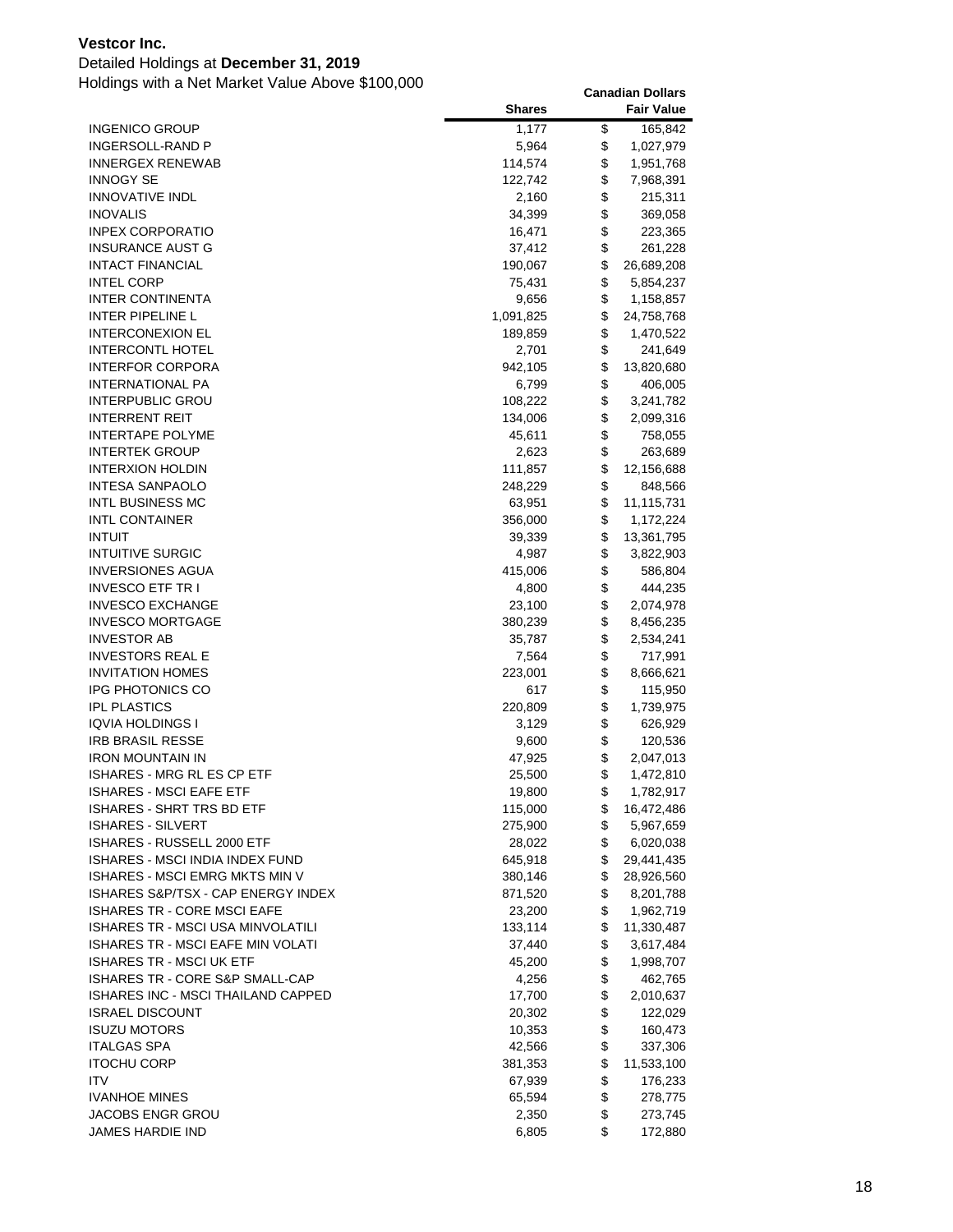### Detailed Holdings at **December 31, 2019**

|                         | <b>Shares</b> | <b>Fair Value</b> |
|-------------------------|---------------|-------------------|
| <b>JAMIESON WELLNES</b> | 33,296        | \$<br>857,372     |
| JAPAN AIRLINES C        | 206,162       | \$<br>8,356,622   |
| JAPAN AIRPORT TE        | 6,006         | \$<br>436,445     |
| JAPAN EXCHANGE G        | 8,106         | \$<br>186,677     |
| JAPAN POST HOLD         | 270,814       | \$<br>3,315,470   |
| JAPAN PRIME REAL        | 994           | \$<br>5,651,658   |
| JAPAN REAL ESTAT        | 1,054         | \$<br>9,055,234   |
| JAPAN RETAIL FUN        | 3,891         | \$<br>10,831,848  |
| JAPAN TOBACCO IN        | 128,390       | \$<br>3,726,582   |
| JARDINE MATHESON        | 3,622         | \$<br>261,144     |
| JARDINE STRATEGI        | 3,226         | \$<br>128,219     |
| JB FINANCIAL GRO        | 33,950        | \$<br>208,998     |
| JD SPORTS FASHIO        | 7,651         | \$<br>110,063     |
| JFE HOLDINGS INC        | 9,000         | \$<br>151,529     |
| <b>JIANGSU EXPRESSW</b> | 4,028,255     | \$<br>7,159,895   |
| JOHNSON & JOHNSO        | 108,889       | \$<br>20,597,108  |
| JOHNSON CONTROLS        | 13,377        | \$<br>712,547     |
| <b>JOHNSON MATTHEY</b>  | 2,853         | \$<br>146,836     |
| JOLLIBEE FOODS          | 128,150       | \$<br>708,748     |
| JPMORGAN CHASE &        | 54,388        | \$<br>9,831,553   |
| <b>JULIUS BAER GRUP</b> | 3,587         | \$<br>239,837     |
| JUNIPER NETWORKS        | 306,500       | \$<br>9,789,289   |
| JUSHI HOLDINGS I        | 162,200       | \$<br>278,984     |
| <b>JUST ENERGY</b>      | 47,469        | \$<br>103,482     |
| <b>JXTG HOLDINGS IN</b> | 52,206        | \$<br>310,162     |
| KAJIMA CORP             | 8,164         | \$<br>142,032     |
| <b>KALBE FARMA</b>      | 16,259,173    | \$<br>2,460,375   |
| KANGWON LAND INC        | 21,600        | \$<br>716,927     |
| KANSAI ELEC POWE        | 10,755        | \$<br>162,277     |
| KANSAI PAINT CO         | 3,301         | \$<br>105,444     |
| <b>KANSAS CITY SOUT</b> | 1,719         | \$<br>342,303     |
| KAO CORP                | 7,578         | \$<br>816,072     |
| KASIKORNBANK PCL        | 21,800        | \$<br>143,508     |
| <b>KBC GROEP NV</b>     | 4,134         | \$<br>403,531     |
| K-BRO LINEN             | 5,238         | \$<br>220,782     |
| <b>KCE ELECTRONICS</b>  | 684,988       | \$<br>731,630     |
| <b>KDDI CORP</b>        | 28,111        | \$<br>1,091,156   |
| KEIKYU CORP             | 3,994         | \$<br>100,558     |
| <b>KEIO CORP</b>        | 1,488         | \$<br>117,363     |
| KEISEI ELEC RY C        | 2,401         | \$<br>121,474     |
| KELLOGG CO              | 51,924        | \$<br>4,656,712   |
| <b>KEPPEL CORP</b>      | 26,124        | \$<br>170,559     |
| <b>KERING</b>           | 1,203         | \$<br>1,024,737   |
| <b>KERRY GROUP</b>      | 34,777        | \$<br>5,624,045   |
| <b>KERRY PROPERTIES</b> | 263,992       | \$<br>1,087,388   |
| <b>KEW MEDIA GROUP</b>  | 506,100       | \$<br>536,466     |
| <b>KEYENCE CORP</b>     | 2,899         | \$<br>1,331,443   |
| <b>KEYERA CORP</b>      | 387,820       | \$<br>13,253,055  |
| KEYSIGHT TECHNOL        | 3,253         | \$<br>432,927     |
| KIA MOTORS              | 218,338       | \$<br>10,845,818  |
| KIATNAKIN BANK P        | 191,237       | \$<br>550,248     |
| <b>KIKKOMAN CORP</b>    | 2,179         | \$<br>139,623     |
| KILLAM APARTMENT        | 338,934       | \$<br>6,438,051   |
| <b>KILROY RLTY CORP</b> | 6,716         | \$<br>734,907     |
| KIMBERLY CLARK C        | 24,026        | \$<br>4,317,856   |
| KIMBERLY CLARK M        | 375,400       | \$<br>966,691     |
| KIMCO REALTY COR        | 121,484       | \$<br>3,306,647   |
| <b>KINAXIS INC</b>      | 10,854        | \$<br>1,085,617   |
| KINDER MORGAN IN        | 215,022       | \$<br>5,902,826   |
| KINGBOARD HOLDIN        | 1,051,595     | \$<br>4,322,788   |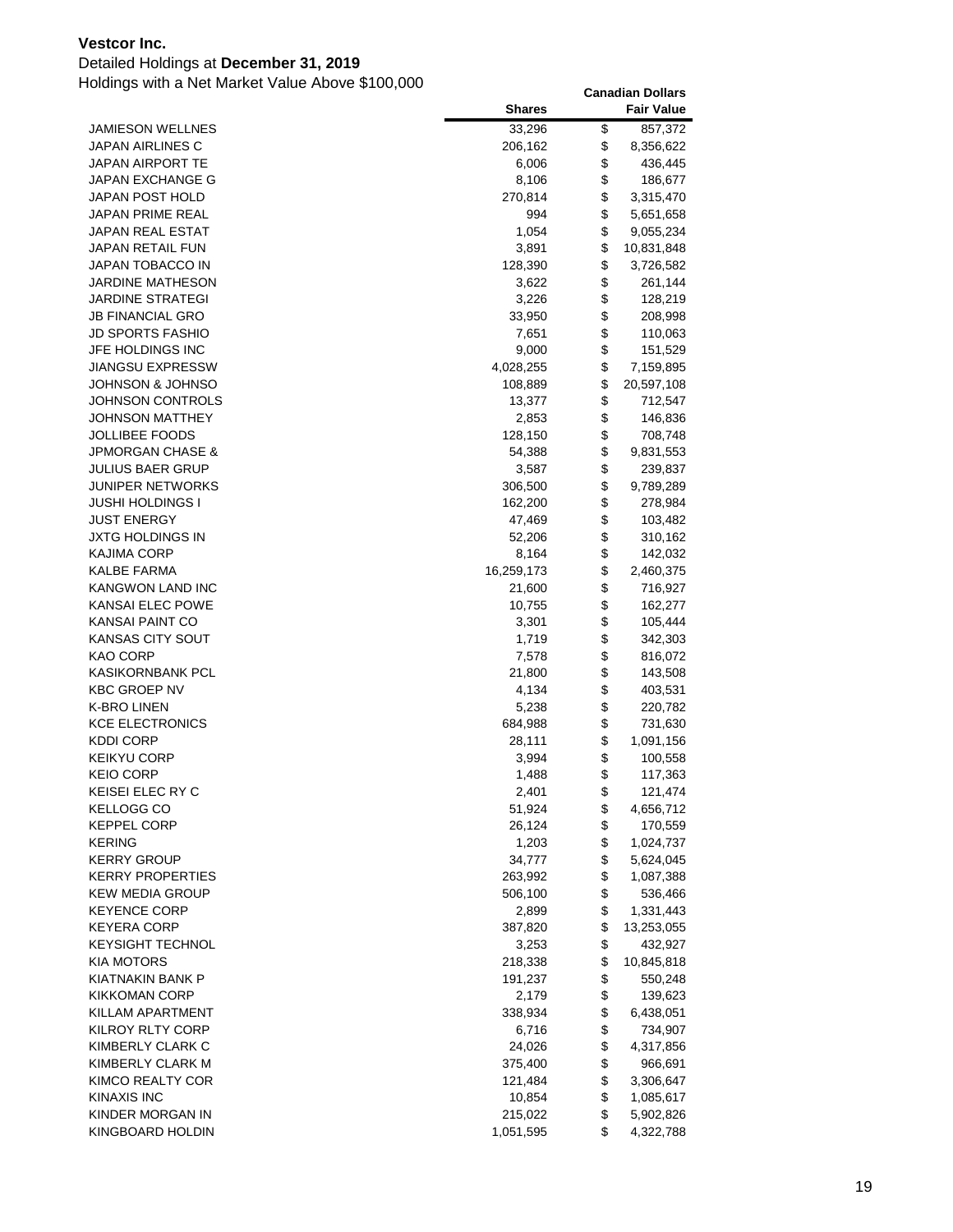### Detailed Holdings at **December 31, 2019**

|                                 | <b>Shares</b>    |          | <b>Fair Value</b>  |
|---------------------------------|------------------|----------|--------------------|
| <b>KINGFISHER</b>               | 32,782           | \$       | 122,204            |
| KINGSPAN GROUP                  | 2,381            | \$       | 188,712            |
| KINNEVIK AB                     | 3,586            | \$       | 113,757            |
| KINROSS GOLD COR                | 811,408          | \$       | 4,998,273          |
| KINTETSU GROUP H                | 2,774            | \$       | 195,954            |
| KIRIN HOLDINGS C                | 48,633           | \$       | 1,386,933          |
| KIRKLAND LAKE GO                | 112,452          | \$       | 6,445,541          |
| KKR REAL EST FIN                | 112,822          | \$       | 3,050,395          |
| KLA CORPORATION                 | 2,737            | \$       | 632,362            |
| KLEPIERRE                       | 47,237           | \$       | 2,327,467          |
| KNIGHT THERAPEUT                | 357,450          | \$       | 2,709,471          |
| KNIGHT-SWIFT TRA                | 31,960           | \$       | 1,485,358          |
| KOHLS CORP                      | 2,715            | \$       | 179,378            |
| KOITO MFG CO                    | 1,967            | \$       | 119,702            |
| KOMATSU                         | 15,336           | \$       | 483,472            |
| KON KPN NV                      | 57,623           | \$       | 220,678            |
| KONE CORP                       | 5,694            | \$       | 483,036            |
| KONICA MINOLTA I                | 126,517          | \$       | 1,076,378          |
| KONINKLIJKE AHOL                | 266,112          | \$       | 8,636,038          |
| KONINKLIJKE DSM                 | 2,991            | \$       | 505,465            |
| KONINKLIJKE PHIL                | 37,610           | \$       | 2,382,511          |
| KOREA ELECTRIC P                | 236,336          | \$       | 3,625,525          |
| KOREA ZINC                      | 8,114            | \$       | 3,866,813          |
| <b>KOSE CORPORATION</b>         | 668              | \$       | 127,533            |
| <b>KP TISSUE INC</b>            | 118,499          | \$       | 1,164,845          |
| KRAFT HEINZ CO                  | 10,799           | \$       | 449,936            |
| <b>KROGER CO</b>                | 13,907           | \$       | 522,803            |
| KRUNG THAI BNK L                | 2,153,800        | \$       | 1,539,896          |
| KT CORPORATION                  | 68,515           | \$       | 2,074,334          |
| KT&G CORPORATION                | 23,014           | \$<br>\$ | 2,420,607          |
| KUALA LUMPUR KEP<br>KUBOTA CORP | 62,400<br>17,273 | \$       | 490,587<br>355,742 |
| KUEHNE & NAGEL A                | 43,807           | \$       | 9,573,871          |
| KUNLUN ENERGY CO                | 89,734           | \$       | 102,746            |
| KYOCERA CORP                    | 4,935            | \$       | 440,469            |
| KYOWA KIRIN CO L                | 3,759            | \$       | 115,409            |
| KYUSHU ELEC POWE                | 134,480          | \$       | 1,516,408          |
| KYUSHU RAILWAY C                | 205,756          | \$       | 8,961,320          |
| <b>L3HARRIS TECHNOL</b>         | 6,120            | \$       | 1,570,318          |
| <b>LABORATORY CORP</b>          | 46,844           | \$       | 10,276,224         |
| <b>LABRADOR IRON OR</b>         | 42,382           | \$       | 1,087,946          |
| LADDER CAPITAL C                | 36,740           | \$       | 875,671            |
| LAFARGEHOLCIM LT                | 8,114            | \$       | 583,490            |
| LAM RESEARCH COR                | 2,515            | \$       | 958,727            |
| LAMB WESTON HLDG                | 20,487           | \$       | 2,285,517          |
| LANCASTER COLONY                | 2,350            | \$       | 487,883            |
| <b>LAND SECURITIES</b>          | 10,378           | \$       | 176,498            |
| <b>LANXESS AG</b>               | 1,614            | \$       | 140,538            |
| LARGO RESOURCES                 | 120,686          | \$       | 119,479            |
| LAS VEGAS SANDS                 | 5,860            | \$       | 524,632            |
| LAURENTIAN BK CD                | 118,663          | \$       | 5,351,701          |
| <b>LAWSON INC</b>               | 110,900          | \$       | 8,191,224          |
| <b>LEAGOLD MINING C</b>         | 68,134           | \$       | 220,073            |
| LEGAL & GENERAL                 | 99,182           | \$       | 516,257            |
| <b>LEGGETT &amp; PLATT</b>      | 35,736           | \$       | 2,374,467          |
| <b>LEGRAND SA</b>               | 4,130            | \$       | 436,685            |
| LEIDOS HOLDINGS                 | 2,308            | \$       | 292,975            |
| LENDLEASE GROUP                 | 8,561            | \$       | 137,347            |
| <b>LENNAR CORP</b>              | 82,481           | \$       | 696,610            |
| LENNOX INTL INC                 | 1,785            | \$       | 566,499            |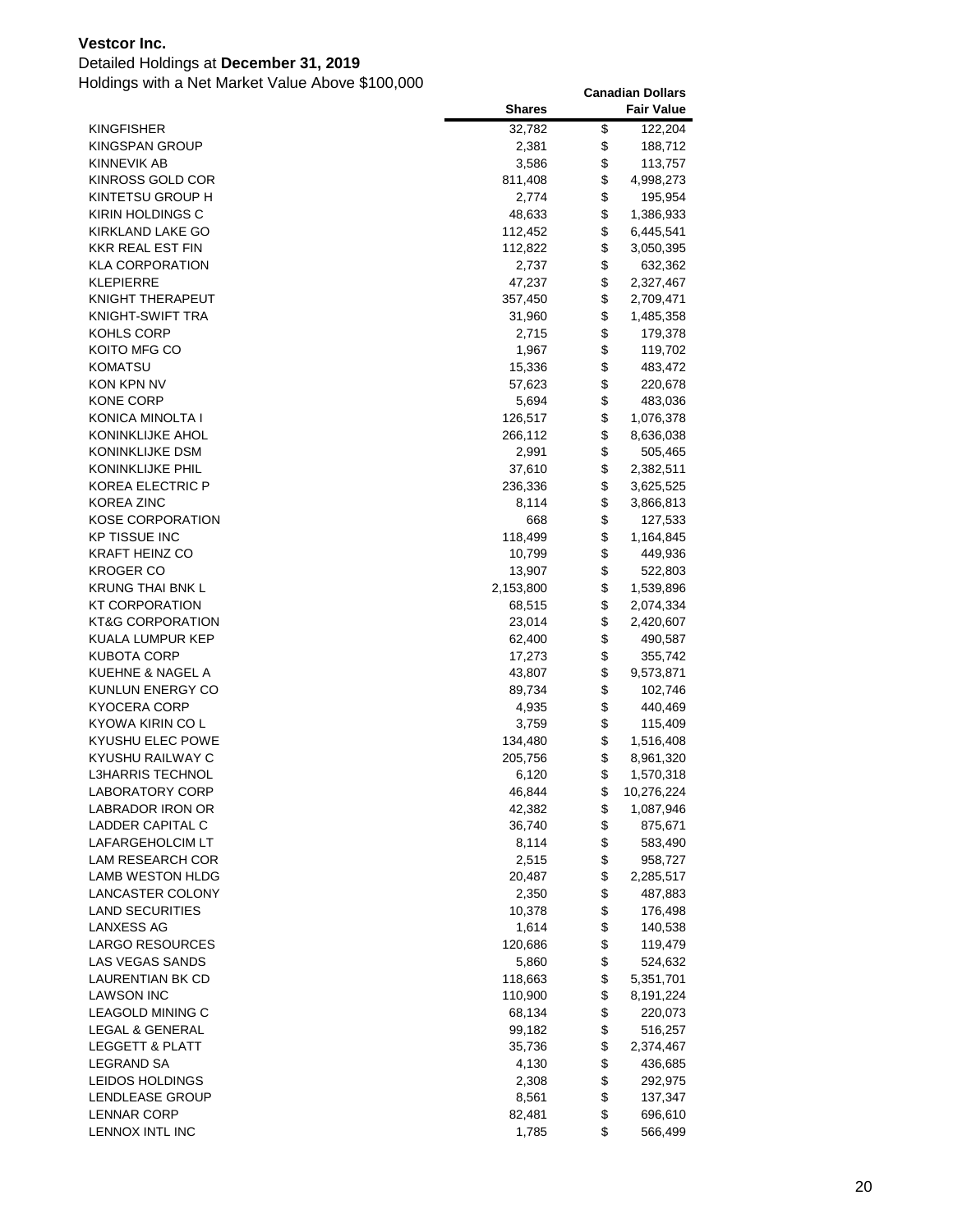### Detailed Holdings at **December 31, 2019**

|                                                  | <b>Shares</b>      |          | <b>Fair Value</b>    |
|--------------------------------------------------|--------------------|----------|----------------------|
| LENOVO GROUP LIM                                 | 749,600            | \$       | 652,454              |
| LF CORP                                          | 13,029             | \$       | 270,279              |
| LG ELECTRONICS I                                 | 24,500             | \$       | 1,980,754            |
| LG HOUSEHOLD&HEA                                 | 3,608              | \$       | 3,119,250            |
| LG UPLUS CORP                                    | 374,591            | \$       | 5,964,512            |
| LIBERTY MEDIA DE                                 | 85,422             | \$       | 5,354,669            |
| <b>LIBERTY PPTY TR</b>                           | 75,366             | \$       | 5,908,808            |
| LIFE STORAGE INC                                 | 2,980              | \$       | 418,428              |
| LIGHTSPEED POS                                   | 4,662              | \$       | 168,158              |
| LILLY ELI & CO                                   | 86,230             | \$       | 14,696,339           |
| LINAMAR CORPORAT                                 | 5,386              | \$       | 264,614              |
| LINDE PLC                                        | 11,014             | \$       | 3,040,724            |
| <b>LINDT &amp; SPRUENGL</b>                      | 444                | \$       | 4,572,666            |
| LINK REAL ESTATE                                 | 269,743            | \$       | 3,703,587            |
| LITE-ON TECHNOLO                                 | 679,400            | \$       | 1,450,377            |
| LITHIUM AMERICAS                                 | 27,882             | \$       | 115,989              |
| LIVE NATION ENTE                                 | 2,444              | \$       | 226,507              |
| LKQ CORP                                         | 115,045            | \$       | 5,325,890            |
| LLOYDS BANKING G                                 | 1,115,480          | \$       | 1,197,656            |
| LOBLAW COS LTD                                   | 21,135             | \$       | 1,416,045            |
| LOCKHEED MARTIN                                  | 16,490             | \$       | 8,326,271            |
| <b>LOEWS CORP</b>                                | 140,114            | \$       | 9,537,057            |
| <b>LOGAN PROPERTY H</b>                          | 2,050,393          | \$       | 4,463,374            |
| LONDON STOCK EXC                                 | 5,246              | \$       | 698,426              |
| LONKING HOLDINGS                                 | 4,254,171          | \$       | 1,656,721            |
| LONZA GROUP AG                                   | 1,238              | \$       | 585,552              |
| <b>L'OREAL</b>                                   | 11,904             | \$       | 4,574,456            |
| LOWES CO                                         | 13,291             | \$       | 2,064,076            |
| LUCARA DIAMOND C                                 | 153,422            | \$       | 130,409              |
| LUNDIN PETROLEUM                                 | 3,468              | \$       | 152,914              |
| LVMH MOET HENNES                                 | 4,443              | \$       | 2,678,730            |
| LYONDELLBASELL I                                 | 38,782             | \$       | 4,751,452            |
| M & T BK CORP                                    | 2,288              | \$       | 503,642              |
| <b>M&amp;G PRUDENTIAL P</b>                      | 40,835             | \$       | 166,394              |
| M3 INC                                           | 7,221              | \$       | 284,771              |
| <b>MACERICH CO</b>                               | 43,668             | \$       | 1,524,385            |
| <b>MACQUARIE GP LTD</b>                          | 5,413              | \$       | 680,183              |
| <b>MACYS INC</b>                                 | 5,358              | \$       | 121,703              |
| <b>MAG SILVER CORP</b>                           | 46,846             | \$       | 718,618              |
| MAGAZINE LUIZA S                                 | 32,000             | \$       | 492,047              |
| <b>MAGELLAN AEROSPA</b>                          | 8,268              | \$       | 116,248              |
| MAGELLAN MIDSTRE<br><b>MAGNA INTL INC</b>        | 19,983             | \$<br>\$ | 1,629,148            |
|                                                  | 131,555            |          | 9,366,716            |
| <b>MAGYAR TELEKOM</b><br><b>MAJOR DRILLING G</b> | 1,528,374          | \$       | 3,000,266            |
| <b>MAKITA CORP</b>                               | 620,104            | \$<br>\$ | 3,515,990            |
| MALAYAN BKG BHD                                  | 3,371<br>1,288,948 | \$       | 153,253<br>3,530,441 |
| MAN SE                                           | 76,359             | \$       | 4,801,607            |
| <b>MANILA ELECTRIC</b>                           | 41,600             | \$       | 337,654              |
| MANTECH INTL COR                                 | 3,090              | \$       | 320,076              |
| <b>MANULIFE FINCL C</b>                          | 1,602,644          | \$       | 42,245,696           |
| <b>MAPLE LEAF FOODS</b>                          | 206,104            | \$       | 5,333,972            |
| <b>MARATHON OIL COR</b>                          | 13,871             | \$       | 244,266              |
| <b>MARATHON PETROLE</b>                          | 11,259             | \$       | 879,657              |
| <b>MARKETAXESS HLDG</b>                          | 658                | \$       | 323,480              |
| <b>MARKS &amp; SPENCER</b>                       | 387,484            | \$       | 1,421,156            |
| <b>MARRIOTT INTL IN</b>                          | 4,705              | \$       | 923,906              |
| <b>MARSH &amp; MCLENNAN</b>                      | 88,252             | \$       | 12,749,847           |
| <b>MARTIN MARIETTA</b>                           | 1,084              | \$       | 393,084              |
| <b>MARTINREA INTL</b>                            | 121,018            | \$       | 1,737,213            |
|                                                  |                    |          |                      |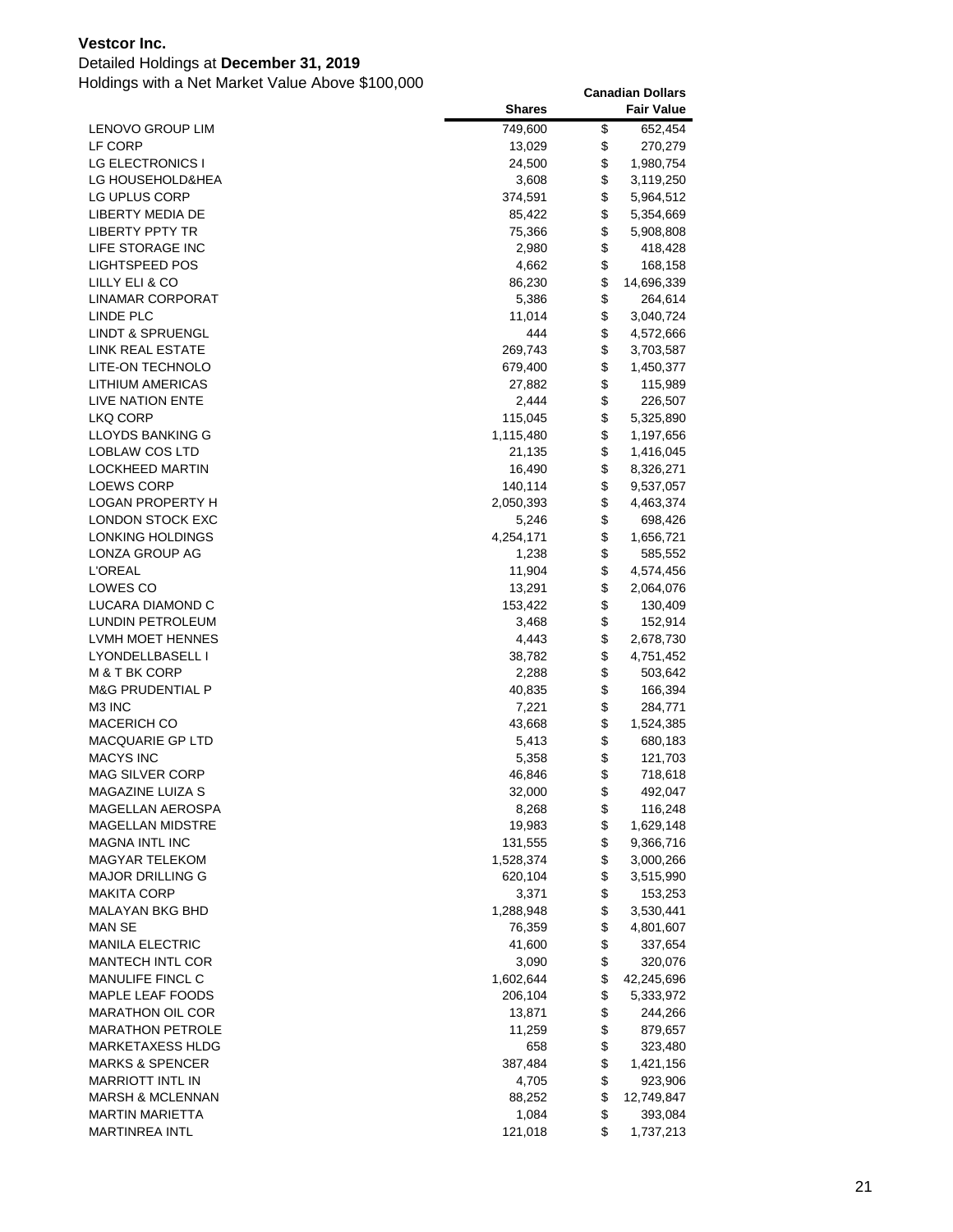### Detailed Holdings at **December 31, 2019**

|                                           | <b>Shares</b>   |          | <b>Fair Value</b>    |
|-------------------------------------------|-----------------|----------|----------------------|
| <b>MARUBENI CORP</b>                      | 735,688         | \$       | 7,115,851            |
| <b>MARUI GROUP CO</b>                     | 3,376           | \$       | 107,477              |
| MASCO CORP                                | 4,927           | \$       | 306,612              |
| <b>MASRAF AL-RAYAN</b>                    | 1,397,700       | \$       | 1,971,264            |
| MASTERCARD INC                            | 49,036          | \$       | 18,986,572           |
| MAVERIX METALS I                          | 75,000          | \$       | 496,723              |
| MAXIM INTEGRATED                          | 4,692           | \$       | 374,248              |
| <b>MAXIMUS INC</b>                        | 5,530           | \$       | 533,453              |
| <b>MAXIS BHD</b>                          | 216,400         | \$       | 364,963              |
| MAZDA MOTOR CORP                          | 10,168          | \$       | 113,806              |
| MCCORMICK & CO I                          | 29,941          | \$       | 6,614,008            |
| MCDONALDS CORP                            | 58,364          | \$       | 14,955,820           |
| MCDONALD'S HOLDI                          | 171,036         | \$       | 10,694,129           |
| MCGRATH RENTCORP                          | 7,660           | \$       | 760,280              |
| <b>MCKESSON CORP</b>                      | 3,125           | \$       | 562,853              |
| MEDIBANK PRIVATE                          | 1,749,489       | \$       | 5,039,402            |
| MEDICAL PPTYS TR                          | 77,101          | \$       | 2,131,539            |
| MEDICINES CO                              | 90,624          | \$       | 9,981,866            |
| MEDIOBANCA SPA                            | 8,737           | \$       | 124,810              |
| <b>MEDTRONIC PLC</b>                      | 114,565         | \$       | 16,934,601           |
| MEG ENERGY                                | 2,258,662       | \$       | 16,691,512           |
| MEGA FINANCIAL H                          | 1,302,623       | \$       | 1,724,282            |
| MEGACABLE HOLDIN                          | 185,200         | \$       | 984,847              |
| <b>MEGGITT</b>                            | 12,448          | \$       | 140,450              |
| MEIJI HOLDINGS C                          | 1,698           | \$       | 149,527              |
| <b>MELCO RESORTS &amp;</b>                | 3,738           | \$       | 117,158              |
| MELROSE INDUST P                          | 79,739          | \$       | 328,892              |
| MERCK & CO INC                            | 155,344         | \$       | 18,456,951           |
| MERCK KGAA                                | 47,049          | \$       | 7,214,854            |
| <b>MERIDIAN ENERGY</b>                    | 23,894          | \$       | 104,519              |
| METHANEX CORP                             | 19,701          | \$       | 988,005              |
| <b>METLIFE INC</b>                        | 13,555          | \$       | 895,922              |
| METRO BANK & TRU                          | 134,696         | \$       | 228,659              |
| METRO INC                                 | 332,833         | \$       | 17,836,520           |
| <b>METTLER TOLEDO I</b>                   | 422             | \$       | 434,105              |
| <b>MFA FINANCIAL IN</b>                   | 89,595          | \$       | 912,031              |
| <b>MGM RESORTS INTL</b><br>MICHELIN(CGDE) | 8,930           | \$<br>\$ | 385,266<br>6,408,146 |
| <b>MICRO FOCUS INTL</b>                   | 40,352          | \$       |                      |
| MICROCHIP TECHNO                          | 6,559           | \$       | 119,864              |
| <b>MICRON TECHNOLOG</b>                   | 4,144<br>19,197 | \$       | 562,737<br>1,338,784 |
| MICROSOFT CORP                            | 132,287         | \$       | 27,052,357           |
| MID-AMER APT CMN                          | 21,395          | \$       | 3,658,319            |
| MILLER HERMAN IN                          | 40,980          | \$       | 2,213,315            |
| MINEBEA MITSUMI                           | 5,354           | \$       | 145,468              |
| MINTO APARTMENT                           | 426,338         | \$       | 9,885,359            |
| <b>MIRAI CORPORATIO</b>                   | 3,238           | \$       | 2,356,857            |
| <b>MIRVAC GROUP</b>                       | 2,785,237       | \$       | 8,073,651            |
| MISC BERHAD                               | 565,600         | \$       | 1,497,186            |
| MISUMI GROUP INC                          | 5,294           | \$       | 171,949              |
| <b>MITSUBISHI CHEM</b>                    | 20,447          | \$       | 199,455              |
| <b>MITSUBISHI CORP</b>                    | 21,197          | \$       | 733,498              |
| MITSUBISHI ELEC                           | 30,407          | \$       | 543,697              |
| MITSUBISHI ESTAT                          | 19,566          | \$       | 487,833              |
| MITSUBISHI HVY I                          | 5,359           | \$       | 271,641              |
| MITSUBISHI UFJ F                          | 197,049         | \$       | 1,394,768            |
| <b>MITSUI &amp; CO</b>                    | 480,434         | \$       | 11,155,863           |
| <b>MITSUI CHEMICALS</b>                   | 3,651           | \$       | 116,754              |
| MITSUI FUDOSAN C                          | 14,829          | \$       | 472,797              |
| <b>MIZRAHI TEFAHOT</b>                    | 109,250         | \$       | 3,773,490            |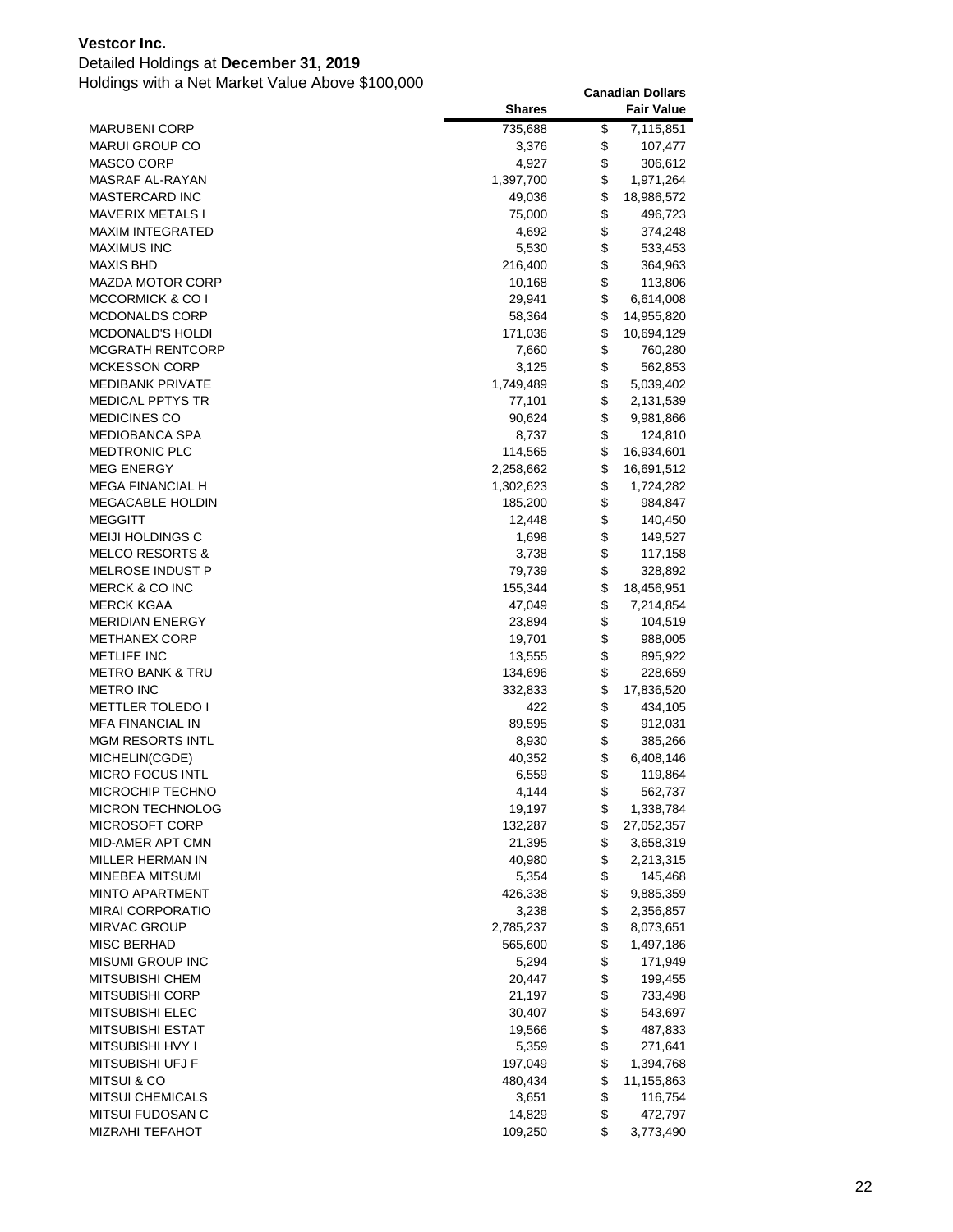### Detailed Holdings at **December 31, 2019**

|                             | <b>Shares</b> | <b>Fair Value</b>  |
|-----------------------------|---------------|--------------------|
| MIZUHO FINL GP              | 3,538,816     | \$<br>7,106,712    |
| <b>MOBILE TELESYST</b>      | 115,200       | \$<br>1,516,264    |
| <b>MOHAWK INDS INC</b>      | 1,031         | \$<br>182,333      |
| <b>MOL HUNGARIAN OI</b>     | 234,944       | \$<br>3,040,233    |
| MOLSON COORS BEV            | 3,258         | \$<br>227,717      |
| <b>MONCLER SPA</b>          | 2,693         | \$<br>157,072      |
| MONDELEZ INTL IN            | 153,307       | \$<br>11,006,609   |
| <b>MONDI</b>                | 158,536       | \$<br>4,798,510    |
| MONETA MONEY BAN            | 678,776       | \$<br>3,304,568    |
| MONSTER BEVERAGE            | 6,620         | \$<br>545,544      |
| <b>MOODYS CORP</b>          | 2,816         | \$<br>866,938      |
| <b>MORGAN STANLEY</b>       | 16,361        | \$<br>1,084,568    |
| <b>MORGUARD NA RES</b>      | 28,127        | \$<br>521,708      |
| MORGUARD REAL ES            | 12,043        | \$<br>141,987      |
| <b>MORNEAU SHEPELL</b>      | 143,006       | \$<br>4,841,468    |
| MORRISON(W)SUPMA            | 42,984        | \$<br>147,534      |
| MOSAIC CO                   | 6,063         | \$<br>170,138      |
| MOTOROLA SOLUTIO            | 63,421        | \$<br>13,305,773   |
| <b>MOWI ASA</b>             | 125,786       | \$<br>4,235,930    |
| <b>MPLX LP</b>              | 19,560        | \$<br>645,778      |
| MS&AD INS GP HLD            | 7,859         | \$<br>338,627      |
| <b>MSA SAFETY INC</b>       | 2,240         | \$<br>367,040      |
| MSCI INC                    | 1,469         | \$<br>491,814      |
| <b>MTR CORP</b>             | 293,593       | \$<br>2,250,058    |
| <b>MTU AERO ENGINES</b>     | 853           | \$<br>316,119      |
| <b>MTY FOOD GROUP</b>       | 26,023        | \$<br>1,444,016    |
| MUENCHENER RUECK            | 34,989        | \$<br>13,394,604   |
| MURATA MFG CO               | 9,574         | \$<br>770,666      |
| MURPHY USA INC              | 3,054         | \$<br>463,352      |
| MYLAN N V                   | 8,950         | \$<br>233,279      |
| NAGOYA RAILROAD             | 2,788         | \$<br>112,777      |
| NANJING IRON & S            | 771,217       | \$<br>495,361      |
| NASDAQ INC                  | 1,990         | \$<br>276,375      |
| NATIONAL BK CDA             | 276,845       | \$<br>20, 151, 548 |
| NATIONAL FUEL GA            | 1,939         | \$<br>117,020      |
| <b>NATIONAL GRID</b>        | 982,374       | \$<br>15,935,916   |
| NATIONAL INSTRS             | 9,447         | \$<br>518,682      |
| NATIONAL OILWELL            | 6,690         | \$<br>217,315      |
| <b>NATIONAL RESEARC</b>     | 10,860        | \$<br>931,571      |
| NATIONAL RETAIL             | 158,469       | \$<br>11,018,625   |
| NATL AUSTRALIA B            | 45,816        | \$<br>1,028,637    |
| <b>NATL HEALTH INVS</b>     | 4,658         | \$<br>498,503      |
| NATL HEALTHCARE             | 4,580         | \$<br>516,406      |
| NATURGY ENERGY G            | 4,469         | \$<br>145,714      |
| <b>NCSOFT</b>               | 1,600         | \$<br>970,614      |
| <b>NEC CORP</b>             | 102,594       | \$<br>5,533,335    |
| NEPTUNE WELLNESS            | 40,427        | \$<br>144,729      |
| NESTE OYJ                   | 6,987         | \$<br>315,482      |
| NESTLE MALAY BHD            | 76,493        | \$<br>3,564,666    |
| NESTLE SA                   | 128,930       | \$<br>18,090,738   |
| NETAPP INC COM              | 3,958         | \$<br>319,500      |
| <b>NETEASE INC</b>          | 2,000         | \$<br>795,271      |
| NEW GOLD INC                | 339,870       | \$<br>390,851      |
| NEW JERSEY RES C            | 6,268         | \$<br>362,266      |
| <b>NEW ORIENTAL ED&amp;</b> | 4,400         | \$<br>691,816      |
| NEW WORLD DEVEL             | 81,733        | \$<br>145,274      |
| NEW YORK MTG TR             | 424,788       | \$<br>3,541,926    |
| NEWCREST MINING             | 12,485        | \$<br>344,266      |
| NEWMARKET CORP              | 3,422         | \$<br>2,158,922    |
| NEWMONT CORPORAT            | 476,928       | \$<br>26,871,930   |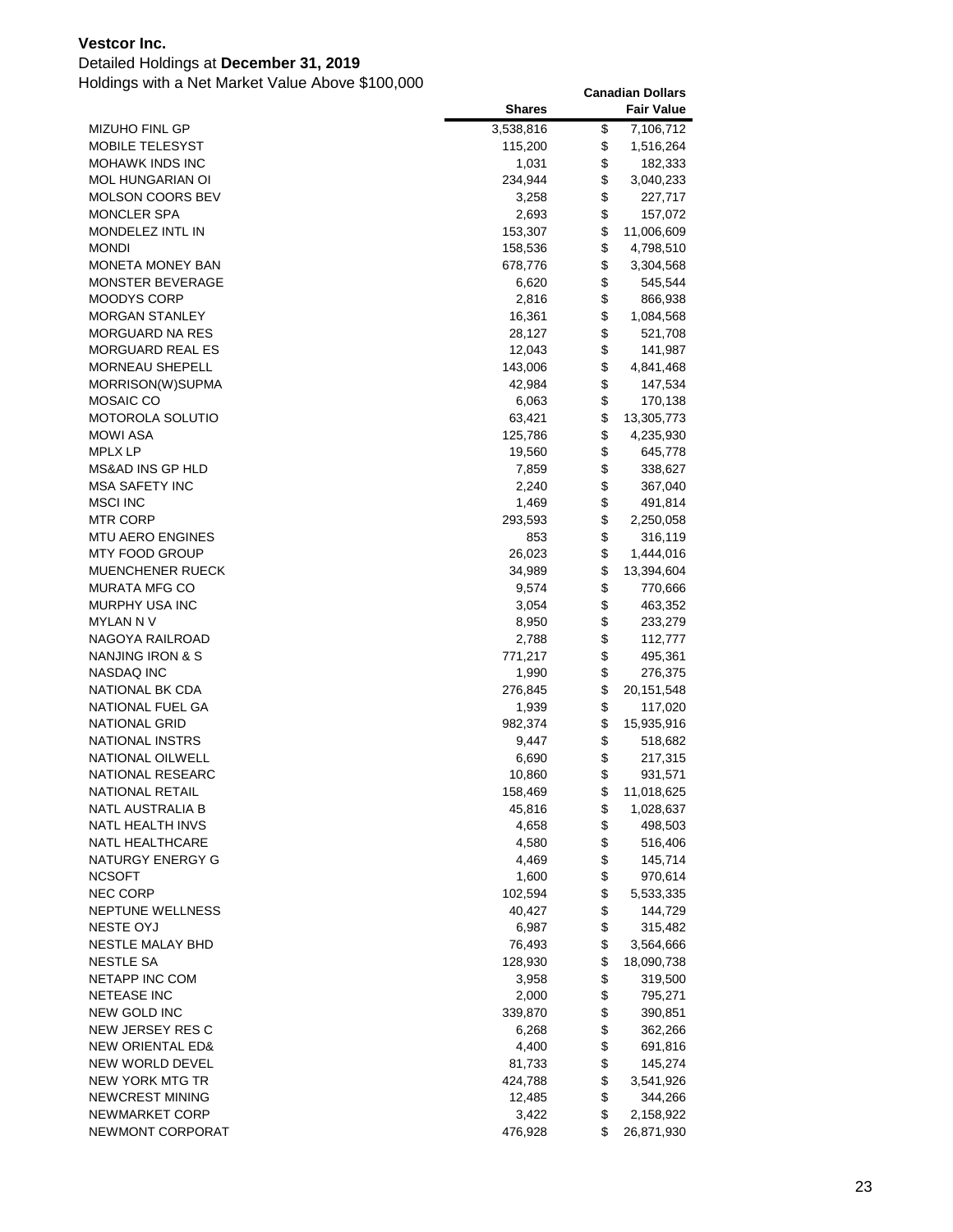### Detailed Holdings at **December 31, 2019**

|                                     | <b>Shares</b>    |          | <b>Fair Value</b>      |
|-------------------------------------|------------------|----------|------------------------|
| NEXGEN ENERGY LT                    | 156,903          | \$       | 262,028                |
| NEXON CO LTD                        | 9,732            | \$       | 168,382                |
| <b>NEXPOINT RESIDNL</b>             | 15,962           | \$       | 931,443                |
| NEXT PLC                            | 15,775           | \$       | 1,901,835              |
| NEXTERA ENERGY I                    | 44,753           | \$       | 14,053,381             |
| <b>NFI GROUP</b>                    | 5,845            | \$       | 158,253                |
| <b>NGK INSULATORS</b>               | 4,670            | \$       | 106,099                |
| NICE LTD                            | 988              | \$       | 198,670                |
| NIDEC CORPORATIO                    | 3,511            | \$       | 628,628                |
| NIELSEN HOLDINGS                    | 6,170            | \$       | 162,419                |
| <b>NIKE INC</b>                     | 21,607           | \$       | 2,848,029              |
| NINTENDO CO                         | 1,852            | \$       | 971,682                |
| <b>NIPPON BUILDING</b>              | 750              | \$       | 7,114,674              |
| NIPPON EXPRESS C                    | 1,308            | \$       | 100,200                |
| NIPPON PAINT HLD                    | 2,176            | \$       | 146,442                |
| NIPPON PROLOGIS                     | 3,276            | \$       | 10,804,596             |
| NIPPON STEEL COR                    | 12,775           | \$       | 252,129                |
| NIPPON TEL&TEL C                    | 82,678           | \$       | 2,719,902              |
| NISOURCE INC                        | 40,747           | \$       | 1,471,029              |
| NISSAN CHEMICAL                     | 2,274            | \$       | 124,682                |
| NISSAN MOTOR CO                     | 962,919          | \$       | 7,308,727              |
| NISSIN FOODS HLD                    | 78,460           | \$       | 7,602,054              |
| NITORI HOLDINGS                     | 23,718           | \$       | 4,874,880              |
| NITTO DENKO CORP                    | 2,339            | \$       | 172,483                |
| NN GROUP N.V.                       | 189,075          | \$       | 9,307,870              |
| NOBLE ENERGY INC                    | 8,293            | \$       | 267,128                |
| <b>NOKIA OYJ</b>                    | 92,695           | \$       | 444,719                |
| NOKIAN RENKAAT                      | 57,978           | \$       | 2,162,990              |
| NOMURA HOLDINGS                     | 55,009           | \$       | 369,809                |
| NOMURA REAL EST                     | 5,201            | \$       | 11,518,380             |
| NOMURA RESEARCH                     | 4,944            | \$       | 137,927                |
| NORBORD INC                         | 318,420          | \$       | 11,039,084             |
| NORDEA BANK ABP                     | 53,593           | \$       | 561,554                |
| NORFOLK SOUTHERN                    | 4,522            | \$       | 1,138,360              |
| NORSK HYDRO ASA                     | 20,837           | \$       | 100,366                |
| NORTH AMERICAN C                    | 36,287           | \$       | 572,609                |
| NORTH WEST CO                       | 191,084          | \$       | 5,285,383              |
| NORTHERN TR CORP                    | 3,675            | \$       | 510,921                |
| NORTHLAND POWER<br>NORTHROP GRUMMAN | 585,181          | \$<br>\$ | 15,958,977             |
| NORTHVIEW APARTM                    | 2,718<br>216,137 | \$       | 1,212,345<br>6,435,652 |
| <b>NORTHWEST BANCSH</b>             | 22,150           | \$       | 477,664                |
| NORTHWEST HEALTH                    | 754,704          | \$       | 9,052,923              |
| NORTHWEST NATURA                    | 2,495            | \$       | 238,545                |
| NORTHWESTERN COR                    | 5,527            | \$       | 513,669                |
| NORTONLIFELOCK I                    | 9,943            | \$       | 329,044                |
| NORWEGIAN CRUISE                    | 3,690            | \$       | 279,492                |
| NOVAGOLD RESOURC                    | 28,542           | \$       | 331,658                |
| <b>NOVARTIS AG</b>                  | 125,731          | \$       | 15,473,259             |
| <b>NOVATEK MICROELE</b>             | 288,900          | \$       | 2,736,905              |
| NOVO-NORDISK AS                     | 114,209          | \$       | 8,601,933              |
| NOVOZYMES A/S                       | 3,425            | \$       | 217,498                |
| NRG ENERGY INC                      | 4,363            | \$       | 224,894                |
| NTT DATA CORP                       | 10,144           | \$       | 177,569                |
| NTT DOCOMO                          | 285,110          | \$       | 10,335,389             |
| NUSTAR ENERGY LP                    | 5,517            | \$       | 184,935                |
| <b>NUTRIEN LTD</b>                  | 195,404          | \$       | 12,262,292             |
| NUVISTA ENERGY L                    | 1,607,513        | \$       | 5,127,966              |
| NVIDIA CORP                         | 10,612           | \$       | 3,237,989              |
| <b>NVR INC</b>                      | 60               | \$       | 296,313                |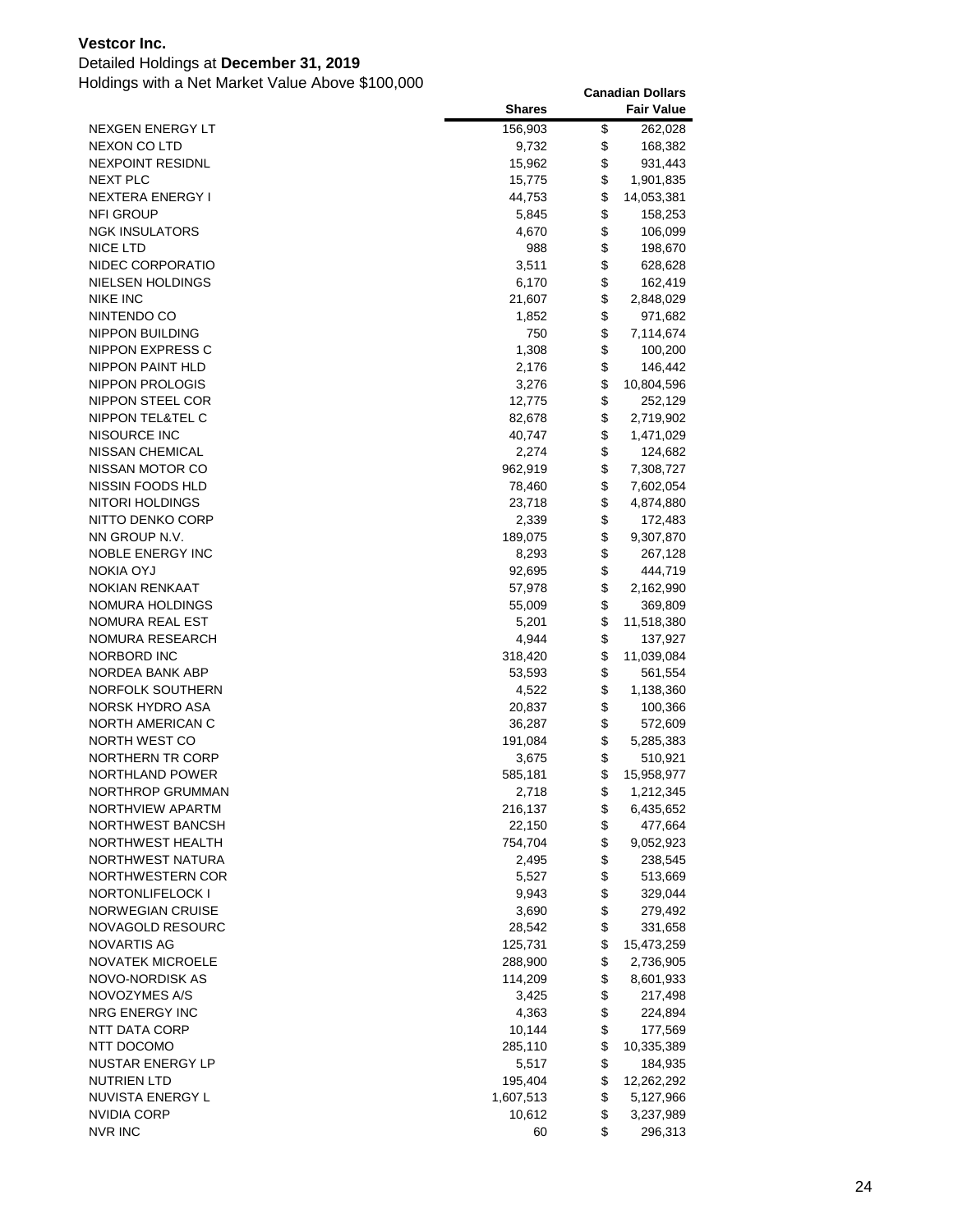### Detailed Holdings at **December 31, 2019**

|                         | <b>Shares</b>   |          | <b>Fair Value</b>  |
|-------------------------|-----------------|----------|--------------------|
| NXP SEMICONDUCTR        | 4,404           | \$       | 726,767            |
| O2 CZECH REPUBLI        | 258,126         | \$       | 3,459,528          |
| OBAYASHI CORP           | 9,689           | \$       | 140,701            |
| OBIC CO                 | 1,073           | \$       | 188,979            |
| OCADO GROUP PLC         | 7,319           | \$       | 160,810            |
| OCCIDENTAL PETE         | 15,490          | \$       | 887,868            |
| OCEANAGOLD CORP         | 74,454          | \$       | 189,858            |
| ODAKYU ELEC RLWY        | 4,253           | \$       | 129,459            |
| ODONTOPREV SA           | 1,138,283       | \$       | 6,190,189          |
| OIL & GAS DEVELO        | 401,000         | \$       | 477,874            |
| OIL CO LUKOIL PJ        | 15,153          | \$       | 1,948,853          |
| OIL SEARCH LTD          | 20,666          | \$       | 136,576            |
| OLD DOMINION FGH        | 1,107           | \$       | 272,430            |
| OLD REP INTL COR        | 24,590          | \$       | 713,314            |
| OLYMPUS CORP            | 19,387          | \$       | 390,721            |
| OMNICOM GROUP IN        | 7,275           | \$       | 771,631            |
| OMRON CORP              | 3,138           | \$       | 240,389            |
| OMV AG                  | 2,790           | \$       | 203,381            |
| ONE GAS INC             | 4,879           | \$       | 592,003            |
| ONEOK INC               | 93,531          | \$       | 9,177,736          |
| ONEX CORP               | 25,674          | \$       | 2,109,633          |
| ONO PHARMACEUTIC        | 5,715           | \$       | 170,620            |
| OPAP (ORG OF FOO        | 169,235         | \$       | 2,855,067          |
| OPEN TEXT CORP          | 309,309         | \$       | 17,698,661         |
| <b>ORACLE CORP</b>      | 41,398          | \$       | 2,844,118          |
| ORANGE                  | 509,491         | \$       | 9,730,003          |
| O'REILLY AUTOMOT        | 2,612           | \$       | 1,484,435          |
| ORGANIGRAM HOLDI        | 3,930,889       | \$       | 12,539,536         |
| ORICA LIMITED           | 7,241           | \$       | 145,080            |
| ORIENTAL LAND CO        | 3,125           | \$       | 554,855            |
| ORIGIN ENERGY<br>ORION  | 28,086          | \$<br>\$ | 216,335            |
| ORION CORPORATIO        | 20,043<br>1,701 | \$       | 2,371,070          |
| ORIX CORP               | 22,134          | \$       | 102,184<br>478,305 |
| ORIX JREIT INC          | 49              | \$       | 137,577            |
| ORKLA ASA               | 740,820         | \$       | 9,725,418          |
| ORSTED A/S              | 3,139           | \$       | 421,297            |
| ORTHOFIX MEDICAL        | 6,820           | \$       | 408,408            |
| OSAKA GAS CO            | 5,916           | \$       | 147,608            |
| OSI SYSTEMS INC         | 3,190           | \$       | 416,724            |
| OSISKO GOLD ROYA        | 93,948          | \$       | 1,190,321          |
| <b>OSISKO METALS IN</b> | 446,430         | \$       | 189,733            |
| <b>OSISKO MINING</b>    | 92,531          | \$       | 374,751            |
| OTE(HELLENIC TLC        | 102,600         | \$       | 2,129,656          |
| OTSUKA CORP             | 1,930           | \$       | 100,754            |
| OTSUKA HLDGS CO         | 63,604          | \$       | 3,705,935          |
| OUTFRONT MEDIA I        | 111,636         | \$       | 3,882,570          |
| OVERSEA-CHINESE         | 53,695          | \$       | 568,569            |
| PACCAR INC              | 5,998           | \$       | 639,743            |
| PACKAGING CORP A        | 1,641           | \$       | 240,612            |
| PADINI HLDGS BHD        | 447,484         | \$       | 459,624            |
| PAN AMERICAN SIL        | 265,271         | \$       | 938,270            |
| <b>PAN PACIFIC INTL</b> | 7,117           | \$       | 153,795            |
| PANASONIC CORP          | 36,075          | \$       | 443,159            |
| PARAMOUNT GROUP         | 155,180         | \$       | 2,821,240          |
| PAREX RESOURCES         | 623,606         | \$       | 15,060,085         |
| PARK HOTELS RESO        | 23,715          | \$       | 812,479            |
| PARK LAWN CORP          | 50,109          | \$       | 1,469,597          |
| PARKER HANNIFIN         | 2,228           | \$<br>\$ | 594,647            |
| PARKLAND FUEL CO        | 14,395          |          | 688,224            |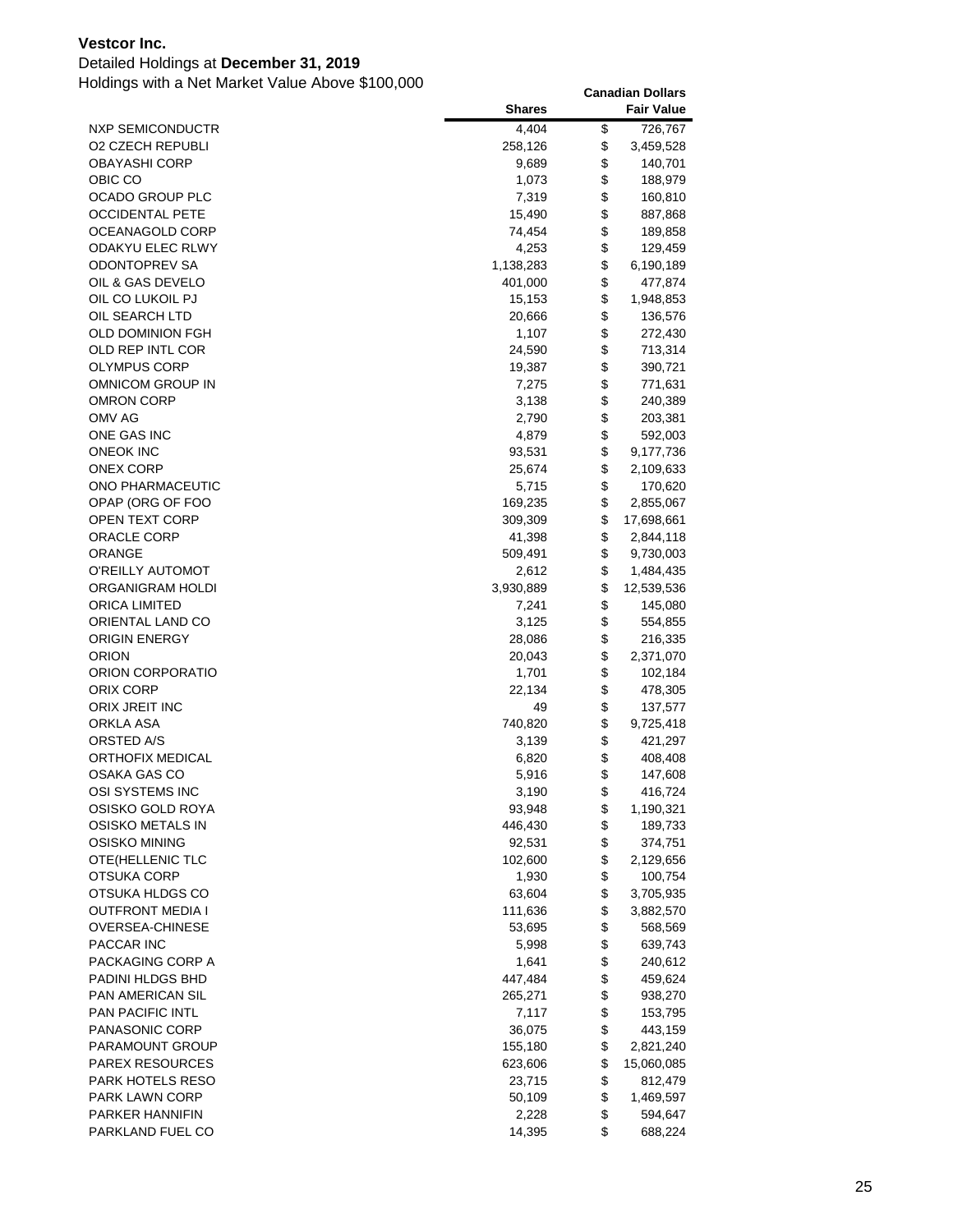### Detailed Holdings at **December 31, 2019**

|                                      | <b>Shares</b>   |          | <b>Fair Value</b>    |
|--------------------------------------|-----------------|----------|----------------------|
| PARTNERS GROUP H                     | 300             | \$       | 356,504              |
| PASON SYSTEMS                        | 46,319          | \$       | 607,242              |
| PATTERSON COMPAN                     | 61,974          | \$       | 1,645,871            |
| <b>PAYCHEX INC</b>                   | 108,803         | \$       | 12,001,140           |
| PAYPAL HLDGS INC                     | 20,361          | \$       | 2,856,026            |
| PBF ENERGY INC                       | 13,950          | \$       | 567,473              |
| PC CONNECTION IN                     | 10,010          | \$       | 648,764              |
| <b>PCCW LIMITED</b>                  | 8,456,119       | \$       | 6,487,696            |
| <b>PEARSON</b>                       | 11,543          | \$       | 126,313              |
| PEMBINA PIPELINE                     | 709,932         | \$       | 34,303,006           |
| <b>PENNON GROUP</b>                  | 47,438          | \$       | 835,296              |
| PENNYMAC MTG INV                     | 33,946          | \$       | 1,001,883            |
| PENTAIR PLC                          | 2,915           | \$       | 173,390              |
| PEOPLE CORP                          | 109,400         | \$       | 1,097,282            |
| PEOPLES UNITED F                     | 278,182         | \$       | 6,096,379            |
| PEPSICO INC                          | 96,289          | \$       | 17, 182, 271         |
| PERKINELMER INC                      | 1,926           | \$       | 242,511              |
| PERNOD-RICARD                        | 8,537           | \$       | 1,980,780            |
| PERRIGO CO                           | 2,360           | \$       | 158,097              |
| <b>PERSIMMON</b>                     | 129,988         | \$       | 6,018,000            |
| PETROBRAS DISTR                      | 105,800         | \$       | 1,025,552            |
| PETRONAS CHEMICA                     | 611,867         | \$       | 1,425,687            |
| PETROTAL CORP                        | 15,482,013      | \$       | 7,768,465            |
| PEUGEOT SA                           | 9,773           | \$       | 303,005              |
| PEYTO EXPLORATIO                     | 81,788          | \$       | 312,430              |
| PFIZER INC                           | 293,930         | \$       | 14,933,603           |
| PGE POLSKA GRUPA                     | 352,642         | \$       | 961,111              |
| PHILIP MORRIS IN                     | 26,980          | \$       | 3,032,993            |
| PHILLIPS 66                          | 15,924          | \$       | 2,300,555            |
| PHILLIPS 66 PART                     | 3,160           | \$       | 252,584              |
| PING AN INSURANC                     | 20,800          | \$       | 318,817              |
| PINNACLE RENEWAB                     | 10,262          | \$       | 101,491              |
| PINNACLE WEST CA                     | 112,511         | \$       | 13,120,665           |
| PIONEER NATURAL                      | 2,873           | \$       | 565,578              |
| PIZZA PIZZA ROYA                     | 13,994          | \$       | 137,719              |
| PLAINS ALL AMERN                     | 28,067          | \$       | 669,320              |
| <b>PLAINS GP HLDING</b>              | 25,304          | \$       | 621,806              |
| PLAZA RETAIL                         | 184,500         | \$       | 847,469              |
| PLDT INC                             | 19,300          | \$<br>\$ | 488,241              |
| PLYMOUTH INDL RE<br>PNC FINL SVCS GR | 17,129<br>7,598 | \$       | 416,809<br>1,572,788 |
| POL GORN NAFT I                      | 1,970,172       | \$       | 2,919,564            |
| POLLEN STREET SE                     | 226,335         | \$       | 3,227,156            |
| POOL CORPORATION                     | 2,324           | \$       | 640,038              |
| PORSCHE AUTOMOBI                     | 2,534           | \$       | 245,801              |
| PORTO SEGURO SA                      | 183,023         | \$       | 3,701,594            |
| POSTE ITALIANE S                     | 9,951           | \$       | 146,585              |
| POWER ASSETS HLD                     | 1,220,509       | \$       | 11,578,020           |
| POWER CORP OF CD                     | 44,256          | \$       | 1,480,363            |
| POWER FINANCIAL                      | 1,417,753       | \$       | 50,143,997           |
| POWERTECH TECHNO                     | 1,746,198       | \$       | 7,538,624            |
| PPB GROUP BERHAD                     | 343,374         | \$       | 2,050,823            |
| <b>PPG INDUSTRIES I</b>              | 4,100           | \$       | 709,723              |
| PPL CORP                             | 12,537          | \$       | 592,481              |
| PRAIRIESKY ROYAL                     | 49,839          | \$       | 762,288              |
| PREMIER GOLD MIN                     | 94,887          | \$       | 186,927              |
| PREMIER INC                          | 80,000          | \$       | 3,929,671            |
| PREMIUM BRANDS H                     | 3,618           | \$       | 330,993              |
| <b>PRETIUM RESOURCE</b>              | 22,175          | \$       | 320,429              |
| PRIMARY HLTH PRO                     | 1,146,311       | \$       | 3,150,740            |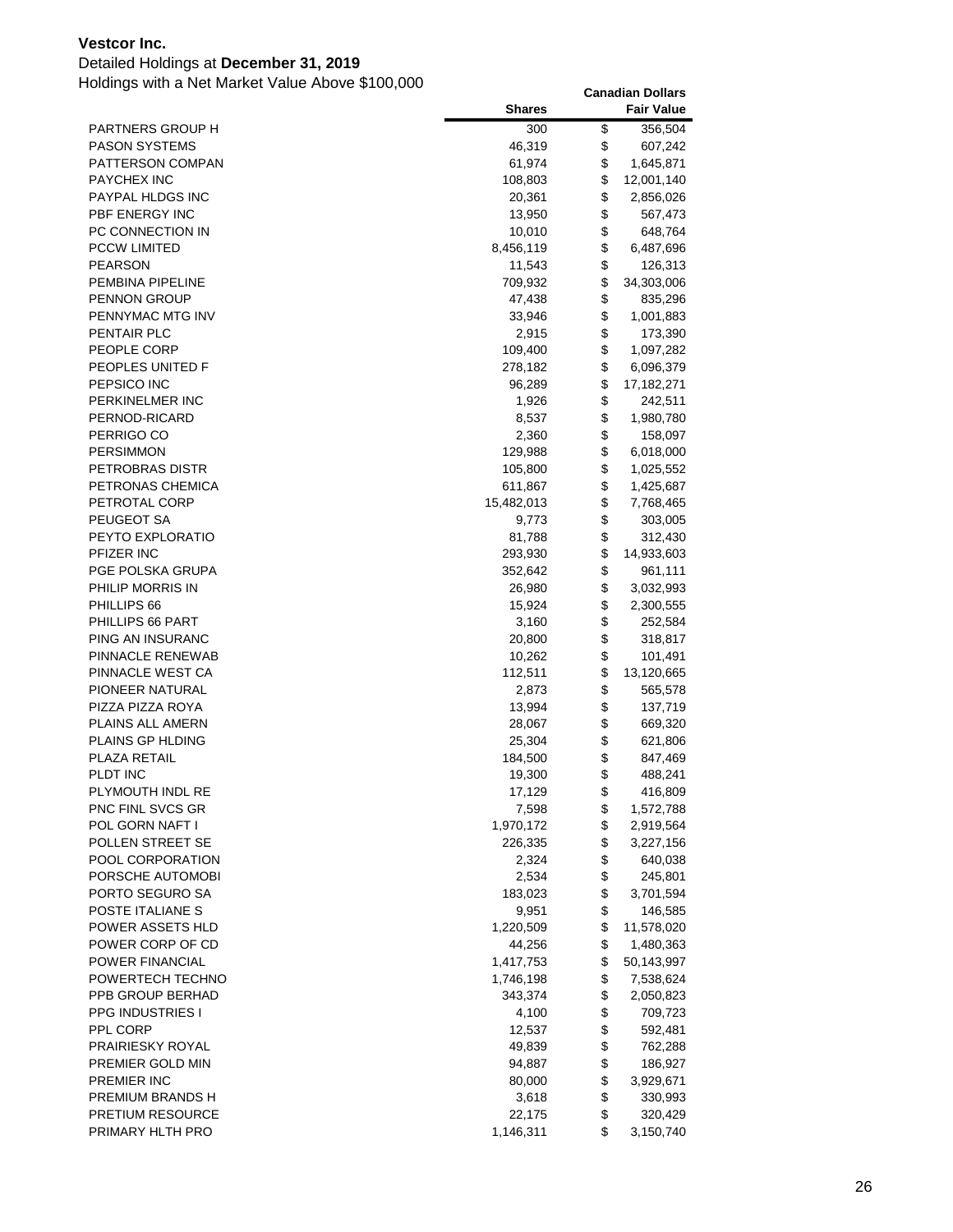### Detailed Holdings at **December 31, 2019**

|                             | <b>Shares</b>   | <b>Fair Value</b>            |
|-----------------------------|-----------------|------------------------------|
| <b>PROCTER &amp; GAMBLE</b> | 127,227         | \$<br>20,606,203             |
| <b>PROGRESS SOFTWAR</b>     | 12,560          | \$<br>676,732                |
| PROGRESSIVE CORP            | 62,783          | \$<br>5,893,549              |
| <b>PROLOGIS INC</b>         | 40,590          | \$<br>4,691,891              |
| <b>PROSHARES TRUST</b>      | 117,600         | \$<br>7,205,269              |
| PROSUS N.V.                 | 7,631           | \$<br>738,995                |
| PROVIDENCE SVC C            | 2,650           | \$<br>203,365                |
| PROXIMUS SA                 | 85,691          | \$<br>3,183,160              |
| PRUDENTIAL                  | 41,142          | \$<br>1,024,104              |
| PRUDENTIAL FINL             | 6,971           | \$<br>847,376                |
| PRYSMIAN SPA                | 3,816           | \$<br>119,368                |
| <b>PS BUSINESS PKS</b>      | 9,078           | \$<br>1,940,833              |
| PUBLIC BK BHD               | 391,483         | \$<br>2,412,621              |
| PUBLIC STORAGE              | 56,361          | \$<br>15,564,422             |
| PUBLIC SVC ENTER            | 149,833         | \$<br>11,473,175             |
| <b>PUBLICIS GROUP S</b>     | 3,268           | \$<br>191,989                |
| PULTEGROUP INC              | 9,632           | \$<br>486,387                |
| PUMA SE                     | 1,635           | \$<br>162,667                |
| PVH CORP                    | 1,286           | \$<br>175,350                |
| <b>QANTAS AIRWAYS</b>       | 444,386         | \$<br>2,880,121              |
| <b>QATAR ELECT &amp;WAT</b> | 343,760         | \$<br>1,969,913              |
| <b>QATAR GAS TRANSP</b>     | 569,400         | \$<br>484,675                |
| QATAR INT ISLAM             | 432,900         | \$<br>1,492,446              |
| <b>QATAR ISLAMIC BA</b>     | 640,600         | \$<br>3,497,556              |
| QBE INSURANCE GR            | 21,477          | \$<br>252,157                |
| <b>QIAGEN NV</b>            | 3,594           | \$<br>159,349                |
| QORVO INC                   | 2,015           | \$<br>303,703                |
| QUALCOMM INC                | 19,800          | \$<br>2,265,363              |
| <b>QUANTA COMPUTER</b>      | 85,600          | \$<br>238,096                |
| QUANTA SVCS INC             | 23,082          | \$<br>1,220,011              |
| QUARTERHILL INC             | 644,241         | \$<br>1,083,698              |
| QUEBECOR INC                | 349,063         | \$<br>11,567,948             |
| QUEST DIAGNOSTIC            | 2,336           | \$<br>323,489                |
| RADWARE LTD                 | 93,525          | \$<br>3,126,561              |
| RAIA DROGASIL SA            | 116,611         | \$<br>4,196,604              |
| <b>RAKUTEN INC</b>          | 13,105          | \$<br>146,209                |
| <b>RALPH LAUREN COR</b>     | 22,081          | \$<br>3,376,109              |
| RAMSAY HEALTH CA            | 2,612           | \$<br>172,692                |
| RANDSTAD N.V.               | 2,226           | \$<br>176,395                |
| <b>RAYMOND JAMES FI</b>     | 2.141           | \$<br>249.399                |
| <b>RAYONIER INC</b>         | 10,200          | \$<br>433,312                |
| <b>RAYTHEON</b>             | 11,733          | \$<br>3,343,293              |
| <b>REAL MATTERS</b>         | 153,110         | \$<br>1,886,315              |
| REALTY INCOME CO            | 155,897         | \$<br>14,930,990             |
| RECIPE UNLIMITED            | 42,542          | \$<br>828,718                |
| <b>RECKITT BENCKISE</b>     | 11,258          | \$<br>1,185,335              |
| RECRUIT HLDGS CO            | 21,531          | \$<br>1,053,098              |
| RED ELECTRICA CO            | 61,902          | \$<br>1,615,126              |
| REDEFINE PROPS L            | 389,042         | \$<br>272,746                |
| REDWOOD TRUST IN            | 259,330         | \$<br>5,562,173              |
| <b>REGENCY CENTERS</b>      | 22,927          | \$<br>1,875,703              |
| <b>REGENERON PHARMC</b>     | 1,385           | \$<br>674,362                |
| <b>RELX PLC</b>             |                 | \$                           |
| <b>REMY COINTREAU S</b>     | 30,738<br>9,735 | \$<br>1,006,178<br>1,551,646 |
| RENAULT                     |                 | \$                           |
| RENESAS ELECTRON            | 3,147<br>11,915 | \$<br>193,217<br>106,631     |
| RENT A CTR INC N            | 56,600          | \$                           |
| RENTOKIL INITIAL            | 30,146          | \$<br>2,116,742<br>234,595   |
| <b>REPSOL SA</b>            | 227,376         | \$<br>4,610,397              |
| REPUBLIC SVCS IN            | 38,405          | \$<br>4,483,895              |
|                             |                 |                              |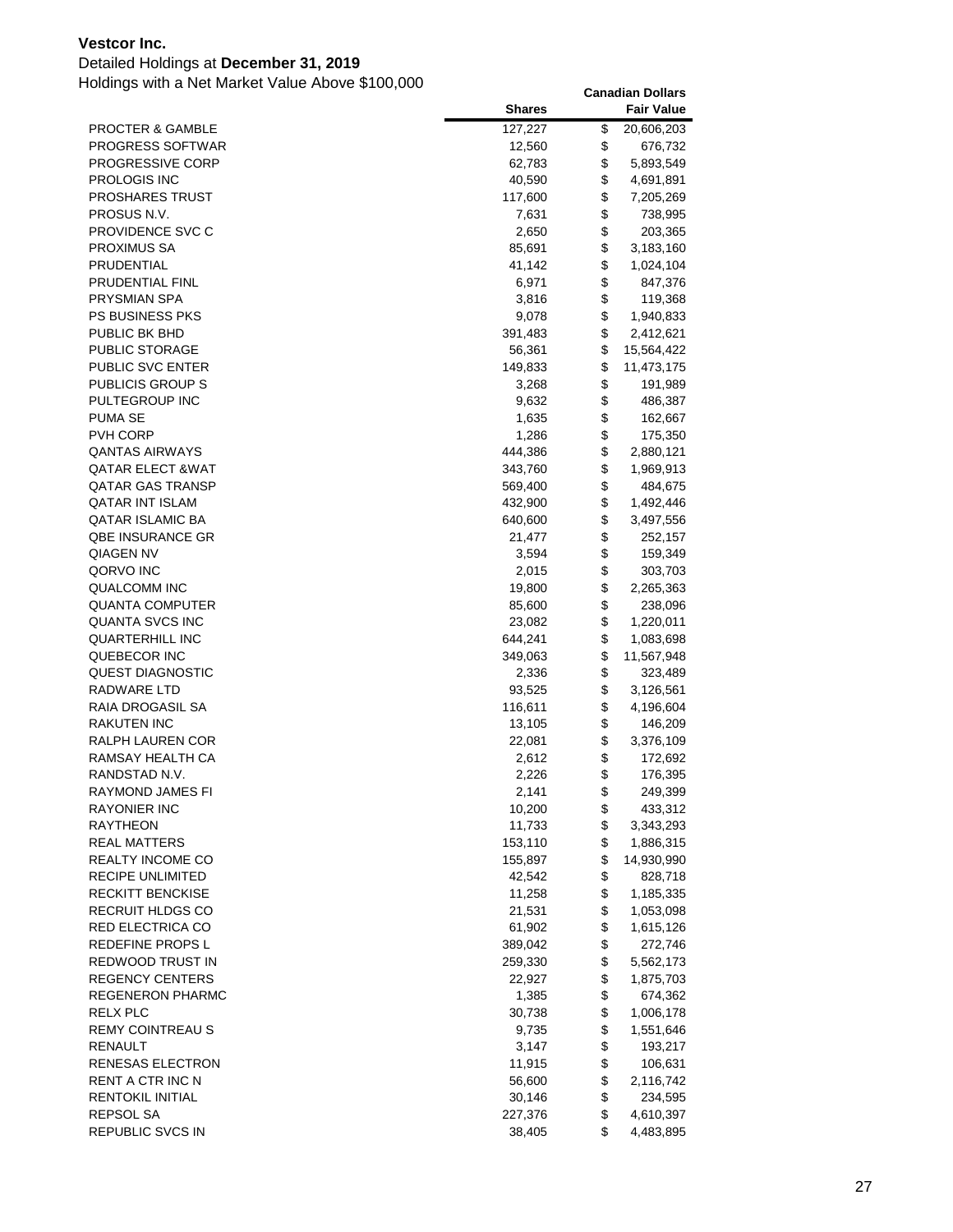### Detailed Holdings at **December 31, 2019**

|                             | <b>Shares</b> | <b>Fair Value</b> |
|-----------------------------|---------------|-------------------|
| <b>RESMED INC</b>           | 7,210         | \$<br>1,448,902   |
| RESONA HOLDINGS             | 33,249        | \$<br>190,038     |
| RESTAURANT BRAND            | 112,790       | \$<br>9,409,605   |
| RETURN ENERGY IN            | 100,000,000   | \$<br>5,000,000   |
| <b>REXFORD INDUSTRI</b>     | 87,599        | \$<br>5,208,853   |
| RICHELIEU HARDWA            | 28,812        | \$<br>781,670     |
| <b>RICHEMONT(CIE FI</b>     | 8,250         | \$<br>840,300     |
| RICOH CO                    | 10,640        | \$<br>151,337     |
| <b>RIGHTMOVE</b>            | 448,738       | \$<br>4,884,254   |
| RINNAI CORP                 | 21,530        | \$<br>2,196,528   |
| RIO TINTO LIMITE            | 120,763       | \$<br>11,052,189  |
| <b>RIOCAN</b>               | 1,069,308     | \$<br>28,742,999  |
| RITCHIE BROS AUC            | 64,571        | \$<br>3,597,896   |
| <b>ROAD KING INFRAS</b>     | 205,667       | \$<br>516,845     |
| ROBERT HALF INTL            | 116,294       | \$<br>9,523,288   |
| ROBINSON PCL                | 284,800       | \$<br>819,457     |
| ROBINSONS LAND C            | 356,000       | \$<br>251,126     |
| ROCHE HLDGS AG              | 40,854        | \$<br>17,178,614  |
| ROCKWELL AUTOMAT            | 2,003         | \$<br>526,413     |
| ROGERS COMMUNICA            | 659,967       | \$<br>42,844,313  |
| ROGERS SUGAR                | 53,059        | \$<br>265,826     |
| ROHM CO                     | 1,516         | \$<br>158,826     |
| ROLLINS INC                 | 15,327        | \$<br>659,065     |
| ROLLS ROYCE HLDG            | 6,441,675     | \$<br>337,052     |
| ROPER TECHNOLOGI            | 1,804         | \$<br>828,663     |
| ROSS STORES INC             | 11,992        | \$<br>1,810,404   |
| ROXGOLD INC                 | 146,717       | \$<br>152,586     |
| ROYAL BANK CDA              | 613,255       | \$<br>63,011,951  |
| ROYAL BK SCOT GR            | 80,520        | \$<br>332,390     |
| ROYAL CARIBBEAN             | 2,981         | \$<br>520,222     |
| ROYAL DUTCH SHEL            | 128,517       | \$<br>4,938,942   |
| RSA INSURANCE GR            | 15,973        | \$<br>155,198     |
| RTL GROUP                   | 82,072        | \$<br>5,254,034   |
| RUSSEL METALS IN            | 145,924       | \$<br>3,235,135   |
| RWE AG (NEU)                | 9,917         | \$<br>394,803     |
| RYOHIN KEIKAKU C            | 3,669         | \$<br>111,901     |
| <b>S&amp;P GLOBAL INC</b>   | 4,238         | \$<br>1,500,581   |
| S/CONSTRUCTION              | 749,600       | \$<br>494,036     |
| S-1 CORPORATION             | 7,659         | \$<br>804,713     |
| SABINA GOLD & SI            | 126,650       | \$<br>243,168     |
| SABRA HEALTHCARE            | 23,514        | \$<br>650,695     |
| SAFETY INS GROUP            | 4,236         | \$<br>508,270     |
| <b>SAFRAN</b>               | 6,206         | \$<br>1,144,132   |
| <b>SAGE GROUP</b>           | 98,405        | \$<br>1,266,162   |
| SAGICOR FINANCIA            | 820,992       | \$<br>8,004,672   |
| SAINSBURY(J)                | 31,293        | \$<br>123,588     |
| SALESFORCE.COM              | 15,381        | \$<br>3,243,906   |
| SAMPO OYJ                   | 7,357         | \$<br>416,682     |
| SAMSUNG ELECTRON            | 195,007       | \$<br>10,327,777  |
| <b>SAMSUNG FIRE &amp; M</b> | 2,800         | \$<br>764,515     |
| <b>SANDS CHINA LTD</b>      | 37,451        | \$<br>259,595     |
| <b>SANDSTORM GOLD</b>       | 451,608       | \$<br>4,376,082   |
| <b>SANDVIK</b>              | 18,681        | \$<br>472,663     |
| SANFILIPPO JOHN             | 8,773         | \$<br>1,038,437   |
| SANKYO CO                   | 118,809       | \$<br>5,139,063   |
| SANOFI                      | 111,887       | \$<br>14,595,776  |
| SANTEN PHARM. CO            | 41,022        | \$<br>1,021,075   |
| <b>SANTOS LIMITED</b>       | 26,774        | \$<br>199,640     |
| SAP SE                      | 15,691        | \$<br>2,748,091   |
| SAPUTO INC                  | 179,579       | \$<br>7,219,076   |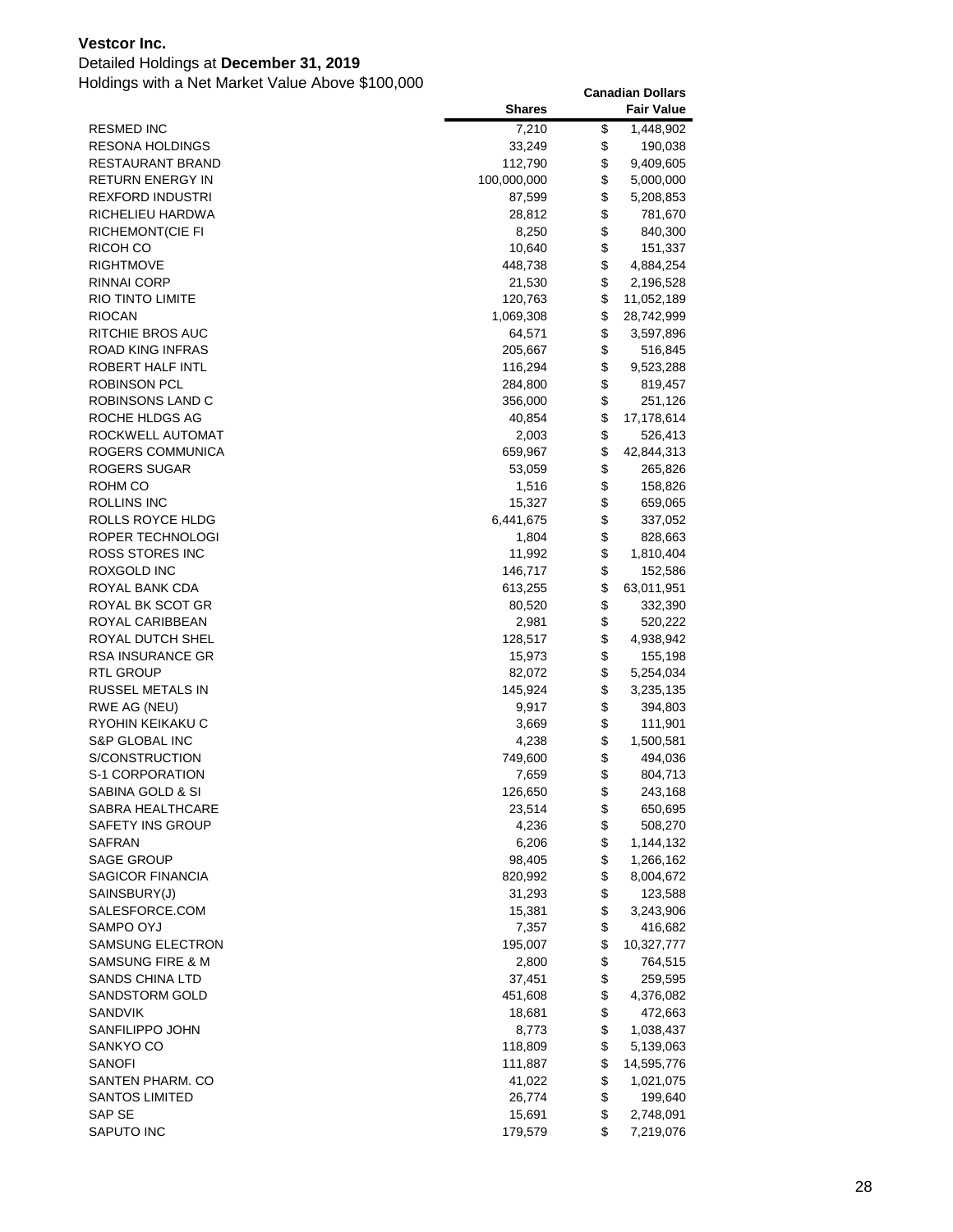### Detailed Holdings at **December 31, 2019**

|                             | <b>Shares</b> | <b>Fair Value</b> |
|-----------------------------|---------------|-------------------|
| SARTORIUS                   | 580           | \$<br>161,083     |
| <b>SATS LTD</b>             | 925,186       | \$<br>4,514,676   |
| SAUL CTRS INC               | 10,580        | \$<br>724,121     |
| <b>SBA COMMUNICATIO</b>     | 33,365        | \$<br>10,426,689  |
| SBI HOLDINGS INC            | 4,618         | \$<br>127,565     |
| <b>SCENTRE GROUP</b>        | 85,878        | \$<br>299,821     |
| SCHINDLER HOLDIN            | 1,021         | \$<br>331,629     |
| SCHLUMBERGER LTD            | 24,006        | \$<br>1,272,693   |
| <b>SCHNEIDER ELECTR</b>     | 8,795         | \$<br>1,171,385   |
| <b>SCHRODERS</b>            | 2,306         | \$<br>132,073     |
| SCOR SE                     | 101,966       | \$<br>5,553,948   |
| SEABRIDGE GOLD              | 31,065        | \$<br>557,927     |
| SEAGATE TECHNOLO            | 103,937       | \$<br>8,107,035   |
| SEB SA                      | 520           | \$<br>100,215     |
| <b>SECOM CO</b>             | 3,479         | \$<br>405,870     |
| SECURE ENERGY SV            | 628,256       | \$<br>3,193,111   |
| SECURITAS                   | 5,778         | \$<br>129,225     |
| SECURITY BANK CO            | 137,000       | \$<br>684,030     |
| <b>SEEK LIMITED</b>         | 5,839         | \$<br>120,023     |
| SEGRO PLC                   | 17,145        | \$<br>264,251     |
| <b>SEKISUI CHEMICAL</b>     | 5,382         | \$<br>122,275     |
| SEKISUI HOUSE               | 212,461       | \$<br>5,915,802   |
| SELECTIVE INS GR            | 3,300         | \$<br>278,966     |
| SEMAFO INC                  | 208,247       | \$<br>562,267     |
| <b>SEMPRA ENERGY</b>        | 21,971        | \$<br>4,321,933   |
| SERCOMM CORP                | 477,094       | \$<br>1,603,589   |
| <b>SERVICE PPTYS TR</b>     | 129,913       | \$<br>4,098,746   |
| <b>SERVICENOW INC</b>       | 3,270         | \$<br>1,197,142   |
| <b>SES SA</b>               | 61,487        | \$<br>1,118,757   |
| <b>SEVEN &amp; I HOLDIN</b> | 11,694        | \$<br>558,567     |
| <b>SEVEN GENERATION</b>     | 924,787       | \$<br>7,832,946   |
| SEVERN TRENT                | 99,499        | \$<br>4,298,797   |
| SGS SA                      | 1,847         | \$<br>6,556,930   |
| SHANDONG BUCHANG            | 129,590       | \$<br>497,492     |
| SHANDONG WEIGAO             | 333,200       | \$<br>517,929     |
| SHANGHAI INDL               | 174,350       | \$<br>435,243     |
| SHANGHAI PHARMAC            | 87,600        | \$<br>221,015     |
| <b>SHAW COMMUNICATI</b>     | 1,189,166     | \$<br>31,334,524  |
| <b>SHAWCOR LTD</b>          | 44,217        | \$<br>554,039     |
| SHELL MIDSTREAM             | 10,078        | \$<br>264,117     |
| SHENZHEN EXPRESS            | 103,704       | \$<br>192,955     |
| SHENZHOU INTERNA            | 563,322       | \$<br>10,678,221  |
| SHERWIN WILLIAMS            | 1,425         | \$<br>1,078,305   |
| SHIMADZU CORP               | 3,271         | \$<br>134,266     |
| SHIMAMURA CO                | 31,211        | \$<br>3,098,544   |
| SHIMANO INC                 | 1,202         | \$<br>254,870     |
| SHIMIZU CORP                | 11,256        | \$<br>149,891     |
| SHIN-ETSU CHEMIC            | 5,756         | \$<br>828,313     |
| SHIONOGI & CO               | 22,430        | \$<br>1,811,140   |
| SHISEIDO CO                 | 6,685         | \$<br>620,754     |
| SHN INTL HLDGS              | 52,000        | \$<br>148,158     |
| SHOPIFY INC                 | 26,142        | \$<br>13,497,115  |
| SIEMENS AG                  | 12,208        | \$<br>2,070,914   |
| SIEMENS HEALTHIN            | 2,216         | \$<br>138,121     |
| SIENNA SENIOR LI            | 9,525         | \$<br>174,669     |
| SIKA AG                     | 2,113         | \$<br>514,561     |
| SILVERCORP METAL            | 250,938       | \$<br>1,839,376   |
| SIMON PPTY INC              | 65,275        | \$<br>12,608,772  |
| SINGAPORE EXCHAN            | 840,144       | \$<br>7,178,512   |
| SINGAPORE TECH E            | 27,169        | \$<br>103,233     |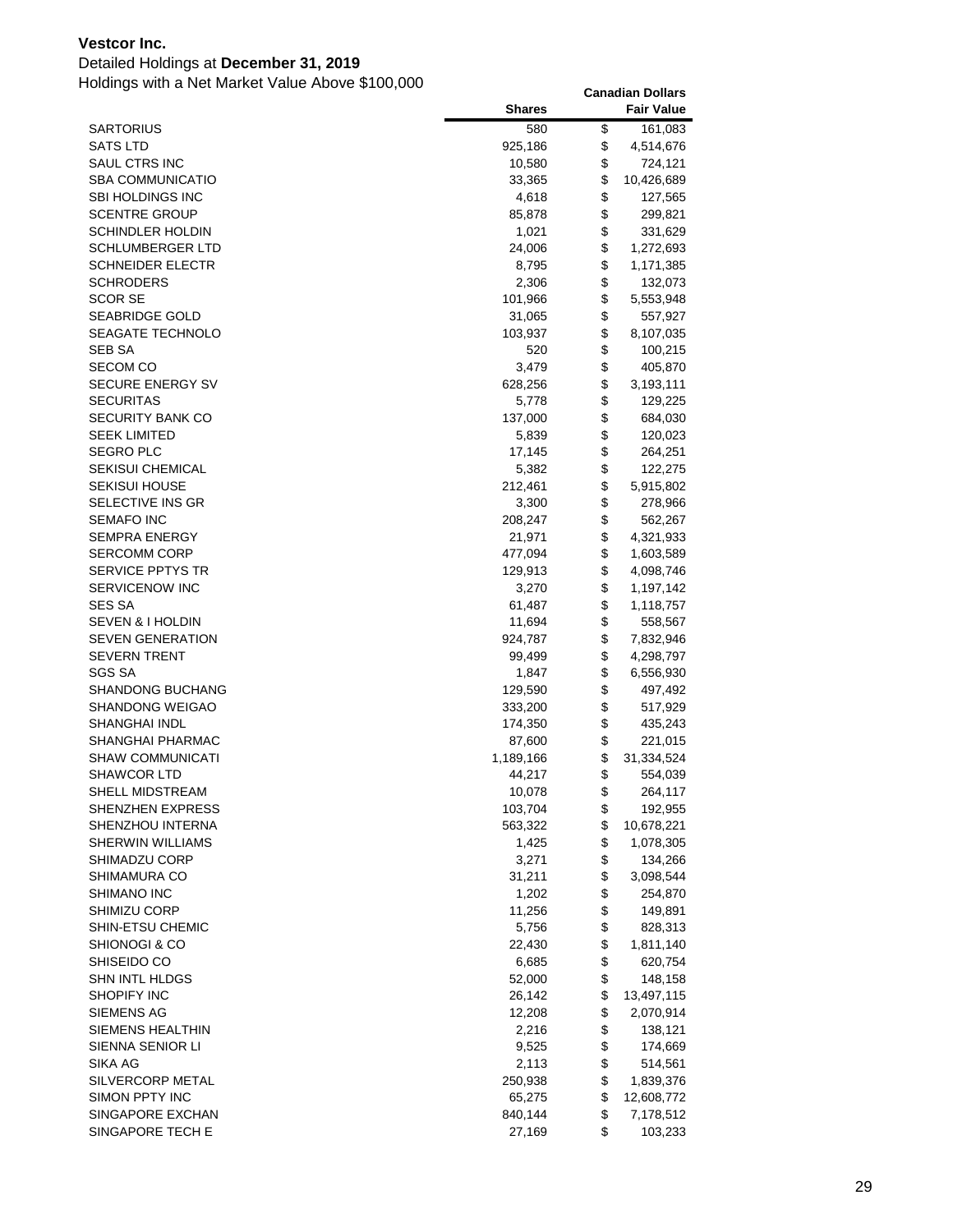### Detailed Holdings at **December 31, 2019**

|                             | <b>Shares</b> | <b>Fair Value</b> |
|-----------------------------|---------------|-------------------|
| SINGAPORE TELECO            | 1,317,048     | \$<br>4,280,342   |
| SINOPAC FIN HLDG            | 11,949,335    | \$<br>6,719,782   |
| SINOPHARM GROUP             | 58,400        | \$<br>276,512     |
| <b>SJW GROUP</b>            | 1,520         | \$<br>140,064     |
| SK HYNIX INC                | 38,209        | \$<br>4,031,666   |
| <b>SK TELECOM</b>           | 11,057        | \$<br>2,950,825   |
| SKAND ENSKILDA B            | 26,460        | \$<br>322,849     |
| <b>SKANSKA SE</b>           | 4,859         | \$<br>142,495     |
| <b>SKF AB</b>               | 5,920         | \$<br>155,322     |
| <b>SKYWORKS SOLUTIO</b>     | 2,954         | \$<br>463,043     |
| SL GREEN RLTY CO            | 1,413         | \$<br>169,974     |
| <b>SLATE OFFICE REI</b>     | 34,678        | \$<br>204,021     |
| SLEEP COUNTRY CA            | 23,343        | \$<br>471,762     |
| SMARTCENTRES REI            | 460,866       | \$<br>14,454,680  |
| <b>SMC CORP</b>             | 905           | \$<br>543,071     |
| <b>SMITH &amp; NEPHEW</b>   | 367,236       | \$<br>11,560,574  |
| SMITH A O                   | 2,377         | \$<br>146,844     |
| SMITHS GROUP                | 5,860         | \$<br>169,825     |
| SMUCKER J M CO              | 42,876        | \$<br>5,789,571   |
| SMURFIT KAPPA GR            | 3,439         | \$<br>171,499     |
| SNAM                        | 244,476       | \$<br>1,667,559   |
| SNAP-ON INC                 | 951           | \$<br>208,906     |
| <b>SNC-LAVALIN GROU</b>     | 111,426       | \$<br>3,337,209   |
| <b>SOC GENERALE</b>         | 12,851        | \$<br>580,165     |
| SODEXO                      | 1,431         | \$<br>220,065     |
| SOFTBANK CORP               | 28,142        | \$<br>490,101     |
| SOFTBANK GROUP C            | 25,058        | \$<br>1,422,050   |
| SOLVAY SA                   | 1,099         | \$<br>165,250     |
| SOMPO HOLDINGS I            | 5,551         | \$<br>284,817     |
| SONIC HEALTHCARE            | 407,882       | \$<br>10,689,394  |
| SONOCO PRODS                | 39,296        | \$<br>3,145,071   |
| SONOVA HOLDING A            | 919           | \$<br>272,592     |
| SONY CORP                   | 20,315        | \$<br>1,794,047   |
| SOTHERLY HOTELS             | 21,052        | \$<br>188,655     |
| SOUTH32 LIMITED             | 77,200        | \$<br>190,004     |
| SOUTHERN CO                 | 122,754       | \$<br>10,139,846  |
| SOUTHERN COPPER             | 36,200        | \$<br>1,994,111   |
| SOUTHERN ENERGY             | 15,009,000    | \$<br>525,315     |
| <b>SOUTHWEST AIRLS</b>      | 9,273         | \$<br>652,023     |
| SOUTHWEST GAS HL            | 4,813         | \$<br>474,148     |
| <b>SPARK INFR GROUP</b>     | 96,554        | \$<br>183,949     |
| <b>SPARK NEW ZEALAN</b>     | 2,812,003     | \$<br>10,652,179  |
| SPIRAX-SARCO ENG            | 1,082         | \$<br>165,242     |
| <b>SPIRE INC</b>            | 3,304         | \$<br>356,939     |
| SPIRIT REALTY CA            | 77,363        | \$<br>4,996,461   |
| <b>SPROTT INC</b>           | 99,930        | \$<br>297,791     |
| SQUARE ENIX HOLD            | 1,549         | \$<br>100,364     |
| <b>SSE PLC</b>              | 234,578       | \$<br>5,796,787   |
| <b>SSP GROUP PLC</b>        | 105,140       | \$<br>1,174,009   |
| <b>SSR MINING</b>           | 21,715        | \$<br>542,658     |
| <b>ST JAMES PLACE</b>       | 7,467         | \$<br>149,374     |
| <b>STANDARD CHARTER</b>     | 43,153        | \$<br>528,111     |
| STANDARD FOODS C            | 50,000        | \$<br>150,538     |
| STANDARD MOTOR P            | 4,440         | \$<br>306,418     |
| <b>STANLEY BLACK&amp;DE</b> | 2,636         | \$<br>566,538     |
| <b>STANTEC INC</b>          | 36,340        | \$<br>1,338,947   |
| <b>STARBUCKS CORP</b>       | 70,206        | \$<br>8,004,204   |
| STARWOOD PPTY TR            | 27,613        | \$<br>907,353     |
| <b>STATE STREET COR</b>     | 2,605         | \$<br>268,959     |
| STD LIFE ABERDEE            | 40,195        | \$<br>226,552     |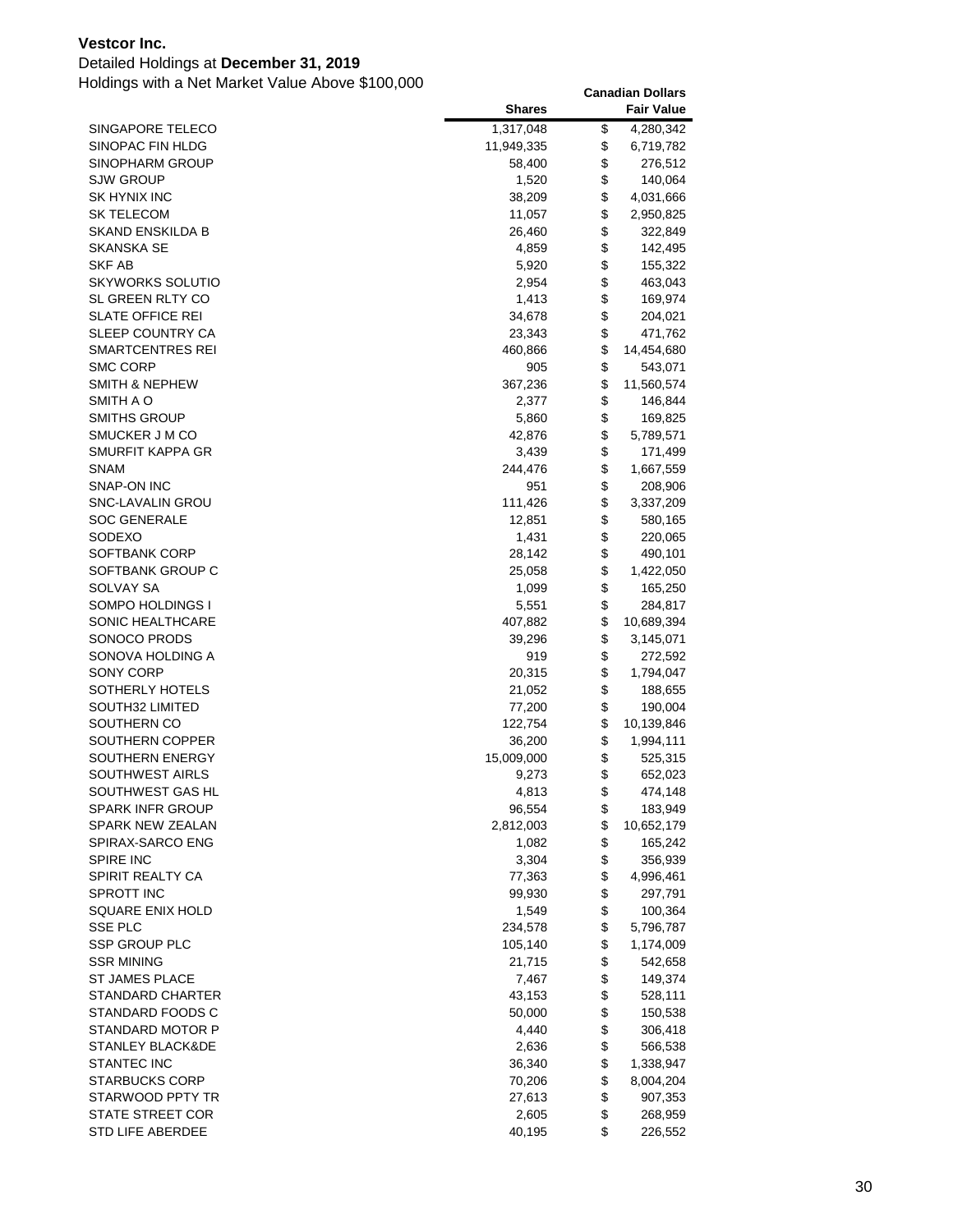### Detailed Holdings at **December 31, 2019**

| <b>STELCO HOLDINGS</b><br>1,657,115<br>\$<br>18,079,125<br>\$<br>STELLA JONES INC<br>44,340<br>1,663,637<br>\$<br>STEPAN CO<br>2,660<br>353,352<br>\$<br><b>STERIS PLC</b><br>1,470<br>290,546<br>\$<br><b>STEWART INFO SVC</b><br>69,770<br>3,690,445<br>\$<br>STMICROELECTRONI<br>11,222<br>391,544<br>\$<br>STOCKLAND TRUST<br>35,581<br>149,845<br>\$<br>STORA ENSO OYJ<br>8,615<br>162,581<br>\$<br>STORE CAP CORP<br>11,885<br>579,332<br>\$<br><b>STORM RESOURCES</b><br>208,580<br>342,071<br>\$<br>STRAUMANN HLDG<br>168<br>213,816<br>\$<br>STRYKER CORP<br>5,584<br>1,524,350<br>\$<br>SUBARU CORPORATI<br>10,227<br>331,135<br>\$<br>SUEZ<br>110,047<br>2,160,090<br>\$<br><b>SUL AMERICA SA</b><br>10,400<br>200,883<br>\$<br>SUMITOMO CHEM CO<br>20,717<br>123,107<br>\$<br>SUMITOMO CORP<br>97,724<br>1,893,712<br>\$<br>SUMITOMO ELECTRI<br>10,954<br>215,928<br>\$<br><b>SUMITOMO METAL M</b><br>4,531<br>191,608<br>\$<br>SUMITOMO MITSUI<br>26,679<br>1,304,862<br>\$<br>SUMITOMO RLTY&DE<br>5,396<br>245,443<br>\$<br>SUMITOMO RUBBER<br>253,753<br>4,048,267<br>\$<br><b>SUMMIT INDUSTRIA</b><br>448,640<br>5,431,922<br>\$<br>SUN ART RETAIL G<br>1,671,657<br>2,629,041<br>\$<br><b>SUN COMMUNITIES</b><br>46,843<br>9,163,181<br>\$<br>SUN HUNG KAI PRO<br>26,081<br>517,825<br>\$<br>SUN LIFE FNCL IN<br>402,387<br>23,825,334<br>\$<br>SUNCOR ENERGY IN<br>591,379<br>25,169,090<br>\$<br>SUNCORP GROUP LT<br>20,306<br>239,889<br>\$<br><b>SUNTEC REIT</b><br>1,863,370<br>1,050,109<br>\$<br><b>SUNTORY BEVERAGE</b><br>77,506<br>4,203,352<br>\$<br>SUPALAI PUBLIC C<br>1,678,124<br>1,309,542<br>\$<br>SUPERIOR PLUS<br>796,259<br>10,048,789<br>\$<br><b>SURGE ENERGY</b><br>128,062<br>147,058<br>\$<br>SUZUKI MOTOR COR<br>6,121<br>333,565<br>\$<br>SVENSKA HANDELSB<br>25,058<br>350,243<br>\$<br><b>SWATCH GROUP</b><br>1,345<br>230,164<br>\$<br>SWEDBANK AB<br>14,676<br>283,503<br>\$<br><b>SWEDISH MATCH</b><br>26,497<br>1,772,130<br>\$<br>SWISS LIFE HLDG<br>18,100<br>11,774,975<br>\$<br>SWISS PRIME SITE<br>44,615<br>6,685,515<br>\$<br>SWISS RE AG<br>83,419<br>12,142,788<br>\$<br>SWISSCOM AG<br>16,565<br>11,370,876<br>\$<br>SYDNEY AIRPORT<br>119,683<br>944,781<br>\$<br>SYMRISE AG<br>2,048<br>279,625<br>\$<br>SYNNEX TECH INTL<br>1,238,758<br>2,009,490<br>\$<br><b>SYNOPSYS INC</b><br>14,485,374<br>80,248<br>\$<br>SYNTHORX INC<br>19,800<br>1,794,471<br>\$<br>SYSCO CORP<br>127,825<br>14,178,860<br>\$<br>SYSMEX CORP<br>2,726<br>242,298<br>\$<br><b>T ROWE PRICE GRP</b><br>72,211<br>11,409,051<br>\$<br><b>T&amp;D HOLDINGS INC</b><br>8,508<br>141,621<br>\$<br><b>TABCORP HOLDINGS</b><br>30,257<br>124,941<br>\$<br>TAG IMMOBILIEN A<br>24,862<br>801,952<br>\$<br>TAICHUNG COMM BA<br>664,765<br>345,078<br>\$<br><b>TAISEI CORP</b><br>2,988<br>162,047<br>\$<br><b>TAIWAN BUSINESS</b><br>18,482,033<br>10,073,685<br>\$<br>TAIWAN COOPERATI<br>12,707,982<br>11,406,772<br>\$<br><b>TAIWAN MOBILE CO</b><br>504,400<br>2,443,775<br>\$<br><b>TAIWAN SEMICON M</b><br>649,874<br>9,305,190 | <b>Shares</b> | <b>Fair Value</b> |
|----------------------------------------------------------------------------------------------------------------------------------------------------------------------------------------------------------------------------------------------------------------------------------------------------------------------------------------------------------------------------------------------------------------------------------------------------------------------------------------------------------------------------------------------------------------------------------------------------------------------------------------------------------------------------------------------------------------------------------------------------------------------------------------------------------------------------------------------------------------------------------------------------------------------------------------------------------------------------------------------------------------------------------------------------------------------------------------------------------------------------------------------------------------------------------------------------------------------------------------------------------------------------------------------------------------------------------------------------------------------------------------------------------------------------------------------------------------------------------------------------------------------------------------------------------------------------------------------------------------------------------------------------------------------------------------------------------------------------------------------------------------------------------------------------------------------------------------------------------------------------------------------------------------------------------------------------------------------------------------------------------------------------------------------------------------------------------------------------------------------------------------------------------------------------------------------------------------------------------------------------------------------------------------------------------------------------------------------------------------------------------------------------------------------------------------------------------------------------------------------------------------------------------------------------------------------------------------------------------------------------------------------------------------------------------------------------------------------------------------------------------------------------------------------------------------------------------------------------------------------------------------------------------------------------------------------------------------------------------------------------------------------------------------------------------------------|---------------|-------------------|
|                                                                                                                                                                                                                                                                                                                                                                                                                                                                                                                                                                                                                                                                                                                                                                                                                                                                                                                                                                                                                                                                                                                                                                                                                                                                                                                                                                                                                                                                                                                                                                                                                                                                                                                                                                                                                                                                                                                                                                                                                                                                                                                                                                                                                                                                                                                                                                                                                                                                                                                                                                                                                                                                                                                                                                                                                                                                                                                                                                                                                                                                      |               |                   |
|                                                                                                                                                                                                                                                                                                                                                                                                                                                                                                                                                                                                                                                                                                                                                                                                                                                                                                                                                                                                                                                                                                                                                                                                                                                                                                                                                                                                                                                                                                                                                                                                                                                                                                                                                                                                                                                                                                                                                                                                                                                                                                                                                                                                                                                                                                                                                                                                                                                                                                                                                                                                                                                                                                                                                                                                                                                                                                                                                                                                                                                                      |               |                   |
|                                                                                                                                                                                                                                                                                                                                                                                                                                                                                                                                                                                                                                                                                                                                                                                                                                                                                                                                                                                                                                                                                                                                                                                                                                                                                                                                                                                                                                                                                                                                                                                                                                                                                                                                                                                                                                                                                                                                                                                                                                                                                                                                                                                                                                                                                                                                                                                                                                                                                                                                                                                                                                                                                                                                                                                                                                                                                                                                                                                                                                                                      |               |                   |
|                                                                                                                                                                                                                                                                                                                                                                                                                                                                                                                                                                                                                                                                                                                                                                                                                                                                                                                                                                                                                                                                                                                                                                                                                                                                                                                                                                                                                                                                                                                                                                                                                                                                                                                                                                                                                                                                                                                                                                                                                                                                                                                                                                                                                                                                                                                                                                                                                                                                                                                                                                                                                                                                                                                                                                                                                                                                                                                                                                                                                                                                      |               |                   |
|                                                                                                                                                                                                                                                                                                                                                                                                                                                                                                                                                                                                                                                                                                                                                                                                                                                                                                                                                                                                                                                                                                                                                                                                                                                                                                                                                                                                                                                                                                                                                                                                                                                                                                                                                                                                                                                                                                                                                                                                                                                                                                                                                                                                                                                                                                                                                                                                                                                                                                                                                                                                                                                                                                                                                                                                                                                                                                                                                                                                                                                                      |               |                   |
|                                                                                                                                                                                                                                                                                                                                                                                                                                                                                                                                                                                                                                                                                                                                                                                                                                                                                                                                                                                                                                                                                                                                                                                                                                                                                                                                                                                                                                                                                                                                                                                                                                                                                                                                                                                                                                                                                                                                                                                                                                                                                                                                                                                                                                                                                                                                                                                                                                                                                                                                                                                                                                                                                                                                                                                                                                                                                                                                                                                                                                                                      |               |                   |
|                                                                                                                                                                                                                                                                                                                                                                                                                                                                                                                                                                                                                                                                                                                                                                                                                                                                                                                                                                                                                                                                                                                                                                                                                                                                                                                                                                                                                                                                                                                                                                                                                                                                                                                                                                                                                                                                                                                                                                                                                                                                                                                                                                                                                                                                                                                                                                                                                                                                                                                                                                                                                                                                                                                                                                                                                                                                                                                                                                                                                                                                      |               |                   |
|                                                                                                                                                                                                                                                                                                                                                                                                                                                                                                                                                                                                                                                                                                                                                                                                                                                                                                                                                                                                                                                                                                                                                                                                                                                                                                                                                                                                                                                                                                                                                                                                                                                                                                                                                                                                                                                                                                                                                                                                                                                                                                                                                                                                                                                                                                                                                                                                                                                                                                                                                                                                                                                                                                                                                                                                                                                                                                                                                                                                                                                                      |               |                   |
|                                                                                                                                                                                                                                                                                                                                                                                                                                                                                                                                                                                                                                                                                                                                                                                                                                                                                                                                                                                                                                                                                                                                                                                                                                                                                                                                                                                                                                                                                                                                                                                                                                                                                                                                                                                                                                                                                                                                                                                                                                                                                                                                                                                                                                                                                                                                                                                                                                                                                                                                                                                                                                                                                                                                                                                                                                                                                                                                                                                                                                                                      |               |                   |
|                                                                                                                                                                                                                                                                                                                                                                                                                                                                                                                                                                                                                                                                                                                                                                                                                                                                                                                                                                                                                                                                                                                                                                                                                                                                                                                                                                                                                                                                                                                                                                                                                                                                                                                                                                                                                                                                                                                                                                                                                                                                                                                                                                                                                                                                                                                                                                                                                                                                                                                                                                                                                                                                                                                                                                                                                                                                                                                                                                                                                                                                      |               |                   |
|                                                                                                                                                                                                                                                                                                                                                                                                                                                                                                                                                                                                                                                                                                                                                                                                                                                                                                                                                                                                                                                                                                                                                                                                                                                                                                                                                                                                                                                                                                                                                                                                                                                                                                                                                                                                                                                                                                                                                                                                                                                                                                                                                                                                                                                                                                                                                                                                                                                                                                                                                                                                                                                                                                                                                                                                                                                                                                                                                                                                                                                                      |               |                   |
|                                                                                                                                                                                                                                                                                                                                                                                                                                                                                                                                                                                                                                                                                                                                                                                                                                                                                                                                                                                                                                                                                                                                                                                                                                                                                                                                                                                                                                                                                                                                                                                                                                                                                                                                                                                                                                                                                                                                                                                                                                                                                                                                                                                                                                                                                                                                                                                                                                                                                                                                                                                                                                                                                                                                                                                                                                                                                                                                                                                                                                                                      |               |                   |
|                                                                                                                                                                                                                                                                                                                                                                                                                                                                                                                                                                                                                                                                                                                                                                                                                                                                                                                                                                                                                                                                                                                                                                                                                                                                                                                                                                                                                                                                                                                                                                                                                                                                                                                                                                                                                                                                                                                                                                                                                                                                                                                                                                                                                                                                                                                                                                                                                                                                                                                                                                                                                                                                                                                                                                                                                                                                                                                                                                                                                                                                      |               |                   |
|                                                                                                                                                                                                                                                                                                                                                                                                                                                                                                                                                                                                                                                                                                                                                                                                                                                                                                                                                                                                                                                                                                                                                                                                                                                                                                                                                                                                                                                                                                                                                                                                                                                                                                                                                                                                                                                                                                                                                                                                                                                                                                                                                                                                                                                                                                                                                                                                                                                                                                                                                                                                                                                                                                                                                                                                                                                                                                                                                                                                                                                                      |               |                   |
|                                                                                                                                                                                                                                                                                                                                                                                                                                                                                                                                                                                                                                                                                                                                                                                                                                                                                                                                                                                                                                                                                                                                                                                                                                                                                                                                                                                                                                                                                                                                                                                                                                                                                                                                                                                                                                                                                                                                                                                                                                                                                                                                                                                                                                                                                                                                                                                                                                                                                                                                                                                                                                                                                                                                                                                                                                                                                                                                                                                                                                                                      |               |                   |
|                                                                                                                                                                                                                                                                                                                                                                                                                                                                                                                                                                                                                                                                                                                                                                                                                                                                                                                                                                                                                                                                                                                                                                                                                                                                                                                                                                                                                                                                                                                                                                                                                                                                                                                                                                                                                                                                                                                                                                                                                                                                                                                                                                                                                                                                                                                                                                                                                                                                                                                                                                                                                                                                                                                                                                                                                                                                                                                                                                                                                                                                      |               |                   |
|                                                                                                                                                                                                                                                                                                                                                                                                                                                                                                                                                                                                                                                                                                                                                                                                                                                                                                                                                                                                                                                                                                                                                                                                                                                                                                                                                                                                                                                                                                                                                                                                                                                                                                                                                                                                                                                                                                                                                                                                                                                                                                                                                                                                                                                                                                                                                                                                                                                                                                                                                                                                                                                                                                                                                                                                                                                                                                                                                                                                                                                                      |               |                   |
|                                                                                                                                                                                                                                                                                                                                                                                                                                                                                                                                                                                                                                                                                                                                                                                                                                                                                                                                                                                                                                                                                                                                                                                                                                                                                                                                                                                                                                                                                                                                                                                                                                                                                                                                                                                                                                                                                                                                                                                                                                                                                                                                                                                                                                                                                                                                                                                                                                                                                                                                                                                                                                                                                                                                                                                                                                                                                                                                                                                                                                                                      |               |                   |
|                                                                                                                                                                                                                                                                                                                                                                                                                                                                                                                                                                                                                                                                                                                                                                                                                                                                                                                                                                                                                                                                                                                                                                                                                                                                                                                                                                                                                                                                                                                                                                                                                                                                                                                                                                                                                                                                                                                                                                                                                                                                                                                                                                                                                                                                                                                                                                                                                                                                                                                                                                                                                                                                                                                                                                                                                                                                                                                                                                                                                                                                      |               |                   |
|                                                                                                                                                                                                                                                                                                                                                                                                                                                                                                                                                                                                                                                                                                                                                                                                                                                                                                                                                                                                                                                                                                                                                                                                                                                                                                                                                                                                                                                                                                                                                                                                                                                                                                                                                                                                                                                                                                                                                                                                                                                                                                                                                                                                                                                                                                                                                                                                                                                                                                                                                                                                                                                                                                                                                                                                                                                                                                                                                                                                                                                                      |               |                   |
|                                                                                                                                                                                                                                                                                                                                                                                                                                                                                                                                                                                                                                                                                                                                                                                                                                                                                                                                                                                                                                                                                                                                                                                                                                                                                                                                                                                                                                                                                                                                                                                                                                                                                                                                                                                                                                                                                                                                                                                                                                                                                                                                                                                                                                                                                                                                                                                                                                                                                                                                                                                                                                                                                                                                                                                                                                                                                                                                                                                                                                                                      |               |                   |
|                                                                                                                                                                                                                                                                                                                                                                                                                                                                                                                                                                                                                                                                                                                                                                                                                                                                                                                                                                                                                                                                                                                                                                                                                                                                                                                                                                                                                                                                                                                                                                                                                                                                                                                                                                                                                                                                                                                                                                                                                                                                                                                                                                                                                                                                                                                                                                                                                                                                                                                                                                                                                                                                                                                                                                                                                                                                                                                                                                                                                                                                      |               |                   |
|                                                                                                                                                                                                                                                                                                                                                                                                                                                                                                                                                                                                                                                                                                                                                                                                                                                                                                                                                                                                                                                                                                                                                                                                                                                                                                                                                                                                                                                                                                                                                                                                                                                                                                                                                                                                                                                                                                                                                                                                                                                                                                                                                                                                                                                                                                                                                                                                                                                                                                                                                                                                                                                                                                                                                                                                                                                                                                                                                                                                                                                                      |               |                   |
|                                                                                                                                                                                                                                                                                                                                                                                                                                                                                                                                                                                                                                                                                                                                                                                                                                                                                                                                                                                                                                                                                                                                                                                                                                                                                                                                                                                                                                                                                                                                                                                                                                                                                                                                                                                                                                                                                                                                                                                                                                                                                                                                                                                                                                                                                                                                                                                                                                                                                                                                                                                                                                                                                                                                                                                                                                                                                                                                                                                                                                                                      |               |                   |
|                                                                                                                                                                                                                                                                                                                                                                                                                                                                                                                                                                                                                                                                                                                                                                                                                                                                                                                                                                                                                                                                                                                                                                                                                                                                                                                                                                                                                                                                                                                                                                                                                                                                                                                                                                                                                                                                                                                                                                                                                                                                                                                                                                                                                                                                                                                                                                                                                                                                                                                                                                                                                                                                                                                                                                                                                                                                                                                                                                                                                                                                      |               |                   |
|                                                                                                                                                                                                                                                                                                                                                                                                                                                                                                                                                                                                                                                                                                                                                                                                                                                                                                                                                                                                                                                                                                                                                                                                                                                                                                                                                                                                                                                                                                                                                                                                                                                                                                                                                                                                                                                                                                                                                                                                                                                                                                                                                                                                                                                                                                                                                                                                                                                                                                                                                                                                                                                                                                                                                                                                                                                                                                                                                                                                                                                                      |               |                   |
|                                                                                                                                                                                                                                                                                                                                                                                                                                                                                                                                                                                                                                                                                                                                                                                                                                                                                                                                                                                                                                                                                                                                                                                                                                                                                                                                                                                                                                                                                                                                                                                                                                                                                                                                                                                                                                                                                                                                                                                                                                                                                                                                                                                                                                                                                                                                                                                                                                                                                                                                                                                                                                                                                                                                                                                                                                                                                                                                                                                                                                                                      |               |                   |
|                                                                                                                                                                                                                                                                                                                                                                                                                                                                                                                                                                                                                                                                                                                                                                                                                                                                                                                                                                                                                                                                                                                                                                                                                                                                                                                                                                                                                                                                                                                                                                                                                                                                                                                                                                                                                                                                                                                                                                                                                                                                                                                                                                                                                                                                                                                                                                                                                                                                                                                                                                                                                                                                                                                                                                                                                                                                                                                                                                                                                                                                      |               |                   |
|                                                                                                                                                                                                                                                                                                                                                                                                                                                                                                                                                                                                                                                                                                                                                                                                                                                                                                                                                                                                                                                                                                                                                                                                                                                                                                                                                                                                                                                                                                                                                                                                                                                                                                                                                                                                                                                                                                                                                                                                                                                                                                                                                                                                                                                                                                                                                                                                                                                                                                                                                                                                                                                                                                                                                                                                                                                                                                                                                                                                                                                                      |               |                   |
|                                                                                                                                                                                                                                                                                                                                                                                                                                                                                                                                                                                                                                                                                                                                                                                                                                                                                                                                                                                                                                                                                                                                                                                                                                                                                                                                                                                                                                                                                                                                                                                                                                                                                                                                                                                                                                                                                                                                                                                                                                                                                                                                                                                                                                                                                                                                                                                                                                                                                                                                                                                                                                                                                                                                                                                                                                                                                                                                                                                                                                                                      |               |                   |
|                                                                                                                                                                                                                                                                                                                                                                                                                                                                                                                                                                                                                                                                                                                                                                                                                                                                                                                                                                                                                                                                                                                                                                                                                                                                                                                                                                                                                                                                                                                                                                                                                                                                                                                                                                                                                                                                                                                                                                                                                                                                                                                                                                                                                                                                                                                                                                                                                                                                                                                                                                                                                                                                                                                                                                                                                                                                                                                                                                                                                                                                      |               |                   |
|                                                                                                                                                                                                                                                                                                                                                                                                                                                                                                                                                                                                                                                                                                                                                                                                                                                                                                                                                                                                                                                                                                                                                                                                                                                                                                                                                                                                                                                                                                                                                                                                                                                                                                                                                                                                                                                                                                                                                                                                                                                                                                                                                                                                                                                                                                                                                                                                                                                                                                                                                                                                                                                                                                                                                                                                                                                                                                                                                                                                                                                                      |               |                   |
|                                                                                                                                                                                                                                                                                                                                                                                                                                                                                                                                                                                                                                                                                                                                                                                                                                                                                                                                                                                                                                                                                                                                                                                                                                                                                                                                                                                                                                                                                                                                                                                                                                                                                                                                                                                                                                                                                                                                                                                                                                                                                                                                                                                                                                                                                                                                                                                                                                                                                                                                                                                                                                                                                                                                                                                                                                                                                                                                                                                                                                                                      |               |                   |
|                                                                                                                                                                                                                                                                                                                                                                                                                                                                                                                                                                                                                                                                                                                                                                                                                                                                                                                                                                                                                                                                                                                                                                                                                                                                                                                                                                                                                                                                                                                                                                                                                                                                                                                                                                                                                                                                                                                                                                                                                                                                                                                                                                                                                                                                                                                                                                                                                                                                                                                                                                                                                                                                                                                                                                                                                                                                                                                                                                                                                                                                      |               |                   |
|                                                                                                                                                                                                                                                                                                                                                                                                                                                                                                                                                                                                                                                                                                                                                                                                                                                                                                                                                                                                                                                                                                                                                                                                                                                                                                                                                                                                                                                                                                                                                                                                                                                                                                                                                                                                                                                                                                                                                                                                                                                                                                                                                                                                                                                                                                                                                                                                                                                                                                                                                                                                                                                                                                                                                                                                                                                                                                                                                                                                                                                                      |               |                   |
|                                                                                                                                                                                                                                                                                                                                                                                                                                                                                                                                                                                                                                                                                                                                                                                                                                                                                                                                                                                                                                                                                                                                                                                                                                                                                                                                                                                                                                                                                                                                                                                                                                                                                                                                                                                                                                                                                                                                                                                                                                                                                                                                                                                                                                                                                                                                                                                                                                                                                                                                                                                                                                                                                                                                                                                                                                                                                                                                                                                                                                                                      |               |                   |
|                                                                                                                                                                                                                                                                                                                                                                                                                                                                                                                                                                                                                                                                                                                                                                                                                                                                                                                                                                                                                                                                                                                                                                                                                                                                                                                                                                                                                                                                                                                                                                                                                                                                                                                                                                                                                                                                                                                                                                                                                                                                                                                                                                                                                                                                                                                                                                                                                                                                                                                                                                                                                                                                                                                                                                                                                                                                                                                                                                                                                                                                      |               |                   |
|                                                                                                                                                                                                                                                                                                                                                                                                                                                                                                                                                                                                                                                                                                                                                                                                                                                                                                                                                                                                                                                                                                                                                                                                                                                                                                                                                                                                                                                                                                                                                                                                                                                                                                                                                                                                                                                                                                                                                                                                                                                                                                                                                                                                                                                                                                                                                                                                                                                                                                                                                                                                                                                                                                                                                                                                                                                                                                                                                                                                                                                                      |               |                   |
|                                                                                                                                                                                                                                                                                                                                                                                                                                                                                                                                                                                                                                                                                                                                                                                                                                                                                                                                                                                                                                                                                                                                                                                                                                                                                                                                                                                                                                                                                                                                                                                                                                                                                                                                                                                                                                                                                                                                                                                                                                                                                                                                                                                                                                                                                                                                                                                                                                                                                                                                                                                                                                                                                                                                                                                                                                                                                                                                                                                                                                                                      |               |                   |
|                                                                                                                                                                                                                                                                                                                                                                                                                                                                                                                                                                                                                                                                                                                                                                                                                                                                                                                                                                                                                                                                                                                                                                                                                                                                                                                                                                                                                                                                                                                                                                                                                                                                                                                                                                                                                                                                                                                                                                                                                                                                                                                                                                                                                                                                                                                                                                                                                                                                                                                                                                                                                                                                                                                                                                                                                                                                                                                                                                                                                                                                      |               |                   |
|                                                                                                                                                                                                                                                                                                                                                                                                                                                                                                                                                                                                                                                                                                                                                                                                                                                                                                                                                                                                                                                                                                                                                                                                                                                                                                                                                                                                                                                                                                                                                                                                                                                                                                                                                                                                                                                                                                                                                                                                                                                                                                                                                                                                                                                                                                                                                                                                                                                                                                                                                                                                                                                                                                                                                                                                                                                                                                                                                                                                                                                                      |               |                   |
|                                                                                                                                                                                                                                                                                                                                                                                                                                                                                                                                                                                                                                                                                                                                                                                                                                                                                                                                                                                                                                                                                                                                                                                                                                                                                                                                                                                                                                                                                                                                                                                                                                                                                                                                                                                                                                                                                                                                                                                                                                                                                                                                                                                                                                                                                                                                                                                                                                                                                                                                                                                                                                                                                                                                                                                                                                                                                                                                                                                                                                                                      |               |                   |
|                                                                                                                                                                                                                                                                                                                                                                                                                                                                                                                                                                                                                                                                                                                                                                                                                                                                                                                                                                                                                                                                                                                                                                                                                                                                                                                                                                                                                                                                                                                                                                                                                                                                                                                                                                                                                                                                                                                                                                                                                                                                                                                                                                                                                                                                                                                                                                                                                                                                                                                                                                                                                                                                                                                                                                                                                                                                                                                                                                                                                                                                      |               |                   |
|                                                                                                                                                                                                                                                                                                                                                                                                                                                                                                                                                                                                                                                                                                                                                                                                                                                                                                                                                                                                                                                                                                                                                                                                                                                                                                                                                                                                                                                                                                                                                                                                                                                                                                                                                                                                                                                                                                                                                                                                                                                                                                                                                                                                                                                                                                                                                                                                                                                                                                                                                                                                                                                                                                                                                                                                                                                                                                                                                                                                                                                                      |               |                   |
|                                                                                                                                                                                                                                                                                                                                                                                                                                                                                                                                                                                                                                                                                                                                                                                                                                                                                                                                                                                                                                                                                                                                                                                                                                                                                                                                                                                                                                                                                                                                                                                                                                                                                                                                                                                                                                                                                                                                                                                                                                                                                                                                                                                                                                                                                                                                                                                                                                                                                                                                                                                                                                                                                                                                                                                                                                                                                                                                                                                                                                                                      |               |                   |
|                                                                                                                                                                                                                                                                                                                                                                                                                                                                                                                                                                                                                                                                                                                                                                                                                                                                                                                                                                                                                                                                                                                                                                                                                                                                                                                                                                                                                                                                                                                                                                                                                                                                                                                                                                                                                                                                                                                                                                                                                                                                                                                                                                                                                                                                                                                                                                                                                                                                                                                                                                                                                                                                                                                                                                                                                                                                                                                                                                                                                                                                      |               |                   |
|                                                                                                                                                                                                                                                                                                                                                                                                                                                                                                                                                                                                                                                                                                                                                                                                                                                                                                                                                                                                                                                                                                                                                                                                                                                                                                                                                                                                                                                                                                                                                                                                                                                                                                                                                                                                                                                                                                                                                                                                                                                                                                                                                                                                                                                                                                                                                                                                                                                                                                                                                                                                                                                                                                                                                                                                                                                                                                                                                                                                                                                                      |               |                   |
|                                                                                                                                                                                                                                                                                                                                                                                                                                                                                                                                                                                                                                                                                                                                                                                                                                                                                                                                                                                                                                                                                                                                                                                                                                                                                                                                                                                                                                                                                                                                                                                                                                                                                                                                                                                                                                                                                                                                                                                                                                                                                                                                                                                                                                                                                                                                                                                                                                                                                                                                                                                                                                                                                                                                                                                                                                                                                                                                                                                                                                                                      |               |                   |
|                                                                                                                                                                                                                                                                                                                                                                                                                                                                                                                                                                                                                                                                                                                                                                                                                                                                                                                                                                                                                                                                                                                                                                                                                                                                                                                                                                                                                                                                                                                                                                                                                                                                                                                                                                                                                                                                                                                                                                                                                                                                                                                                                                                                                                                                                                                                                                                                                                                                                                                                                                                                                                                                                                                                                                                                                                                                                                                                                                                                                                                                      |               |                   |
|                                                                                                                                                                                                                                                                                                                                                                                                                                                                                                                                                                                                                                                                                                                                                                                                                                                                                                                                                                                                                                                                                                                                                                                                                                                                                                                                                                                                                                                                                                                                                                                                                                                                                                                                                                                                                                                                                                                                                                                                                                                                                                                                                                                                                                                                                                                                                                                                                                                                                                                                                                                                                                                                                                                                                                                                                                                                                                                                                                                                                                                                      |               |                   |
|                                                                                                                                                                                                                                                                                                                                                                                                                                                                                                                                                                                                                                                                                                                                                                                                                                                                                                                                                                                                                                                                                                                                                                                                                                                                                                                                                                                                                                                                                                                                                                                                                                                                                                                                                                                                                                                                                                                                                                                                                                                                                                                                                                                                                                                                                                                                                                                                                                                                                                                                                                                                                                                                                                                                                                                                                                                                                                                                                                                                                                                                      |               |                   |
|                                                                                                                                                                                                                                                                                                                                                                                                                                                                                                                                                                                                                                                                                                                                                                                                                                                                                                                                                                                                                                                                                                                                                                                                                                                                                                                                                                                                                                                                                                                                                                                                                                                                                                                                                                                                                                                                                                                                                                                                                                                                                                                                                                                                                                                                                                                                                                                                                                                                                                                                                                                                                                                                                                                                                                                                                                                                                                                                                                                                                                                                      |               |                   |
|                                                                                                                                                                                                                                                                                                                                                                                                                                                                                                                                                                                                                                                                                                                                                                                                                                                                                                                                                                                                                                                                                                                                                                                                                                                                                                                                                                                                                                                                                                                                                                                                                                                                                                                                                                                                                                                                                                                                                                                                                                                                                                                                                                                                                                                                                                                                                                                                                                                                                                                                                                                                                                                                                                                                                                                                                                                                                                                                                                                                                                                                      |               |                   |
|                                                                                                                                                                                                                                                                                                                                                                                                                                                                                                                                                                                                                                                                                                                                                                                                                                                                                                                                                                                                                                                                                                                                                                                                                                                                                                                                                                                                                                                                                                                                                                                                                                                                                                                                                                                                                                                                                                                                                                                                                                                                                                                                                                                                                                                                                                                                                                                                                                                                                                                                                                                                                                                                                                                                                                                                                                                                                                                                                                                                                                                                      |               |                   |
|                                                                                                                                                                                                                                                                                                                                                                                                                                                                                                                                                                                                                                                                                                                                                                                                                                                                                                                                                                                                                                                                                                                                                                                                                                                                                                                                                                                                                                                                                                                                                                                                                                                                                                                                                                                                                                                                                                                                                                                                                                                                                                                                                                                                                                                                                                                                                                                                                                                                                                                                                                                                                                                                                                                                                                                                                                                                                                                                                                                                                                                                      |               |                   |
|                                                                                                                                                                                                                                                                                                                                                                                                                                                                                                                                                                                                                                                                                                                                                                                                                                                                                                                                                                                                                                                                                                                                                                                                                                                                                                                                                                                                                                                                                                                                                                                                                                                                                                                                                                                                                                                                                                                                                                                                                                                                                                                                                                                                                                                                                                                                                                                                                                                                                                                                                                                                                                                                                                                                                                                                                                                                                                                                                                                                                                                                      |               |                   |
|                                                                                                                                                                                                                                                                                                                                                                                                                                                                                                                                                                                                                                                                                                                                                                                                                                                                                                                                                                                                                                                                                                                                                                                                                                                                                                                                                                                                                                                                                                                                                                                                                                                                                                                                                                                                                                                                                                                                                                                                                                                                                                                                                                                                                                                                                                                                                                                                                                                                                                                                                                                                                                                                                                                                                                                                                                                                                                                                                                                                                                                                      |               |                   |
|                                                                                                                                                                                                                                                                                                                                                                                                                                                                                                                                                                                                                                                                                                                                                                                                                                                                                                                                                                                                                                                                                                                                                                                                                                                                                                                                                                                                                                                                                                                                                                                                                                                                                                                                                                                                                                                                                                                                                                                                                                                                                                                                                                                                                                                                                                                                                                                                                                                                                                                                                                                                                                                                                                                                                                                                                                                                                                                                                                                                                                                                      |               |                   |
|                                                                                                                                                                                                                                                                                                                                                                                                                                                                                                                                                                                                                                                                                                                                                                                                                                                                                                                                                                                                                                                                                                                                                                                                                                                                                                                                                                                                                                                                                                                                                                                                                                                                                                                                                                                                                                                                                                                                                                                                                                                                                                                                                                                                                                                                                                                                                                                                                                                                                                                                                                                                                                                                                                                                                                                                                                                                                                                                                                                                                                                                      |               |                   |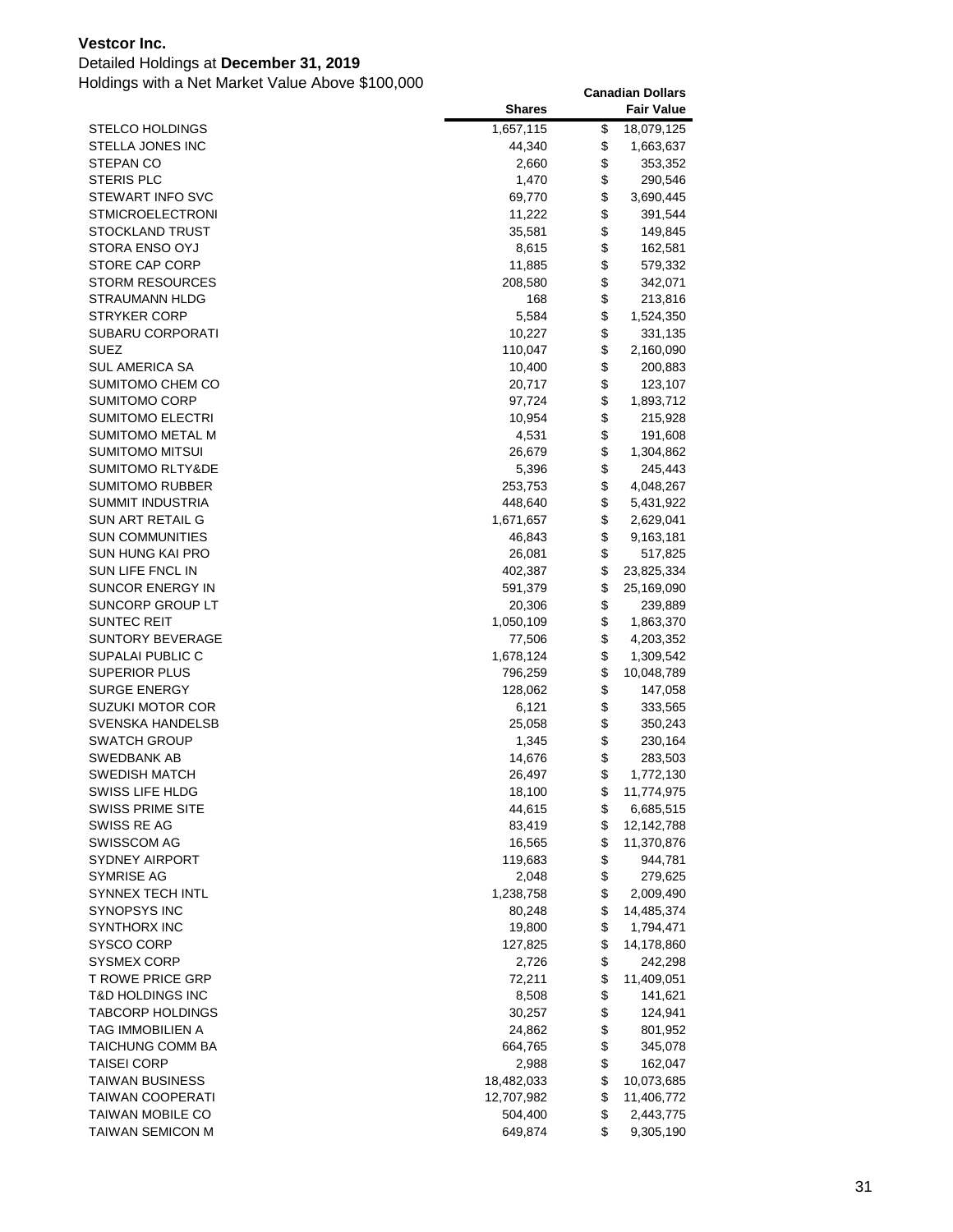### Detailed Holdings at **December 31, 2019**

|                                        | <b>Shares</b>      |          | <b>Fair Value</b>    |
|----------------------------------------|--------------------|----------|----------------------|
| <b>TAIWAN SEMICONDU</b>                | 115,501            | \$       | 8,701,981            |
| TAKEDA PHARMACEU                       | 23,846             | \$       | 1,232,624            |
| TAKE-TWO INTERAC                       | 1,962              | \$       | 311,489              |
| TAL EDUCATION GR                       | 5,200              | \$       | 325,017              |
| TALLGRASS ENERGY                       | 235,542            | \$       | 6,756,313            |
| TAMARACK VALLEY                        | 16,740,744         | \$       | 33,481,488           |
| TANGSHAN PORT GR                       | 1,027,500          | \$       | 497,372              |
| TAPESTRY INC                           | 4,785              | \$       | 167,347              |
| TARGA RESOURCES                        | 14,756             | \$       | 781,276              |
| TARGET CORPORATI                       | 24,223             | \$       | 4,027,227            |
| TATE & LYLE                            | 792,584            | \$       | 10,350,548           |
| TAUBMAN CTRS INC                       | 15,346             | \$       | 618,689              |
| TAV HAVALIMANLAR                       | 80,400             | \$       | 511,220              |
| TAYLOR WIMPEY                          | 846,843            | \$       | 2,813,517            |
| <b>TC ENERGY</b>                       | 502,815            | \$       | 35,092,455           |
| TC PIPELINES LP                        | 3,494              | \$       | 191,655              |
| TDK CORP                               | 2,152              | \$       | 318,156              |
| <b>TE CONNECTIVITY</b>                 | 5,800              | \$       | 720,827              |
| <b>TECHNIPFMC PLC</b>                  | 7,288              | \$       | 202,623              |
| TECHTRONIC INDUS                       | 22,479             | \$       | 237,745              |
| <b>TECK RESOURCES L</b>                | 298,727            | \$       | 6,727,332            |
| TEIJIN                                 | 408,876            | \$       | 9,977,265            |
| TELE2 AB                               | 7,193              | \$       | 135,363              |
| TELECOM ITALIA                         | 155,029            | \$       | 125,558              |
| TELEFLEX INC                           | 803                | \$       | 391,983              |
| TELEFONICA BRASI                       | 71,659             | \$       | 1,339,330            |
| <b>TELEFONICA SA</b>                   | 74,003             | \$       | 670,766              |
| TELEKOM MALAYSIA                       | 2,758,246          | \$       | 3,340,229            |
| TELEKOMUNIKASI I                       | 21,373,921         | \$       | 7,926,153            |
| <b>TELENOR GROUP</b>                   | 12,055             | \$       | 280,098              |
| TELEPERFORMANCE                        | 952                | \$       | 301,258              |
| TELIA COMPANY AB                       | 1,667,367          | \$       | 9,296,699            |
| TELSTRA CORP                           | 67,612             | \$<br>\$ | 218,176              |
| <b>TELUS CORP</b><br><b>TEMENOS AG</b> | 825,884            | \$       | 42,081,946           |
| <b>TENAGA NASIONL B</b>                | 1,040<br>1,429,031 | \$       | 213,361<br>6,007,102 |
| <b>TENARIS S A</b>                     | 7,626              | \$       | 111,559              |
| TENCENT HLDGS LT                       | 47,824             | \$       | 2,977,377            |
| <b>TERADATA CORP</b>                   | 10,010             | \$       | 347,487              |
| <b>TERAGO INC</b>                      | 331,844            | \$       | 2,946,775            |
| <b>TERANGA GOLD</b>                    | 161,629            | \$       | 1,120,236            |
| <b>TERNA SPA</b>                       | 955,739            | \$       | 8,283,059            |
| TERRENO RLTY COR                       | 23,121             | \$       | 1,631,329            |
| <b>TERUMO CORP</b>                     | 10,782             | \$       | 499,824              |
| <b>TERVITA CORP</b>                    | 32,496             | \$       | 240,795              |
| TESCO                                  | 152,793            | \$       | 669,845              |
| TEVA PHARMACEUTI                       | 17,855             | \$       | 226,904              |
| <b>TEXAS INSTRUMENT</b>                | 16,210             | \$       | 2,696,697            |
| TEXAS ROADHOUSE                        | 7,866              | \$       | 574,477              |
| TEXTRON INC                            | 3,958              | \$       | 229,053              |
| <b>TFS FINANCIAL</b>                   | 22,680             | \$       | 578,795              |
| THAI AIRWAYS INT                       | 5,766,217          | \$       | 1,721,963            |
| THAI OIL PLC                           | 652,800            | \$       | 1,985,028            |
| THAI UNION GROUP                       | 2,862,687          | \$       | 1,684,806            |
| <b>THALES</b>                          | 1,743              | \$       | 234,734              |
| THANACHART CAPIT                       | 1,691,564          | \$       | 3,945,341            |
| THE CHARLES SCHW                       | 19,825             | \$       | 1,222,676            |
| THE HANOVER INS                        | 2,870              | \$       | 508,641              |
| THE HERSHEY COMP                       | 71,870             | \$       | 13,698,157           |
| THE SUPREME CANN                       | 161,491            | \$       | 101,739              |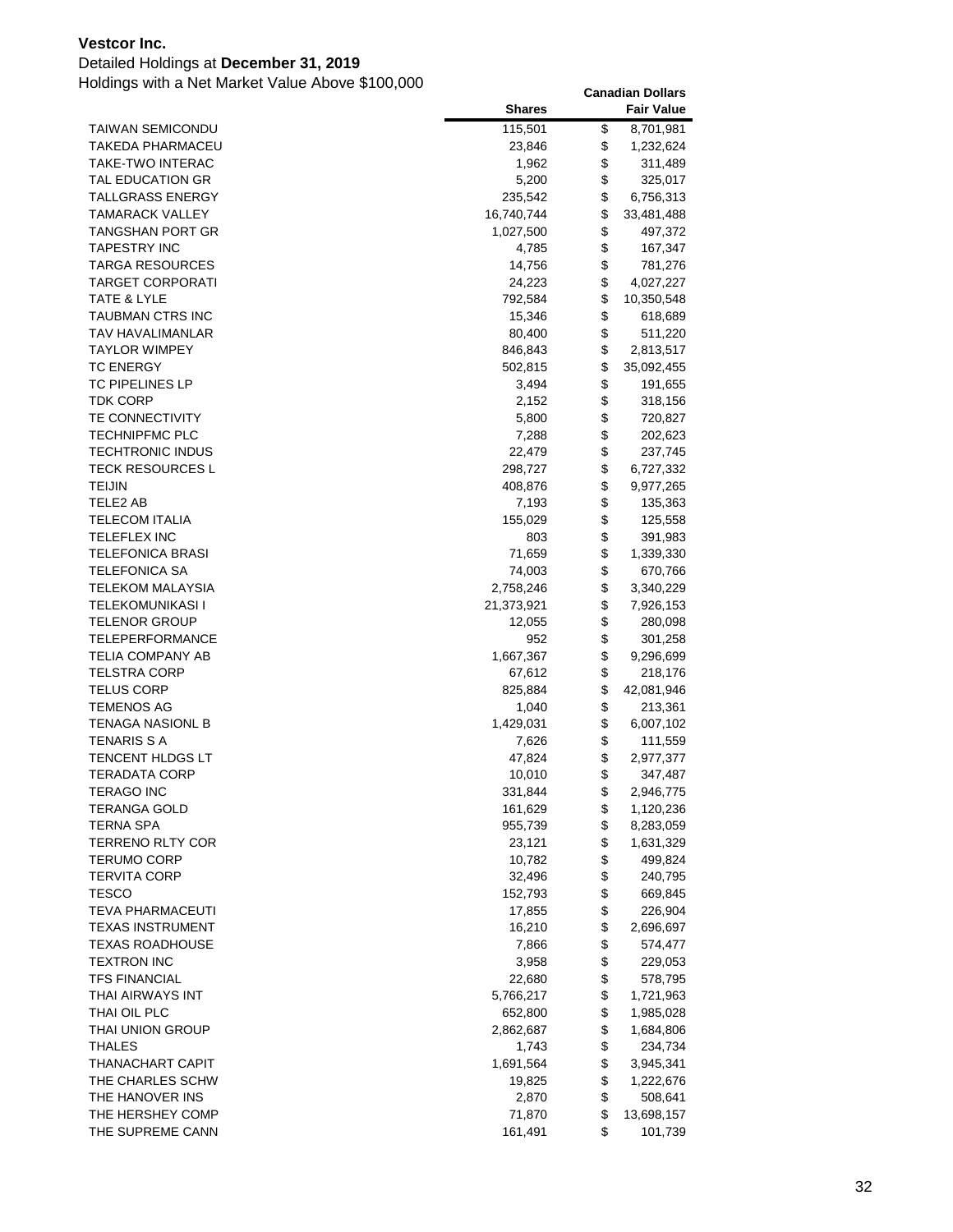### Detailed Holdings at **December 31, 2019**

|                         | <b>Shares</b>        |          | <b>Fair Value</b>     |
|-------------------------|----------------------|----------|-----------------------|
| THE WENDY'S COMP        | 19,060               | \$       | 548,944               |
| THE WESTERN UNIO        | 371,584              | \$       | 12,903,985            |
| THERATECHNOLOGIE        | 38,137               | \$       | 162,464               |
| THERMO FISHER SC        | 6,954                | \$       | 2,931,889             |
| <b>THOMSON REUTERS</b>  | 282,700              | \$       | 26,260,003            |
| THYSSENKRUPP AG         | 7,634                | \$       | 133,789               |
| <b>TIANNENG POWER I</b> | 2,640,707            | \$       | 2,606,114             |
| TIDEWATER MIDSTR        | 1,704,642            | \$       | 2,011,478             |
| <b>TIFFANY &amp; CO</b> | 1,872                | \$       | 326,377               |
| <b>TIM PARTICIPACOE</b> | 211,500              | \$       | 1,068,361             |
| <b>TIMBERCREEK FINA</b> | 55,809               | \$       | 557,392               |
| <b>TISCO FINANCIAL</b>  | 447,919              | \$       | 1,938,083             |
| TJX COMPANIES IN        | 50,116               | \$       | 3,968,163             |
| T-MOBILE US INC         | 24,765               | \$       | 2,518,381             |
| TMX GROUP LIMITE        | 90,592               | \$       | 10,187,070            |
| TOBU RAILWAY CO         | 80,340               | \$       | 3,791,446             |
| TOHO CO(FILM)           | 2,067                | \$       | 112,099               |
| TOHO GAS CO             | 13,997               | \$       | 744,897               |
| TOHOKU ELEC POWE        | 150,006              | \$       | 1,936,701             |
| <b>TOKIO MARINE HLD</b> | 10,053               | \$       | 734,011               |
| <b>TOKYO ELEC POWER</b> | 23,418               | \$       | 130,495               |
| <b>TOKYO ELECTRON</b>   | 2,468                | \$       | 704,569               |
| TOKYO GAS CO            | 67,615               | \$       | 2,139,249             |
| <b>TOKYU CORP</b>       | 7,973                | \$       | 192,081               |
| <b>Topaz Energy Cor</b> | 500,000              | \$       | 5,000,000             |
| <b>TOPPAN PRINTING</b>  | 5,150                | \$       | 138,942               |
| <b>TORAY INDS INC</b>   | 22,405               | \$       | 198,129               |
| TOREX GOLD RESOU        | 67,399               | \$       | 1,383,027             |
| TOROMONT INDS LT        | 17,945               | \$       | 1,271,601             |
| <b>TORONTO DOMINION</b> | 825,708              | \$       | 60,136,314            |
| TOSHIBA CORP            | 8,537                | \$       | 377,416               |
| <b>TOTAL ENERGY SER</b> | 21,612               | \$       | 140,046               |
| TOTAL SA<br>тото        | 124,277              | \$       | 8,900,173             |
| TOURMALINE OIL C        | 2,666                | \$<br>\$ | 147,606               |
| <b>TOWNGAS CHINA CO</b> | 1,171,304<br>128,009 | \$       | 17,827,247<br>115,041 |
| TOYO SUISAN KAIS        | 103,823              | \$       | 5,735,895             |
| <b>TOYOTA INDUSTRIE</b> | 2,353                | \$       | 177,727               |
| <b>TOYOTA MOTOR COR</b> | 36,581               | \$       | 3,367,145             |
| TOYOTA TSUSHO CO        | 3,302                | \$       | 152,087               |
| TPG RE FIN TR IN        | 130,922              | \$       | 3,514,303             |
| <b>TRACTOR SUPPLY C</b> | 2,053                | \$       | 248,759               |
| <b>TRANSALTA CORP</b>   | 210,338              | \$       | 1,960,593             |
| TRANSALTA RENEWA        | 109,881              | \$       | 1,705,353             |
| TRANSCONTINENTAL        | 136,856              | \$       | 2,171,905             |
| <b>TRANSDIGM GROUP</b>  | 863                  | \$       | 663,064               |
| TRANSM ALIAN ENE        | 242,116              | \$       | 2,433,538             |
| TRANSURBAN GROUP        | 205,089              | \$       | 2,787,409             |
| <b>TRAVELERS CO(THE</b> | 58,478               | \$       | 10,385,103            |
| TRAVELSKY TECHNO        | 62,400               | \$       | 197,521               |
| TREASURY WINE ES        | 11,630               | \$       | 172,166               |
| <b>TREND MICRO INC</b>  | 1,807                | \$       | 120,746               |
| TRICAN WELL SERV        | 1,355,996            | \$       | 1,545,835             |
| TRILOGY INTL PAR        | 933,767              | \$       | 1,914,222             |
| TRIMAS CORP             | 8,090                | \$       | 329,513               |
| TRIPOD TECHNOLOG        | 518,837              | \$       | 2,816,714             |
| <b>TRISURA GROUP</b>    | 4,749                | \$       | 191,242               |
| TRITAX BIG BOX R        | 1,640,901            | \$       | 4,194,455             |
| TRUE NORTH COML         | 38,436               | \$       | 282,101               |
| <b>TRUIST FINANCIAL</b> | 17,091               | \$       | 1,248,206             |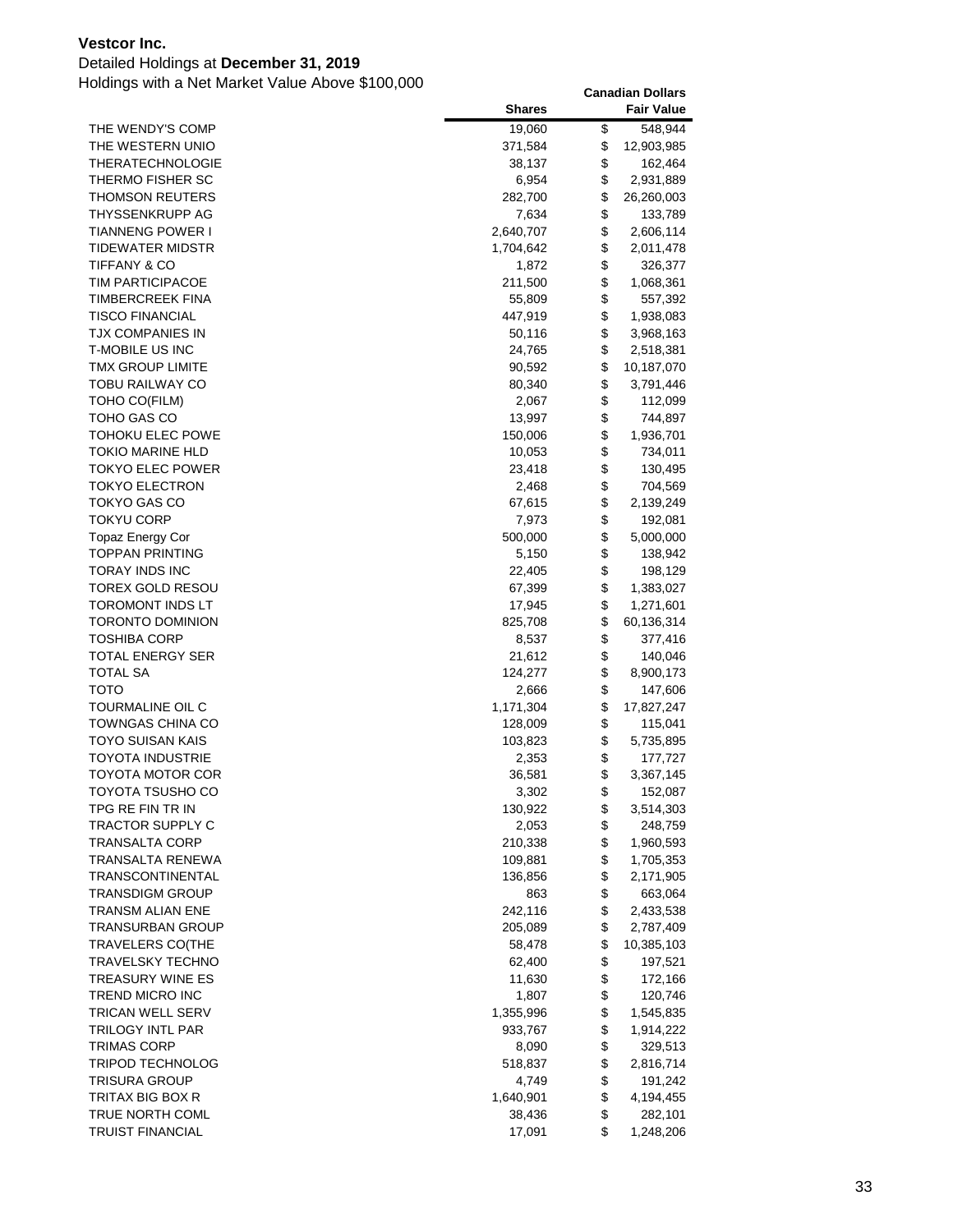### Detailed Holdings at **December 31, 2019**

|                                     | <b>Shares</b> |          | <b>Fair Value</b> |
|-------------------------------------|---------------|----------|-------------------|
| <b>TRYG A/S</b>                     | 255,535       | \$       | 9,830,943         |
| <b>TTW PUBLIC COMPA</b>             | 1,525,999     | \$       | 918,070           |
| TUI AG                              | 8,489         | \$       | 139,093           |
| <b>TWITTER INC</b>                  | 13,462        | \$       | 559,492           |
| <b>TWO HARBORS INVS</b>             | 46,275        | \$       | 901,307           |
| <b>TYSON FOODS INC</b>              | 72,643        | \$       | 8,575,951         |
| <b>UBISOFT ENTERTAI</b>             | 1,640         | \$       | 147,003           |
| <b>UBS GROUP</b>                    | 60,919        | \$       | 997,299           |
| <b>UCB</b>                          | 31,259        | \$       | 3,225,997         |
| UDR INC                             | 32,949        | \$       | 1,995,333         |
| ULTA BEAUTY INC                     | 991           | \$       | 325,305           |
| <b>UMICORE</b>                      | 3,181         | \$       | 200,768           |
| UNI SELECT INC                      | 10,780        | \$       | 123,781           |
| UNIBAIL-RODAMCO-                    | 2,261         | \$       | 462,895           |
| UNI-CHARM CORP                      | 6,610         | \$       | 291,830           |
| UNICREDIT SPA                       | 33,065        | \$       | 626,646           |
| UNILEVER INDONES                    | 925,821       | \$       | 3,632,153         |
| UNILEVER NV                         | 23,328        | \$       | 1,739,580         |
| UNILEVER PLC                        | 146,918       | \$       | 10,980,051        |
| UNION PAC CORP                      | 12,038        | \$       | 2,822,182         |
| UNIPER SE                           | 3,041         | \$       | 130,626           |
| UNITED AIRLINES                     | 3,774         | \$       | 431,107           |
| UNITED PARCEL SE                    | 12,152        | \$       | 1,844,644         |
| UNITED RENTALS I                    | 1,303         | \$       | 281,785           |
| UNITED TECHNOLOG                    | 14,068        | \$       | 2,732,024         |
| UNITED URBAN INV                    | 4,777         | \$       | 11,605,386        |
| UNITED UTILITIES                    | 387,975       | \$       | 6,287,671         |
| UNITEDHEALTH GRP                    | 17,771        | \$       | 6,774,635         |
| UNITIL CORP                         | 1,519         | \$       | 121,771           |
| UNIVERSAL HEALTH                    | 65,414        | \$       | 12,169,081        |
| UNIVERSAL HLTH R                    | 9,293         | \$       | 1,414,270         |
| UNIVERSAL ROBINA                    | 69,600        | \$       | 258,403           |
| UPM-KYMMENE OY                      | 8,790         | \$       | 395,485           |
| URANIUM PARTICIP                    | 40,754        | \$       | 166,276           |
| US BANCORP DEL                      | 108,011       | \$       | 8,363,178         |
| UTD MICRO ELECT                     | 7,414,961     | \$       | 5,276,463         |
| UTD O/S BANK                        | 22,569        | \$       | 574,815           |
| V F CORP                            | 5,679         | \$       | 733,920           |
| VALEO                               | 3,913         | \$       | 178,904           |
| <b>VALERO ENERGY CO</b>             | 18,675        | \$       | 2,267,904         |
| <b>VALVOLINE INC</b>                | 76,285        | \$       | 2,117,932         |
| VANGUARD INDEX T                    | 1,025         | \$       | 220,164           |
| <b>VANGUARD SPECIAL</b>             | 124,000       | \$       | 14,920,354        |
| VARIAN MED SYS I                    | 4,126         | \$       | 759,809           |
| <b>VENTAS INC</b>                   | 44,723        | \$       | 3,394,566         |
| <b>VEOLIA ENVIRONNE</b>             | 68,799        | \$       | 2,374,413         |
| <b>VEREIT INC</b>                   | 177,551       | \$       | 2,159,069         |
| <b>VERISIGN INC</b>                 | 38,227        | \$       | 9,551,314         |
| <b>VERISK ANALYTICS</b>             | 54,413        | \$       | 10,537,439        |
| <b>VERIZON COMMUNIC</b><br>VERSAPAY | 127,175       | \$       | 10,125,731        |
|                                     | 460,400       | \$       | 1,233,872         |
| <b>VERTEX PHARMACEU</b>             | 4,459         | \$       | 1,266,014         |
| <b>VESTAS WIND SYST</b>             | 3,127         | \$       | 410,062           |
| VIACOMCBS INC                       | 9,371         | \$       | 512,929           |
| <b>VICI PPTYS INC</b>               | 444,524       | \$       | 14,899,442        |
| <b>VICINITY CENTRES</b>             | 1,414,527     | \$       | 3,210,638         |
| <b>VIEMED HEALTHCAR</b>             | 26,509        | \$       | 215,518           |
| <b>VIFOR PHARMA AG</b>              | 680           | \$<br>\$ | 160,859           |
| <b>VILLAGE FARMS</b>                | 93,179        | \$       | 751,955           |
| <b>VINCI</b>                        | 47,267        |          | 6,811,391         |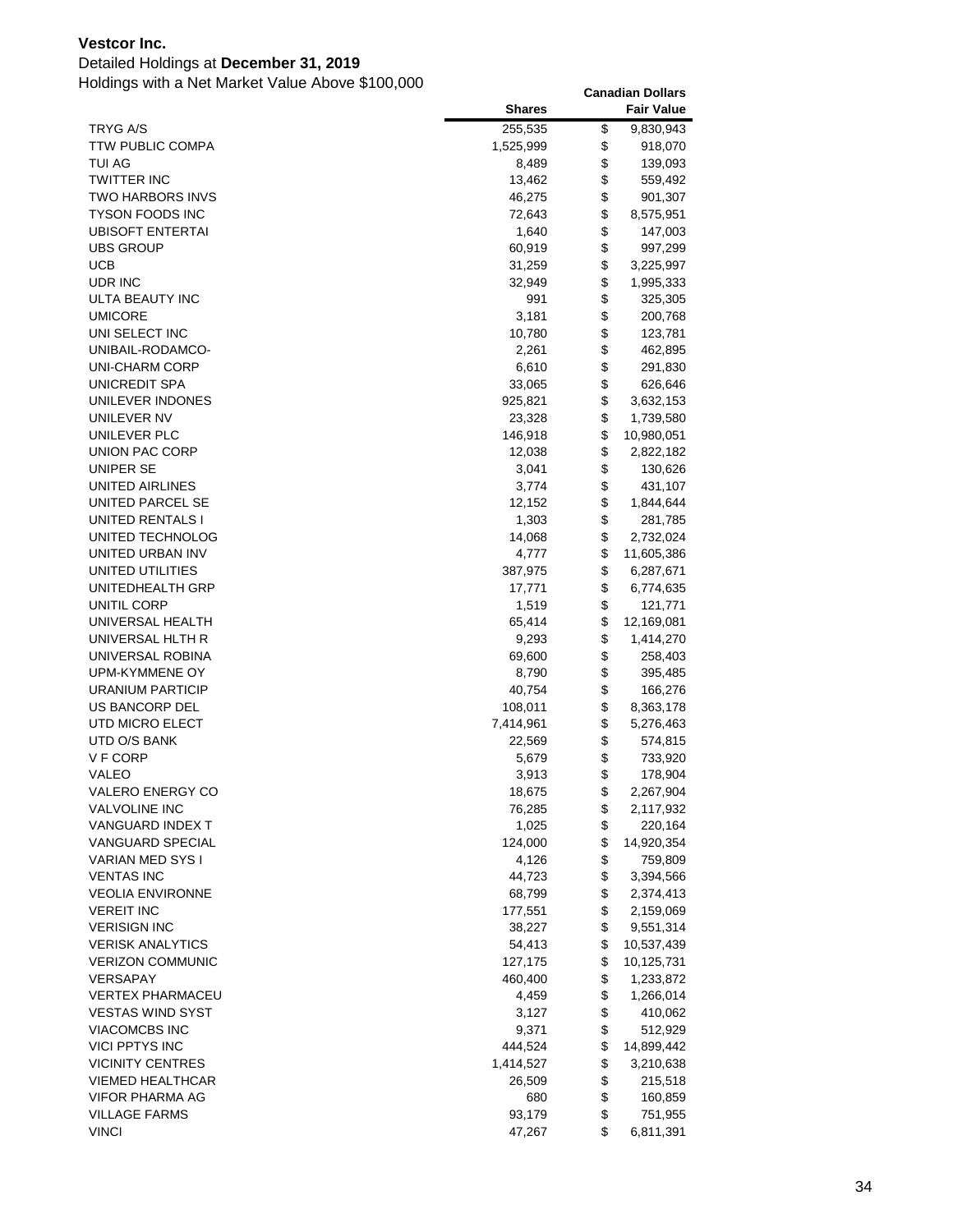# Detailed Holdings at **December 31, 2019**

|                             | <b>Shares</b> | <b>Fair Value</b> |
|-----------------------------|---------------|-------------------|
| VIREO HEALTH INT            | 152,834       | \$<br>210,911     |
| <b>VISA INC</b>             | 86,538        | \$<br>21,085,791  |
| <b>VIVENDI SA</b>           | 13,417        | \$<br>504,260     |
| <b>VODACOM GROUP LI</b>     | 217,820       | \$<br>2,328,989   |
| <b>VODAFONE GROUP</b>       | 1,189,655     | \$<br>2,999,293   |
| <b>VOLCAN CIA MINER</b>     | 688,969       | \$<br>120,073     |
| <b>VOLKSWAGEN AG</b>        | 3,480         | \$<br>890,079     |
| <b>VOLVO</b>                | 24,697        | \$<br>536,783     |
| <b>VONOVIA SE</b>           | 7,984         | \$<br>557,833     |
| VOPAK (KON)                 | 8,870         | \$<br>623,998     |
| <b>VORNADO RLTY TR</b>      | 2,746         | \$<br>243,742     |
| <b>VULCAN MATERIALS</b>     | 2,295         | \$<br>428,520     |
| W.P CAREY INC               | 37,797        | \$<br>3,973,897   |
| <b>WALGREENS BOOTS</b>      | 13,001        | \$<br>994,009     |
| <b>WALMART INC</b>          | 99,818        | \$<br>15,457,417  |
| WALT DISNEY CO              | 116,548       | \$<br>21,989,725  |
| WANT WANT CHINA             | 107,200       | \$<br>129,881     |
| WARTSILA OYJ ABP            | 8,097         | \$<br>116,092     |
| <b>WASTE CONNECTION</b>     | 193,661       | \$<br>22,811,676  |
| <b>WASTE MANAGEMENT</b>     | 32,500        | \$<br>4,802,773   |
| <b>WATERS CORP</b>          | 2,067         | \$<br>626,271     |
| <b>WEC ENERGY GROUP</b>     | 39,842        | \$<br>4,765,073   |
| <b>WEIR GROUP</b>           | 3,872         | \$<br>100,406     |
| <b>WELLCARE HEALTH</b>      | 32,435        | \$<br>13,888,661  |
| <b>WELLS FARGO &amp; CO</b> | 66,739        | \$<br>4,656,056   |
| <b>WELLTOWER INC</b>        | 49,362        | \$<br>5,234,752   |
| <b>WESDOME MINES</b>        | 123,738       | \$<br>1,258,415   |
| WESFARMERS                  | 104,179       | \$<br>3,931,527   |
| <b>WEST FRASER TIMB</b>     | 6,036         | \$<br>346,949     |
| WEST JAPAN RAILW            | 86,585        | \$<br>9,754,101   |
| <b>WEST PHARMACEUT</b>      | 1,490         | \$<br>290,461     |
| WESTERN ASSET MO            | 176,260       | \$<br>2,431,933   |
| <b>WESTERN DIGITAL</b>      | 5,157         | \$<br>424,445     |
| WESTERN FOREST P            | 1,108,332     | \$<br>1,352,165   |
| <b>WESTERN MIDSTREA</b>     | 13,225        | \$<br>337,674     |
| <b>WESTPAC BANKING</b>      | 55,687        | \$<br>1,229,951   |
| WESTPORT FUEL SY            | 56,056        | \$<br>172,092     |
| <b>WESTPORTS HOLDIN</b>     | 1,343,888     | \$<br>1,793,598   |
| <b>WESTROCK CO</b>          | 4,472         | \$<br>248,838     |
| <b>WESTSHORE TERMIN</b>     | 32,105        | \$<br>608,407     |
| WH GROUP LTD                | 155,759       | \$<br>208,674     |
| WHARF REAL ESTAT            | 23,514        | \$<br>186,078     |
| <b>WHEATON PRECIOUS</b>     | 710,250       | \$<br>27,411,088  |
| <b>WHEELOCK &amp; COMPA</b> | 12,273        | \$<br>106,110     |
| WHIRLPOOL CORP              | 1,096         | \$<br>209,675     |
| <b>WHITBREAD</b>            | 2,060         | \$<br>171,491     |
| <b>WHITECAP RESOURC</b>     | 550,432       | \$<br>3,070,585   |
| WILLIAMS COS INC            | 96,891        | \$<br>2,980,262   |
| WILLIS TOWERS WA            | 2,230         | \$<br>585,840     |
| WILMAR INTERL LT            | 30,005        | \$<br>119,217     |
| <b>WINPAK LTD</b>           | 4,355         | \$<br>204,729     |
| <b>WIPRO LTD</b>            | 795,320       | \$<br>3,867,492   |
| WIRECARD                    | 1,927         | \$<br>301,532     |
| <b>WISTRON CORP</b>         | 1,538,200     | \$<br>1,886,401   |
| WIX COM LTD                 | 747           | \$<br>118,546     |
| <b>WOLTERS KLUWER</b>       | 32,516        | \$<br>3,077,419   |
| <b>WOLVERINE ENERGY</b>     | 1,377,800     | \$<br>1,047,128   |
| <b>WOLVERINE WORLD</b>      | 9,690         | \$<br>425,217     |
| WOODSIDE PETROLE            | 15,275        | \$<br>478,705     |
| WOOLWORTHS GROUP            | 373,343       | \$<br>12,306,006  |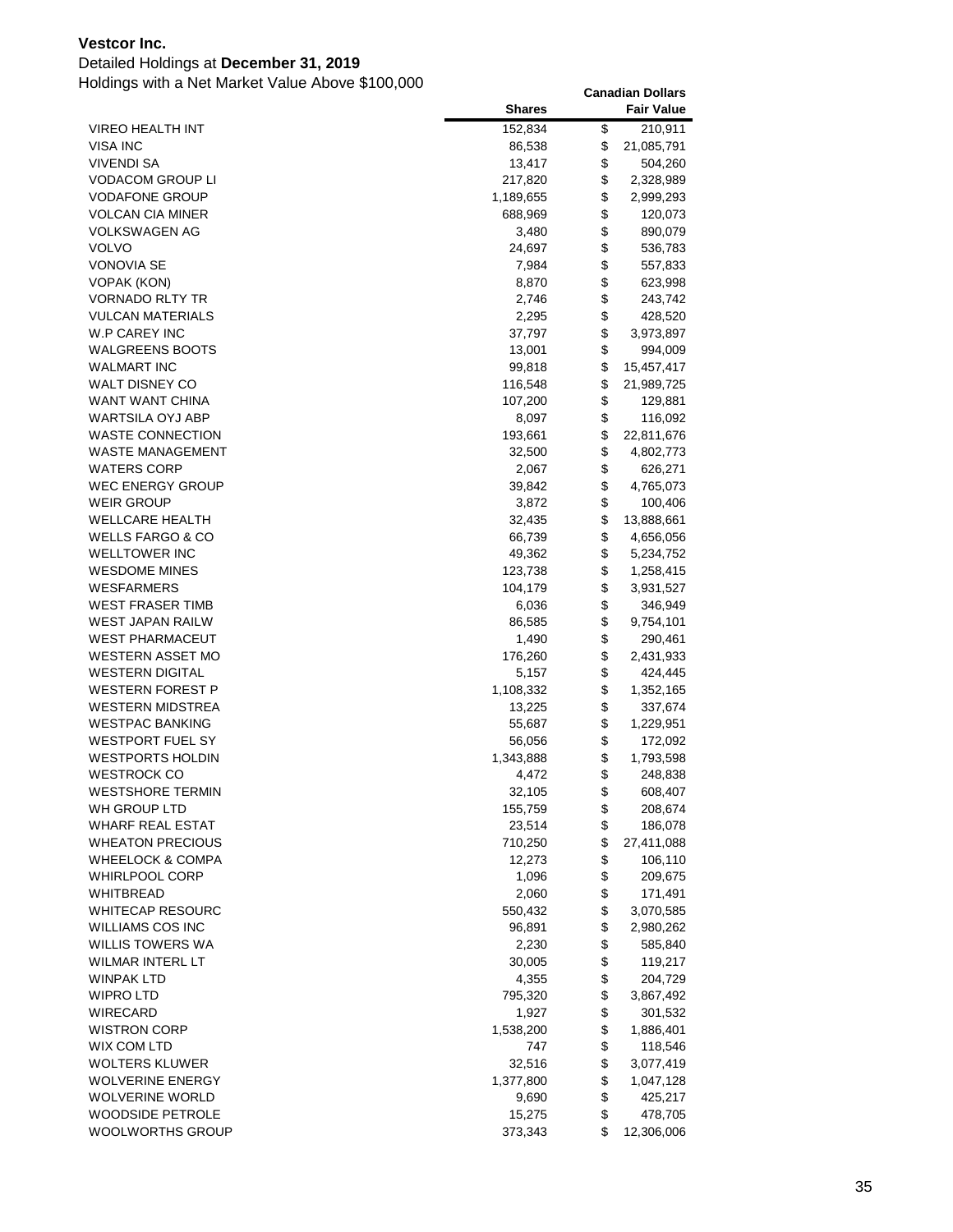### Detailed Holdings at **December 31, 2019**

|                             | <b>Shares</b> | <b>Fair Value</b> |
|-----------------------------|---------------|-------------------|
| <b>WOOLWORTHS HLDGS</b>     | 223,900       | \$<br>1,009,092   |
| WOONGJIN COWAY C            | 11,857        | \$<br>1,237,809   |
| <b>WORLDLINE</b>            | 1,460         | \$<br>134,205     |
| <b>WPG HOLDINGS</b>         | 3,531,070     | \$<br>5,972,431   |
| WPP PLC                     | 20,694        | \$<br>379,136     |
| <b>WPT INDUSTRIAL</b>       | 16,133        | \$<br>289,818     |
| <b>WPX ENERGY INC</b>       | 50,000        | \$<br>890,867     |
| <b>WRIGHT MED GROUP</b>     | 15,000        | \$<br>592,874     |
| <b>WSP GLOBAL INC</b>       | 71,439        | \$<br>6,361,286   |
| <b>XCEL ENERGY INC</b>      | 161,962       | \$<br>13,419,498  |
| <b>XENIA HOTELS &amp; R</b> | 78,733        | \$<br>2,234,393   |
| <b>XEROX HOLDINGS C</b>     | 112,947       | \$<br>5,436,745   |
| <b>XILINX INC</b>           | 7,661         | \$<br>971,286     |
| <b>XYLEM INC</b>            | 3,122         | \$<br>318,978     |
| YAKULT HONSHA CO            | 2,203         | \$<br>158,511     |
| YAMADA DENKI CO             | 1,217,565     | \$<br>8,397,434   |
| YAMAHA CORP                 | 2,150         | \$<br>155,980     |
| YAMAHA MOTOR CO             | 4,229         | \$<br>111,168     |
| YAMANA GOLD INC             | 144,714       | \$<br>745,707     |
| YAMATO HOLDINGS             | 4,774         | \$<br>106,354     |
| YARA INTERNATION            | 2,541         | \$<br>136,942     |
| YASKAWA ELEC COR            | 3,810         | \$<br>189,578     |
| YELLOW PAGES LIM            | 16,585        | \$<br>150,260     |
| <b>YSS CORP</b>             | 3,283,999     | \$<br>541,860     |
| YTL POWER INTL              | 8,932,263     | \$<br>2,180,379   |
| YUE YUEN INDL HL            | 295,371       | \$<br>1,130,613   |
| YUEXIU TRANSPORT            | 1,434,973     | \$<br>1,654,990   |
| YUM BRANDS INC              | 95,225        | \$<br>12,438,444  |
| YUM CHINA HOLDIN            | 31,800        | \$<br>1,979,772   |
| <b>YUZHOU PROPERTIE</b>     | 176,232       | \$<br>125,823     |
| <b>Z HOLDINGS CORP</b>      | 42,876        | \$<br>235,853     |
| ZALANDO SE                  | 2,694         | \$<br>177,168     |
| <b>ZAYO GROUP HOLDI</b>     | 227,606       | \$<br>10,226,881  |
| <b>ZEBRA TECHNOLOGI</b>     | 935           | \$<br>309,711     |
| ZHAOJIN MINING I            | 1,370,113     | \$<br>1,963,261   |
| <b>ZHEJIANG EXPRESS</b>     | 137,847       | \$<br>162,882     |
| <b>ZHONGSHENG GROUP</b>     | 499,887       | \$<br>2,653,878   |
| ZIMMER BIOMET HL            | 3,567         | \$<br>693,456     |
| <b>ZIONS BANCORP N</b>      | 2,956         | \$<br>199,019     |
| <b>ZOETIS INC</b>           | 11,879        | \$<br>2,038,732   |
| <b>ZOOMLION HEAVY I</b>     | 944,000       | \$<br>1,025,897   |
| <b>ZURICH INSURANCE</b>     | 27,338        | \$<br>14,537,527  |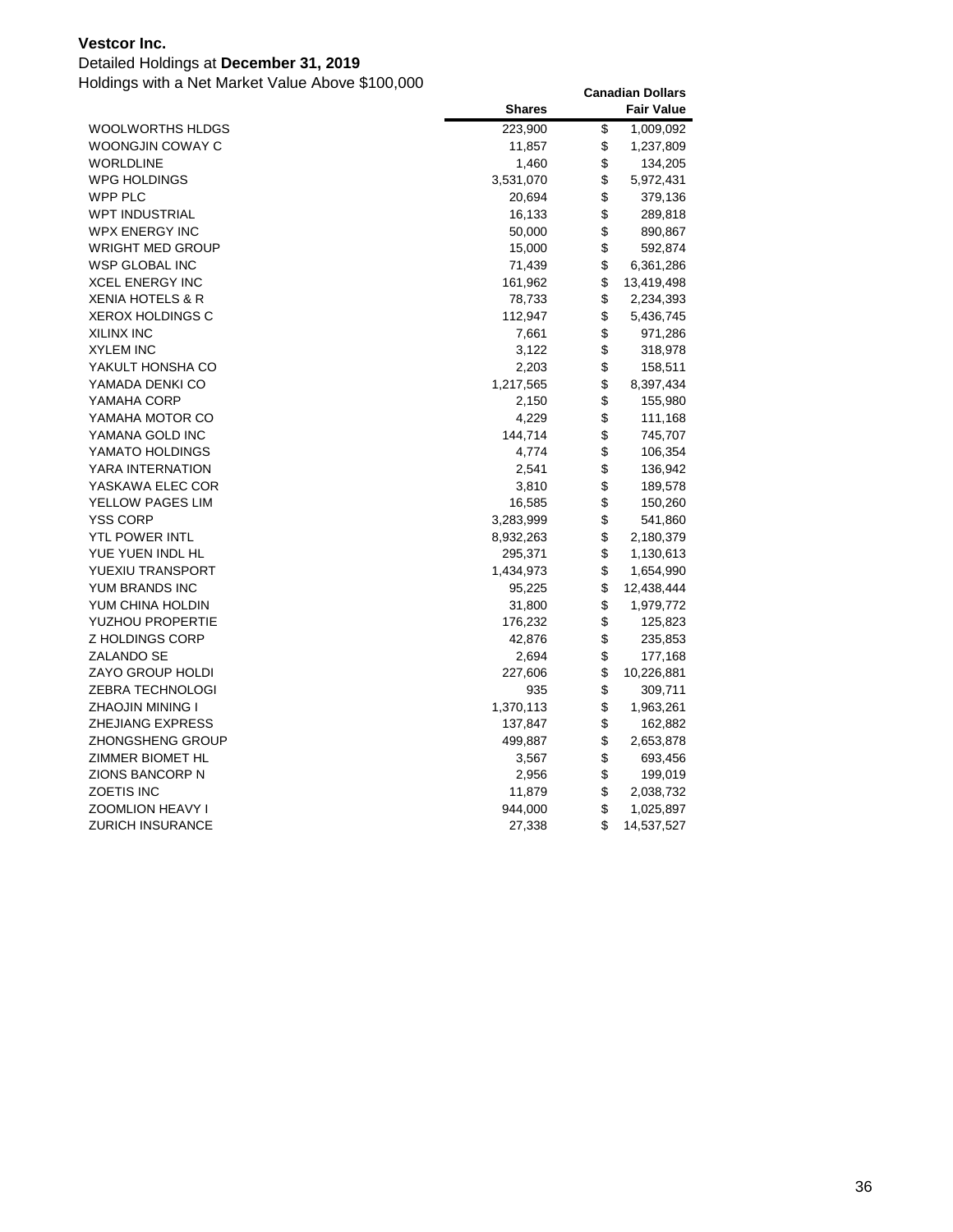Detailed Holdings at **December 31, 2019** Holdings with a Net Market Value Above \$100,000 **Canadian Dollars**

|                         | <b>Fair Value</b>   |
|-------------------------|---------------------|
| <b>FIXED INCOME</b>     |                     |
| <b>407 INTERNATIONA</b> | \$<br>39,632,381    |
| 407 INTL INC            | \$<br>67,712,660    |
| 55 SCHOOL BOARD         | \$<br>9,505,424     |
| AEROPORTS DE MON        | \$<br>8,898,480     |
| AIMCO REALTY INV        | \$<br>10,275,537    |
| <b>ALBERTA PROV</b>     | \$<br>151,771,762   |
| ALECTRA INC             | \$<br>20,983,450    |
| ALGONQUIN PWR CO        | \$<br>1,277,005     |
| ALIMEN.COUCHE-TA        | \$<br>7,254,382     |
| ALTAGAS CANADA I        | \$<br>4,052,580     |
| ALTAGAS LTD             | \$<br>13,794,612    |
| ALTALINK INVTS L        | \$<br>35,476,837    |
| <b>BANK MONTREAL</b>    | \$<br>566,909,183   |
| <b>BANK NOVA SCOTIA</b> | \$<br>303,671,707   |
| <b>BC FERRY SVCS</b>    | \$<br>2,540,319     |
| <b>BC MUNI FINANCE</b>  | \$<br>29,753,787    |
| <b>BC PROV</b>          | \$<br>55,038,249    |
| <b>BCIMC RLTY CORP</b>  | \$<br>19,135,574    |
| <b>BELL CANADA</b>      | \$<br>118,553,812   |
| <b>BMW CDA INC</b>      | \$<br>5,549,331     |
| <b>BROOKFIELD ASSET</b> | \$<br>5,369,516     |
| <b>BROOKFIELD INFRA</b> | \$<br>18,192,738    |
| <b>BROOKFIELD REN</b>   | \$<br>7,657,514     |
| <b>BROOKFIELD REN E</b> | \$<br>7,576,307     |
| <b>BROOKFIELD RW</b>    | \$<br>387,213       |
| <b>BRP FINANCE ULC</b>  | \$<br>6,415,560     |
| BRUCE POWER L.P.        | \$<br>17,309,577    |
| <b>CADILLAC FAIRVIE</b> | \$<br>4,175,220     |
| <b>CALLOWAY REIT</b>    | \$<br>4,176,966     |
| <b>CAMECO CORP</b>      | \$<br>3,311,051     |
| CANADA GOVT             | \$<br>1,564,979,712 |
| CANADA GOVT RESI        | \$<br>57,408,906    |
| <b>CANADA HOUSING T</b> | \$<br>456,466,243   |
| <b>CANADIAN IMP BK</b>  | \$<br>32,141,093    |
| <b>CANADIAN NAT RES</b> | \$<br>29,249,876    |
| CANADIAN NATL RA        | \$<br>17,518,790    |
| <b>CANADIAN NATL RY</b> | \$<br>14,761,720    |
| <b>CANADIAN UTILS L</b> | \$<br>1,032,718     |
| <b>CANADIAN WESTERN</b> | \$<br>7,595,649     |
| CAPITAL POWER CO        | \$<br>1,023,464     |
| <b>CAPITAL POWER L</b>  | \$<br>10,751,498    |
| <b>CENTRAL 1 CR UN</b>  | \$<br>4,499,099     |
| <b>CHOICE PPTYS LTD</b> | \$<br>12,915,903    |
| <b>CHOICE PPTYS REA</b> | \$<br>30,699,141    |
| CI FINL CORP            | \$<br>2,024,719     |
| <b>CIBC</b>             | \$<br>526,760,082   |
| CITY OF TORONTO         | \$<br>26,707,398    |
| COGECO CABLE INC        | \$<br>532,893       |
| <b>CPPIB CAPITAL IN</b> | \$<br>26,439,627    |
| <b>CROSSLINX TRAN</b>   | \$<br>4,344,732     |
| <b>CT REAL ESTATE I</b> | \$<br>3,276,085     |
| <b>CU INC</b>           | \$<br>50,410,339    |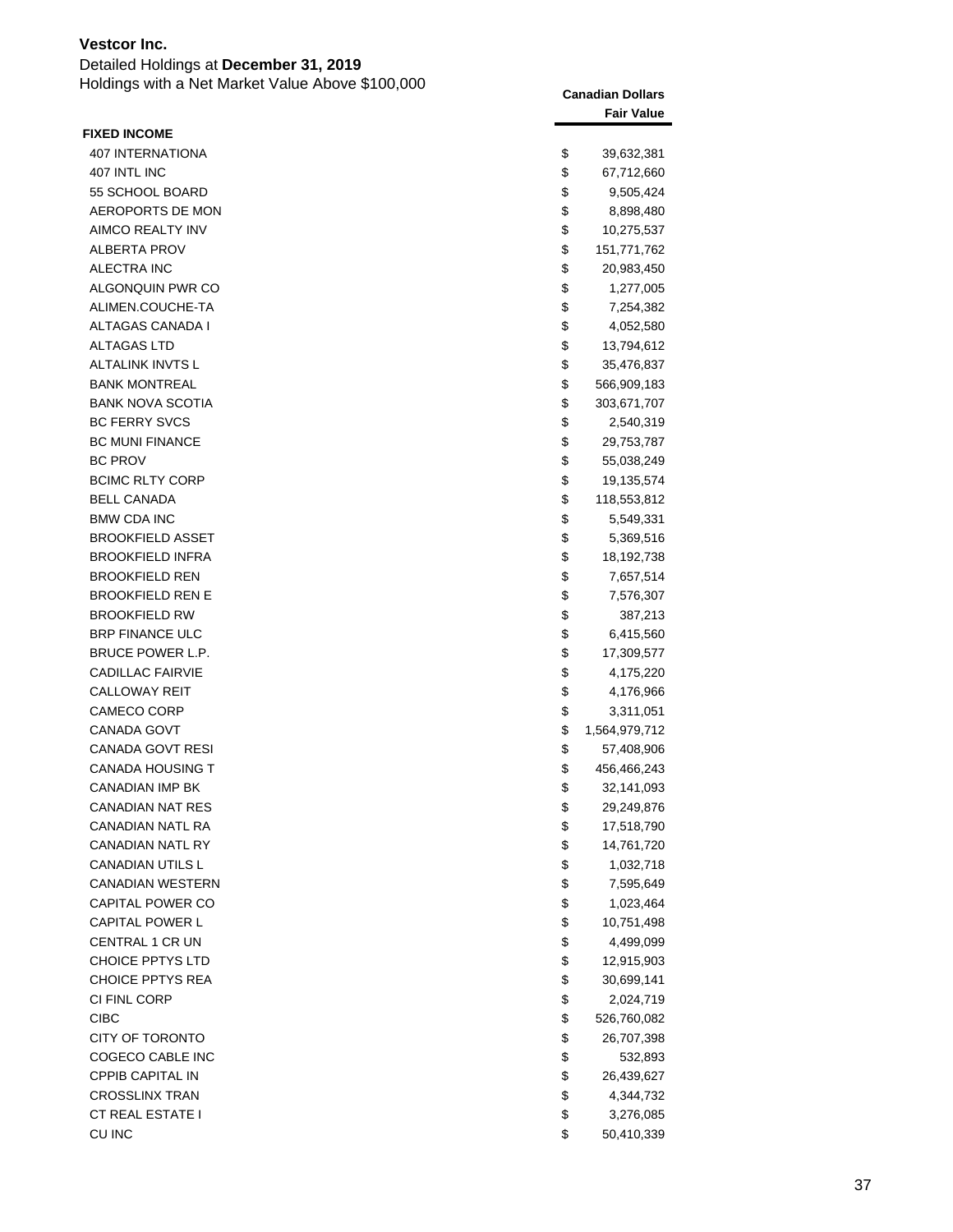Detailed Holdings at **December 31, 2019**

|                         | <b>Fair Value</b> |
|-------------------------|-------------------|
| DAIMLER CDA FIN         | \$<br>18,948,126  |
| <b>EMPIRE LIFE INS</b>  | \$<br>3,126,693   |
| <b>ENBRIDGE GAS DIS</b> | \$<br>23,914,843  |
| <b>ENBRIDGE INC</b>     | \$<br>75,349,903  |
| <b>ENBRIDGE PIPELIN</b> | \$<br>35,148,739  |
| <b>ENMAX CORP</b>       | \$<br>7,179,847   |
| EPCOR UTILS INC         | \$<br>5,253,171   |
| <b>FAIR HYDRO TRUST</b> | \$<br>23,034,904  |
| <b>FAIRFAX FINL HLD</b> | \$<br>22,846,047  |
| <b>FINNING INTL INC</b> | \$<br>2,547,032   |
| <b>FIRST CAP RLTY I</b> | \$<br>21,928,498  |
| FORD CR CDA LTD         | \$<br>44,836,036  |
| <b>FORTIFIED TRUST</b>  | \$<br>5,024,026   |
| <b>FORTIS ALBERTA I</b> | \$<br>7,756,673   |
| <b>FORTISBC ENERGY</b>  | \$<br>8,228,150   |
| <b>FORTISBC INC</b>     | \$<br>2,325,587   |
| <b>GAZ METRO INC</b>    | \$<br>7,183,077   |
| <b>GENERAL MTRS FIN</b> | \$<br>4,749,342   |
| <b>GLACIER CREDIT</b>   | \$<br>5,234,725   |
| <b>GM FINANCIAL CAD</b> | \$<br>1,610,226   |
| <b>GRANITE REIT HLD</b> | \$<br>4,148,627   |
| <b>GREAT WEST LIFEC</b> | \$<br>2,128,716   |
| <b>GREATER TOR AIRP</b> | \$<br>26,355,739  |
| HOLLIS REC TERMT        | \$<br>10,057,013  |
| HONDA CANADA FIN        | \$<br>15,314,219  |
| <b>HSBC BANK CDA</b>    | \$<br>17,339,990  |
| <b>HUSKY ENERGY INC</b> | \$<br>4,134,386   |
| <b>HYDRO ONE</b>        | \$<br>97,991,629  |
| <b>HYDRO OTTAWA HLD</b> | \$<br>6,297,743   |
| <b>HYDRO QUEBEC</b>     | \$<br>28,060,491  |
| <b>IGM FINL INC</b>     | \$<br>6,923,395   |
| <b>INTACT FINL CORP</b> | \$<br>2,404,114   |
| <b>INTER PIPELINE L</b> | \$<br>15,905,864  |
| JOHN DEERE CAN F        | \$<br>3,392,030   |
| JOHN DEERE FINAN        | \$<br>2,794,126   |
| LEISUREWORLD SR         | \$<br>2,053,313   |
| LOBLAW COS LTD          | \$<br>9,086,951   |
| <b>MANITOBA PROV</b>    | \$<br>125,498,485 |
| <b>MANITOBA TELECOM</b> | \$<br>1,689,130   |
| <b>MANUFACTURER LF</b>  | \$<br>25,246,110  |
| MANULIFE BANK CD        | \$<br>6,064,439   |
| MANULIFE BANK OF        | \$<br>1,482,199   |
| <b>MANULIFE FIN</b>     | \$<br>8,233,668   |
| <b>METRO INC</b>        | \$<br>20,029,198  |
| <b>MONTREAL QUE</b>     | \$<br>8,195,033   |
| NATIONAL BANK CA        | \$<br>36,422,551  |
| NAV CANADA              | \$<br>2,210,260   |
| <b>NB MUNI FINANCE</b>  | \$<br>30,164,829  |
| <b>NEW BRUNSWICK PR</b> | \$<br>49,673,567  |
| NEWFOUNDLAND PRO        | \$<br>69,768,698  |
| NISSAN CANADA FI        | \$<br>7,038,599   |
| NORTH WEST REDWA        | \$<br>44,768,902  |
| NOVA SCOTIA POWE        | \$<br>14,404,385  |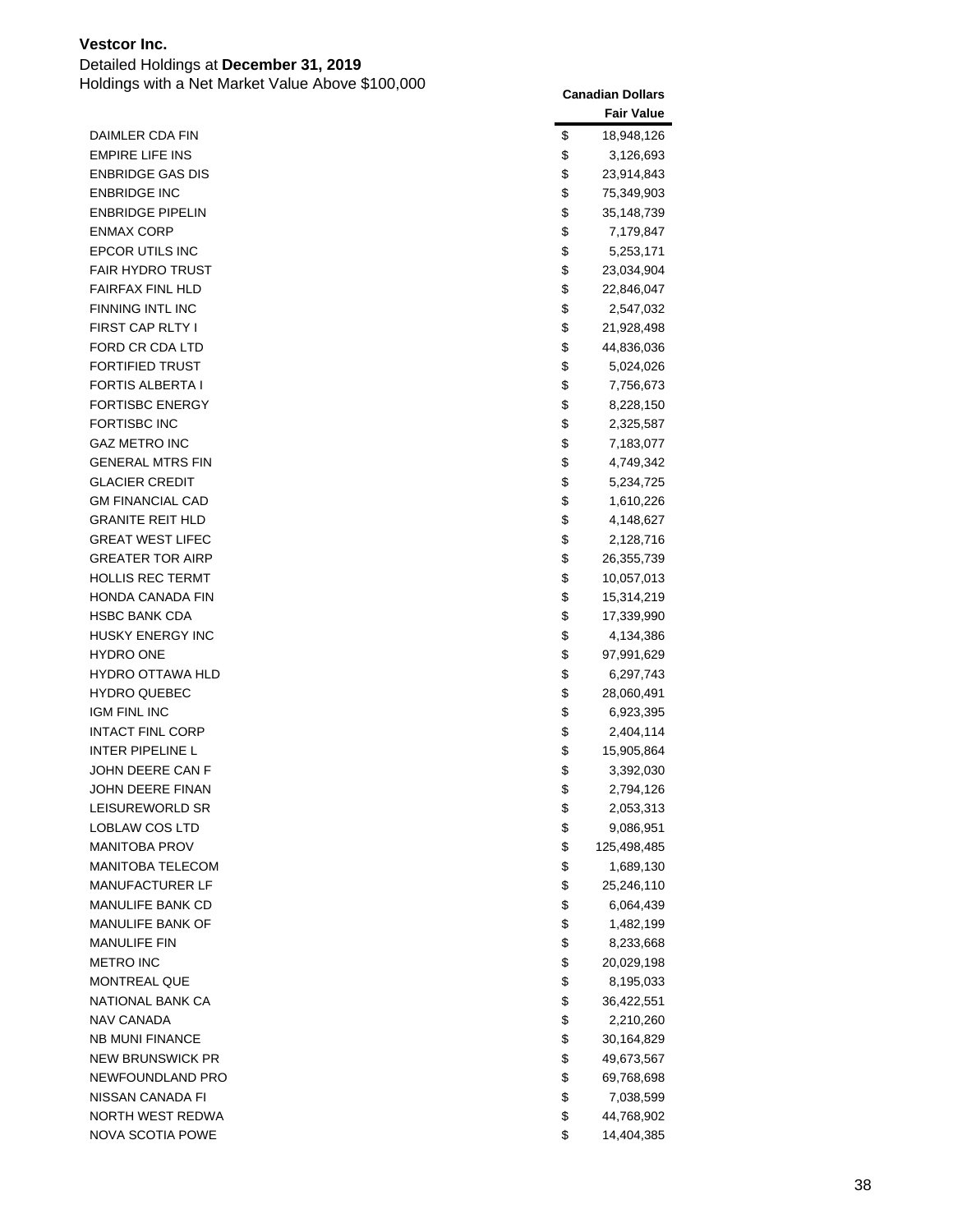Detailed Holdings at **December 31, 2019**

|                             | <b>Fair Value</b> |
|-----------------------------|-------------------|
| NOVA SCOTIA PROV            | \$<br>75,173,234  |
| OMERS RLTY CORP             | \$<br>22,644,083  |
| ONTARIO HYDRO               | \$<br>203,797     |
| ONTARIO PROV                | \$<br>579,423,425 |
| ONTARIO PWR GEN             | \$<br>12,672,698  |
| PEEL ON                     | \$<br>23,983,862  |
| PEI PROV                    | \$<br>7,916,188   |
| PEMBINA PIPELINE            | \$<br>53,850,926  |
| POWER CORP CDA              | \$<br>1,694,824   |
| PSP CAP INC                 | \$<br>100,376,949 |
| QUEBEC PROV                 | \$<br>150,048,766 |
| <b>RELIANCE LP</b>          | \$<br>8,283,500   |
| RIOCAN REAL EST             | \$<br>14,700,170  |
| ROGERS COMMUNICA            | \$<br>20,558,235  |
| ROYAL BANK CDA              | \$<br>301,444,043 |
| ROYAL OFFICE FIN            | \$<br>13,011,045  |
| SASKATCHEWAN PRO            | \$<br>29,300,036  |
| <b>SHAW COMMUNICATI</b>     | \$<br>23,032,484  |
| <b>SMART REAL ESTAT</b>     | \$<br>3,112,651   |
| SMARTCENTRES REI            | \$<br>3,025,118   |
| <b>SSL FINANCE INC</b>      | \$<br>8,805,763   |
| <b>SUN LIFE FINCL</b>       | \$<br>38,846,319  |
| SUNCOR ENERGY IN            | \$<br>12,680,972  |
| TD BANK                     | \$<br>313,045,860 |
| <b>TELUS CORP</b>           | \$<br>98,744,494  |
| TERANET HOLDINGS            | \$<br>5,124,627   |
| <b>THOMSON REUTERS</b>      | \$<br>2,461,301   |
| TOROMONT INDS LT            | \$<br>1,855,248   |
| TORONTO HYDRO CO            | \$<br>13,961,955  |
| <b>TORONTO ONT</b>          | \$<br>119,630,769 |
| TOYOTA CR CDA IN            | \$<br>13,989,964  |
| <b>TRANSALTA CORP</b>       | \$<br>4,105,046   |
| TRANSCANADA PIPE            | \$<br>78,067,376  |
| TRANSCANADA TR              | \$<br>7,329,061   |
| <b>TRANSED PARTNERS</b>     | \$<br>5,085,891   |
| <b>UNION GAS LTD</b>        | \$<br>24,848,138  |
| UNIVERSITY HEALT            | \$<br>2,555,118   |
| <b>VENTAS CAN FIN</b>       | \$<br>7,851,447   |
| <b>VERESEN INC</b>          | \$<br>2,559,582   |
| VW CR CDA INC               | \$<br>11,275,278  |
| <b>WELLS FARGO &amp; CO</b> | \$<br>3,136,426   |
| <b>WESTCOAST ENERGY</b>     | \$<br>10,310,174  |
| YORK ONT                    | \$<br>9,999,934   |